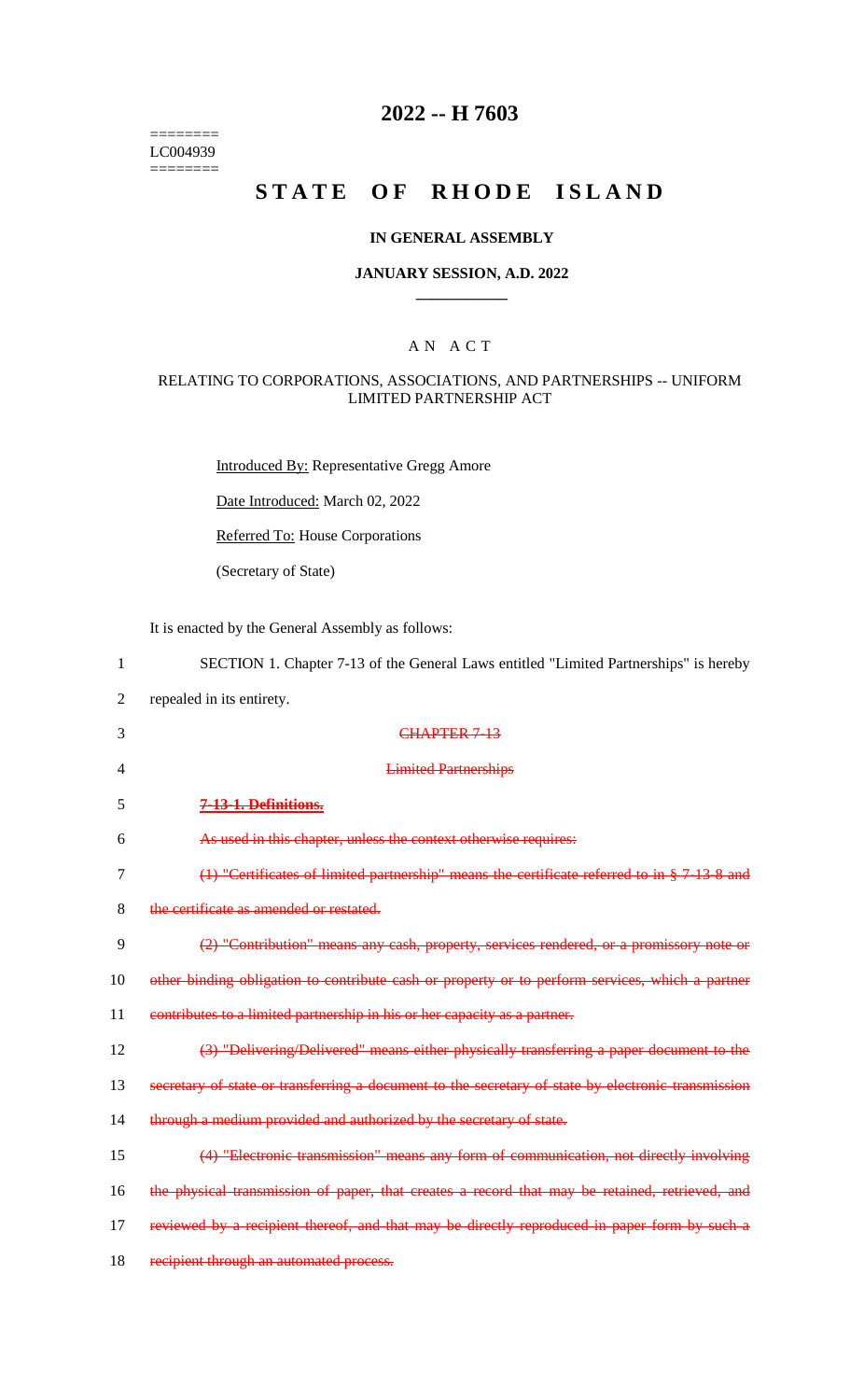1 (5) "Event of withdrawal of a general partner" means an event that causes a person to cease 2 to be a general partner as provided in § 7-13-23. 3 (6) "Filing" means delivered to the secretary of state in either paper format or electronic 4 transmission through a medium provided and authorized by the secretary of state. 5 (7) "Foreign limited partnership" means a partnership formed under the laws of any state 6 other than the state of Rhode Island and having as partners one or more general partners and one 7 or more limited partners. 8 (8) "General partner" means a person who has been admitted to a limited partnership as a 9 general partner in accordance with the partnership agreement and named in the certificate of limited 10 partnership as a general partner. 11 (9) "Limited partner" means a person who has been admitted to a limited partnership as a 12 limited partner in accordance with the partnership agreement and named in the certificate of limited 13 partnership as a limited partner. 14 (10) "Limited partnership" and "domestic limited partnership" mean a partnership formed 15 by two or more persons under the laws of this state and having one or more general partners and 16 one or more limited partners. 17 (11) "Partner" means a limited or general partner. 18 (12) "Partnership agreement" means any written or oral agreement of the partners as to the 19 affairs of a limited partnership and the conduct of its business. A written partnership agreement or 20 another written agreement or writing: 21 (i) May provide that a person is admitted as a limited partner of a limited partnership, or 22 becomes an assignee of a partnership interest or other rights or powers of a limited partner to the 23 extent assigned, and becomes bound by the partnership agreement, 24 (A) If the person (or a representative authorized by the person orally, in writing, or by other 25 action such as payment for a partnership interest) executes the partnership agreement or any other 26 writing evidencing the intent of the person to become a limited partner or assignee, or 27 **(B)** Without execution, if the person (or a representative authorized by the person orally, 28 in writing, or by other action such as payment for a partnership interest) complies with the 29 conditions for becoming a limited partner or assignee as stated in the partnership agreement or any 30 other writing and requests (orally, in writing, or by other action such as payment for a partnership 31 interest) that the records of the limited partnership reflect the admission or assignment, and 32 (ii) Shall not be unenforceable by reason of its not having been signed by a person being 33 admitted as a limited partner or becoming an assignee as provided in subdivision (12)(i), or by 34 reason of its having been signed by a representative as provided in this title.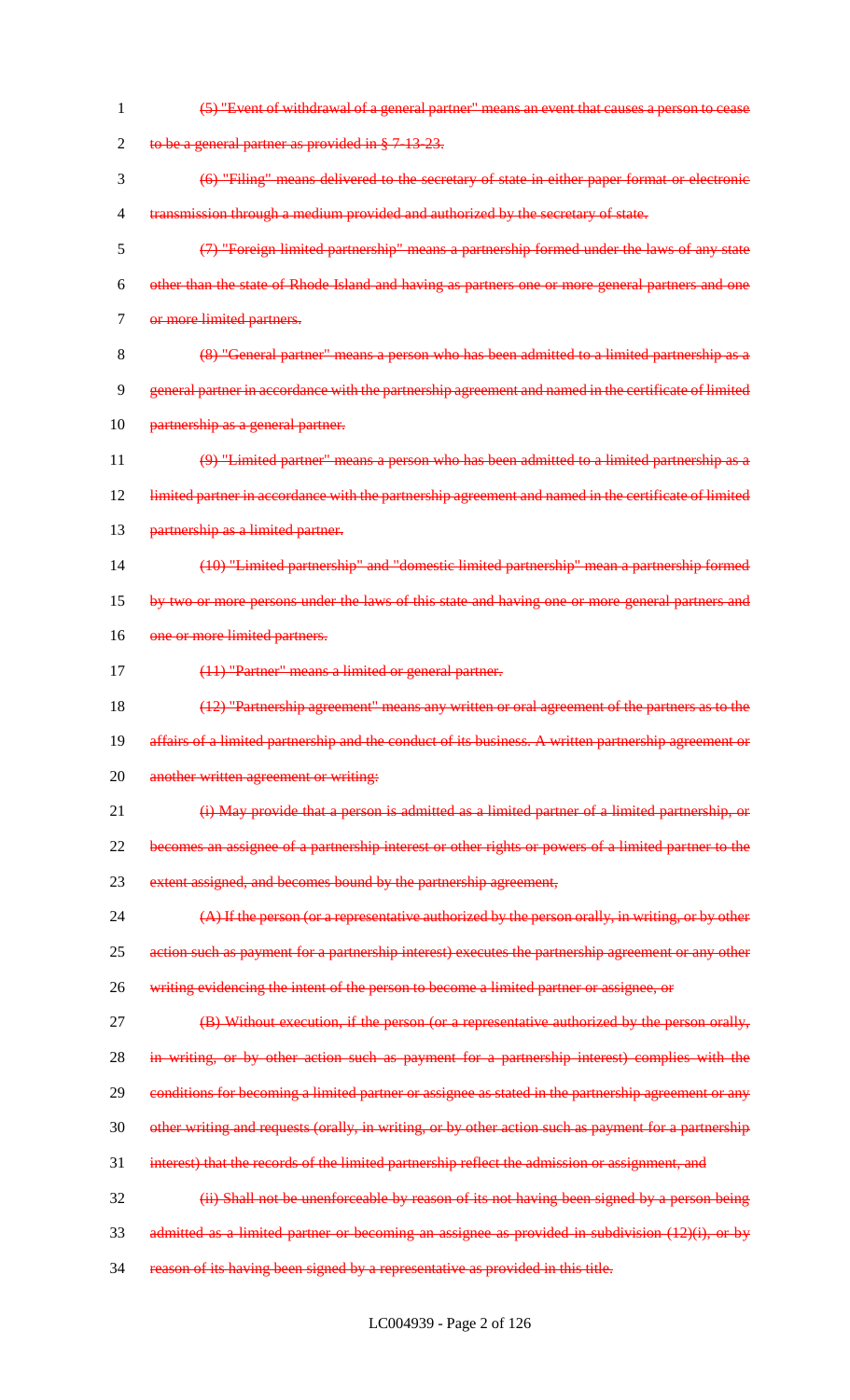| 1  | (13) "Partnership interest" means a partner's share of the profits and losses of a limited               |
|----|----------------------------------------------------------------------------------------------------------|
| 2  | partnership and the right to receive distributions of partnership assets.                                |
| 3  | (14) "Person" means a natural person, partnership, limited partnership (domestic or                      |
| 4  | foreign), trust, estate, association, or corporation.                                                    |
| 5  | (15) "State" means a state, territory, or possession of the United States, the District of               |
| 6  | Columbia, or the Commonwealth of Puerto Rico.                                                            |
| 7  | (16) "Signature" or "Signed" or "Executed" means an original signature, facsimile, or an                 |
| 8  | electronically transmitted signature submitted through a medium provided and authorized by the           |
| 9  | secretary of state.                                                                                      |
| 10 | 7-13-2. Name.                                                                                            |
| 11 | (a) The name of each limited partnership as presented in its certificate of limited                      |
| 12 | partnership:                                                                                             |
| 13 | (1) Shall contain the words "limited partnership", or the abbreviation "L.P." or "LP";                   |
| 14 | (2) May not contain the name of a limited partner unless:                                                |
| 15 | (i) It is also the name of a general partner or the corporate name of a corporate general                |
| 16 | partner, or                                                                                              |
| 17 | (ii) The business of the limited partnership had been carried on under that name before the              |
| 18 | admission of that limited partner;                                                                       |
| 19 | (3) Shall be distinguishable upon the records of the secretary of state from the name of any             |
| 20 | corporation, non-business corporation or other association, domestic or foreign limited liability        |
| 21 | company, limited partnership organized under the laws of, or registered or qualified to do business      |
| 22 | in this state or any name that is filed, reserved, or registered under this title or as permitted by the |
| 23 | laws of this state, subject to the following:                                                            |
| 24 | (i) This provision does not apply if the applicant files with the secretary of state a certified         |
| 25 | copy of a final decree of a court of competent jurisdiction establishing the prior right of the          |
| 26 | applicant to the use of the name in this state; and                                                      |
| 27 | (ii) The name may be the same as the name of a corporation, non-business corporation or                  |
| 28 | other association the certificate of incorporation or organization of which has been revoked by the      |
| 29 | secretary of state as permitted by law, and the revocation has not been withdrawn within one year        |
| 30 | from the date of the revocation.                                                                         |
| 31 | (iii) Words and/or abbreviations that are required by statute to identify the particular type            |
| 32 | of business entity shall be disregarded when determining if a name is distinguishable upon the           |
| 33 | records of the secretary of state.                                                                       |
| 34 | (iv) The secretary of state shall promulgate rules and regulations defining the term                     |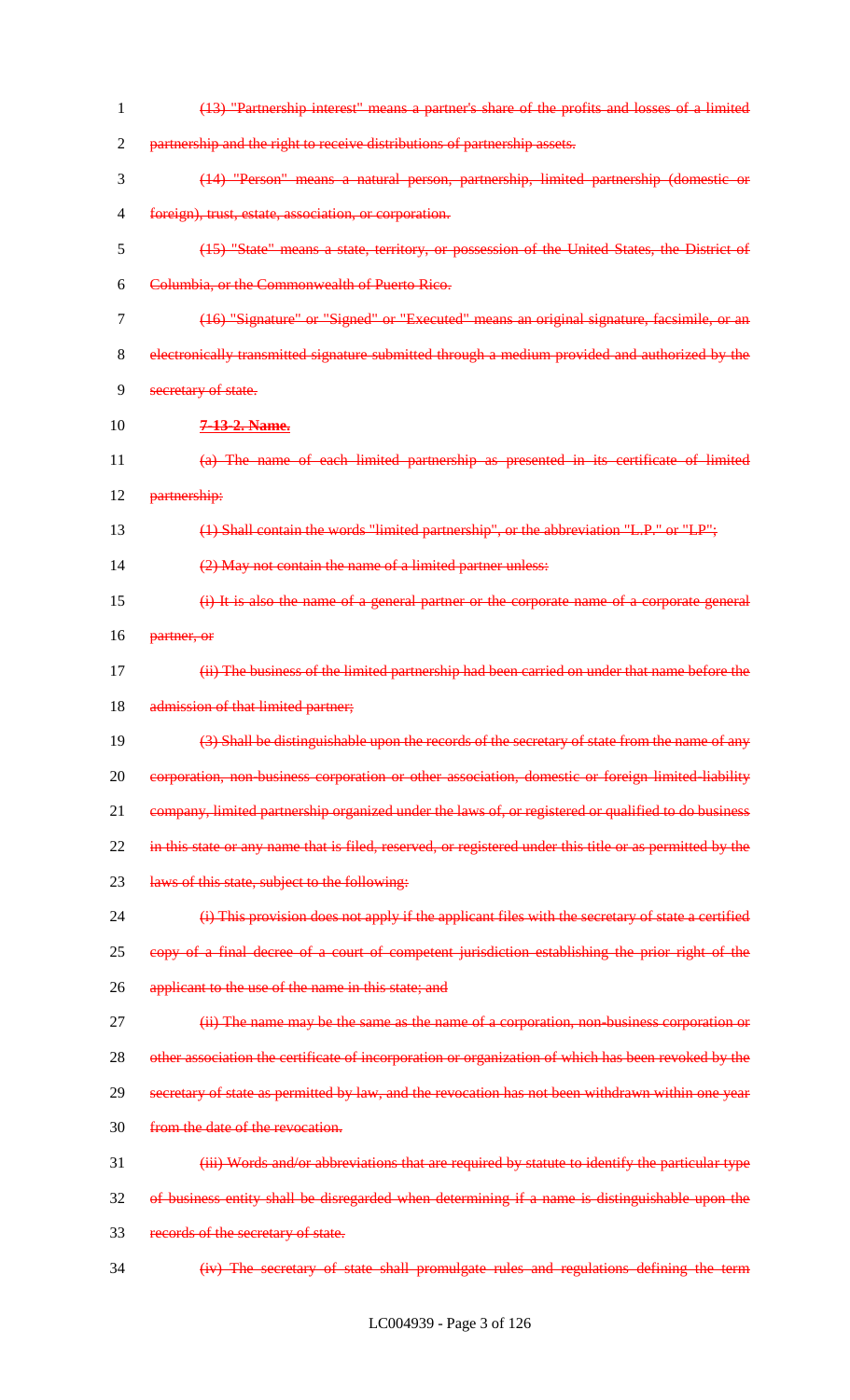1 "distinguishable upon the record" for the administration of this chapter.

| $\overline{2}$ | (b)(1) Any domestic or foreign limited partnership formed under the laws of, or registered                 |
|----------------|------------------------------------------------------------------------------------------------------------|
| 3              | to do business in this state may transact business in this state under a fictitious name provided that     |
| $\overline{4}$ | it files a fictitious business name statement in accordance with this subsection prior to the time it      |
| 5              | commences to conduct business under the fictitious name.                                                   |
| 6              | (2) A fictitious business name statement shall be filed with the secretary of state, and shall             |
| 7              | be executed, in the case of a domestic limited partnership, by an authorized person and, in the case       |
| 8              | of a foreign limited partnership, by a person with authority to do so under the laws of the state or       |
| 9              | other jurisdiction of its formation, and shall state:                                                      |
| 10             | (i) The fictitious business name to be used; and                                                           |
| 11             | (ii) The name of the applicant limited partnership or foreign limited partnership, and the                 |
| 12             | state and date of its formation.                                                                           |
| 13             | (3) The fictitious business name statement expires upon the filing of a statement of                       |
| 14             | abandonment of use of a fictitious business name registered in accordance with this subsection or          |
| 15             | upon the dissolution of the domestic limited partnership or the cancellation of registration of the        |
| 16             | foreign limited partnership.                                                                               |
| 17             | (4) The statement of abandonment of use of a fictitious business name under this subsection                |
| 18             | shall be filed with the secretary of state, shall be executed in the same manner provided in               |
| 19             | subdivision (2) and shall state:                                                                           |
| 20             | (i) The fictitious business name being abandoned;                                                          |
| 21             | (ii) The date on which the original fictitious business name statement being abandoned was                 |
| 22             | filed; and                                                                                                 |
| 23             | $(iii)$ The information presented in subdivision $(2)(ii)$ of subsection $(b)$ .                           |
| 24             | (5) No domestic or foreign limited partnership transacting business under a fictitious                     |
| 25             | business name contrary to the provisions of this section, or its assignee, may maintain any action         |
| 26             | upon or on account of any contract made, or transaction had, in the fictitious business name in any        |
| 27             | court of the state until a fictitious business name statement has been filed in accordance with this       |
| 28             | section.                                                                                                   |
| 29             | (6) No domestic or foreign limited partnership may be permitted to transact business under                 |
| 30             | a fictitious business name pursuant to this section that is the same as the name of any corporation,       |
| 31             | non-business corporation or other association, domestic or foreign limited partnership or domestic         |
| 32             | or foreign limited liability company organized under the laws of, or registered or qualified to do         |
| 33             | business in this state or any name that is filed, reserved, or registered under this title or as permitted |
| 34             | by the laws of this state, subject to the following:                                                       |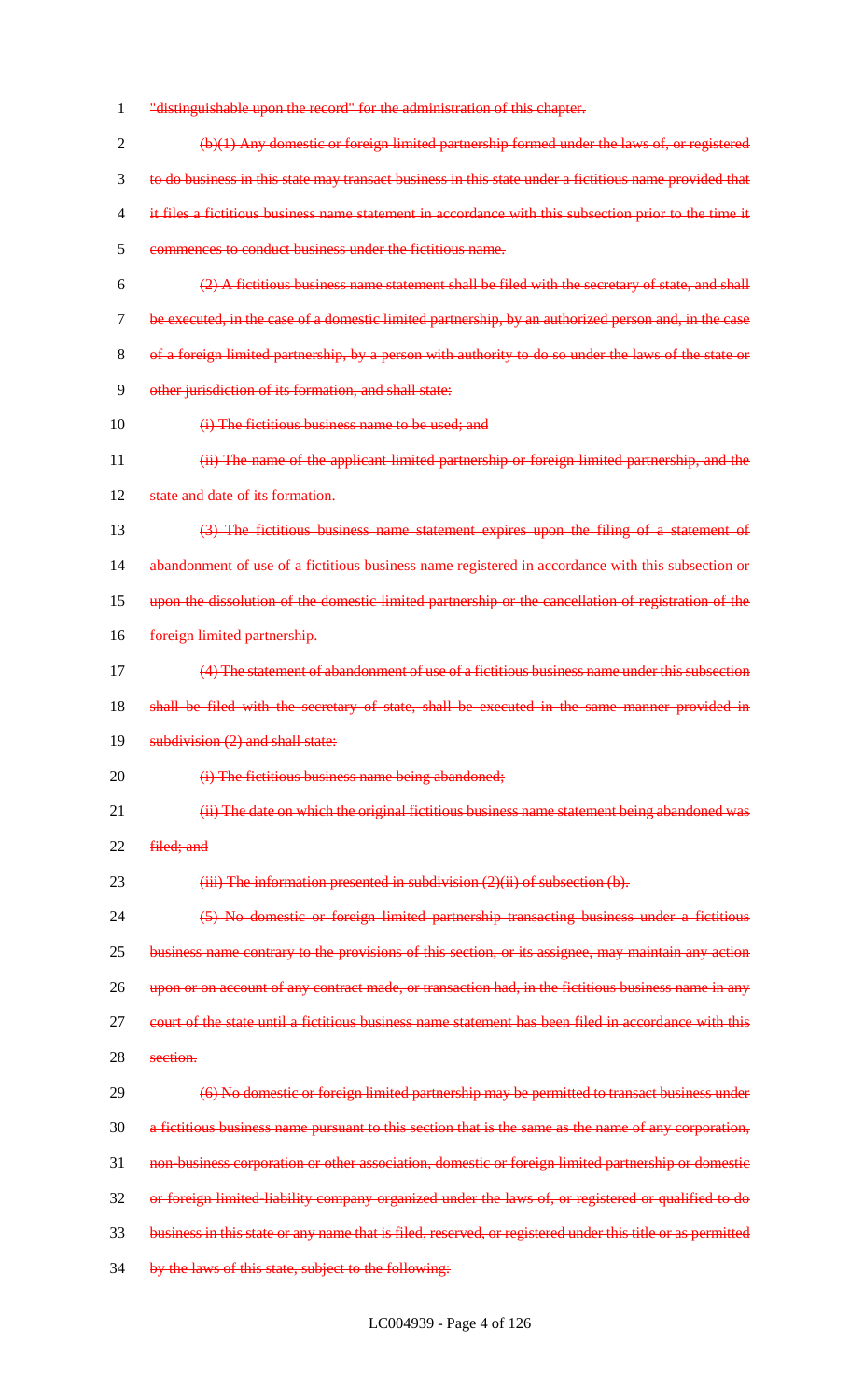| 1              | (i) This provision does not apply if the applicant files with the secretary of state a certified          |
|----------------|-----------------------------------------------------------------------------------------------------------|
| $\overline{2}$ | copy of a final decree of a court of competent jurisdiction establishing the prior right of the           |
| 3              | applicant to the use of the name in this state; and                                                       |
| 4              | (ii) The name may be the same as the name of a corporation, non-business corporation or                   |
| 5              | other association the certificate of incorporation or organization of which has been revoked by the       |
| 6              | secretary of state as permitted by law and the revocation has not been withdrawn within one year          |
| 7              | from the date or revocation.                                                                              |
| 8              | (iii) Words and/or abbreviations that are required by statute to identify the particular type             |
| 9              | of business entity shall be disregarded when determining if a name is distinguishable upon the            |
| 10             | records of the secretary of state.                                                                        |
| 11             | (iv) The secretary of state shall promulgate rules and regulations defining the term                      |
| 12             | "distinguishable upon the record" for the administration of this chapter.                                 |
| 13             | 7-13-3. Reservation of name.                                                                              |
| 14             | (a) The exclusive right to the use of a name may be reserved by:                                          |
| 15             | (1) Any person intending to organize a limited partnership under this chapter and to adopt                |
| 16             | that name;                                                                                                |
| 17             | (2) Any domestic limited partnership or any foreign limited partnership registered in this                |
| 18             | state which, in either case, intends to adopt that name;                                                  |
| 19             | (3) Any foreign limited partnership intending to register in this state and adopt that name;              |
| 20             | and                                                                                                       |
| 21             | (4) Any person intending to organize a foreign limited partnership and intending to have it               |
| 22             | register in this state and adopt that name.                                                               |
| 23             | (b) The reservation is made by filing with the secretary of state an application, executed by             |
| 24             | the applicant, to reserve a specified name. If the secretary of state finds that the name is available    |
| 25             | for use by a domestic or foreign limited partnership, he or she reserves the name for the exclusive       |
| 26             | use of the applicant for a period of one hundred and twenty (120) days. Once having reserved a            |
| 27             | name, that applicant may not again reserve the same name until more than sixty (60) days after the        |
| 28             | expiration of the last one hundred and twenty day (120) period for which that applicant reserved          |
| 29             | that name. The right to the exclusive use of a reserved name may be transferred to any other person       |
| 30             | by filing in the office of the secretary of state a notice of the transfer, executed by the applicant for |
| 31             | whom the name was reserved and specifying the name and address of the transferee.                         |
| 32             | 7-13-4. Specified office and agent.                                                                       |
| 33             | Each limited partnership shall continuously maintain in this state:                                       |
| 34             | (1) An office, which may but need not be a place of its business in this state, at which is               |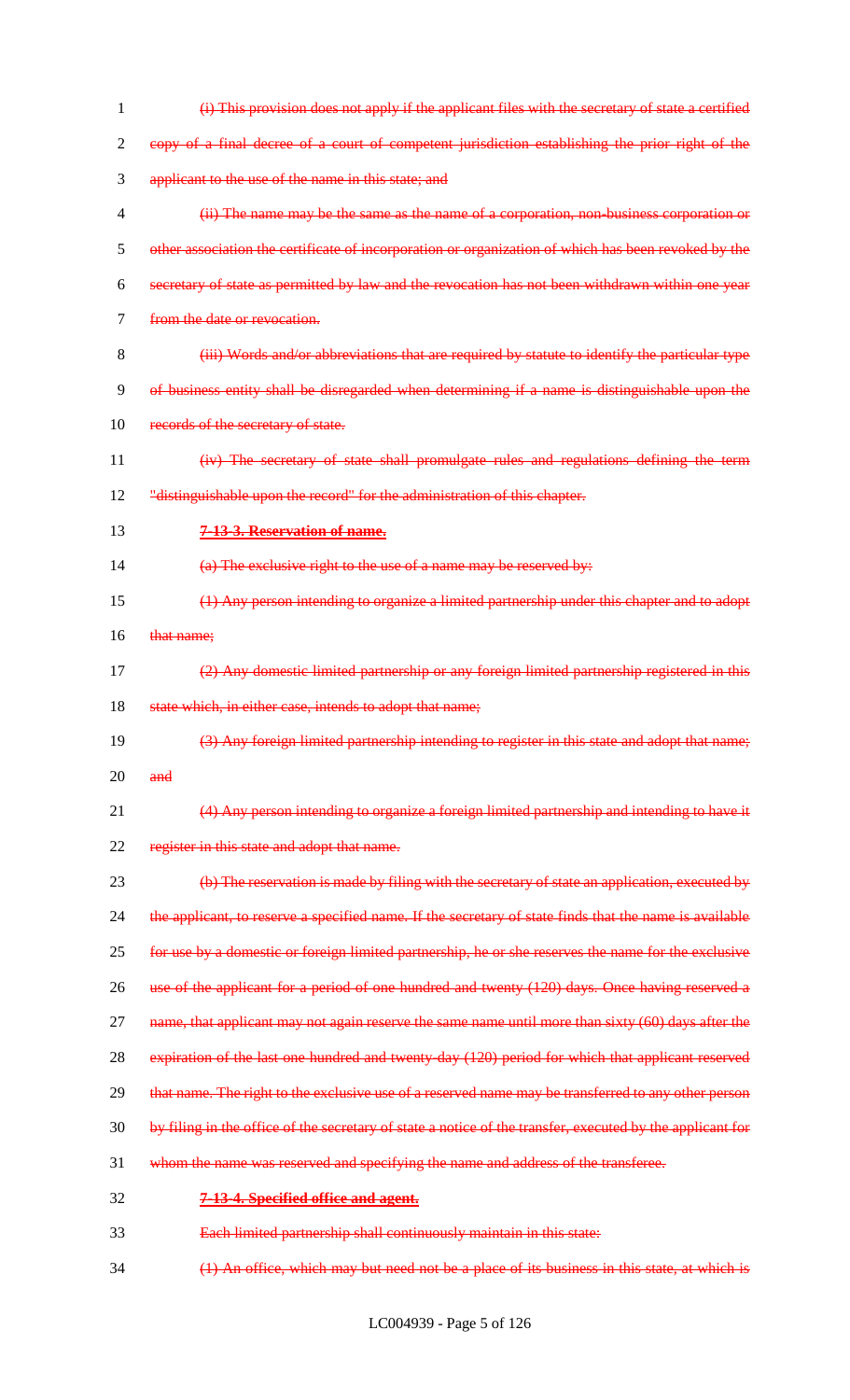1 kept the records required by § 7-13-5 to be maintained; and 2 (2) An agent for service of process on the limited partnership, which agent must be an 3 individual resident of this state, a domestic corporation, or a foreign corporation authorized to do 4 business in this state. 5 **7-13-5. Records to be kept.** 6 Each limited partnership shall keep at the office referred to in § 7-13-4(1) the following: 7 (1) A current list of the full name and last known business address of all partners separately 8 identifying in alphabetical order, the general partners and limited partners; 9 (2) A copy of the certificate of limited partnership and all certificates of amendment to it, 10 together with executed copies of any powers of attorney pursuant to which any certificate has been 11 executed; 12 (3) Copies of the limited partnership's federal, state, and local income tax returns and 13 reports, if any, for the three (3) most recent years; 14 (4) Copies of any then effective written partnership agreements and of any financial 15 statements of the limited partnerships for the three (3) most recent years. Those records are subject 16 to inspection and copying at the reasonable request, and at the expense, of any partner during 17 ordinary business hours; 18 (5) Unless contained in a written partnership agreement, a writing setting out: 19 (i) The amount of cash and a description and statement of the agreed value of the other 20 property or services contributed by each partner and that each partner has agreed to contribute; 21 (ii) The times at which or events on the happening of which any additional contributions 22 agreed to be made by each partner are to be made; 23 **(iii) Any right of a partner to receive distribution, or of a general partner to make** 24 distributions to a partner, that include a return of all or any part of the partner's contribution; and 25 (iv) Any events upon the happening of which the limited partnership is to be dissolved and 26 its affairs wound up. 27 **7-13-6. Nature of business.** 28 A limited partnership may carry on any business that a partnership without limited partners 29 may carry on. 30 **7-13-7. Business transactions of partner with partnership.** 31 Except as provided in the partnership agreement, a partner may lend money to and transact 32 any other business with the limited partnership and, subject to other applicable law, has the same 33 rights and obligations with respect to that transaction of business as a person who is not a partner. 34 **7-13-8. Formation -- Certificate of limited partnership.**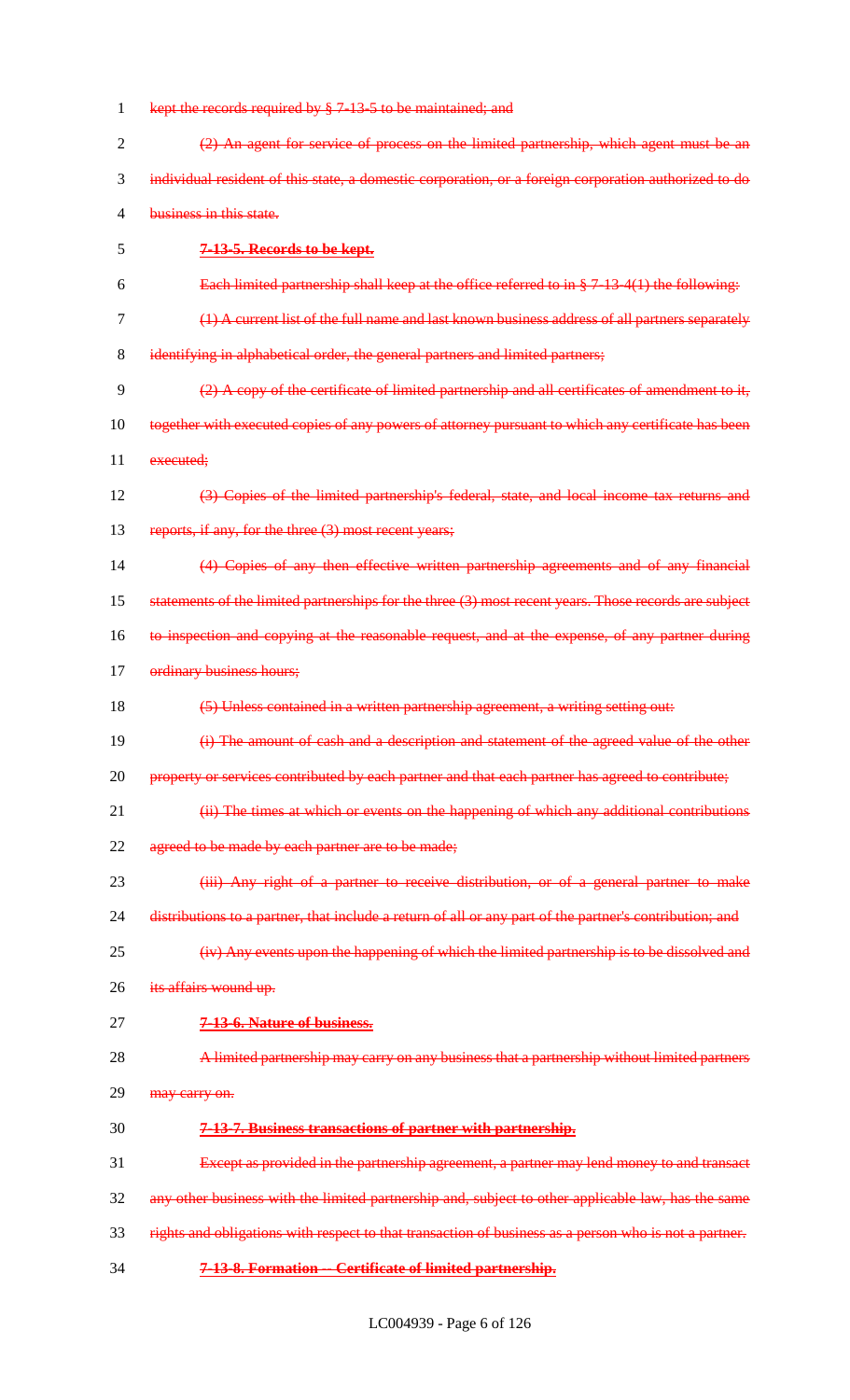| 1  | In order to form a limited partnership, a certificate of limited partnership shall be executed            |
|----|-----------------------------------------------------------------------------------------------------------|
| 2  | and filed in the office of the secretary of state, stating:                                               |
| 3  | (1) The name of the limited partnership;                                                                  |
| 4  | (2) The address of the office and the name and address of the agent for service of process                |
| 5  | required to be maintained by $§$ 7-13-4;                                                                  |
| 6  | (3) The name and the business address of each general partner;                                            |
| 7  | (4) A mailing address for the limited partnership;                                                        |
| 8  | (5) Any other matters the partners determine to include in the certificate.                               |
| 9  | 7-13-8.1. Conversion of certain entities to a limited partnership.                                        |
| 10 | (a) As used in this section, the term "other entity" means a corporation, business trust or               |
| 11 | association, a real estate investment trust, a common law trust, or any other unincorporated              |
| 12 | business or entity including a limited-liability company or a partnership, whether general or limited     |
| 13 | (including a registered limited liability partnership).                                                   |
| 14 | (b) Any other entity may convert to a domestic limited partnership by complying with                      |
| 15 | subsection (h) of this section and filing in the office of the secretary of state in accordance with §    |
| 16 | $7 - 13 - 13$                                                                                             |
| 17 | (1) A certificate of conversion to limited partnership that has been executed by one or more              |
| 18 | authorized persons in accordance with § 7-13-11; and                                                      |
| 19 | (2) A certificate of limited partnership that complies with § 7-13-8 and has been executed                |
| 20 | by one or more authorized persons in accordance with $\S$ 7-13-11.                                        |
| 21 | (e) The certificate of conversion to a limited partnership shall state:                                   |
| 22 | (1) The date on which and jurisdiction where the other entity was first created, formed, or               |
| 23 | otherwise came into being and, if it has changed, its jurisdiction immediately prior to its conversion    |
| 24 | to a domestic limited partnership;                                                                        |
| 25 | (2) The name and type of the other entity immediately prior to the filing of the certificate              |
| 26 | of conversion to limited partnership;                                                                     |
| 27 | (3) The name of the limited partnership as set forth in its certificate of limited partnership            |
| 28 | filed in accordance with subsection (b) of this section; and                                              |
| 29 | (4) The future effective date or time (which shall be a date or time certain) of the conversion           |
| 30 | to a limited partnership if it is not to be effective upon the filing of the certificate of conversion to |
| 31 | limited partnership and the certificate of limited partnership.                                           |
| 32 | (d) Upon the filing in the office of the secretary of state of the certificate of conversion to           |
| 33 | limited partnership and the certificate of formation or upon the future effective date or time of the     |
| 34 | certificate of conversion to limited partnership and the certificate of limited partnership, the other    |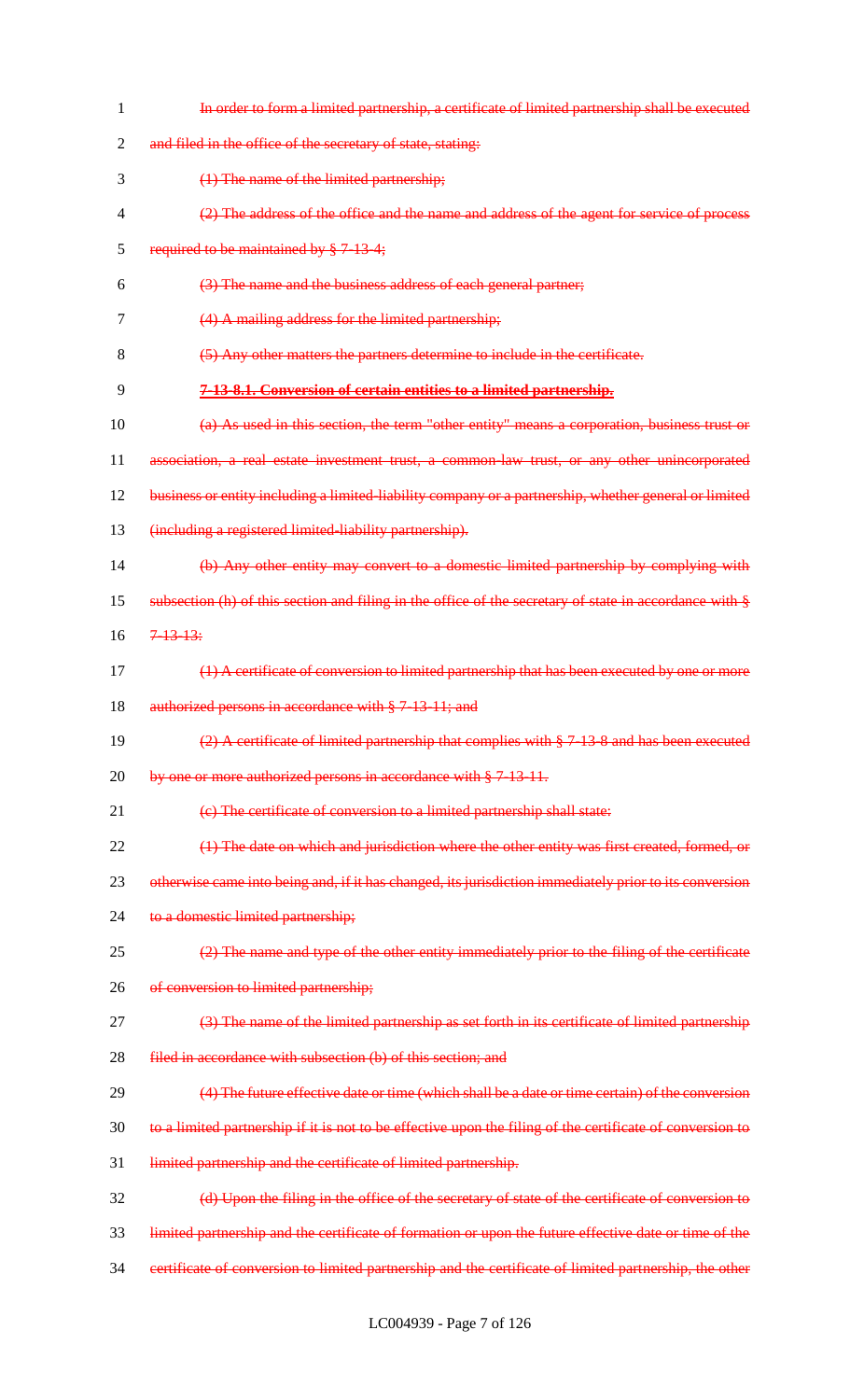entity shall be converted into a domestic limited partnership and the limited partnership shall 2 thereafter be subject to all of the provisions of this chapter, except that, notwithstanding § 7-13-8, the existence of the limited partnership shall be deemed to have commenced on the date the other entity commenced its existence in the jurisdiction in which the other entity was first created, formed, or otherwise came into being.

 (e) The conversion of any other entity into a domestic limited partnership shall not be deemed to affect any obligations or liabilities of the other entity incurred prior to its conversion to 8 a domestic limited partnership or the personal liability of any person incurred prior to the conversion.

10 (f) When any conversion becomes effective under this section, for all purposes of the laws 11 of the state of Rhode Island, all of the rights, privileges, and powers of the other entity that has 12 converted, and all property, real, personal, and mixed, and all debts due to the other entity, as well 13 as all other things and causes of action belonging to the other entity, are vested in the domestic 14 limited partnership and are thereafter the property of the domestic limited partnership as they were 15 of the other entity that has converted, and the title to any real property vested by deed or otherwise 16 in the other entity shall not revert to such other entity or be in any way impaired by reason of this 17 chapter, but all rights of creditors and all liens upon any property of the other entity shall be 18 preserved unimpaired, and all debts, liabilities, and duties of the other entity that has converted are 19 attached to the domestic limited partnership and may be enforced against it to the same extent as if 20 those debts, liabilities, and duties were incurred or contracted by it.

21 (g) Unless otherwise agreed, or as required under applicable non-Rhode Island law, the 22 converting other entity is not required to wind up its affairs or pay its liabilities and distribute its 23 assets, and the conversion shall not be deemed to constitute a dissolution of the other entity and 24 constitutes a continuation of the existence of the converting other entity in the form of a domestic 25 limited partnership.

26 (h) Prior to filing a certificate of conversion to limited partnership with the office of the 27 secretary of state, the conversion shall be approved in the manner provided for by the document, 28 instrument, agreement, or other writing, as the case may be, governing the internal affairs of the 29 other entity and the conduct of its business or by applicable law, as appropriate, and a partnership 30 agreement shall be approved by the same authorization required to approve the conversion.

 (i) The provisions of this section shall not be construed to limit the accomplishment of a change in the law governing, or the domicile of, another entity to the state of Rhode Island by any other means provided for in a partnership agreement or other agreement or as otherwise permitted 34 by law, including by the amendment of a partnership agreement or other agreement.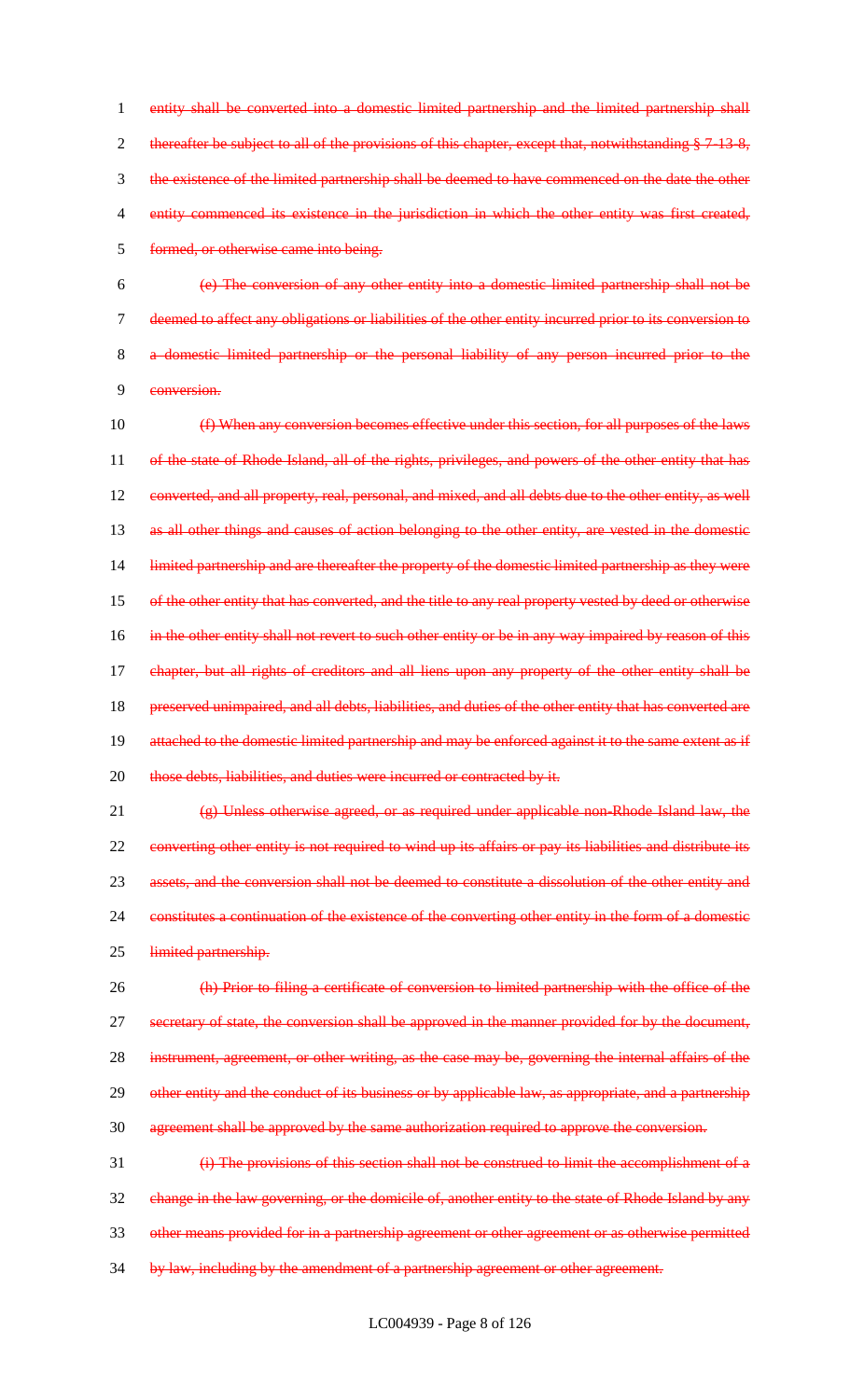## 1 **7-13-8.2. Approval of conversion of a limited partnership.**

2 (a) A domestic limited partnership may convert to a corporation, a business trust or 3 association, a real estate investment trust, a common-law trust, or any other unincorporated 4 business or entity including a partnership, whether general or limited (including a registered 5 limited-liability partnership) or a limited-liability company, organized, formed, or created under 6 the laws of the state of Rhode Island, upon the authorization of that conversion in accordance with 7 this section. If the partnership agreement specified the manner of authorizing a conversion of the 8 limited partnership, the conversion shall be authorized as specified in the partnership agreement. If 9 the partnership agreement does not specify the manner of authorizing a conversion of the limited 10 partnership and does not prohibit a conversion of the limited partnership, the conversion shall be 11 authorized in the same manner as is specified in the partnership agreement for authorizing a merger 12 or consolidation that involves the limited partnership as a constituent party to the merger or 13 consolidation. If the partnership agreement does not specify the manner of authorizing a conversion 14 of the limited partnership or a merger or consolidation that involved the limited partnership as a 15 constituent party and does not prohibit a conversion of the limited partnership, the conversion shall 16 be authorized by the approval (1) by all general partners, and (2) by the limited partners or, if there 17 is more than one class or group of limited partners, then by each class or group of limited partners, 18 in either case, by limited partners who own more than fifty percent (50%) of the then current 19 percentage or other interest in the profits of the domestic limited partnership owned by all of the 20 limited partners or by the limited partners in each class or group, as appropriate. 21 (b) If a limited partnership shall convert in accordance with this section to another entity 22 or business form organized, formed, or created under the laws of a jurisdiction other than the state 23 of Rhode Island or to a Rhode Island unincorporated "other entity", a certificate of conversion to a 24 non-Rhode Island entity shall be filed in the office of the secretary of state. The certificate of 25 conversion to a non-Rhode Island entity shall state: 26 (1) The name of the limited partnership and, if it has been changed, the name under which 27 its certificate of formation was originally filed; 28 (2) The date of filing of its original certificate of formation with the secretary of state; 29 (3) The jurisdiction in which the entity or business form, to which the limited partnership 30 shall be converted, is organized, formed, or created, and the name and type of such entity or 31 business form; 32 (4) The future effective date or time, which shall be a date or time certain, of the conversion 33 if it is not to be effective upon the filing of the certificate of conversion to a non-Rhode Island 34 entity;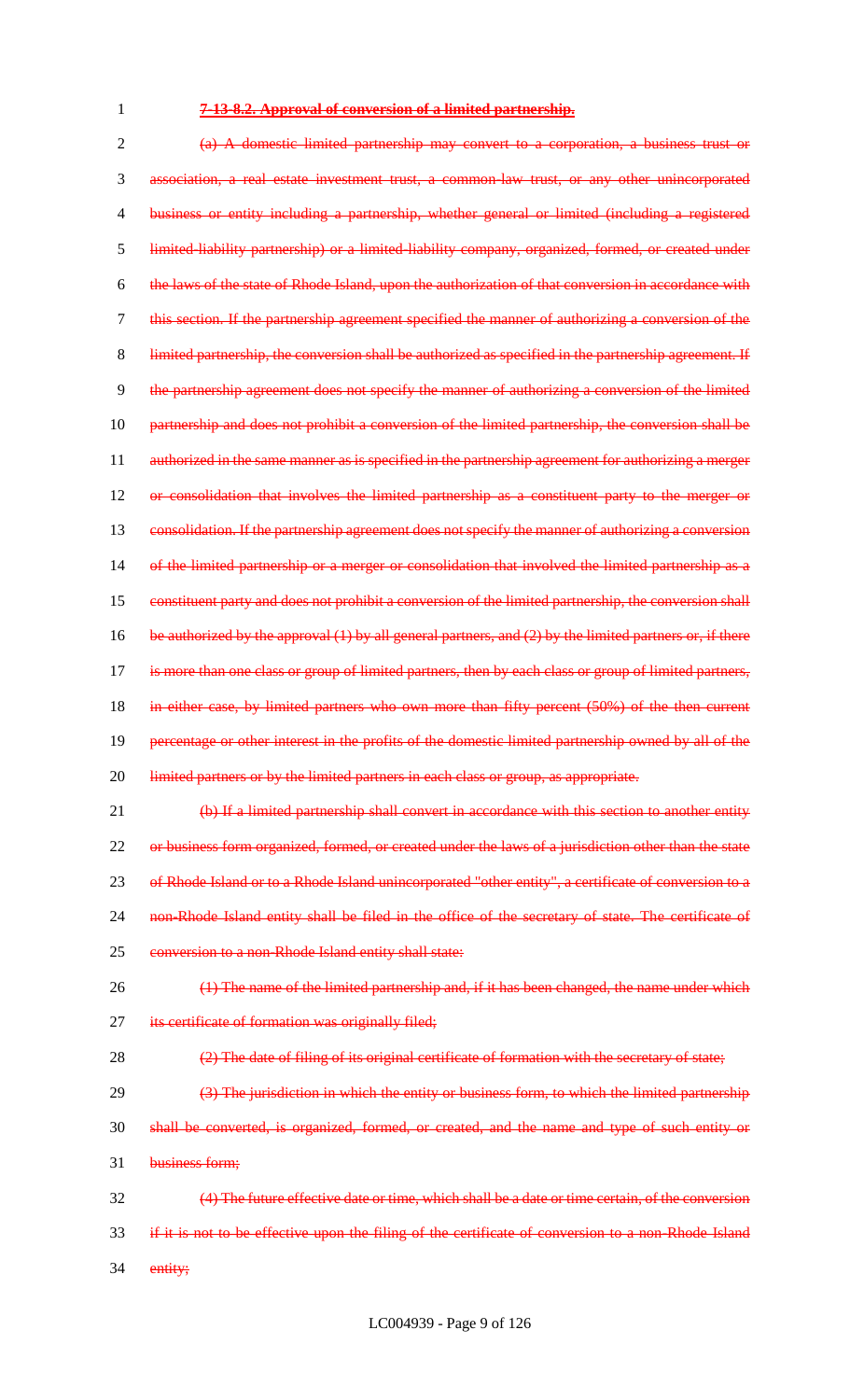1 (5) That the conversion has been approved in accordance with this section; and

 (6) The agreement of the limited partnership that it may be served with process in the state of Rhode Island in any action, suit, or proceeding for enforcement of any obligation to the limited 4 partnership arising while it was a limited partnership of the state of Rhode Island, and that it irrevocably appoints the secretary of state as its agent to accept service of process in any such action, suit, or proceeding.

7 (c) Upon the filing in the office of the secretary of state of the certificate of conversion to 8 a non-Rhode Island entity or upon the future effective date or time of the certificate of conversion 9 to a non-Rhode Island entity and upon payment of all fees due by the limited partnership, as 10 evidenced by an appropriate certificate of good standing issued by the Rhode Island division of 11 taxation, the secretary of state shall certify that the limited partnership has filed all documents and 12 paid all fees required by this chapter, and thereupon the limited partnership shall cease to exist as 13 a limited partnership of the state of Rhode Island. Such certificate of the secretary of state shall be 14 prima facie evidence of the conversion by such limited partnership out of the state of Rhode Island. 15 (d) The conversion of a limited partnership out of the state of Rhode Island in accordance 16 with this section and the resulting cessation of its existence as a limited partnership of the state of 17 Rhode Island pursuant to a certificate of conversion to a non-Rhode Island entity shall not be 18 deemed to affect any obligations or liabilities of the limited partnership incurred prior to such 19 conversion or the personal liability of any person incurred prior to such conversion, nor shall it be 20 deemed to affect the choice of laws applicable to the limited partnership with respect to matters 21 arising prior to such conversion.

22 (e) When a limited partnership has been converted to another entity or business form 23 pursuant to this section, the other entity or business form shall, for all purposes of the laws of the 24 state of Rhode Island, be deemed to be the same entity as the limited partnership. When any 25 conversion shall have become effective under this section, for all purposes of the laws of the state 26 of Rhode Island, all of the rights, privileges, and powers of the limited partnership that has 27 converted, and all property, real, personal, and mixed, and all such debts due to such limited 28 partnership, as well as all other things and causes of action belonging to such limited partnership, 29 shall remain vested in the other entity or business form to which such limited partnership has 30 converted and shall be the property of such other entity or business form, and the title to any real 31 property vested by deed or otherwise in such limited partnership shall not revert to such limited 32 partnership or be in any way impaired by reason of this chapter, but all rights of creditors and all 33 liens upon any property of such limited partnership shall be preserved unimpaired, and all debts, 34 liabilities, and duties of the limited partnership that has converted shall remain attached to the other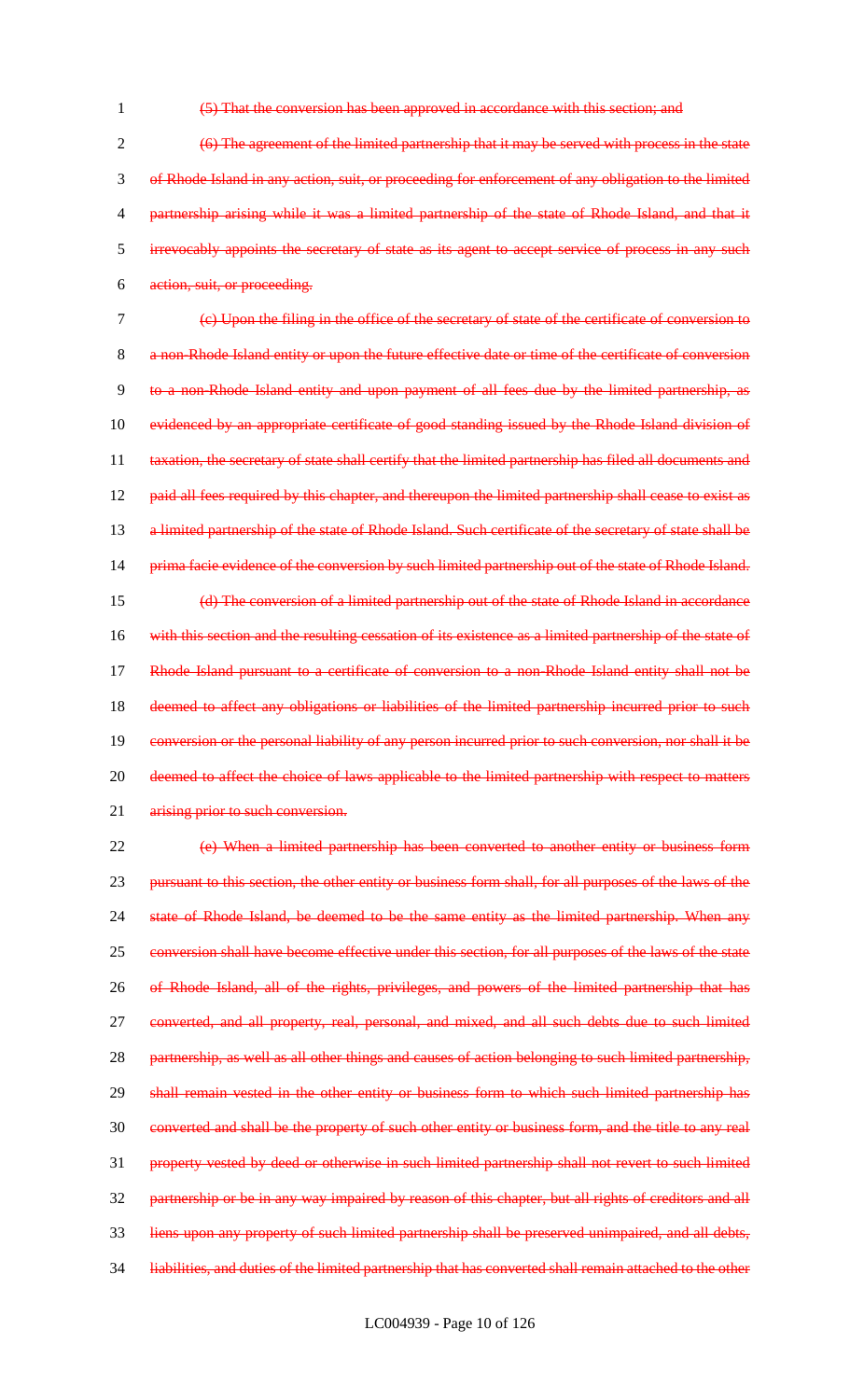| 1  | entity or business form to which such limited partnership has converted, and may be enforced               |
|----|------------------------------------------------------------------------------------------------------------|
| 2  | against it to the same extent as if said debts, liabilities, and duties had originally been incurred or    |
| 3  | contracted by it in its capacity as such other entity or business form. The rights, privileges, powers,    |
| 4  | and interests in property of the limited partnership that has converted, as well as the debts, liabilities |
| 5  | and duties of such limited partnership, shall not be deemed, as a consequence of the conversion, to        |
| 6  | have been transferred to the other entity or business form to which such limited partnership has           |
| 7  | converted for any purpose of the laws of the state of Rhode Island.                                        |
| 8  | 7-13-9. Amendment to certificate.                                                                          |
| 9  | (a) A certificate of limited partnership is amended by filing a certificate of amendment to                |
| 10 | it in the office of the secretary of state. The certificate shall state:                                   |
| 11 | (1) The name of the limited partnership;                                                                   |
| 12 | (2) The date of filing the certificate; and                                                                |
| 13 | (3) The amendment to the certificate.                                                                      |
| 14 | (b) Within thirty (30) days after the happening of any of the following events, an                         |
| 15 | amendment to a certificate of limited partnership reflecting the occurrence of the event or events         |
| 16 | shall be filed:                                                                                            |
| 17 | (1) The admission of a new general partner;                                                                |
| 18 | (2) The withdrawal of a general partner; or                                                                |
| 19 | $(3)$ The continuation of the business under $\S$ 7-13-44 after an event of withdrawal of a                |
| 20 | general partner.                                                                                           |
| 21 | (e) A general partner who becomes aware that any statement in a certificate of limited                     |
| 22 | partnership was false when made or that any arrangements or other facts described have changed,            |
| 23 | making the certificate inaccurate in any material respect, shall promptly amend the certificate.           |
| 24 | (d) A certificate of limited partnership may be amended at any time for any other proper                   |
| 25 | purpose the general partners determine.                                                                    |
| 26 | (e) If an amendment to a certificate of limited partnership is filed in compliance with                    |
| 27 | subsection (a) or (b), no person is subject to liability because the amendment was not filed earlier.      |
| 28 | $(f)$ A restated certificate of limited partnership may be executed and filed in the same                  |
| 29 | manner as a certificate of amendment.                                                                      |
| 30 | $(g)$ Unless otherwise provided in this chapter or in the certificate of amendment, a                      |
| 31 | certificate of amendment is effective at the time of its filing with the secretary of state.               |
| 32 | 7-13-10. Cancellation of certificate.                                                                      |
| 33 | A certificate of limited partnership is cancelled upon the dissolution and the                             |
| 34 | commencement of winding up of the partnership or at any other time there are no limited partners,          |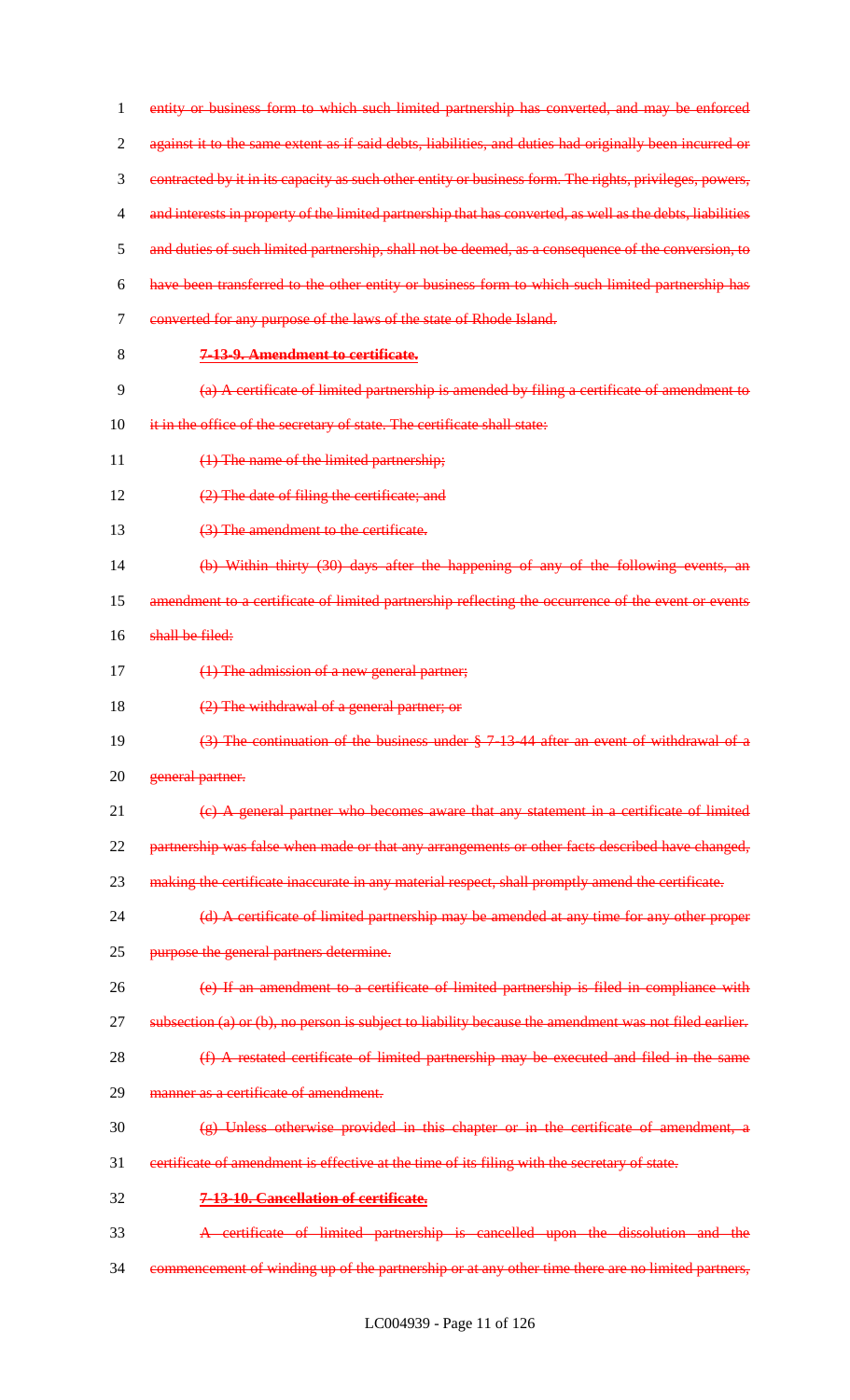| $\mathbf{1}$   | or upon the conversion of a limited partnership to a limited-liability company. When all fees and      |
|----------------|--------------------------------------------------------------------------------------------------------|
| $\overline{2}$ | taxes have been paid to the tax administrator, as evidenced by an appropriate certificate of good      |
| 3              | standing issued by the Rhode Island division of taxation, a certificate of cancellation shall be filed |
| $\overline{4}$ | in the office of the secretary of state and state:                                                     |
| 5              | (1) The name of the limited partnership;                                                               |
| 6              | (2) The date of filing of its certificate of limited partnership or certificate of conversion          |
| $\tau$         | from a limited partnership to a limited-liability company, as the case may be;                         |
| 8              | (3) The reason for filing the certificate of cancellation;                                             |
| 9              | (4) The effective date (which shall be a date certain) of cancellation if it is not to be              |
| 10             | effective upon the filing of the certificate; and                                                      |
| 11             | (5) Any other information the general partners filing the certificate determine.                       |
| 12             | 7-13-11. Execution of certificates.                                                                    |
| 13             | (a) Each certificate required by this chapter to be filed in the office of the secretary of state      |
| 14             | shall be executed in the following manner:                                                             |
| 15             | (1) An original certificate of limited partnership, a certificate of cancellation, and a               |
| 16             | eertificate of conversion to a limited partnership must be signed by all general partners; and         |
| 17             | (2) A certificate of amendment must be signed by at least one general partner and by each              |
| 18             | other general partner designated in the certificate as a new general partner.                          |
| 19             | (b) Any person may sign a certificate by an attorney in fact, but a power of attorney to sign          |
| 20             | a certificate relating to the admission, of a general partner must specifically describe the admission |
| 21             | or increase.                                                                                           |
| 22             | (e) The execution of a certificate by a general partner constitutes an affirmation under the           |
| 23             | penalties of perjury that the facts stated in it are true.                                             |
| 24             | 7-13-12. Amendment or cancellation by judicial act.                                                    |
| 25             | If a person required by § 7-13-11 to execute a certificate of amendment or cancellation fails          |
| 26             | or refuses to do so, any other partner, and any assignee of a partnership interest, who is adversely   |
| 27             | affected by the failure or refusal, may petition the superior court to direct the amendment or         |
| 28             | eancellation. If the court finds that the amendment or cancellation is proper and that any person so   |
| 29             | designated has failed or refused to execute the certificate, it shall order the secretary of state to  |
| 30             | record an appropriate certificate of amendment or cancellation.                                        |
| 31             | 7-13-13. Filing in office of secretary of state -- Certificate of conversion to a limited              |
| 32             | partnership.                                                                                           |
| 33             | (a) The certificate of limited partnership and of any certificates of amendments or                    |
| 34             | eancellation (or of any judicial decree of amendment or cancellation) shall be delivered to the        |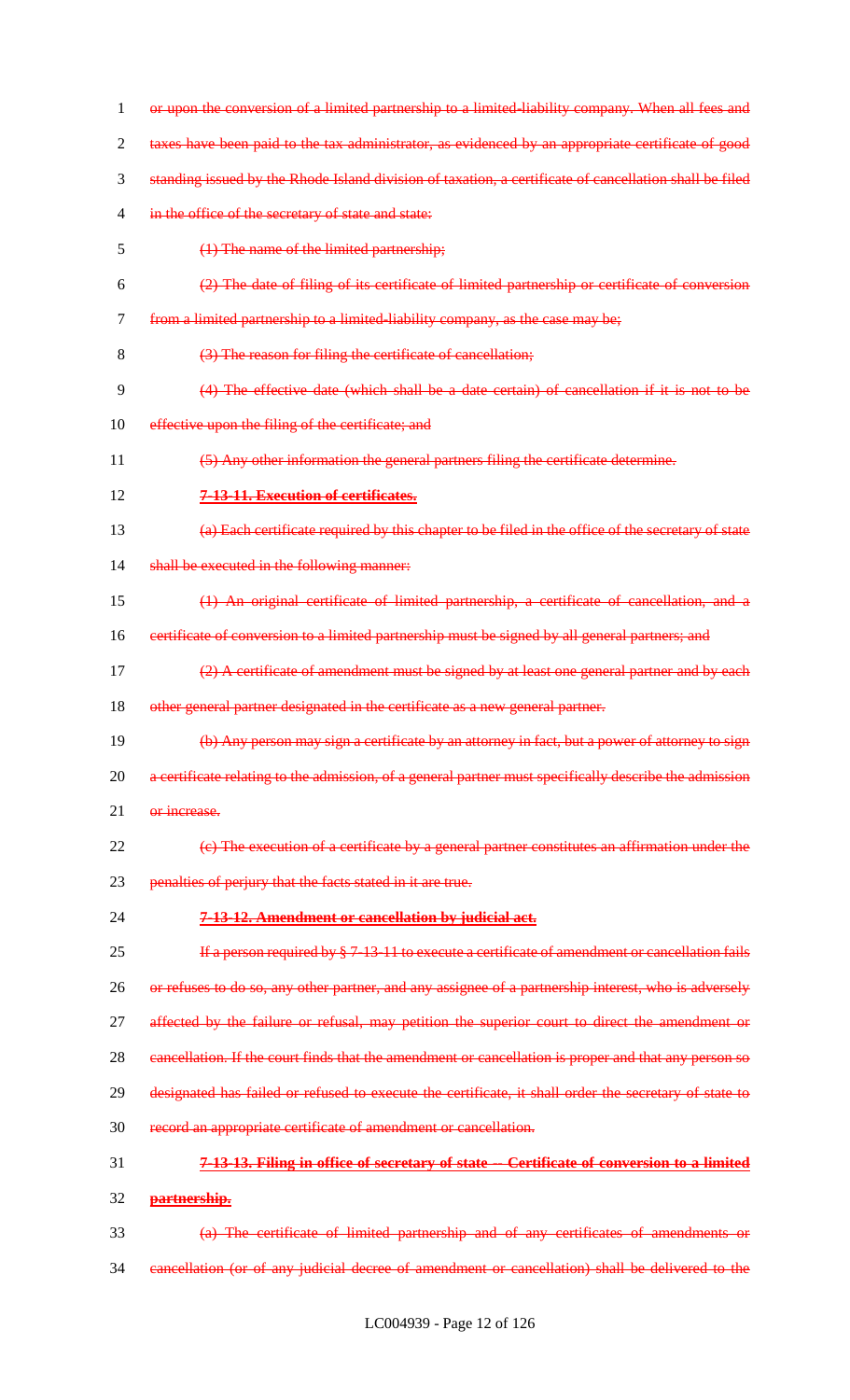1 secretary of state. A person who executes a certificate as an agent, attorney in fact, or fiduciary 2 need not exhibit evidence of his or her authority as a prerequisite to filing. Any signature on any 3 certificate authorized to be filed with the secretary of state under any provision of this chapter may 4 be a facsimile. Unless the secretary of state finds that any certificate does not conform to law, upon 5 receipt of all filing fees required by law the secretary shall: 6 (1) Endorse on the original the word "Filed" and the day, month, and year of the filing of  $7 \frac{11}{11}$ 8 (2) File the original in his or her office. 9 (3) [Deleted by P.L. 2005, ch. 36, § 8 and P.L. 2005, ch. 72, § 8.] 10 (b) Upon the filing of a certificate of amendment (or judicial decree of amendment) in the 11 office of the secretary of state, the certificate of limited partnership or certificate of conversion as 12 the case may be shall be amended as presented in the certificate, and on the effective date of a 13 certificate of cancellation (or a judicial decree of cancellation), the certificate of limited partnership 14 or certificate of conversion to a limited partnership is cancelled. 15 **7-13-14. Liability for false statement in certificate.** 16 **If any certificate of limited partnership or certificate of amendment or cancellation contains** 17 a false statement, one who suffers loss by reliance on the statement may recover damages for the 18 loss from: 19 (1) Any person who executes the certificate, or causes another to execute it on his or her 20 behalf, and knew, and any general partner who knew or should have known, the statement to be 21 false at the time the certificate was executed; and 22 (2) Any general partner who subsequently knows or should have known that any 23 arrangement or other fact described in the certificate has changed, making the statement inaccurate 24 in any respect within a sufficient time before the statement was relied upon reasonably to have 25 enabled that general partner to cancel or amend the certificate, or to file a petition for its cancellation 26 or amendment under § 7-13-12. 27 **7-13-15. Notice.** 28 The fact that a certificate of limited partnership is on file in the office of the secretary of 29 state is notice that the partnership is a limited partnership and the persons designated in it as general 30 partners are general partners, but it is not notice of any other fact. 31 **7-13-16. Delivery of certificates to limited partners.** 32 Upon the return by the secretary of state pursuant to § 7-13-13 of a certificate marked 33 "Filed", the general partners shall promptly deliver or mail a copy of the certificate of limited 34 partnership and each certificate of amendment or cancellation to each limited partner unless the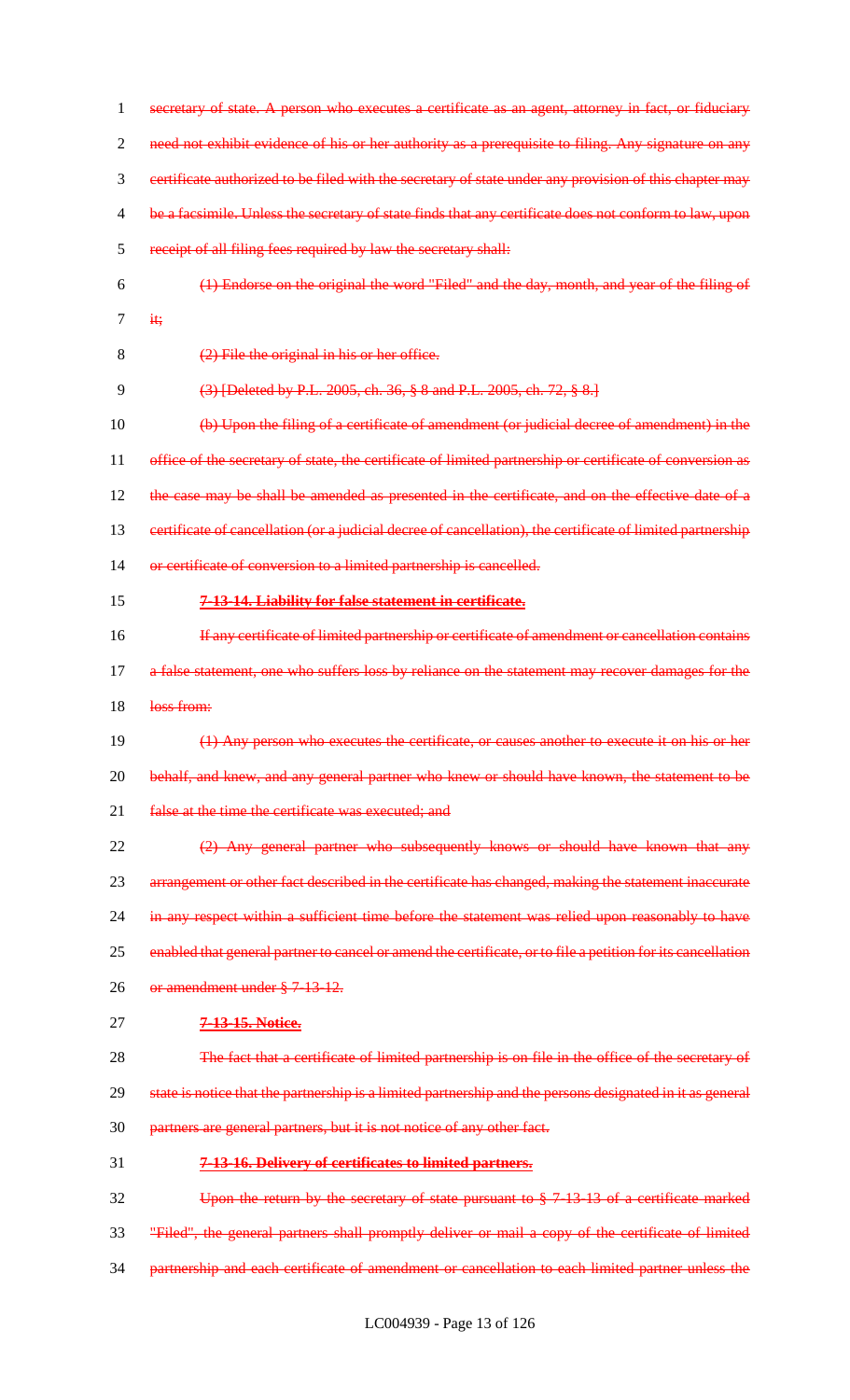1 partnership agreement provides otherwise. 2 **7-13-17. Admission of limited partners.** 3 (a) A person becomes a limited partner on the later of: 4 (1) The date the original certificate of limited partnership is filed; or 5 (2) The date stated in the records of the limited partnership as the date that person will 6 become a limited partner. 7 (b) After the filing of a limited partnership's original certificate of limited partnership, a 8 person may be admitted as an additional limited partner. 9 (1) In the case of a person acquiring a partnership interest directly from the limited 10 partnership, on the compliance with the partnership agreement, or if the partnership agreement does 11 not so provide, on the written consent of all partners; and 12 (2) In the case of an assignee of a partnership interest of a partner who has the power, as 13 provided in § 7-13-42, to grant the assignee the right to become a limited partner, on the exercise 14 of that power and compliance with any conditions limiting the grant or exercise of the power. 15 **7-13-18. Voting -- Rights of limited partners.** 16 Subject to the provisions of § 7-13-19, the partnership agreement may grant to all or a 17 specified group of the limited partners the right to vote (on a per capita or other basis) on any matter. 18 **7-13-19. Liability to third parties.** 19 (a) Except as provided in subsection (d), a limited partner is not liable for the obligations 20 of a limited partnership unless he or she is also a general partner or, in addition to the exercise of 21 his or her rights and powers as a limited partner, he or she participates in the control of the business. 22 However, if the limited partner participates in the control of the business, he or she is liable only to 23 persons who establish by clear and convincing evidence that they transacted business with the 24 limited partnership reasonably believing, based on the limited partner's active conduct, that the 25 limited partner is a general partner. 26 (b) A limited partner does not participate in the control of the business regardless of the 27 nature, extent, scope, number or frequency of the limited partner's possessing or, regardless of 28 whether or not the limited partner has the rights or powers, exercising or attempting to exercise one 29 or more of the rights or powers or having or, regardless of whether or not the limited partner has 30 the rights or powers, acting or attempting to act in one or more of the following capacities: 31 (1) Being an independent contractor for or transacting business with, including being a 32 contractor for, or being an agent or employee of, the limited partnership or a general partner, or 33 being an officer, director or stockholder of a corporate general partner, or being a partner of a 34 partnership that is a general partner of the limited partnership, or being a fiduciary or beneficiary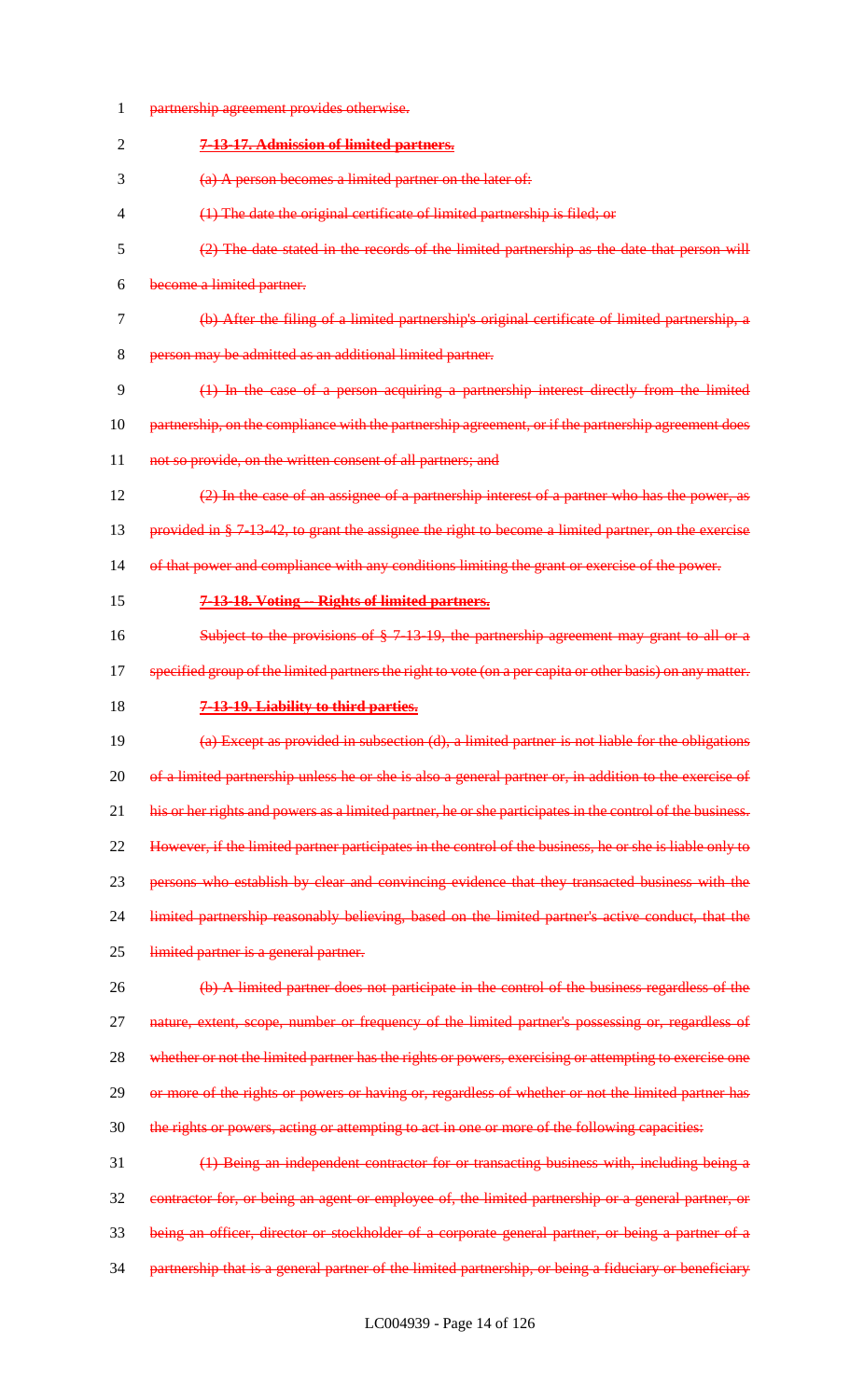of an estate or trust that is a general partner;

| $\overline{2}$ | (2) Consulting with or advising a general partner regarding any matter, including the               |
|----------------|-----------------------------------------------------------------------------------------------------|
| 3              | business of the limited partnership;                                                                |
| 4              | (3) Acting as surety, guarantor or endorser for the limited partnership or a general partner,       |
| 5              | guaranteeing or assuming one or more obligations of a limited partnership or a general partner,     |
| 6              | borrowing money from the limited partnership or a general partner, lending money to the limited     |
| 7              | partnership or a general partner, or providing collateral for the limited partnership or a general  |
| 8              | partner;                                                                                            |
| 9              | (4) Approving or disapproving an amendment to the partnership agreement;                            |
| 10             | (5) Acting or causing the taking or refraining from the taking of any action, including by          |
| 11             | proposing, approving, consenting, or disapproving, by voting or otherwise, with respect to one or   |
| 12             | more of the following matters:                                                                      |
| 13             | (i) The dissolution and winding up of the limited partnership or an election to continue the        |
| 14             | limited partnership or an election to continue the business of a limited partnership;               |
| 15             | (ii) The sale, exchange, lease, mortgage, pledge, or other transfer of or granting of a security    |
| 16             | interest in any asset or assets of the limited partnership;                                         |
| 17             | (iii) The incurrence, renewal, refinancing, or repayment or other discharge of indebtedness         |
|                |                                                                                                     |
| 18             | by the limited partnership;                                                                         |
| 19             | (iv) A change in the nature of the business;                                                        |
| 20             | (v) The admission, removal, or retention of a general partner;                                      |
| 21             | (vi) An amendment to the partnership agreement or certificate of limited partnership;               |
| 22             | (vii) A matter related to the business of the limited partnership not otherwise enumerated          |
|                | in this subsection that the partnership agreement states, in writing, is subject to the approval or |
| 23<br>24       | disapproval of limited partners;                                                                    |
| 25             | (viii) Winding up the limited partnership pursuant to this chapter;                                 |
| 26             | (ix) Exercising any right or power permitted to limited partners under this chapter and not         |
| 27             | specifically enumerated in this subsection;                                                         |
| 28             | (x) The admission, removal, or retention of a limited partner;                                      |
| 29             | (xi) A transaction or other matter involving an actual or potential conflict of interest;           |
| 30             | (xii) The merger or consolidation of a limited partnership;                                         |
| 31             | (xiii) As to a limited partnership that is registered as an investment company under the            |
| 32             | Investment Company Act of 1940, as amended, any matter required by the Investment Company           |

and Exchange Commission under that Act, to be approved by the holders of beneficial interests in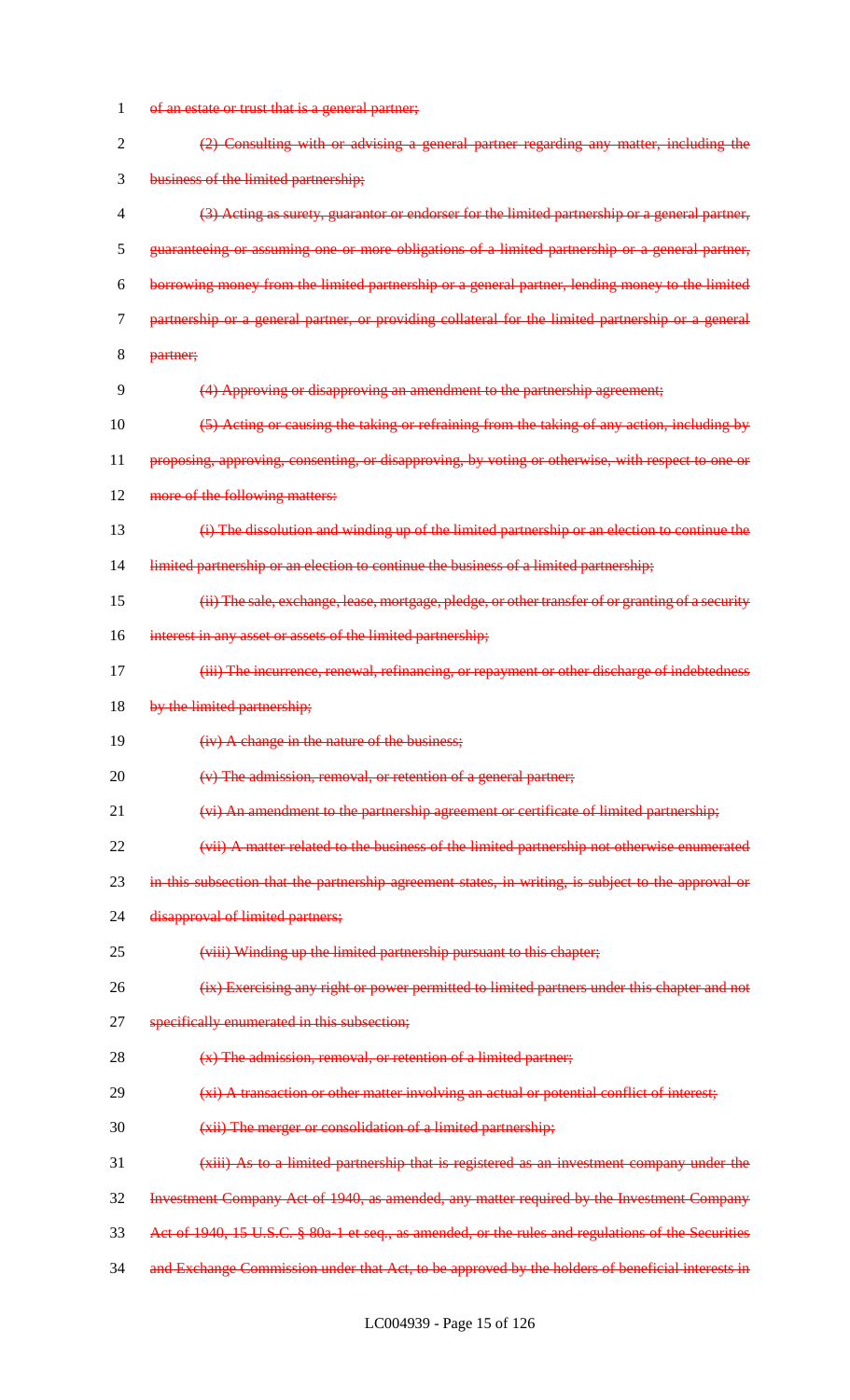| 1              | an investment company, including the election of directors or trustees of the investment company,       |
|----------------|---------------------------------------------------------------------------------------------------------|
| $\overline{2}$ | the approving or terminating of investment advisory or underwriting contracts, and the approving        |
| 3              | of auditors;                                                                                            |
| 4              | (xiv) The indemnification of any partner or any other person; or                                        |
| 5              | (xv) Any other matters that are stated in the partnership agreement or in any other                     |
| 6              | agreement or in writing;                                                                                |
| $\tau$         | (6) Taking any action required or permitted by law to bring or pursue or settle or otherwise            |
| 8              | terminate a derivative action in the right of the limited partnership;                                  |
| 9              | Calling, requesting, attending, or participating in a meeting of partners or limited                    |
| 10             | partners;                                                                                               |
| 11             | (8) Serving on a committee of the limited partnership or the limited partners;                          |
| 12             | (9) Serving on the board of directors or a committee of, consulting with or advising, being             |
| 13             | an officer, director, stockholder, partner, agent or employee of, or being a fiduciary for, any person  |
| 14             | in which the limited partnership has an interest; or                                                    |
| 15             | (10) Exercising any right or power granted or permitted to limited partners under this                  |
| 16             | chapter and not specifically enumerated in this subsection.                                             |
| 17             | (e) The enumeration in subsection (b) does not mean that the possession or exercise of any              |
| 18             | other powers by a limited partner constitutes participation by him or her in the business of the        |
| 19             | limited partnership.                                                                                    |
| 20             | (d) A limited partner does not participate in the control of the business within the meaning            |
| 21             | of subsection $(a)$ by virtue of the fact that all or any part of the name of the limited partner is    |
| 22             | included in the name of the limited partnership.                                                        |
| 23             | (e) This section does not create rights or powers of limited partners. The rights and powers            |
| 24             | may be created only by a certificate of limited partnership, a partnership agreement or any other       |
| 25             | agreement or in writing, or by other sections of this chapter.                                          |
| 26             | 7-13-20. Person erroneously believing him or herself a limited partner.                                 |
| 27             | (a) Except as provided in subsection (b), a person who makes a contribution to a business               |
| 28             | enterprise and erroneously but in good faith believes that he or she has become a limited partner in    |
| 29             | the enterprise is not a general partner in the enterprise and is not bound by its obligations by reason |
| 30             | of making the contribution, receiving distributions from the enterprise, or exercising any rights of    |
| 31             | a limited partner, if, on ascertaining the mistake, he or she:                                          |
| 32             | (1) Causes an appropriate certificate of limited partnership or a certificate of amendment              |
| 33             | to be executed and filed; or                                                                            |
| 34             | (2) Withdraws from future equity participation in the enterprise by executing and filing in             |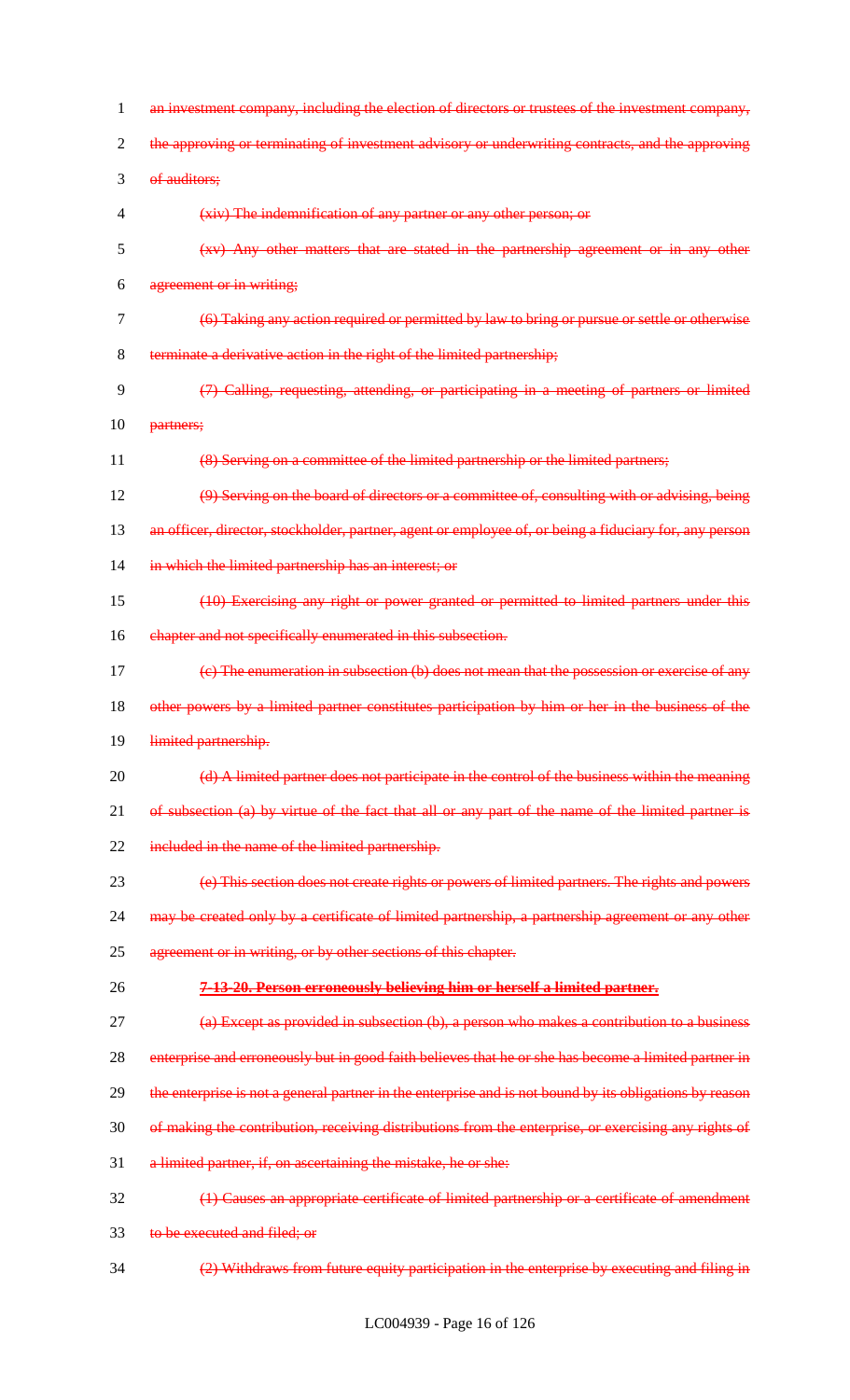| 1              | the office of the secretary of state a certificate declaring withdrawal under this section.          |
|----------------|------------------------------------------------------------------------------------------------------|
| 2              | (b) A person who makes a contribution of the kind described in subsection (a) is liable as           |
| 3              | a general partner to any third party who transacts business with the enterprise:                     |
| $\overline{4}$ | (i) Before the person withdraws and an appropriate certificate is filed to show withdrawal,          |
| 5              | $\theta$ f                                                                                           |
| 6              | (ii) Before an appropriate certificate is filed to show his or her status as a limited partner       |
| 7              | and, in the case of an amendment, after expiration of the thirty (30) day period for filing an       |
| 8              | amendment relating to the person as a limited partner under § 7-13-9, but in either case only if the |
| 9              | third party actually believed in good faith that the person was a general partner at the time of the |
| 10             | transaction.                                                                                         |
| 11             | 7-13-21. Information.                                                                                |
| 12             | Each limited partner has the right to:                                                               |
| 13             | $(1)$ Inspect and copy any of the partnership records required to be maintained by $\S 7-13-5$ ;     |
| 14             | and                                                                                                  |
| 15             | (2) Obtain from the general partners from time to time upon reasonable demand:                       |
| 16             | (i) True and full information regarding the state of the business and financial condition of         |
| 17             | the limited partnership,                                                                             |
| 18             | (ii) Promptly after becoming available, a copy of the limited partnership's federal, state,          |
| 19             | and local income tax returns for each year, and                                                      |
| 20             | (iii) Other information regarding the affairs of the limited partnership that is just and            |
| 21             | reasonable.                                                                                          |
| 22             | 7-13-22. Admission of additional general partners.                                                   |
| 23             | After the filing of a limited partnership's original certificate of limited partnership,             |
| 24             | additional general partners may be admitted as provided in the partnership agreement or, if the      |
| 25             | partnership agreement does not provide for the admission of additional general partners, with the    |
| 26             | written consent of all partners.                                                                     |
| 27             | 7-13-23. Events of withdrawal.                                                                       |
| 28             | Except as approved by the specific written consent of all partners at the time, a person             |
| 29             | ceases to be a general partner of a limited partnership on the happening of any of the following     |
| 30             | events:                                                                                              |
| 31             | $(1)$ The general partner withdraws from the limited partnership as provided in § 7-13-32;           |
| 32             | $(2)$ The general partner ceases to be a member of the limited partnership as provided in $\S$       |
| 33             | $7 - 13 - 40$ ;                                                                                      |
| 34             | (3) The general partner is removed as a general partner in accordance with the partnership           |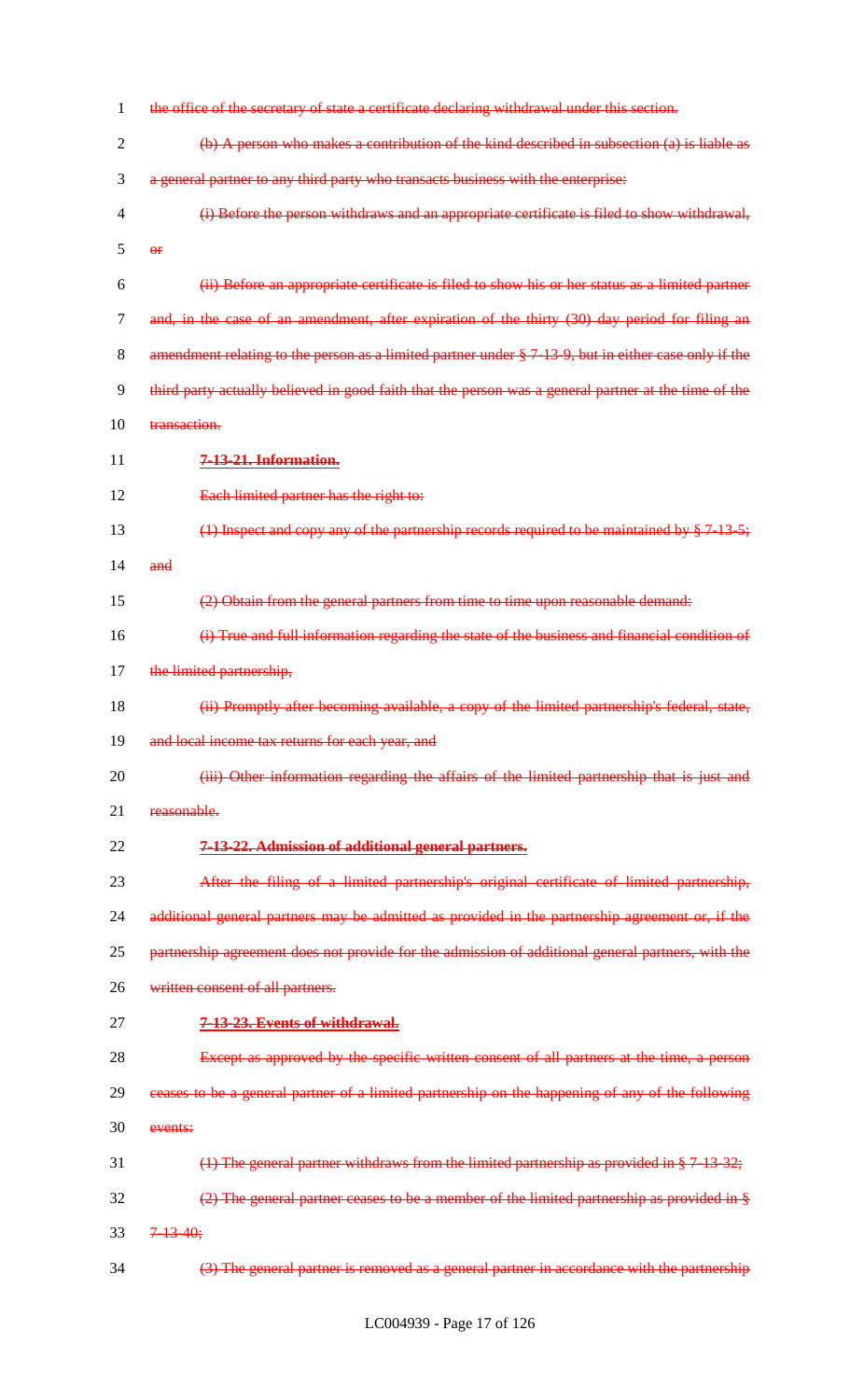| 1      | agreement;                                                                                             |
|--------|--------------------------------------------------------------------------------------------------------|
| 2      | (4) Unless otherwise provided in writing in the partnership agreement, the general partner:            |
| 3      | (i) Makes an assignment for the benefit of creditors;                                                  |
| 4      | (ii) Files a voluntary petition in bankruptcy;                                                         |
| 5      | (iii) Is adjudicated a bankrupt or insolvent;                                                          |
| 6      | (iv) Files a petition or answer seeking for himself or herself any reorganization,                     |
| $\tau$ | arrangement, composition, readjustment, liquidation, dissolution or similar relief under any statute,  |
| 8      | law, or regulation;                                                                                    |
| 9      | (v) Files an answer or other pleading admitting or failing to contest the material allegation          |
| 10     | of a petition filed against him or her in any proceeding of this nature; or                            |
| 11     | (vi) Seeks, consents to, or acquiesces in the appointment of a trustee, receiver, or liquidator        |
| 12     | of the general partner or of all or any substantial part of his or her properties;                     |
| 13     | (5) Unless otherwise provided in writing in the partnership agreement, one hundred and                 |
| 14     | twenty (120) days after the commencement of any proceeding against the general partner seeking         |
| 15     | reorganization, arrangement, composition, readjustment, liquidation, dissolution or similar relief     |
| 16     | under any statute, law, or regulation, the proceeding has not been dismissed, or if within ninety (90) |
| 17     | days after the appointment without his or her consent or acquiescence of a trustee, receiver, or       |
| 18     | liquidator of the general partner or of all or any substantial part of his or her properties, the      |
| 19     | appointment is not vacated or stayed or within ninety (90) days after the expiration of any stay, the  |
| 20     | appointment is not vacated;                                                                            |
| 21     | (6) In the case of a general partner who is a natural person:                                          |
| 22     | (i) His or her death; or                                                                               |
| 23     | (ii) The entry of an order by a court of competent jurisdiction adjudicating him or her                |
| 24     | incompetent to manage his or her person or his or her estate;                                          |
| 25     | (7) In the case of a general partner who is acting as a general partner by virtue of being a           |
| 26     | trustee of a trust, the termination of the trust (but not merely the substitution of a new trustee);   |
| 27     | (8) In the case of a general partner that is a separate partnership, the dissolution and               |
| 28     | commencement of winding up of the separate partnership;                                                |
| 29     | (9) In the case of a general partner that is a corporation, the filing of a certificate of             |
| 30     | dissolution, or its equivalent, for the corporation or the revocation of its charter; or               |
| 31     | (10) In the case of an estate, the distribution by the fiduciary of the estate's entire interest       |
| 32     | in the partnership.                                                                                    |
| 33     | 7-13-24. General rights, powers, and liabilities.                                                      |
| 34     | (a) Except as provided in this chapter or in the partnership agreement, a general partner of           |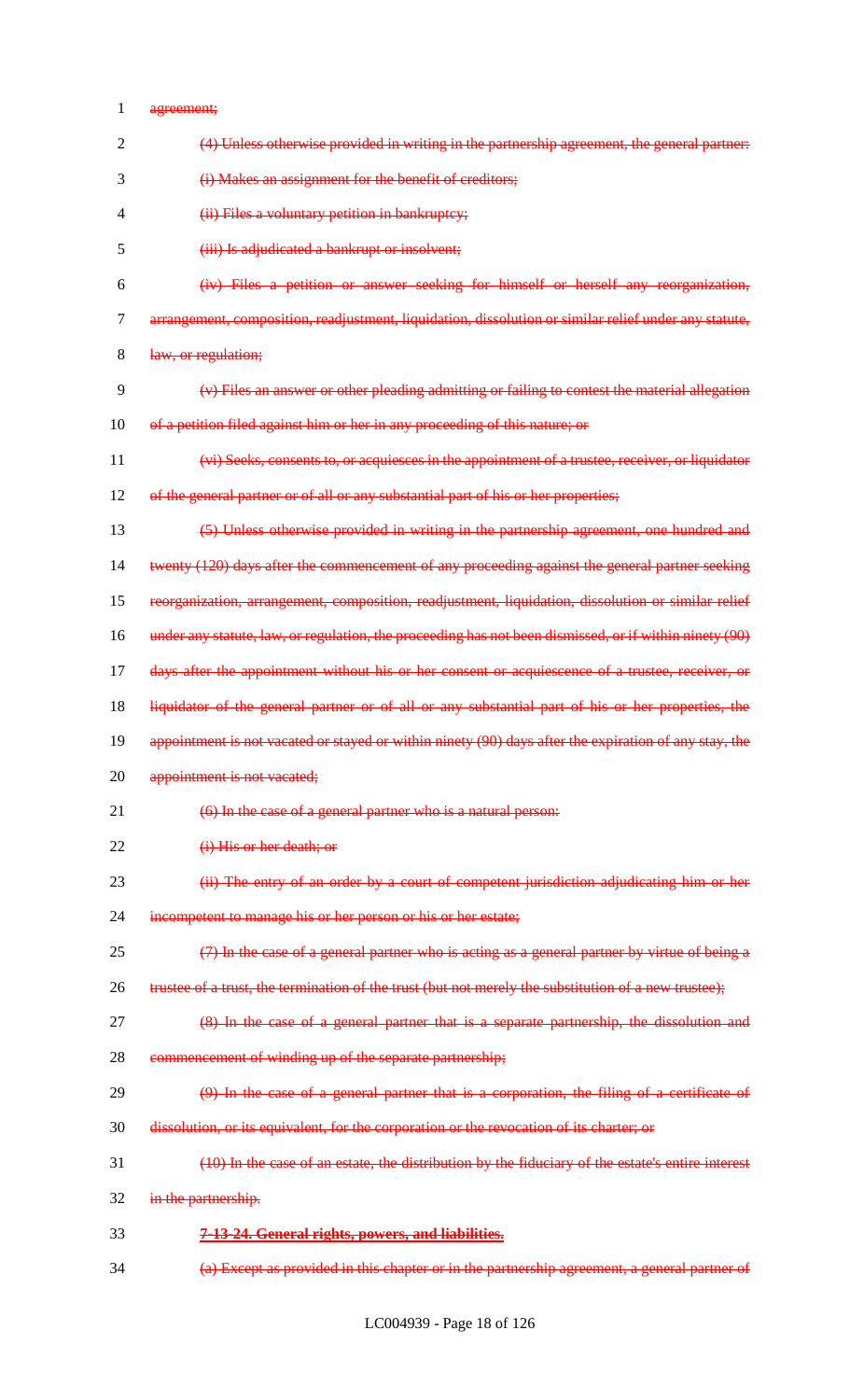a limited partnership has the rights and powers and is subject to the restrictions of a partner in a

partnership without limited partners.

 (b) Except as provided in this chapter a general partner of a limited partnership has the liabilities of a partner in a partnership without limited partners to persons other than the partnership and the other partners. Except as provided in this chapter or in the partnership agreement, a general partner of a limited partnership has the liabilities of a partner in a partnership without limited partners to the partnership and to the other partners.

## **7-13-25. Contributions by general partner.**

 A general partner of a limited partnership may make contributions to the partnership and share in the profits and losses of, and in distributions from, the limited partnership as a general 11 partner. A general partner also may make contributions to and share in profits, losses, and distributions as a limited partner. A person who is both a general partner and a limited partner has 13 the rights and powers, and is subject to the restrictions and liabilities, of a general partner and, except as provided in the partnership agreement, also has the powers, and is subject to the restrictions, of a limited partner to the extent of his or her participation in the partnership as a 16 limited partner.

**7-13-26. Voting rights of general partners.**

 The partnership agreement may grant to all or certain identified general partners the right 19 to vote, on a per capita or any other basis, separately or with all or any class of the limited partners, 20 on any matter.

- **7-13-27. Form of contribution.**
- The contribution of a partner may be in cash, property, or services rendered, or a
- 23 promissory note or other obligation to contribute cash or property or to perform services.
- **7-13-28. Liability for contribution.**

 (a) Except as provided in the partnership agreement, a partner is obligated to the limited 26 partnership to perform any promise to contribute cash or property or to perform services, even if 27 he or she is unable to perform because of death, disability, or any other reason. If a partner does 28 not make the required contribution of property or services, he or she is obligated at the option of 29 the limited partnership to contribute cash equal to that portion of the value (as stated in the records

30 to be kept pursuant to  $\frac{8}{7}$  13-5) of the stated contribution that has not been made.

 (b) Unless otherwise provided in the partnership agreement, the obligation of a partner to make a contribution or return money or other property paid or distributed in violation of this chapter may be compromised only by consent of all the partners. Notwithstanding the compromise, a creditor of a limited partnership who extends credit, or whose claim arises, after the filing of the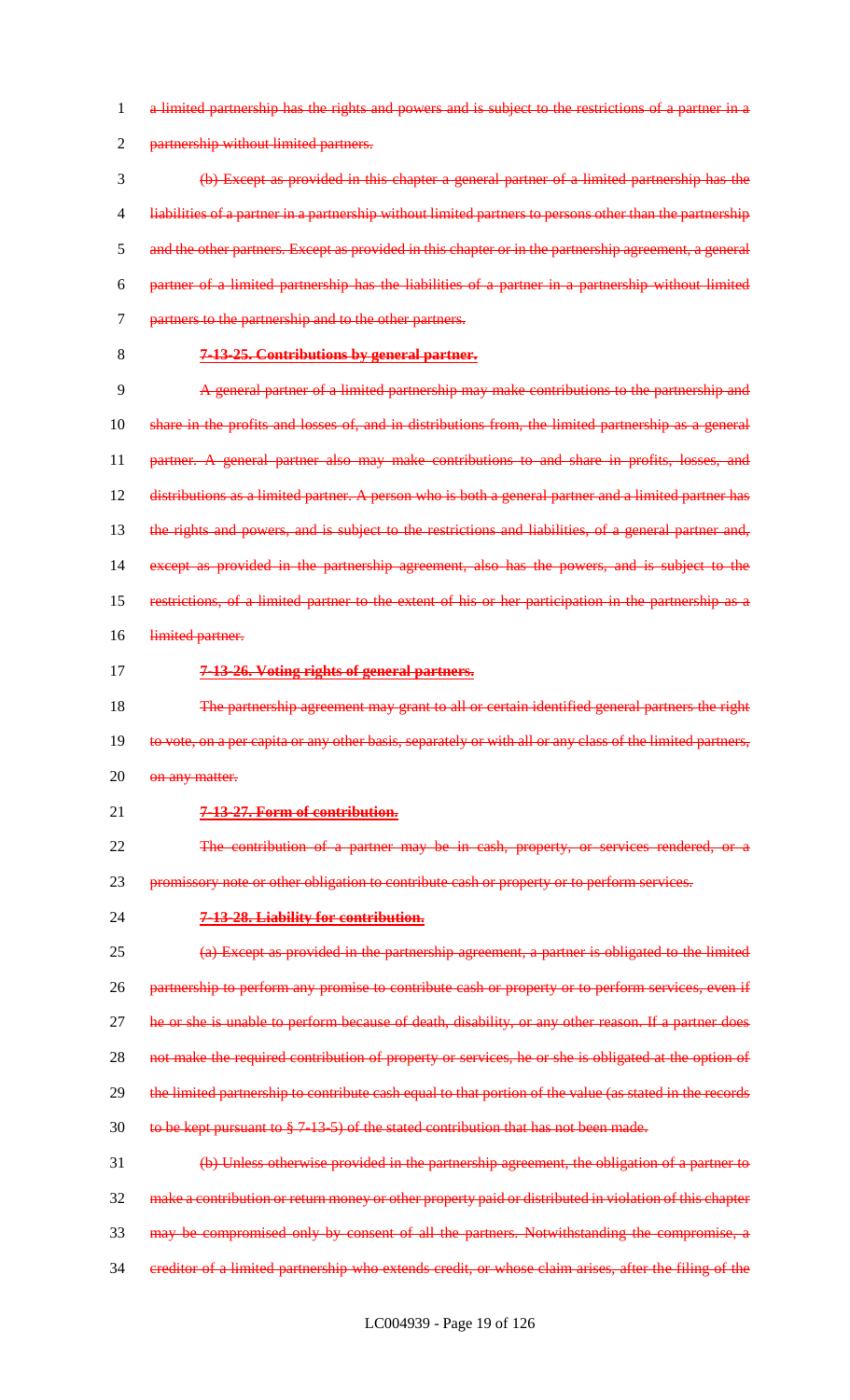1 eertificate of limited partnership or an amendment to it that, in either case, reflects the obligation, 2 and before the amendment or cancellation of it to reflect the compromise, may enforce the original obligation.

#### **7-13-29. Sharing of profits and losses.**

 The profits and losses of a limited partnership shall be allocated among the partners and the classes of partners in the manner provided in the partnership agreement. If the partnership agreement does not provide for allocation, profits and losses shall be allocated on the basis of the value, as stated in the partnership records required to be kept pursuant to § 7-13-5, of the contributions made by each partner to the extent they have been received by the partnership and 10 have not been returned.

**7-13-30. Sharing of distributions.**

 Distributions of cash or other assets of a limited partnership shall be allocated among the 13 partners, and among classes of partners, in the manner provided in the partnership agreement. If the partnership agreement does not provide for allocation, distributions shall be made on the basis of the value, as stated in the partnership records required to be kept pursuant to § 7-13-5, of the 16 contributions made by each partner to the extent they have been received by the partnership and 17 have not been returned.

## **7-13-31. Interim distributions.**

 Except as provided in this chapter, a partner is entitled to receive distributions from a 20 limited partnership before his or her withdrawal from the limited partnership and before the 21 dissolution and winding up of the limited partnership to the extent and at the times or upon the happening of the events specified in the partnership agreement.

**7-13-32. Withdrawal of general partner.**

24 A general partner may withdraw from a limited partnership at any time by giving written 25 notice to the other partners, but if the withdrawal violates the partnership agreement, the limited partnership may recover from the withdrawing general partner damages for breach of the 27 partnership agreement and offset the damages against the amount otherwise distributable to him or

her.

#### **7-13-33. Withdrawal of limited partner.**

 A limited partner may withdraw from a limited partnership only at the time or upon the occurrence of events specified in writing in the partnership agreement and in accordance with the partnership agreement. Notwithstanding anything to the contrary under applicable law, unless a partnership agreement provides otherwise, a limited partner may not withdraw from a limited 34 partnership prior to the dissolution and winding up of the limited partnership.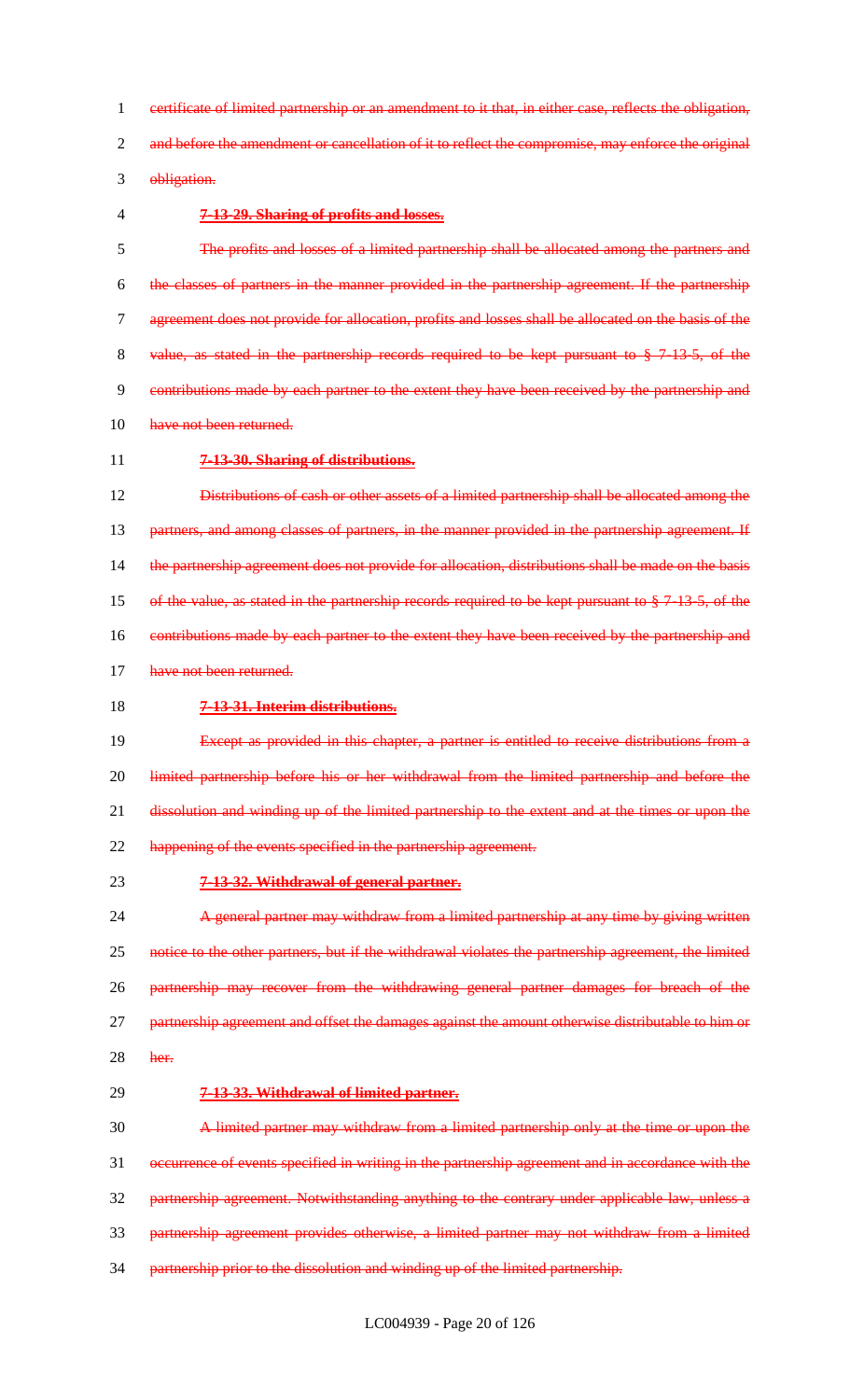# 1 **7-13-34. Distribution upon withdrawal.**

 Except as provided in this chapter, upon withdrawal any withdrawing partner is entitled to receive any distribution to which he or she is entitled under the partnership agreement and, if not otherwise provided in the agreement, he or she is entitled to receive, within a reasonable time after withdrawal, the fair value of his or her interest in the limited partnership as of the date of withdrawal based on his or her right to share in distributions from the limited partnership.

7 **7-13-35. Distribution in kind.**

8 Except as provided in writing in the partnership agreement, a partner, regardless of the 9 nature of his or her contribution, has no right to demand and receive any distribution from a limited 10 partnership in any form other than cash. Except as provided in the partnership agreement, a partner 11 may not be compelled to accept a distribution of any asset in kind from a limited partnership to the 12 extent that the percentage of the asset distributed to him or her exceeds a percentage of that asset 13 that is equal to the percentage in which he or she shares in distributions from the limited partnership.

#### 14 **7-13-36. Right to distribution.**

15 Subject to §§ 7-13-37 and 7-13-47, and unless otherwise provided in the partnership 16 agreement at the time a partner becomes entitled to receive a distribution, he or she has the status 17 of, and is entitled to all remedies available to, a creditor of the limited partnership as to the 18 distribution. A partnership may provide for the establishment of a record date with respect to 19 allocations and distributions by a limited partnership.

#### 20 **7-13-37. Limitations on distribution.**

21 (a) A limited partnership shall not make a distribution to a partner to the extent that at the 22 time of the distribution, after giving effect to the distribution, all liabilities of the limited 23 partnership, other than liabilities to partners on account of their partnership interests and liabilities 24 for which the recourse of creditors is limited to specified property of the limited partnership, exceed 25 the fair value of the assets of the limited partnership, except that the fair value of property that is 26 subject to a liability for which the recourse of creditors is limited shall be included in the assets of 27 the limited partnership only to the extent that the fair value of that property exceeds that liability.

28 (b) A limited partner who received a distribution in violation of subsection (a), and who 29 knew or reasonably should have known at the time of the distribution that the distribution violated 30 subsection (a), is liable to the limited partnership for the amount of the distribution. A limited 31 partner who receives a distribution in violation of subsection (a) and who did not know and 32 reasonably should not have known at the time of the distribution that the distribution violated 33 subsection (a), is not liable for the amount of the distribution. Subject to subsection (c), this 34 subsection does not affect any obligation or liability of a limited partner under a partnership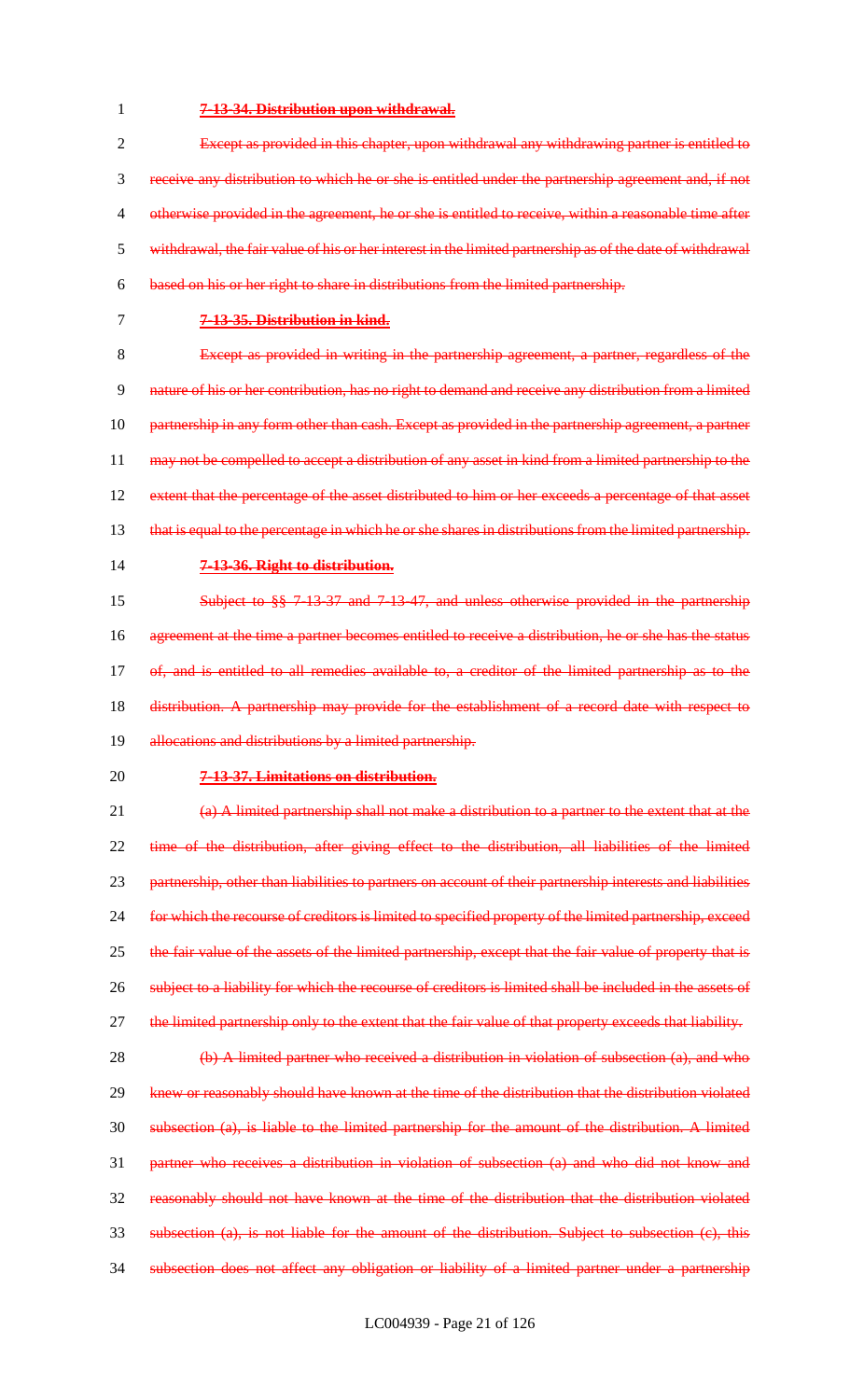agreement or other applicable law for the amount of a distribution. (c) Unless otherwise agreed, a limited partner who received a distribution from a limited partnership has no liability under this chapter or other applicable law for the amount of the 4 distribution after the expiration of three (3) years from the date of the distribution. **7-13-38. [Repealed.] 7-13-39. Nature of partnership interest.** A partnership interest is personal property. **7-13-40. Assignment of partnership interest.** Except as provided in the partnership agreement, a partnership interest is assignable in whole or in part. An assignment of a partnership interest does not dissolve a limited partnership or 12 entitle the assignee to become or to exercise any rights of a partner. An assignment entitles the assignee to receive, to the extent assigned, only the distribution to which the assignor would be 14 entitled. Except as provided in the partnership agreement, a partner ceases to be a partner upon 15 assignment of all his partnership interest. **7-13-41. Rights of creditor.** 17 On application to a court of competent jurisdiction by any judgment creditor of a partner, 18 the court may charge the partnership interest of the partner with payment of the unsatisfied amount 19 of the judgment with interest. To the extent charged, the judgment creditor has only the rights of 20 an assignee of the partnership interest. This chapter does not deprive any partner of the benefit of 21 any exemption laws applicable to his or her partnership interest. **7-13-42. Rights of assignee to become limited partner.** 23 (a) An assignee of a partnership interest, including an assignee of a general partner, may 24 become a limited partner if and to the extent that: (1) The assignor gives the assignee that right in accordance with authority described in the partnership agreement; or (2) All other partners consent. (b) An assignee who has become a limited partner has, to the extent assigned, the rights and powers, and is subject to the restrictions and liabilities, of a limited partner under the partnership agreement and this chapter. An assignee who becomes a limited partner also is liable for the obligations of his or her assignor to make and return contributions as provided in this chapter. However, the assignee is not obligated for liabilities unknown to the assignee at the time he or she became a limited partner. (c) If an assignee of a partnership interest becomes a limited partner, the assignor is not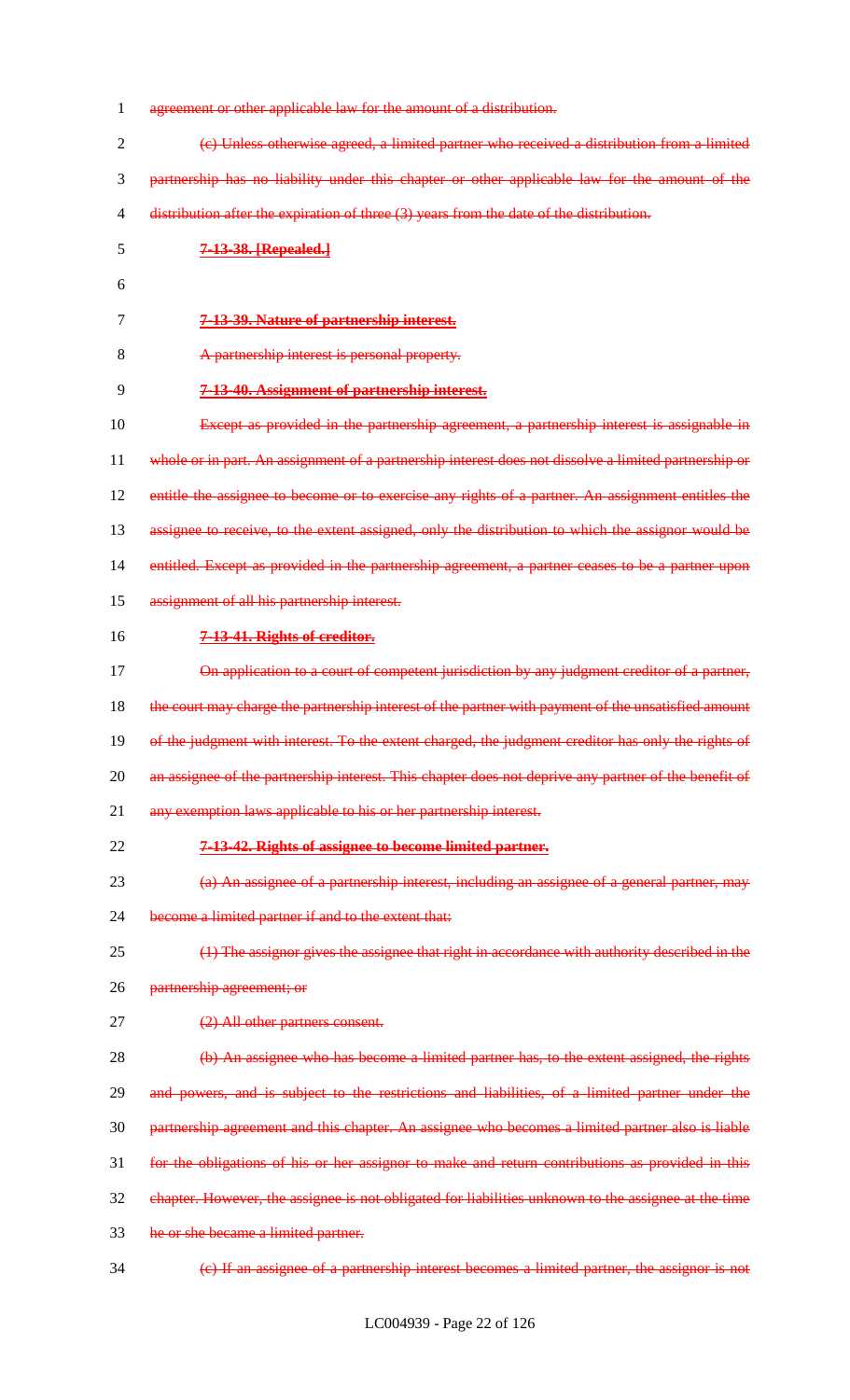- 1 released from his or her liability to the limited partnership under §§ 7-13-14 and 7-13-28.
- 
- 2 **7-13-43. Power of estate of deceased or incompetent person.**

 If a partner who is an individual dies or a court of competent jurisdiction adjudges him or 4 her to be incompetent to manage his or her person or his or her property, the partner's executor, administrator, guardian, conservator, or other legal representative may exercise all the partner's rights for the purpose of settling his or her estate or administering his or her property, including any power the partner had to give an assignee the right to become a limited partner. If a partner is 8 a corporation, trust, or other entity and is dissolved or terminated, the powers of that partner may be exercised by its legal representative or successor. **7-13-44. Nonjudicial dissolution.**

- 11 A limited partnership is dissolved and its affairs shall be wound up upon the happening of
- 12 the first to occur of the following:
- 13 (1) At the time or upon the happening of any of the events specified in the partnership 14 agreement;
- 
- 15 (2) Written consent of all partners;

16 (3) Unless otherwise provided in the partnership agreement, an event of withdrawal of a 17 general partner unless at the time there is at least one other general partner and the partnership 18 agreement permits the business of the limited partnership to be carried on by the remaining general 19 partner and that partner does so, but the limited partnership is not dissolved and is not required to 20 be wound up by reason of any event of withdrawal, if, within ninety (90) days after the withdrawal, 21 a majority interest of the partners agrees in writing to continue the business of the limited 22 partnership and to the appointment of one or more additional general partners if necessary or 23 desired; or

- 24 (4) Entry of a decree of judicial dissolution under § 7-13-45.
- 25 **7-13-45. Judicial dissolution.**

26 **On application by or for a partner the superior court may decree dissolution of a limited** 27 partnership whenever it is not reasonably practicable to carry on the business in conformity with

28 the partnership agreement.

#### 29 **7-13-46. Winding up.**

30 Except as provided in the partnership agreement, the general partners who have not

- 31 wrongfully dissolved a limited partnership or, if none, the limited partners, may wind up the limited
- 32 partnership's affairs. The superior court may wind up the limited partnership's affairs upon
- 33 application of any partner, his or her legal representative, or assignee.
- 34 **7-13-47. Distribution of assets.**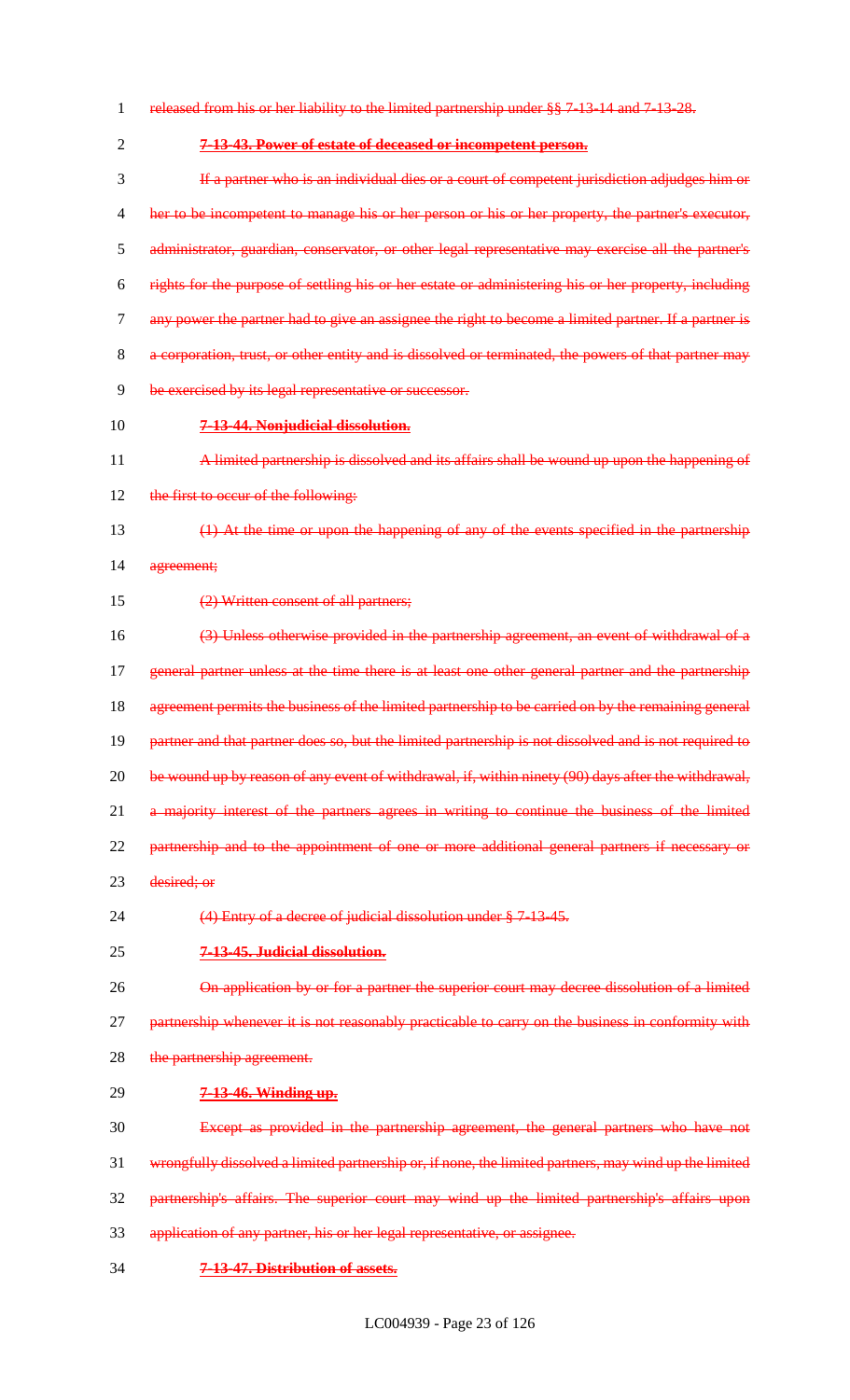| 1              | Upon the winding up of a limited partnership, the assets shall be distributed as follows:                   |
|----------------|-------------------------------------------------------------------------------------------------------------|
| $\overline{2}$ | (1) To creditors, including partners who are creditors, to the extent permitted by law, in                  |
| 3              | satisfaction of liabilities of the limited partnership other than liabilities for distributions to partners |
| 4              | under § 7-13-31 or § 7-13-34;                                                                               |
| 5              | (2) Except as provided in the partnership agreement, to partners and former partners in                     |
| 6              | satisfaction of liabilities for distributions under $\S$ 7-13-31 or 7-13-34; and                            |
| 7              | (3) Except as provided in the partnership agreement, to partners, first for the return of their             |
| 8              | contributions and secondly, as to their partnership interests, in the proportions in which the partners     |
| 9              | share in distributions.                                                                                     |
| 10             | 7-13-48. Applicable law.                                                                                    |
| 11             | Subject to the constitution of this state:                                                                  |
| 12             | (1) The laws of the state under which a foreign limited partnership is organized govern its                 |
| 13             | organization and internal affairs and the liability of its limited partners, except as to foreign limited-  |
| 14             | liability partnerships, which shall be treated as if they were foreign limited partnerships;                |
| 15             | (2) A foreign limited partnership may not be denied registration by reason of any difference                |
| 16             | between those laws and the laws of this state; and                                                          |
| 17             | (3) A certificate of registration does not authorize a foreign limited partnership to engage                |
| 18             | in any business or exercise any power that a limited partnership may not engage in or exercise in           |
| 19             | this state.                                                                                                 |
| 20             | 7-13-49. Registration.                                                                                      |
| 21             | Before transacting business in this state, a foreign limited partnership shall register with                |
| 22             | the secretary of state. In order to register, a foreign limited partnership shall submit to the secretary   |
| 23             | of state, in duplicate, an application for registration as a foreign limited partnership, signed and        |
| 24             | sworn to by a general partner and setting forth:                                                            |
| 25             | (1) The name of the foreign limited partnership and, if different, the name under which it                  |
| 26             | proposes to register and transact business in this state;                                                   |
| 27             | (2) The state and date of its formation;                                                                    |
| 28             | (3) The general character of the business it proposes to transact in this state;                            |
| 29             | (4) The name and address of any agent for service of process on the foreign limited                         |
| 30             | partnership whom the foreign limited partnership elects to appoint; the agent must be an individual         |
| 31             | resident of this state, a domestic corporation, or a foreign corporation having a place of business         |
| 32             | in, and authorized to do business in this state;                                                            |
| 33             | (5) A statement that the secretary of state is appointed the agent of the foreign limited                   |
| 34             | partnership for service of process if no agent has been appointed under subdivision (4) or, if              |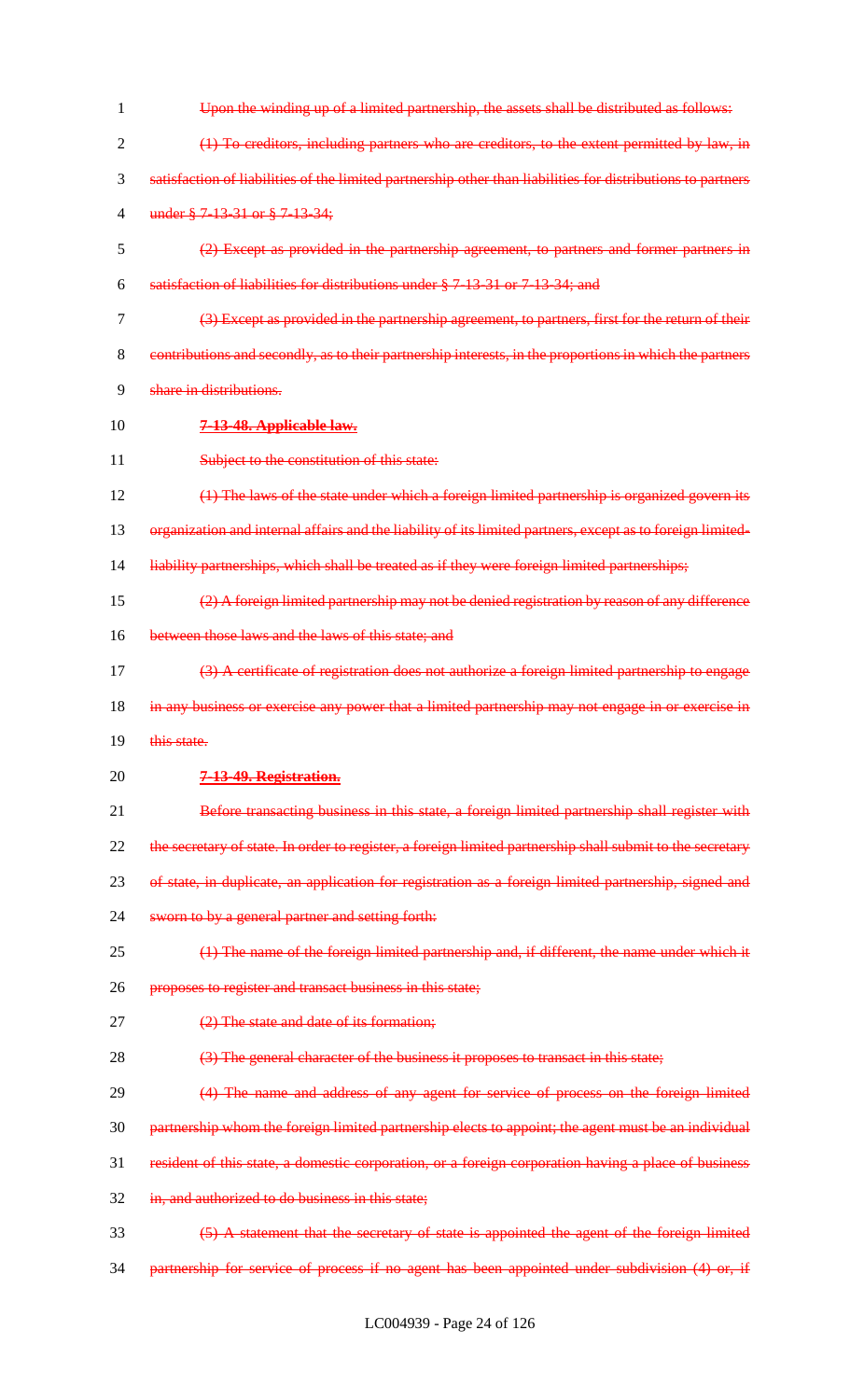| 1              | appointed, the agent's authority has been revoked or if the agent cannot be found or served with the       |
|----------------|------------------------------------------------------------------------------------------------------------|
| $\overline{2}$ | exercise of reasonable diligence;                                                                          |
| 3              | (6) The address of the office required to be maintained in the state of its organization by                |
| 4              | the laws of that state or, if not so required, of the principal office of the foreign limited partnership; |
| 5              | (7) The name and business address of each general partner;                                                 |
| 6              | (8) The address of the office at which is kept a list of the names and addresses of the limited            |
| 7              | partners and their capital contributions, together with an undertaking by the foreign limited              |
| 8              | partnership to keep those records until the foreign limited partnership's registration in this state is    |
| 9              | canceled or withdrawn;                                                                                     |
| 10             | (9) A mailing address for the foreign limited partnership; and                                             |
| 11             | (10) Additional information as may be necessary or appropriate in order to enable the                      |
| 12             | secretary of state to determine whether the foreign limited partnership is entitled to a certificate of    |
| 13             | authority to transact business in this state and to determine and assess the fees payable as prescribed    |
| 14             | in this chapter.                                                                                           |
| 15             | 7-13-50. Issuance of registration.                                                                         |
| 16             | (a) If the secretary of state finds that an application for registration of a foreign limited              |
| 17             | partnership conforms to law and all requisite fees have been paid, he or she shall:                        |
| 18             | (1) Endorse on the application the word "Filed", and the month, day, and year of the filing                |
| 19             | of the application;                                                                                        |
| 20             | (2) File in his or her office the original of the application; and                                         |
| 21             | (3) Issue a certificate of registration to transact business in this state.                                |
| 22             | (b) The certificate of registration, together with a duplicate original of the application, shall          |
| 23             | be returned to the person who filed the application or his or her representative.                          |
| 24             | 7-13-51. Name of foreign limited partnership.                                                              |
| 25             | A foreign limited partnership may register with the secretary of state under any name,                     |
| 26             | whether or not it is the name under which it is registered in its state of organization, that includes     |
| 27             | either:                                                                                                    |
| 28             | (1) without abbreviation the words "limited partnership" or                                                |
| 29             | (2) the letters and punctuation "L.P.", and that could be registered by a domestic limited                 |
| 30             | partnership, and                                                                                           |
| 31             | (3) Shall be distinguishable upon the records of the secretary of state from the name of any               |
| 32             | corporation, non business corporation or other association, domestic or foreign limited liability          |
| 33             | company, limited partnership organized under the laws of, or registered or qualified to do business        |
| 34             | in this state or any name that is filed, reserved, or registered under this title or as permitted by the   |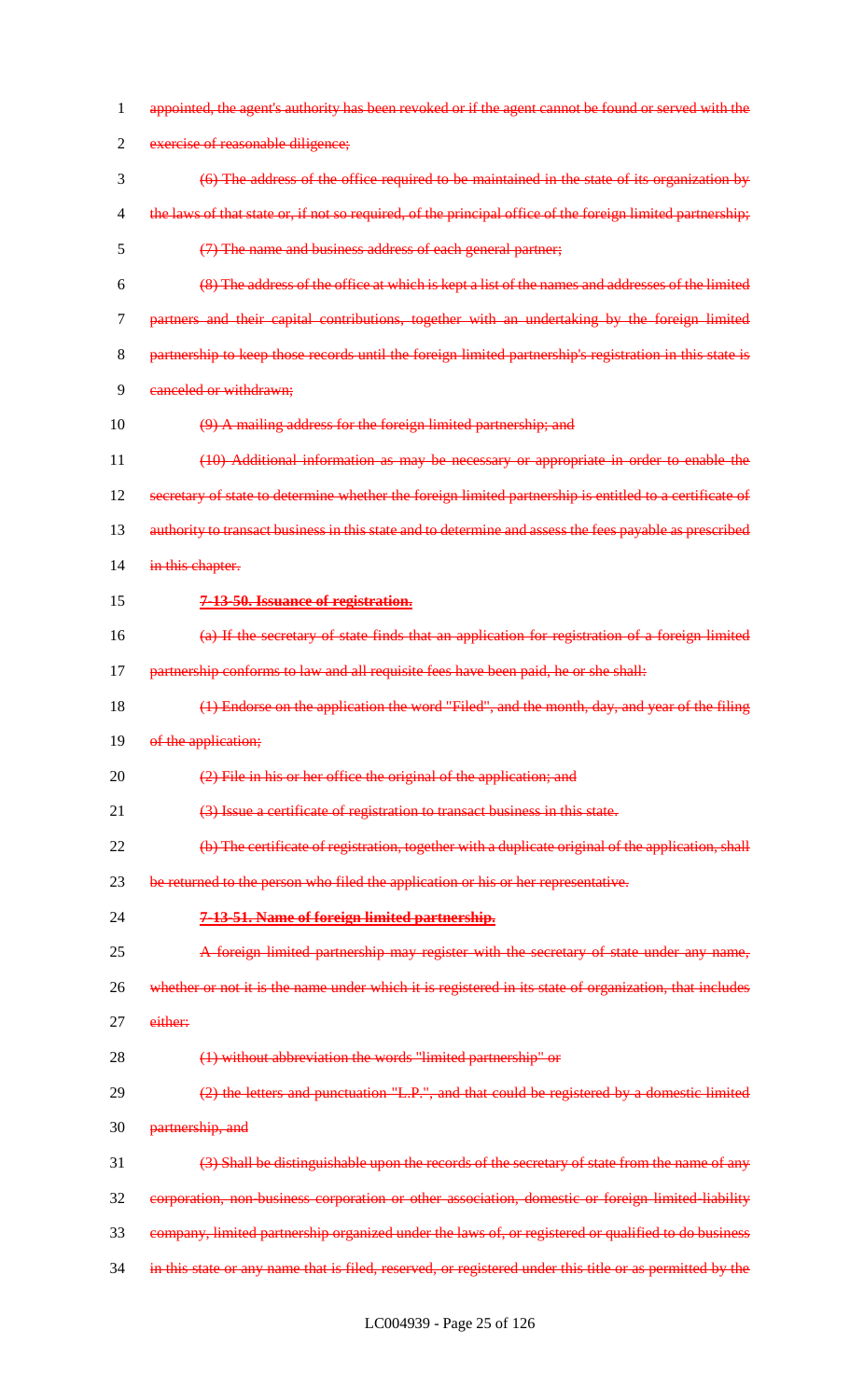1 laws of this state, subject to the following:

| $\overline{2}$ | (i) This provision does not apply if the applicant files with the secretary of state a certified           |
|----------------|------------------------------------------------------------------------------------------------------------|
| 3              | copy of a final decree of a court of competent jurisdiction establishing the prior right of the            |
| 4              | applicant to the use of the name in this state; and                                                        |
| 5              | (ii) The name may be the same as the name of a corporation, non-business corporation or                    |
| 6              | other association the certificate of incorporation or organization of which has been revoked by the        |
| $\tau$         | secretary of state as permitted by law, and the revocation has not been withdrawn within one year          |
| 8              | from the date of the revocation.                                                                           |
| 9              | (iii) Words and/or abbreviations that are required by statute to identify the particular type              |
| 10             | of business entity shall be disregarded when determining if a name is distinguishable upon the             |
| 11             | records of the secretary of state.                                                                         |
| 12             | (iv) The secretary of state shall promulgate rules and regulations defining the term                       |
| 13             | "distinguishable upon the record" for the administration of this chapter.                                  |
| 14             | 7-13-52. Changes and amendments.                                                                           |
| 15             | If any statement in the application for registration of a foreign limited partnership was false            |
| 16             | when made or any arrangements or other facts described have changed, making the application                |
| 17             | inaccurate in any respect, the foreign limited partnership shall promptly file in the office of the        |
| 18             | secretary of state a certificate, signed and sworn to by a general partner, correcting the statement.      |
| 19             | 7-13-52.1. Foreign application for transfer of authority.                                                  |
| 20             | (a) A duly authorized foreign limited partnership in the state of Rhode Island that converts               |
| 21             | into any form of foreign or other entity subject to the provisions of Title 7 and the resulting entity     |
| 22             | is required to file for authority to transact business in this state may apply for a transfer of authority |
| 23             | in the office of the secretary of state by filing:                                                         |
| 24             | (1) An application for transfer of authority that has been executed and filed in accordance                |
| 25             | with $\frac{8}{5}$ 7 - 13 - 11;                                                                            |
| 26             | (2) An application for authority to transact business in the state of Rhode Island for the                 |
| 27             | resulting entity type; and                                                                                 |
| 28             | (3) A certificate of legal existence or good standing issued by the proper officer of the state            |
| 29             | or country under the laws of which the resulting entity has been formed.                                   |
| 30             | (b) The application for transfer of authority shall state:                                                 |
| 31             | (1) The name of the limited partnership;                                                                   |
| 32             | (2) The type of other entity into which it has been converted; and                                         |
| 33             | (3) The jurisdiction whose laws govern its internal affairs.                                               |
| 34             | (e) Upon the effective time and date of the application for transfer of authority, the authority           |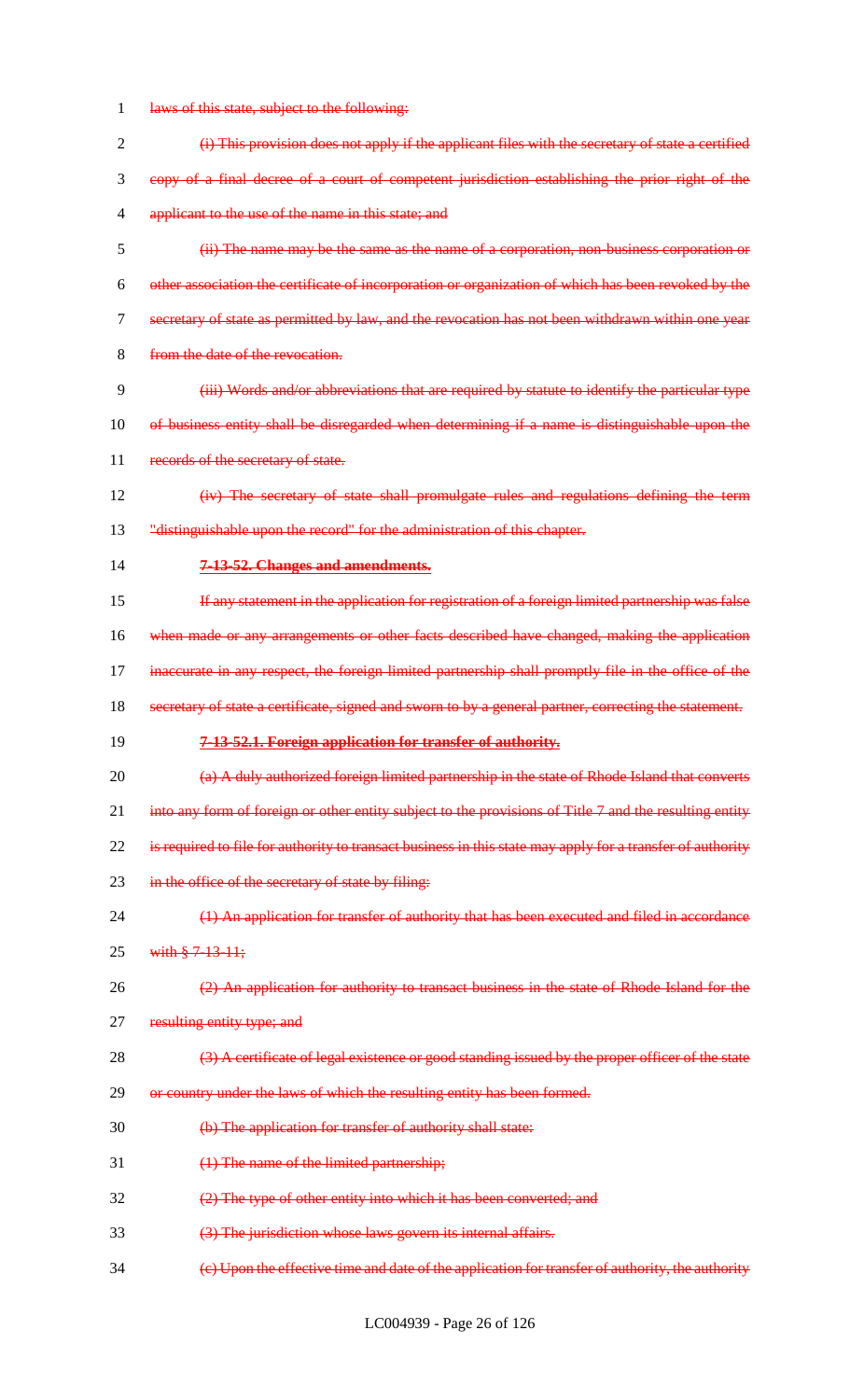1 of the limited partnership authorized to transact business under this chapter shall be transferred 2 without interruption to the other entity which shall thereafter hold such authority subject to the 3 provisions of the laws of the state of Rhode Island applicable to that type of resulting entity.

## 4 **7-13-53. Cancellation of registration.**

5 When all fees and taxes have been paid to the tax administrator, as evidenced by an 6 appropriate certificate of good standing issued by the Rhode Island division of taxation, a foreign 7 limited partnership may cancel its registration by filing with the secretary of state a certificate of 8 cancellation signed and sworn to by a general partner. In filing a certificate of cancellation, the 9 foreign limited partnership revokes the authority of its registered agent to accept service of process 10 and consents that service of process in any action, suit or proceeding based upon any cause of action 11 arising in this state during the time the foreign limited partnership was authorized to transact 12 business in this state may subsequently be made on the foreign limited partnership by service on 13 the secretary of state. The certificate of cancellation must include the post office address to which 14 the secretary of state may mail a copy of any process against the foreign limited partnership that is 15 served on the secretary of state. 16 **7-13-54. Transaction of business without registration.** 17 (a) A foreign limited partnership transacting business in this state may not maintain any 18 action, suit, or proceeding in any court of this state until it has registered in this state. 19 (b) The failure of a foreign limited partnership to register in this state does not impair the 20 validity of any contract or act of the foreign limited partnership or prevent the foreign limited 21 partnership from defending any action, suit, or proceeding in any court of this state. 22 (c) A limited partner of a foreign limited partnership is not liable as a general partner of 23 the foreign limited partnership solely by reason of having transacted business in this state without 24 registration.

25 (d) A foreign limited partnership, by transacting business in this state without registration, 26 appoints the secretary of state as its agent for service of process as to claims for relief or causes of

27 action arising out of the transaction of business in this state.

28 (e) Without excluding other activities that may not constitute transacting business in this

29 state, a foreign limited partnership is not considered to be transacting business in this state for

30 purposes of this chapter by reason of carrying on in this state any one or more of the following

31 activities:

32 (1) Maintaining or defending any action or suit or any administrative or arbitration 33 proceeding or effecting a settlement of it or the settlement of any claims or dispute;

34 (2) Holding meetings of the partners or carrying on other activities concerning its internal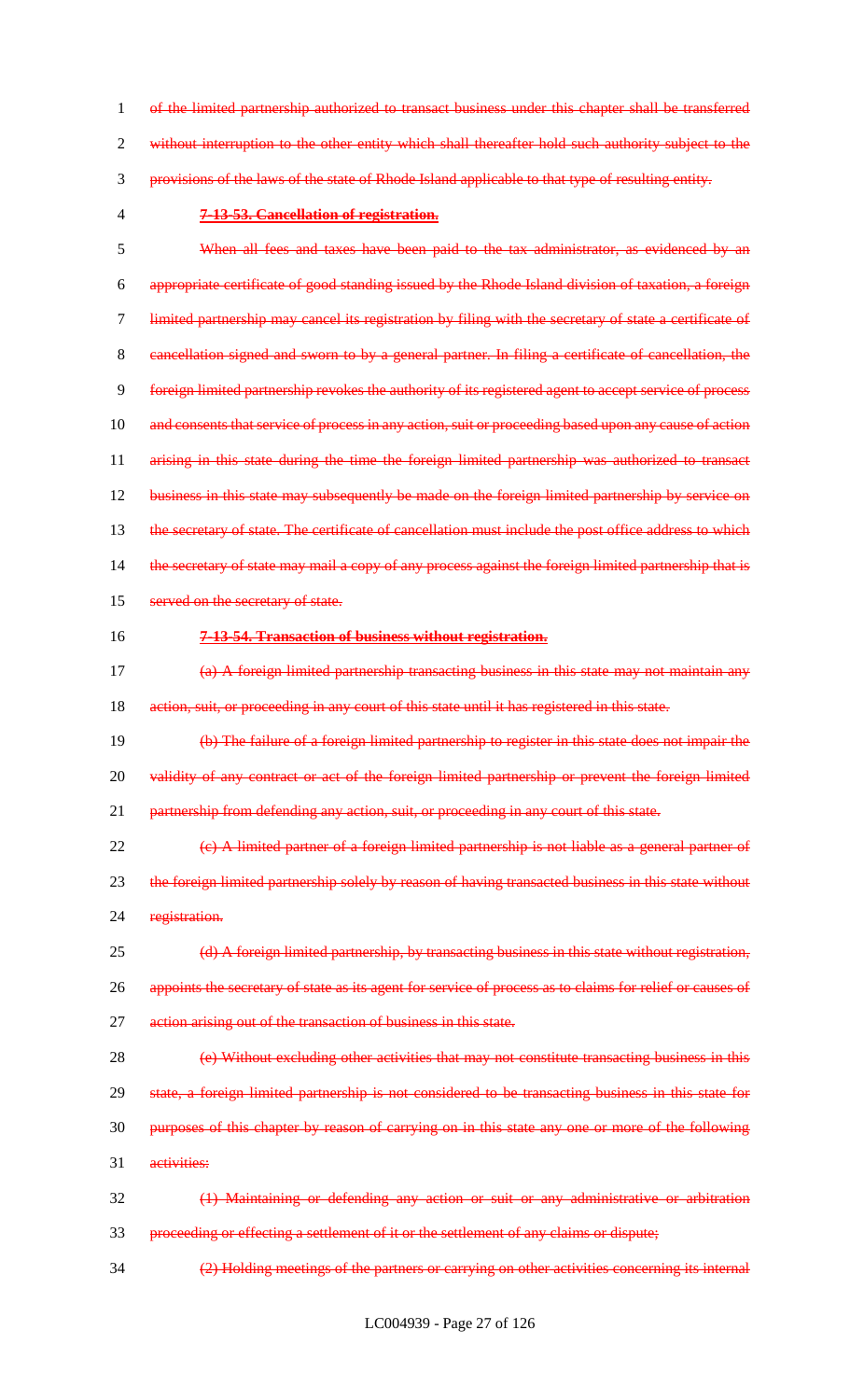# affairs;

| $\overline{2}$ | (3) Maintaining bank accounts;                                                                   |
|----------------|--------------------------------------------------------------------------------------------------|
| 3              | (4) Maintaining offices or agencies for the transfer, exchange, and registration of              |
| 4              | partnership securities or partnership interests, or appointing and maintaining depositories with |
| 5              | relation to its partnership interests or securities;                                             |
| 6              | (5) Effecting sales to independent contractors;                                                  |
| $\tau$         | (6) Soliciting or procuring orders whether by mail or through employees or agents or             |
| 8              | otherwise where the orders require acceptance without this state before becoming binding         |
| 9              | contracts;                                                                                       |
| 10             | (7) Creating evidences of debt, mortgages, or liens on real or personal property;                |
| 11             | (8) Securing or collecting debts or enforcing any rights and property securing the debts;        |
| 12             | (9) Transacting any business in interstate commerce.                                             |
| 13             | 7-13-54.1. Fees for filing documents and issuing certificates.                                   |
| 14             | The secretary of state shall charge and collect for:                                             |
| 15             | (1) Filing a certificate of limited partnership, one hundred dollars (\$100).                    |
| 16             | (2) Filing a certificate of amendment to a certificate of limited partnership, fifty dollars     |
| 17             | $$50.00$ .                                                                                       |
| 18             | (3) Filing a certificate of cancellation of a certificate of limited partnership, ten dollars    |
| 19             | $$10.00$ .                                                                                       |
| 20             | (4) Filing an application to reserve a limited partnership name, fifty dollars (\$50.00) and     |
| 21             | for renewal, seventy-five dollars (\$75.00).                                                     |
| 22             | (5) Filing a notice of transfer of a reserved limited partnership name, fifty dollars (\$50.00). |
| 23             | (6) Filing a statement of change of address of specified office or change of specified agent,    |
| 24             | twenty dollars (\$20.00).                                                                        |
| 25             | (7) Filing a statement of change of address only for a specified agent, without fee.             |
| 26             | (8) Filing an application of a foreign limited partnership to register as a foreign limited      |
| 27             | partnership, one hundred dollars (\$100).                                                        |
| 28             | (9) Filing a certificate of correction of a registration as a foreign limited partnership, ten   |
| 29             | dollars (\$10.00).                                                                               |
| 30             | (10) Filing a certificate of cancellation of registration as a foreign limited partnership,      |
| 31             | twenty-five dollars (\$25.00).                                                                   |
| 32             | (11) Filing any other document, statement or report of a domestic or foreign limited             |
| 33             | partnership, fifty dollars (\$50.00).                                                            |
| 34             | (12) Filing a certificate of amendment of a foreign limited partnership, fifty dollars           |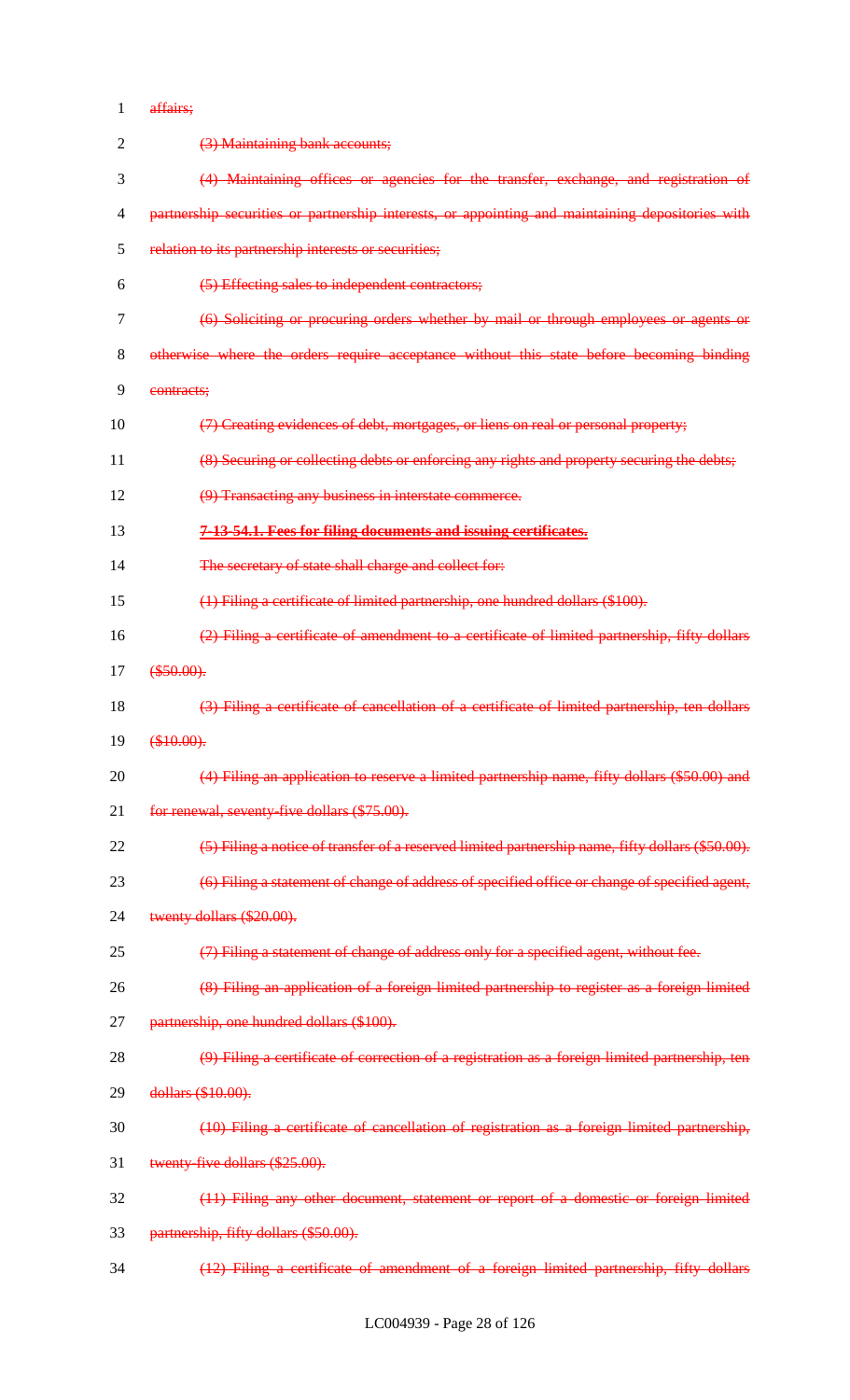- $1 \quad (\$50.00).$
- 2 (13) For issuing a certificate of good standing/letter of status, twenty dollars (\$20.00). 3 (14) For issuing a certificate of fact, thirty dollars (\$30.00). 4 (15) For furnishing a certified copy of any document, instrument or paper relating to a 5 domestic or foreign limited partnership, a fee of fifteen cents (\$.15) per page and ten dollars 6 (\$10.00) for the certificate and affirming the seal to it. 7 (16) Service of process on the secretary of state as registered agent of a limited partnership, 8 fifteen dollars (\$15.00) which amount may be recovered as a taxable cost by the party to the suit or 9 action making the service if the party prevails in the suit or action. 10 **7-13-55. Action to enjoin foreign limited partnership.** 11 The superior court has jurisdiction to enjoin any foreign limited partnership, or any agent 12 of a foreign limited partnership, from transacting any business in the state if the limited partnership 13 has failed to comply with any section of this chapter applicable to it or if the limited partnership 14 has secured a certificate of the secretary of state under § 7-13-49 on the basis of false or misleading 15 representation. The attorney general may bring an action to restrain a foreign limited partnership 16 from transacting business in this state in violation of this chapter. 17 **7-13-56. Right of action.** 18 A limited partner may bring an action in the right of a limited partnership to recover a 19 judgment in its favor if general partners with authority to do so have refused to bring the action or 20 if an effort to cause those general partners to bring the action is not likely to succeed. 21 **7-13-57. Proper plaintiff.** 22 **In a derivative action, the plaintiff must be a partner at the time of bringing the action and** 23 (1) at the time of the transaction of which he or she complains, or 24 (2) his or her status as a partner had developed upon him or her by operation of law or 25 pursuant to the terms of the partnership agreement from a person who was a partner at the time of 26 the transaction. 27 **7-13-58. Pleading.** 28 **In a derivative action, the complaint shall set forth with particularity the effort of the** 29 plaintiff to secure initiation of the action by a general partner or the reasons for not making the 30 effort. 31 **7-13-59. Expenses.** 32 If a derivative action is successful, in whole or in part, or if anything is received by the 33 plaintiff as a result of a judgment, compromise, or settlement of an action or claim, the court may
- 34 award the plaintiff reasonable expenses, including reasonable attorney's fees, and shall direct him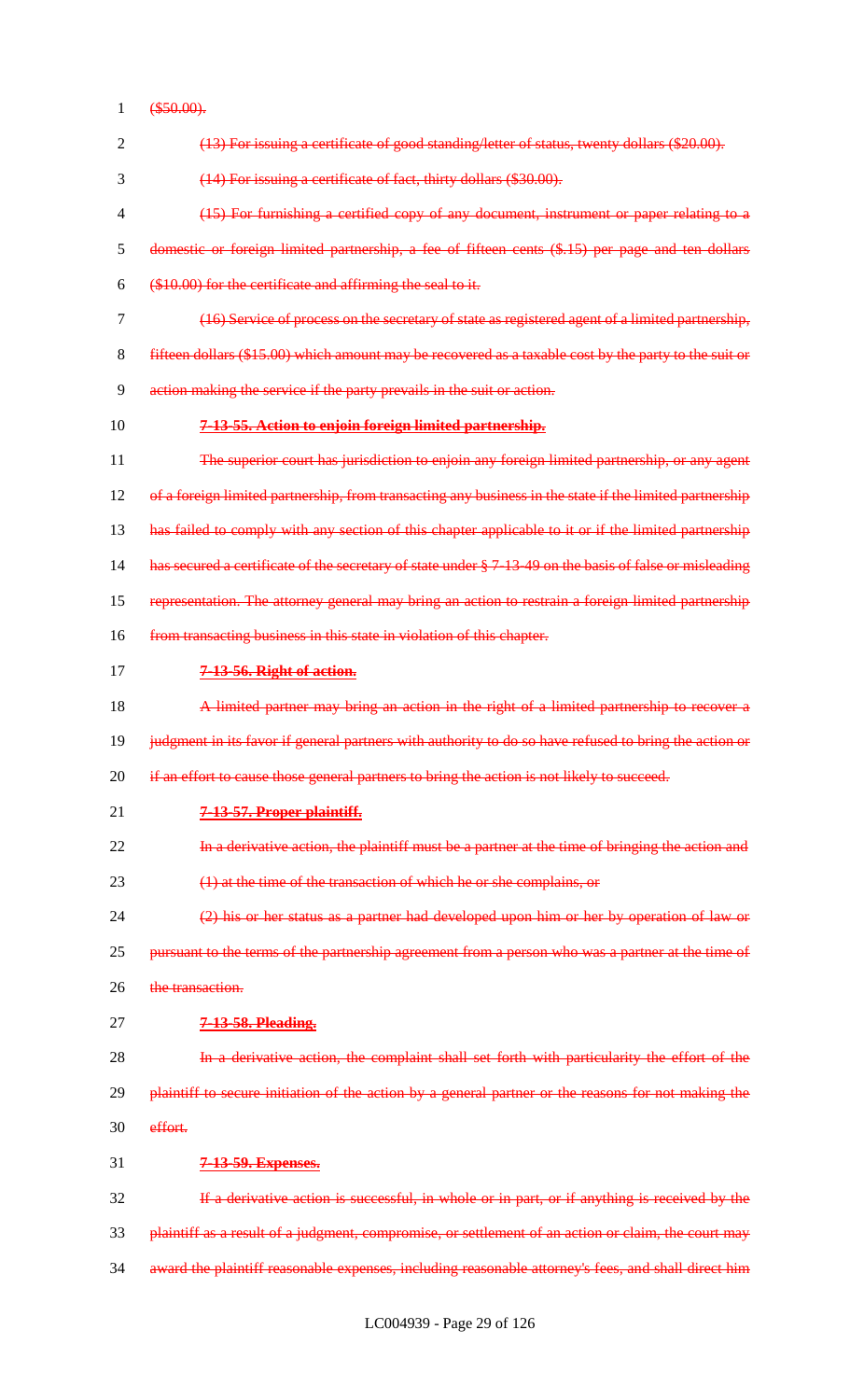1 or her to remit to the limited partnership the remainder of those proceeds received by him or her. 2 **7-13-60. Construction and application.** 3 This chapter shall be applied and construed so as to effectuate its general purpose to make 4 uniform the law as to the subject of this chapter among states enacting it. 5 **7-13-61. Short title.** 6 This chapter may be cited as the "Uniform Limited Partnership Act". 7 **7-13-62. Severability.** 8 If any provision of this chapter or its application to any person or circumstance is held 9 invalid, the invalidity does not affect other provisions or applications of the chapter that can be 10 given effect without the invalid provision or application, and to this end the provisions of this 11 chapter are severable. 12 **7-13-63. Rule for cases not provided for in this chapter.** 13 In any case not provided for in this chapter, the provisions of chapter 12 of this title govern. 14 **7-13-64. Applications to existing limited partnerships.** 15 The provisions of this chapter apply to all domestic limited partnerships existing on January 16 1, 1987, to the extent that the partnership agreement of each partnership is not inconsistent with the 17 provisions of this chapter. Unless otherwise agreed to by the partners, nothing in this chapter 18 requires any domestic limited partnership validly existing on January 1, 1987, to comply with the 19 provisions of this chapter in order to preserve or continue its status as a limited partnership. 20 **7-13-65. Effect of repeal of prior acts.** 21 The repeal of any prior statutory provision by this chapter does not impair, or otherwise 22 affect, the organization or the continued existence of a limited partnership existing at January 1, 23 1986, nor is the repeal by this chapter of any prior provision to be construed so as to impair any 24 contract or to affect any right accrued prior to January 1, 1986. 25 **7-13-66. Indemnification.** 26 Subject to any standards and restrictions that are set forth in its partnership agreement, a 27 limited partnership has the power to indemnify and hold harmless any partner or other person from 28 any claims and demands. 29 **7-13-67. Classes and voting.**  $\left(\frac{a}{1}\right)$  A partnership agreement may provide for classes or groups of limited partners having 31 any relative rights, powers and duties that the partnership agreement provides, and may make 32 provision for the future creation in the manner provided in the partnership agreement of additional 33 classes or groups of limited partners having any relative rights, powers and duties that may from 34 time to time be established, including rights, powers and duties senior to existing classes and groups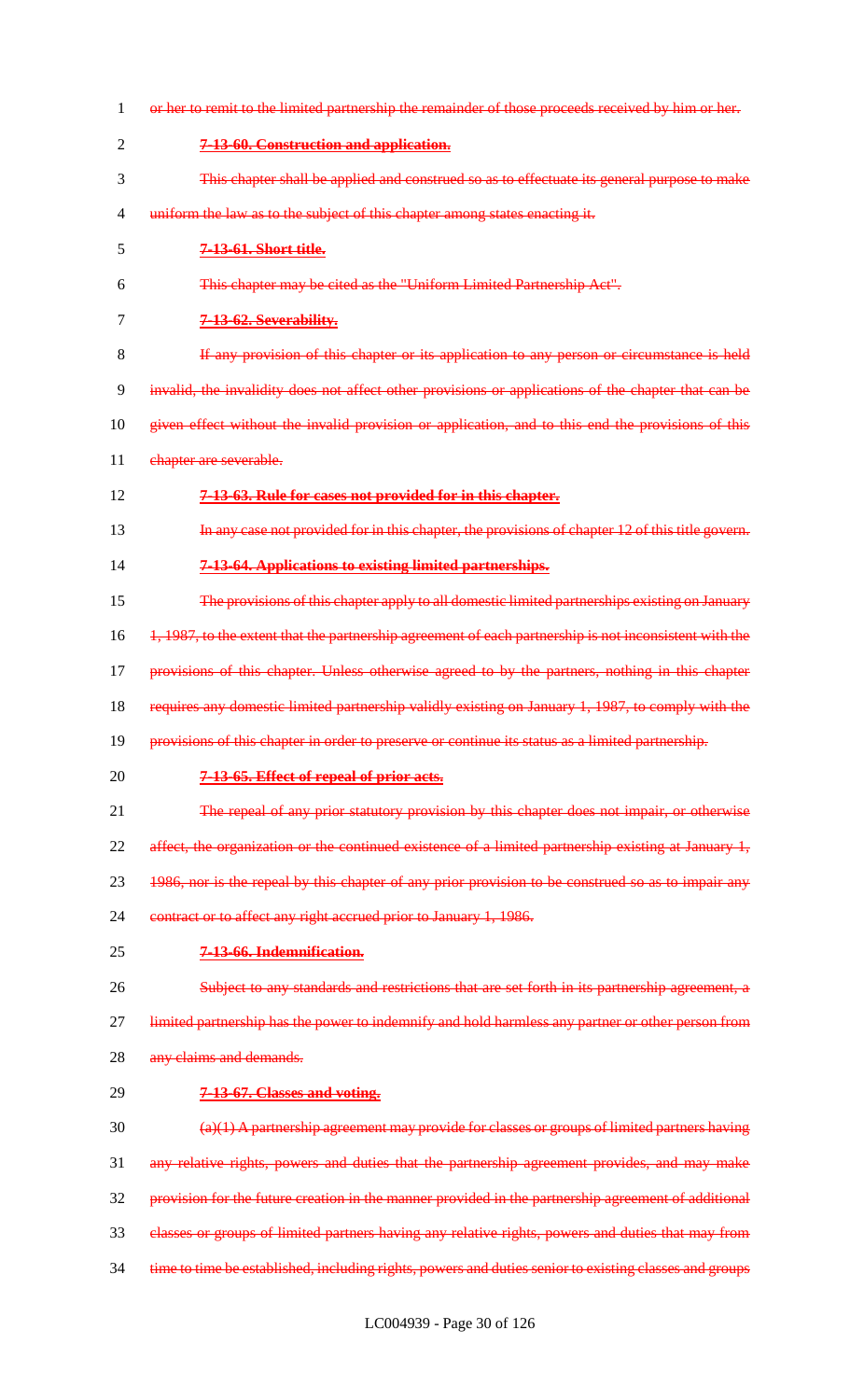1 of limited partners.

| $\overline{2}$ | (2) A partnership agreement may provide for the taking of an action, including the                       |
|----------------|----------------------------------------------------------------------------------------------------------|
| 3              | amendment of the partnership agreement, without the vote or approval of any limited partner or           |
| $\overline{4}$ | class or group of limited partners, including an action to create under the provisions of the            |
| 5              | partnership agreement a class or group of partnership interests that was not previously outstanding.     |
| 6              | (b) Subject to § 7-13-19 the partnership agreement may grant to all or certain identified                |
| $\tau$         | limited partners or a specified class or group of the limited partners the right to vote separately or   |
| 8              | with all or any class or group of the limited partners or the general partners, on any matter. Voting    |
| 9              | by limited partners may be on a per capita, number, financial interest, class, group or any other        |
| 10             | basis.                                                                                                   |
| 11             | (e) A partnership agreement that grants a right to vote may set forth provisions relating to             |
| 12             | notice of the time, place or purpose of any meeting at which any matter is to be voted on by any         |
| 13             | limited partners, waiver of any such notice, action by consent without a meeting, the establishment      |
| 14             | of a record date, quorum requirements, voting in person or by proxy, or any other matter as to the       |
| 15             | exercise of the right to vote.                                                                           |
| 16             | (d) Any right or power, including voting rights, granted to limited partners as permitted                |
| 17             | under § 7-13-19 of this title is deemed to be permitted by this section.                                 |
| 18             | 7-13-68. Merger and consolidation.                                                                       |
| 19             | (a) As used in this section, "other business entity" means a corporation, a business trust or            |
| 20             | association, a real estate investment trust, a common law trust, a limited liability corporation,        |
| 21             | whether foreign or domestic, or an unincorporated business, including a partnership, whether             |
| 22             | general or limited, but excluding a domestic limited partnership.                                        |
| 23             | (b)(1) Pursuant to an agreement of merger or consolidation, a domestic limited partnership               |
| 24             | may merge or consolidate with or into one or more domestic limited partnerships or other business        |
| 25             | entities formed or organized under the laws of the state of Rhode Island or any other state or the       |
| 26             | United States or any foreign country or other foreign jurisdiction, with any domestic limited            |
| 27             | partnership or other business entity that the agreement provides being the surviving or resulting        |
| 28             | domestic limited partnership or other business entity. Unless otherwise provided in the partnership      |
| 29             | agreement, a merger or consolidation shall be approved by each domestic limited partnership that         |
| 30             | is to merge or consolidate:                                                                              |
| 31             | (i) By all general partners; and                                                                         |
| 32             | (ii) By the limited partners or, if there is more than one class or group of limited partners,           |
| 33             | then by each class or group of limited partners, in either case, by limited partners who own more        |
| 34             | than fifty percent (50%) of the then current percentage or other interest in the profits of the domestic |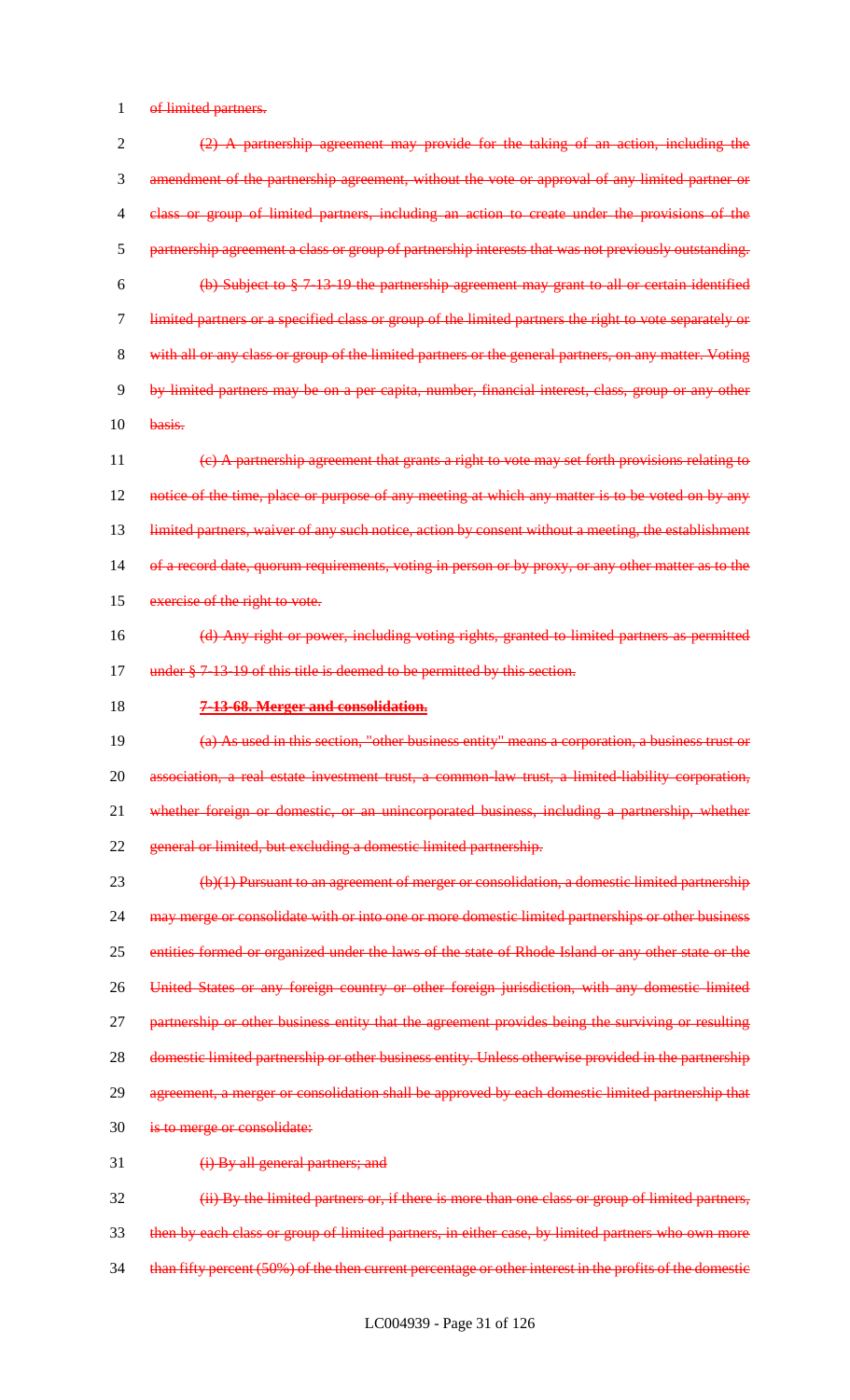1 limited partnership owned by all of the limited partners or by the limited partners in each class or

2 group, as appropriate.

 (2) In connection with a merger or consolidation under this section, rights or securities of, or interests in, a limited partnership or other business entity that is not a limited partnership or other business entity that is a constituent party to the merger or consolidation may be exchanged for or converted into cash, property, rights or securities of, or interests in, the surviving or resulting limited partnership or other business entity in the merger or consolidation. Despite prior approval, an agreement of merger or consolidation may be terminated or amended pursuant to a provision for termination or amendment contained in the agreement of merger or consolidation.

10 (c) If a domestic limited partnership is merging or consolidating under this section, the 11 domestic limited partnership or other business entity surviving or resulting in or from the merger 12 or consolidation shall file a certificate of merger or consolidation in the office of the secretary of 13 state, stating:

14 (1) The name and jurisdiction of formation or organization of each of the domestic limited 15 partnerships or other business entities that is to merge or consolidate;

16 (2) That an agreement of merger or consolidation has been approved and executed by each

17 of the domestic limited partnerships or other business entities that is to merge or consolidate;

18 (3) The name of the surviving or resulting domestic limited partnership or other business 19 entity;

20 (4) The future effective date or time, which shall be a date or time certain, of the merger or 21 consolidation if it is not to be effective upon the filing of the certificate of merger or consolidation; 22 (5) That the agreement of merger or consolidation is on file at a place of business of the 23 surviving or resulting domestic limited partnership or other business entity, and shall state the 24 address of that place of business:

25 (6) That a copy of the agreement of merger or consolidation will be furnished by the 26 surviving or resulting domestic limited partnership or other business entity, on request and without 27 cost, to any partner of any domestic limited partnership or any person holding an interest in any

28 other business entity that is to merge or consolidate; and

29 (7) If the surviving or resulting entity is not a domestic limited partnership or corporation organized under the laws of Rhode Island, a statement that the surviving or resulting other business entity agrees that it may be served with process in Rhode Island in any action, suit or proceeding for the enforcement of any obligation of any domestic limited partnership that is to merge or consolidate, irrevocably appointing the secretary of state as its agent to accept service of process in 34 the action, suit or proceeding and specifying the address to which a copy of the process is to be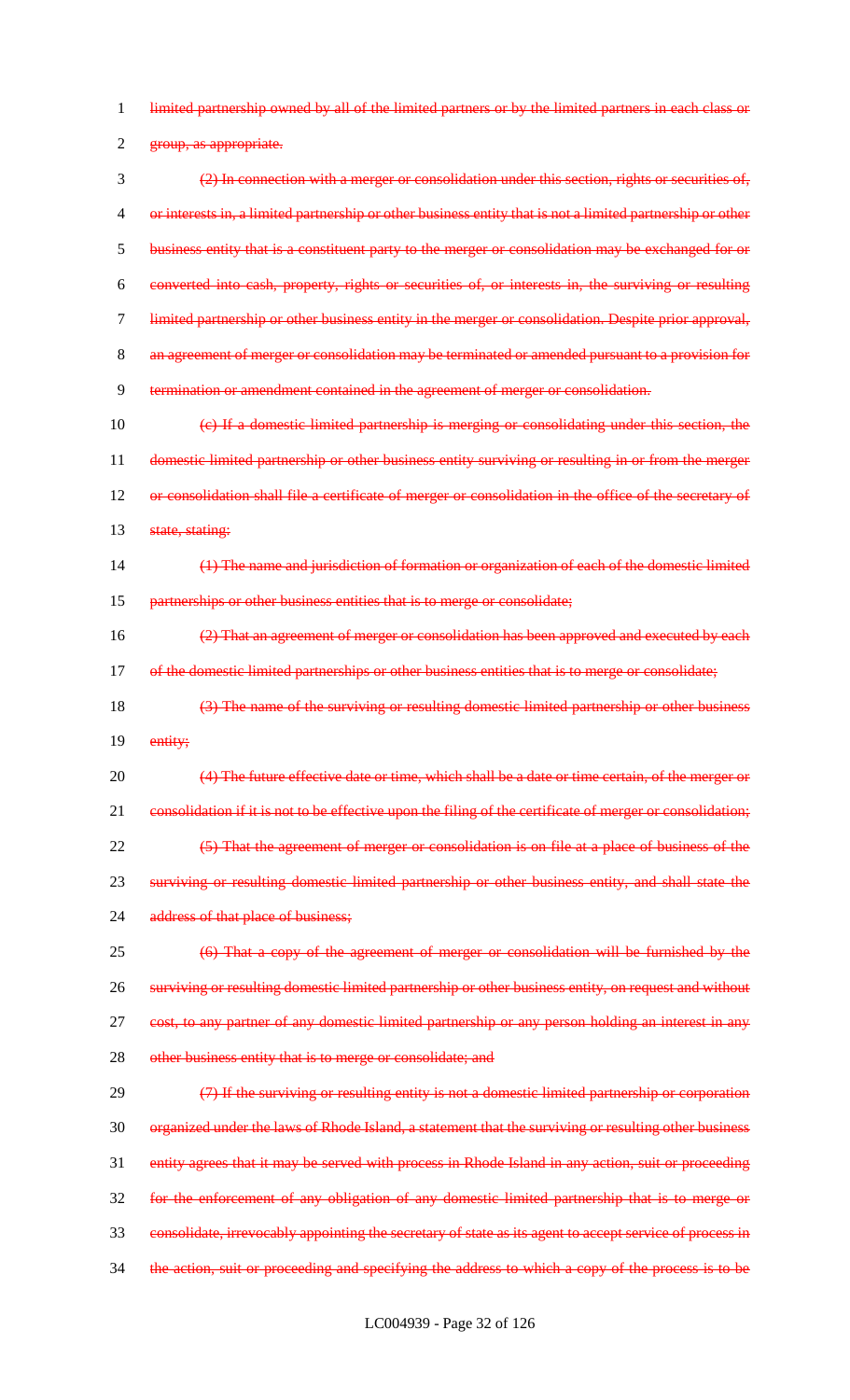1 mailed to it by the secretary of state. In the event of service under this section on the secretary of 2 state, the procedures set forth in § 7-1.2-503 are applicable, except that the plaintiff in any action, 3 suit or proceeding shall furnish the secretary of state with the address specified in the certificate of 4 merger or consolidation provided for in this section and any other address that the plaintiff elects 5 to furnish, together with copies of the process as required by the secretary of state, and the secretary 6 of state shall notify the surviving or resulting other business entity at all addresses furnished by the 7 plaintiff in accordance with the procedures set forth in § 7-1.2-503. 8 (d) Any failure to file a certificate of merger or consolidation in connection with a merger 9 or consolidation pursuant to this section that was effective prior to the effective date of this section 10 does not affect the validity or effectiveness of the merger or consolidation. 11 (e) Unless a future effective date or time is provided in a certificate of merger or 12 consolidation, in which event a merger or consolidation is effective at that future effective date or 13 time, a merger or consolidation is effective upon the filing in the office of the secretary of state of 14 a certificate of merger or consolidation. 15 (f) A certificate of merger or consolidation acts as a certificate of cancellation for a 16 domestic limited partnership that is not the surviving or resulting entity in the merger or 17 consolidation. 18  $(g)(1)$  Notwithstanding anything to the contrary contained in a partnership agreement, a 19 partnership agreement containing a specific reference to this subsection may provide that an 20 agreement of merger or consolidation approved in accordance with subsection (b) may: 21 (i) Effect any amendment to the partnership agreement; or 22 (ii) Effect the adoption of a new partnership agreement for a limited partnership if it is the 23 surviving or resulting limited partnership in the merger or consolidation. 24 (2) Any amendment to a partnership agreement or adoption of a new partnership agreement 25 made pursuant to the preceding sentence is effective at the effective time or date of the merger or 26 consolidation. The provisions of this subsection shall not be construed to limit the accomplishment 27 of a merger or of any of the matters referred to in this section by any other means provided for in a 28 partnership agreement or other agreement or as otherwise permitted by law, including that the 29 partnership agreement of any constituent limited partnership to the merger or consolidation 30 (including a limited partnership formed for the purpose of consummating a merger or 31 consolidation) is the partnership agreement of the surviving or resulting limited partnership. 32 (h) When any merger or consolidation has become effective under this section, for all 33 purposes of the laws of the state of Rhode Island, all of the rights, privileges and powers of each of 34 the domestic limited partnerships and other business entities that have merged or consolidated, and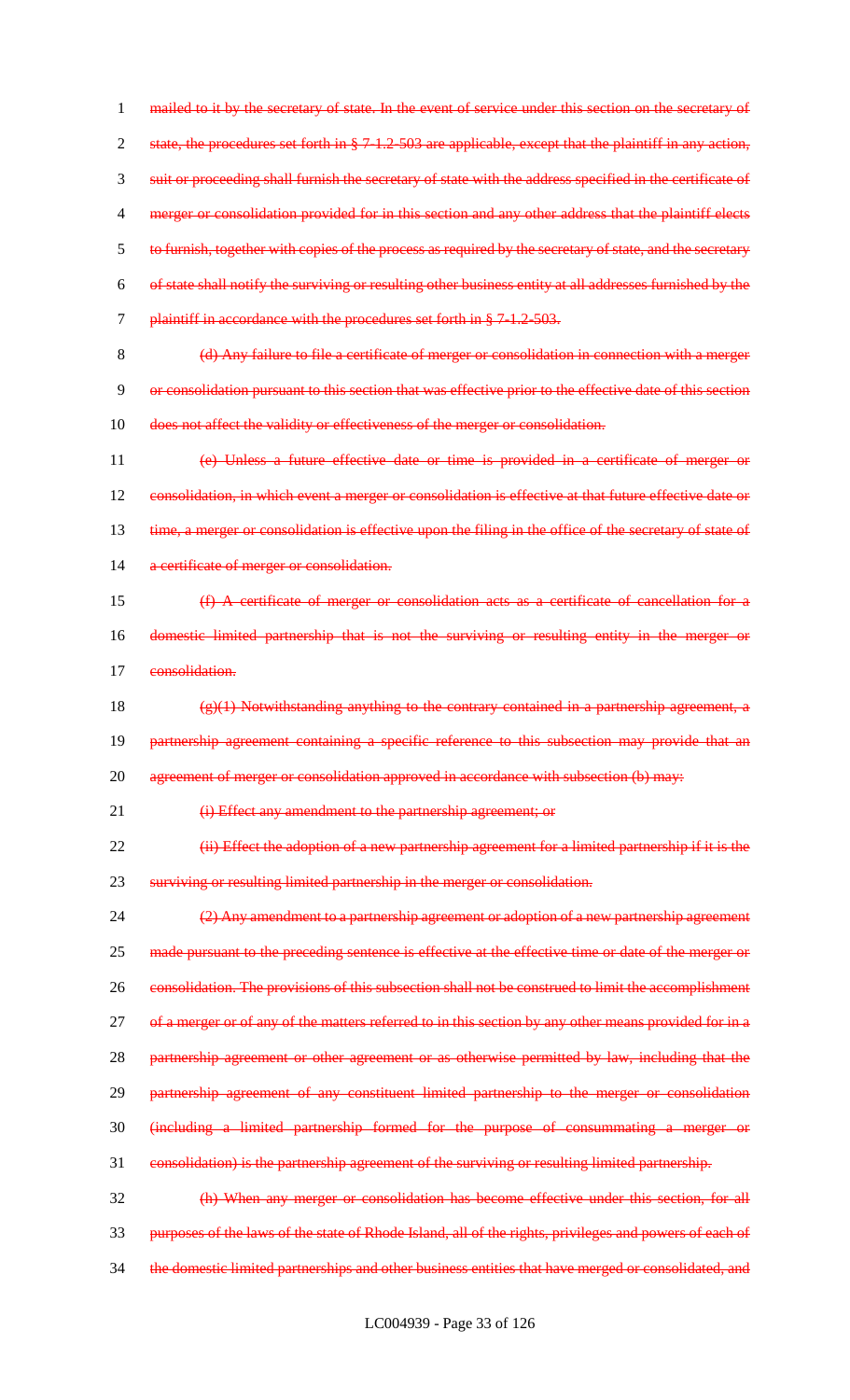all property, real, personal, and mixed, and all debts due to any of those domestic limited partnerships and other business entities, as well as all other things and causes of action belonging to each of those domestic limited partnerships and other business entities, are vested in the 4 surviving or resulting domestic limited partnership or other business entity, and are subsequently the property of the surviving or resulting domestic limited partnership or other business entity as they were of each of the domestic limited partnerships and other business entities that have merged or consolidated. The title to any real property vested by deed or otherwise, under the laws of the state of Rhode Island, in any of those domestic limited partnerships and other business entities, does not revert or in any way become impaired because of this chapter; but all rights of creditors 10 and all liens upon any property of the domestic limited partnerships and other business entities are preserved unimpaired, and all debts, liabilities and duties of each of the domestic limited 12 partnerships and other business entities that have merged or consolidated subsequently attach to 13 the surviving or resulting domestic limited partnership or other business entity, and may be enforced against it to the same extent as if the debts, liabilities and duties had been incurred or contracted by it. Unless otherwise agreed, a merger or consolidation of a domestic limited 16 partnership, including a domestic limited partnership that is not the surviving or resulting entity in the merger or consolidation, does not require the domestic limited partnership to wind up its affairs 18 under § 7-13-46 or pay its liabilities and distribute its assets under § 7-13-47. **7-13-69. Filing of returns with the tax administrator -- Annual charge.**

- 20 (a) For tax years beginning on or after January 1, 2012, a limited partnership certified under 21 this chapter shall file a return, in the form and containing the information as prescribed by the tax
- 22 administrator, as follows:
- 23 (1) If the fiscal year of the limited partnership is the calendar year, on or before the fifteenth
- 24 day of April in the year following the close of the fiscal year; and
- 25 (2) If the fiscal year of the limited partnership is not a calendar year, on or before the 26 fifteenth day of the fourth month following the close of the fiscal year.
- 27 (b) For tax years beginning after December 31, 2015, a limited partnership certified under
- 28 this chapter shall file a return, in the form and containing the information as prescribed by the tax
- 29 administrator, and shall be filed on or before the date a federal tax return is due to be filed, without
- 30 regard to extension.
- 31 (c) An annual charge, equal to the minimum tax imposed upon a corporation under § 44-
- $32$  11-2(e), shall be due on the filing of the limited partnership's return filed with the tax administrator
- 33 and shall be paid to the division of taxation.
- 34 (d) The annual charge is delinquent if not paid by the due date for the filing of the return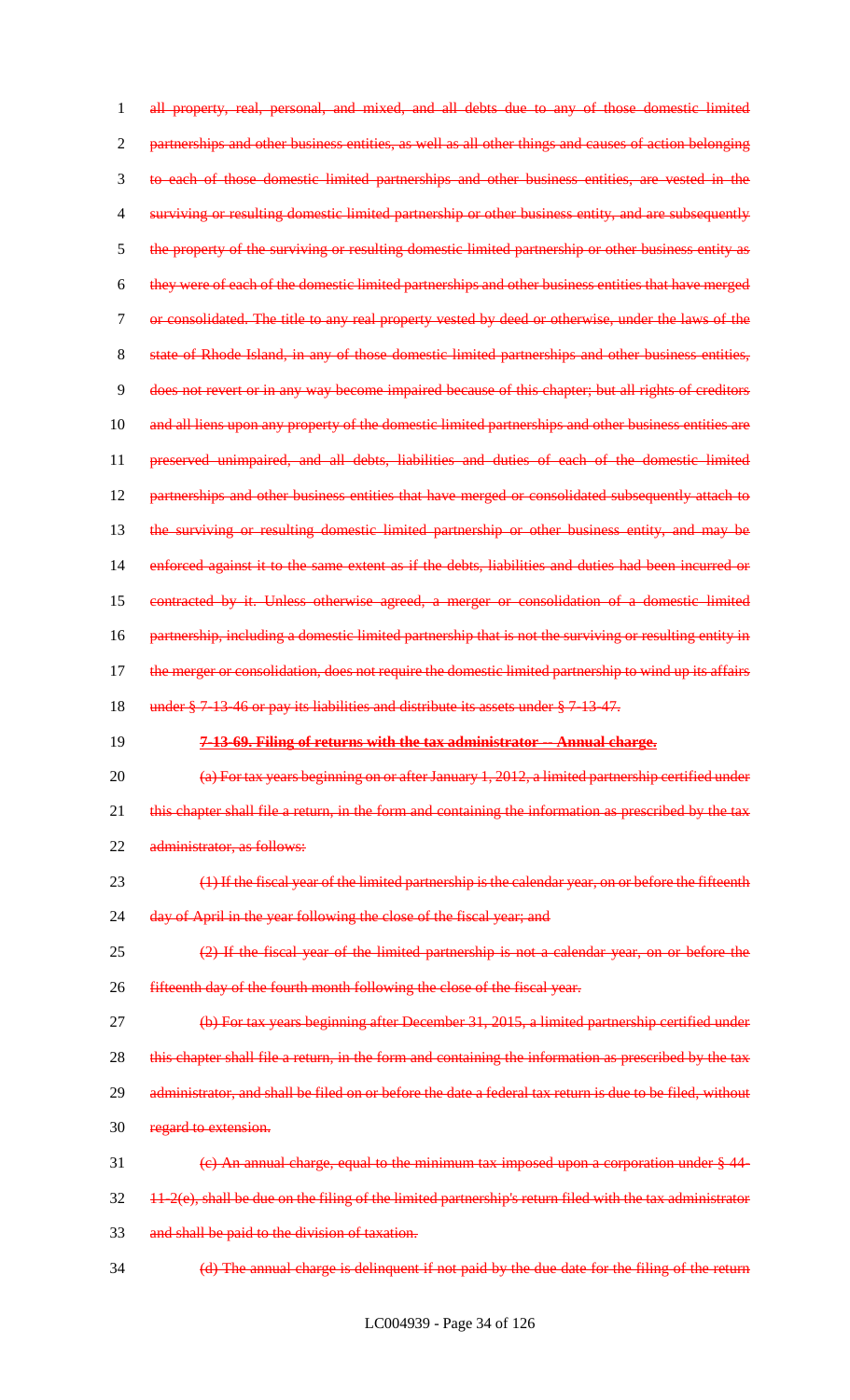| $\mathbf{1}$   | and an addition of one hundred dollars (\$100) to the charge is then due.                             |
|----------------|-------------------------------------------------------------------------------------------------------|
| $\overline{c}$ | SECTION 2. Title 7 of the General Laws entitled "CORPORATIONS, ASSOCIATIONS,                          |
| 3              | AND PARTNERSHIPS" is hereby amended by adding thereto the following chapter:                          |
| 4              | <b>CHAPTER 13.1</b>                                                                                   |
| 5              | UNIFORM LIMITED PARTNERSHIP ACT                                                                       |
| 6              | <b>PART 1</b>                                                                                         |
| 7              | <b>GENERAL PROVISIONS</b>                                                                             |
| 8              | 7-13.1-101. Short title.                                                                              |
| 9              | This chapter shall be known and may be cited as the "Uniform Limited Partnership Act".                |
| 10             | 7-13.1-102. Definitions.                                                                              |
| 11             | As used in this chapter:                                                                              |
| 12             | (1) "Certificate of limited partnership" means the certificate required by $\S$ 7-13.1-201. The       |
| 13             | term includes the certificate as amended or restated.                                                 |
| 14             | (2) "Contribution", except in the phrase "right of contribution", means property or a benefit         |
| 15             | described in § 7-13.1-501 which is provided by a person to a limited partnership to become a partner  |
| 16             | or in the person's capacity as a partner.                                                             |
| 17             | (3) "Debtor in bankruptcy" means a person that is the subject of:                                     |
| 18             | (i) An order for relief under Title 11 of the United States Code or a comparable order under          |
| 19             | a successor statute of general application; or                                                        |
| 20             | (ii) A comparable order under federal, state, or foreign law governing insolvency.                    |
| 21             | (4) "Deliver" means either physically transferring a paper document to the secretary of state         |
| 22             | or transferring a document to the secretary of state by electronic transmission through a medium      |
| 23             | provided and authorized by the secretary of state. "Delivered" and "delivering" have a                |
| 24             | corresponding meaning.                                                                                |
| 25             | (5) "Distribution" means a transfer of money or other property from a limited partnership             |
| 26             | to a person on account of a transferable interest or in the person's capacity as a partner. The term: |
| 27             | (i) Includes:                                                                                         |
| 28             | (A) A redemption or other purchase by a limited partnership of a transferable interest; and           |
| 29             | (B) A transfer to a partner in return for the partner's relinquishment of any right to                |
| 30             | participate as a partner in the management or conduct of the partnership's activities and affairs or  |
| 31             | to have access to records or other information concerning the partnership's activities and affairs;   |
| 32             | and                                                                                                   |
| 33             | (ii) Does not include amounts constituting reasonable compensation for present or past                |
| 34             | service or payments made in the ordinary course of business under a bona fide retirement plan or      |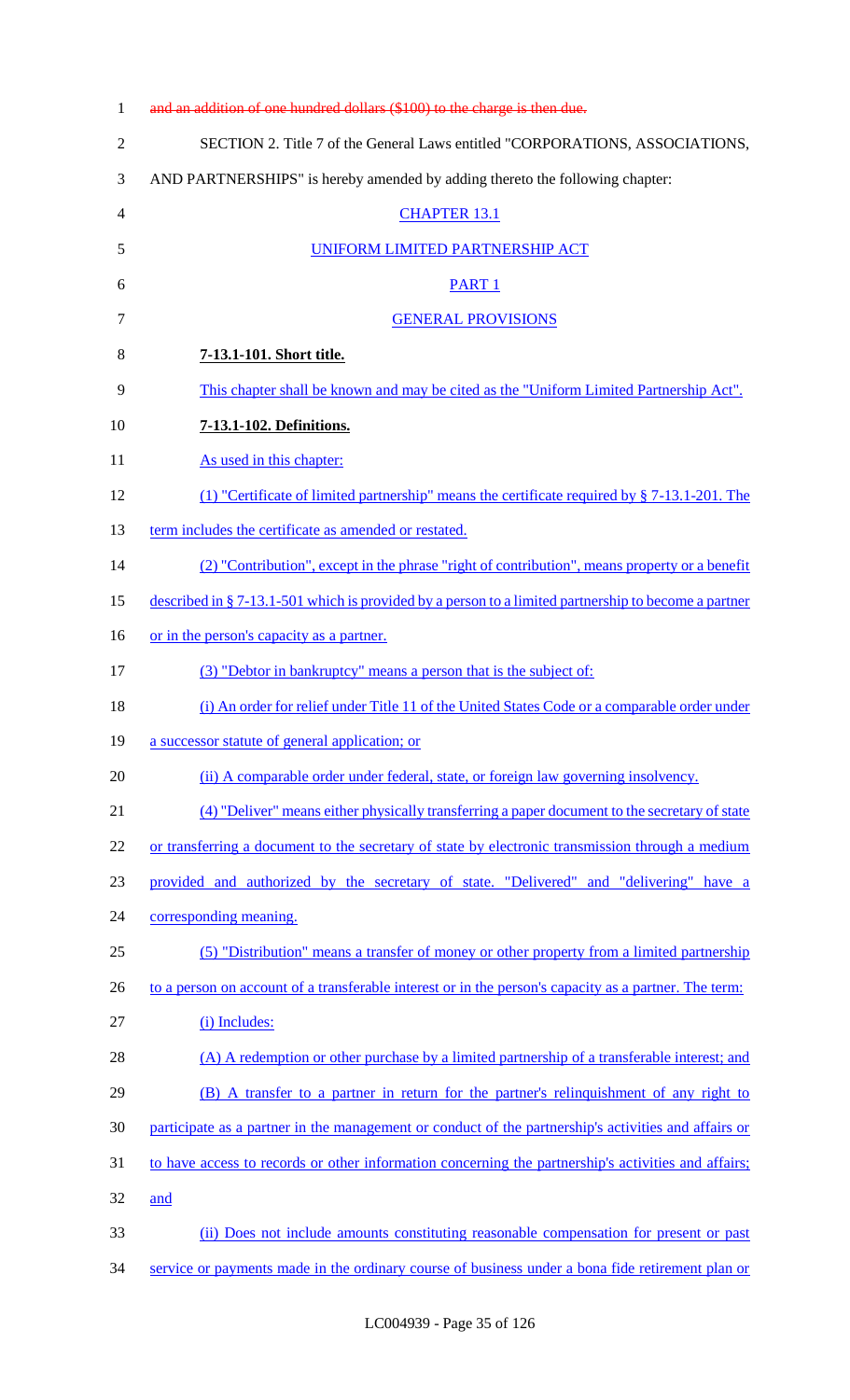1 other bona fide benefits program.

| $\sqrt{2}$       | (6) "Electronic transmission" means any form of communication, not directly involving                   |
|------------------|---------------------------------------------------------------------------------------------------------|
| 3                | the physical transmission of paper that creates a record that may be retained, retrieved, and renewed   |
| 4                | by a recipient thereof, and may be directly reproduced in a paper form by such a recipient through      |
| 5                | an automated process.                                                                                   |
| 6                | (7) "Foreign limited liability limited partnership" means a foreign limited partnership                 |
| $\boldsymbol{7}$ | whose general partners have limited liability for the debts, obligations, or other liabilities of the   |
| $\, 8$           | foreign partnership under a provision similar to $\S$ 7-13.1-404(c).                                    |
| 9                | (8) "Foreign limited partnership" means an unincorporated entity formed under the law of                |
| 10               | a jurisdiction other than this state which would be a limited partnership if formed under the law of    |
| 11               | this state. The term includes a foreign limited liability limited partnership.                          |
| 12               | (9) "General partner" means a person that:                                                              |
| 13               | (i) Has become a general partner under $\S$ 7-13.1-401 or was a general partner in a                    |
| 14               | partnership when the partnership became subject to this chapter under § 7-13.1-112; and                 |
| 15               | (ii) Has not dissociated as a general partner under § 7-13.1-603.                                       |
| 16               | (10) "Jurisdiction", used to refer to a political entity, means the United States, a state, a           |
| 17               | foreign country, or a political subdivision of a foreign country.                                       |
| 18               | (11) "Jurisdiction of formation" means the jurisdiction whose law governs the internal                  |
| 19               | affairs of an entity.                                                                                   |
| 20               | (12) "Limited liability limited partnership", except in the phrase "foreign limited liability           |
| 21               | limited partnership" and in part 11 of this chapter, means a limited partnership whose certificate of   |
| 22               | limited partnership states that the partnership is a limited liability limited partnership.             |
| 23               | (13) "Limited partner" means a person that:                                                             |
| 24               | (i) Has become a limited partner under $\S$ 7-13.1-301 or was a limited partner in a limited            |
| 25               | partnership when the partnership became subject to this chapter under § 7-13.1-112; and                 |
| 26               | (ii) Has not dissociated under $\S$ 7-13.1-601.                                                         |
| 27               | (14) "Limited partnership", except in the phrase "foreign limited partnership" and in part              |
| 28               | 11 of this chapter, means an entity formed under this chapter or which becomes subject to this          |
| 29               | chapter under part 11 of this chapter or $\S$ 7-13.1-112. The term includes a limited liability limited |
| 30               | partnership.                                                                                            |
| 31               | (15) "Partner" means a limited partner or general partner.                                              |
| 32               | (16) "Partnership agreement" means the agreement, whether or not referred to as a                       |
| 33               | partnership agreement and whether oral, implied, in a record, or in any combination thereof, of all     |
| 34               | the partners of a limited partnership concerning the matters described in $\S$ 7-13.1-105(a). The term  |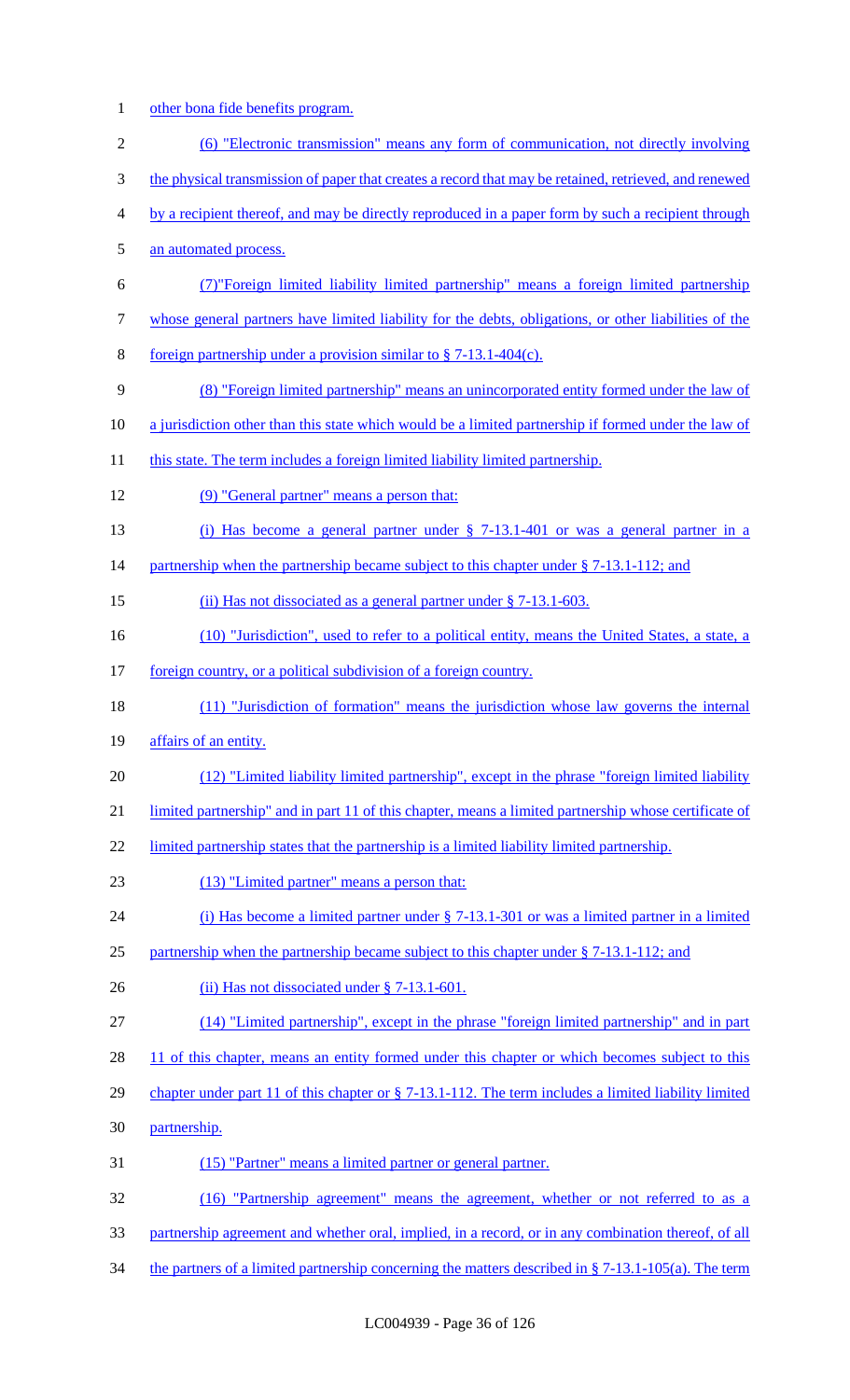1 includes the agreement as amended or restated.

| $\sqrt{2}$       | (17) "Person" means an individual, business corporation, nonprofit corporation,                         |
|------------------|---------------------------------------------------------------------------------------------------------|
| 3                | partnership, limited partnership, limited liability company, general cooperative association, limited   |
| 4                | cooperative association, unincorporated nonprofit association, cooperative housing corporation,         |
| 5                | workers' cooperative, producers' cooperative, consumer's cooperative, statutory trust, business         |
| 6                | trust, common-law business trust, estate, trust, association, joint venture, public corporation,        |
| $\boldsymbol{7}$ | government or governmental subdivision, agency, or instrumentality, or any other legal or               |
| $8\,$            | commercial entity.                                                                                      |
| 9                | (18) "Principal office" means the principal executive office of a limited partnership or                |
| 10               | foreign limited partnership, whether or not the office is located in this state.                        |
| 11               | (19) "Property" means all property, whether real, personal, or mixed or tangible or                     |
| 12               | intangible, or any right or interest therein.                                                           |
| 13               | (20) "Record", used as a noun, means information that is inscribed on a tangible medium                 |
| 14               | or that is stored in an electronic or other medium and is retrievable in perceivable form.              |
| 15               | (21) "Registered agent" means an agent of a limited partnership or foreign limited                      |
| 16               | partnership which is authorized to receive service of any process, notice, or demand required or        |
| 17               | permitted by law to be served on the partnership.                                                       |
| 18               | (22) "Registered foreign limited partnership" means a foreign limited partnership that is               |
| 19               | registered to do business in this state pursuant to a statement of registration filed by the secretary  |
| 20               | of state.                                                                                               |
| 21               | (23) "Required information" means the information that a limited partnership is required                |
| 22               | to maintain under $\S$ 7-13.1-108.                                                                      |
| 23               | (24) "Sign" means, with present intent to authenticate or adopt a record:                               |
| 24               | (i) To execute or adopt a tangible symbol; or                                                           |
| 25               | (ii) To attach to or logically associate with the record an electronic symbol, sound, or                |
| 26               | process.                                                                                                |
| 27               | (25) "Signature" or "execution" means an original signature, facsimile, or an electronically            |
| 28               | transmitted signature submitted through a medium provided and authorized by the secretary of            |
| 29               | state. "Signed" and "executed" have a corresponding meaning.                                            |
| 30               | (26) "State" means a state of the United States, the District of Columbia, Puerto Rico, the             |
| 31               | United States Virgin Islands, or any territory or insular possession subject to the jurisdiction of the |
| 32               | <b>United States.</b>                                                                                   |
| 33               | (27) "Transfer" includes:                                                                               |
| 34               | (i) An assignment;                                                                                      |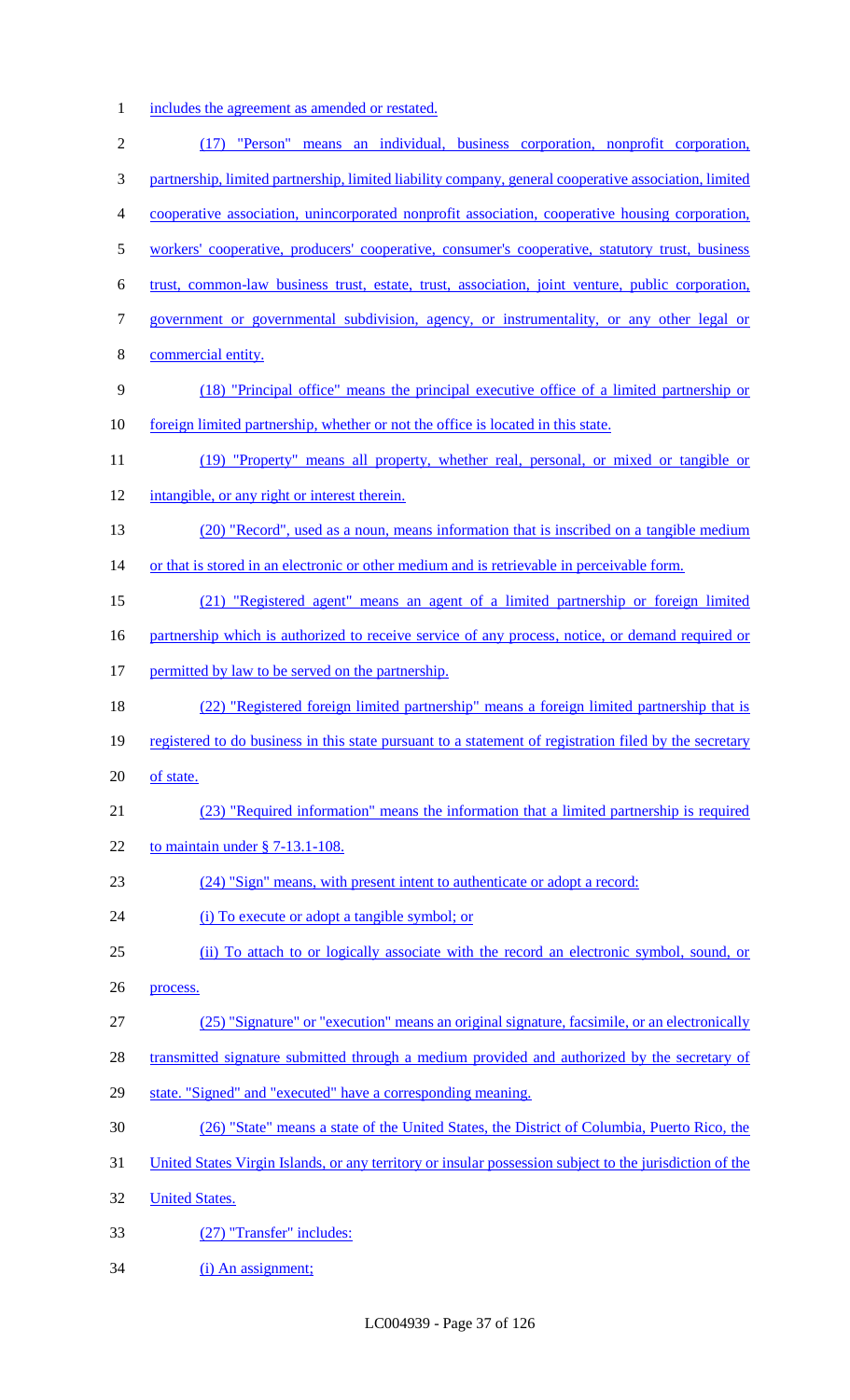| $\mathbf{1}$   | (ii) A conveyance;                                                                                     |
|----------------|--------------------------------------------------------------------------------------------------------|
| $\overline{2}$ | (iii) A sale;                                                                                          |
| 3              | $(iv)$ A lease;                                                                                        |
| $\overline{4}$ | (v) An encumbrance, including a mortgage or security interest;                                         |
| 5              | $(vi)$ A gift; and                                                                                     |
| 6              | (vii) A transfer by operation of law.                                                                  |
| $\overline{7}$ | (28) "Transferable interest" means the right, as initially owned by a person in the person's           |
| 8              | capacity as a partner, to receive distributions from a limited partnership, whether or not the person  |
| 9              | remains a partner or continues to own any part of the right. The term applies to any fraction of the   |
| 10             | interest, by whomever owned.                                                                           |
| 11             | (29) "Transferee" means a person to which all or part of a transferable interest has been              |
| 12             | transferred, whether or not the transferor is a partner. The term includes a person that owns a        |
| 13             | transferable interest under §§ 7-13.1-602(a)(3) or 7-13.1-605(a)(4).                                   |
| 14             | 7-13.1-103. Knowledge; Notice.                                                                         |
| 15             | (a) A person knows a fact if the person:                                                               |
| 16             | (1) Has actual knowledge of it; or                                                                     |
| 17             | (2) Is deemed to know it under law other than this chapter.                                            |
| 18             | (b) A person has notice of a fact if the person:                                                       |
| 19             | (1) Has reason to know the fact from all the facts known to the person at the time in                  |
| 20             | question; or                                                                                           |
| 21             | (2) Is deemed to have notice of the fact under subsections (c) or (d) of this section.                 |
| 22             | (c) A certificate of limited partnership on file in the office of the secretary of state is notice     |
| 23             | that the partnership is a limited partnership and the persons designated in the certificate as general |
| 24             | partners are general partners. Except as otherwise provided in subsection (d) of this section, the     |
| 25             | certificate is not notice of any other fact.                                                           |
| 26             | (d) A person not a partner is deemed to have notice of:                                                |
| 27             | $(1)$ A person's dissociation as a general partner ninety (90) days after an amendment to the          |
| 28             | certificate of limited partnership which states that the other person has dissociated becomes          |
| 29             | effective or ninety (90) days after a statement of dissociation pertaining to the other person becomes |
| 30             | effective, whichever occurs first;                                                                     |
| 31             | (2) A limited partnership's:                                                                           |
| 32             | (i) Dissolution ninety (90) days after an amendment to the certificate of limited partnership          |
| 33             | stating that the limited partnership is dissolved becomes effective;                                   |
| 34             | (ii) Termination ninety (90) days after a statement of termination under $\S$ 7-13.1-                  |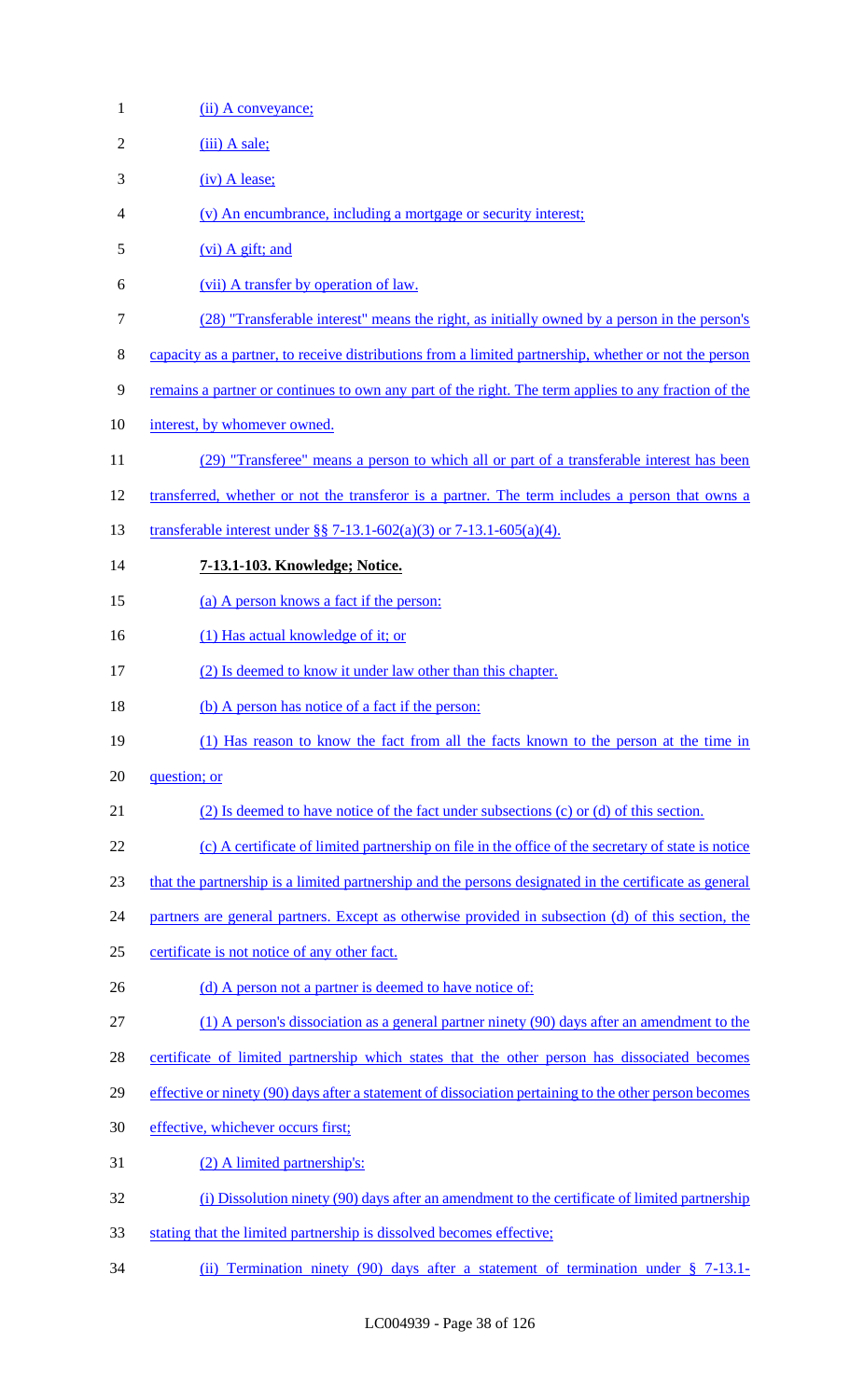1  $802(b)(2)(vi)$  becomes effective; and

| $\mathfrak{2}$ | (iii) Participation in a merger, interest exchange, conversion, or domestication, ninety (90)        |
|----------------|------------------------------------------------------------------------------------------------------|
| 3              | days after articles of merger, interest exchange, conversion, or domestication under part 11 of this |
| 4              | chapter become effective.                                                                            |
| 5              | (e) Subject to § 7-13.1-210(f), a person notifies another person of a fact by taking steps           |
| 6              | reasonably required to inform the other person in ordinary course, whether or not those steps cause  |
| 7              | the other person to know the fact.                                                                   |
| 8              | (f) A general partner's knowledge or notice of a fact relating to the limited partnership is         |
| 9              | effective immediately as knowledge of or notice to the partnership, except in the case of a fraud on |
| 10             | the partnership committed by or with the consent of the general partner. A limited partner's         |
| 11             | knowledge or notice of a fact relating to the partnership is not effective as knowledge of or notice |
| 12             | to the partnership.                                                                                  |
| 13             | 7-13.1-104. Governing law.                                                                           |
| 14             | The law of this state governs:                                                                       |
| 15             | (1) The internal affairs of a limited partnership; and                                               |
| 16             | (2) The liability of a partner as partner for a debt, obligation, or other liability of a limited    |
| 17             | partnership.                                                                                         |
|                |                                                                                                      |
| 18             | 7-13.1-105. Partnership agreement; Scope, function, and limitations.                                 |
| 19             | (a) Except as otherwise provided in subsections (c) and (d) of this section, the partnership         |
| 20             | agreement governs:                                                                                   |
| 21             | (1) Relations among the partners as partners and between the partners and the limited                |
| 22             | partnership;                                                                                         |
| 23             | (2) The activities and affairs of the partnership and the conduct of those activities and            |
| 24             | affairs; and                                                                                         |
| 25             | (3) The means and conditions for amending the partnership agreement.                                 |
| 26             | (b) To the extent the partnership agreement does not provide for a matter described in               |
| 27             | subsection (a) of this section, this chapter governs the matter.                                     |
| 28             | (c) A partnership agreement may not:                                                                 |
| 29             | (1) Vary the law applicable under $\S$ 7-13.1-104;                                                   |
| 30             | (2) Vary a limited partnership's capacity under § 7-13.1-111 to sue and be sued in its own           |
| 31             | name;                                                                                                |
| 32             | (3) Vary any requirement, procedure, or other provision of this chapter pertaining to:               |

(ii) The secretary of state, including provisions pertaining to records authorized or required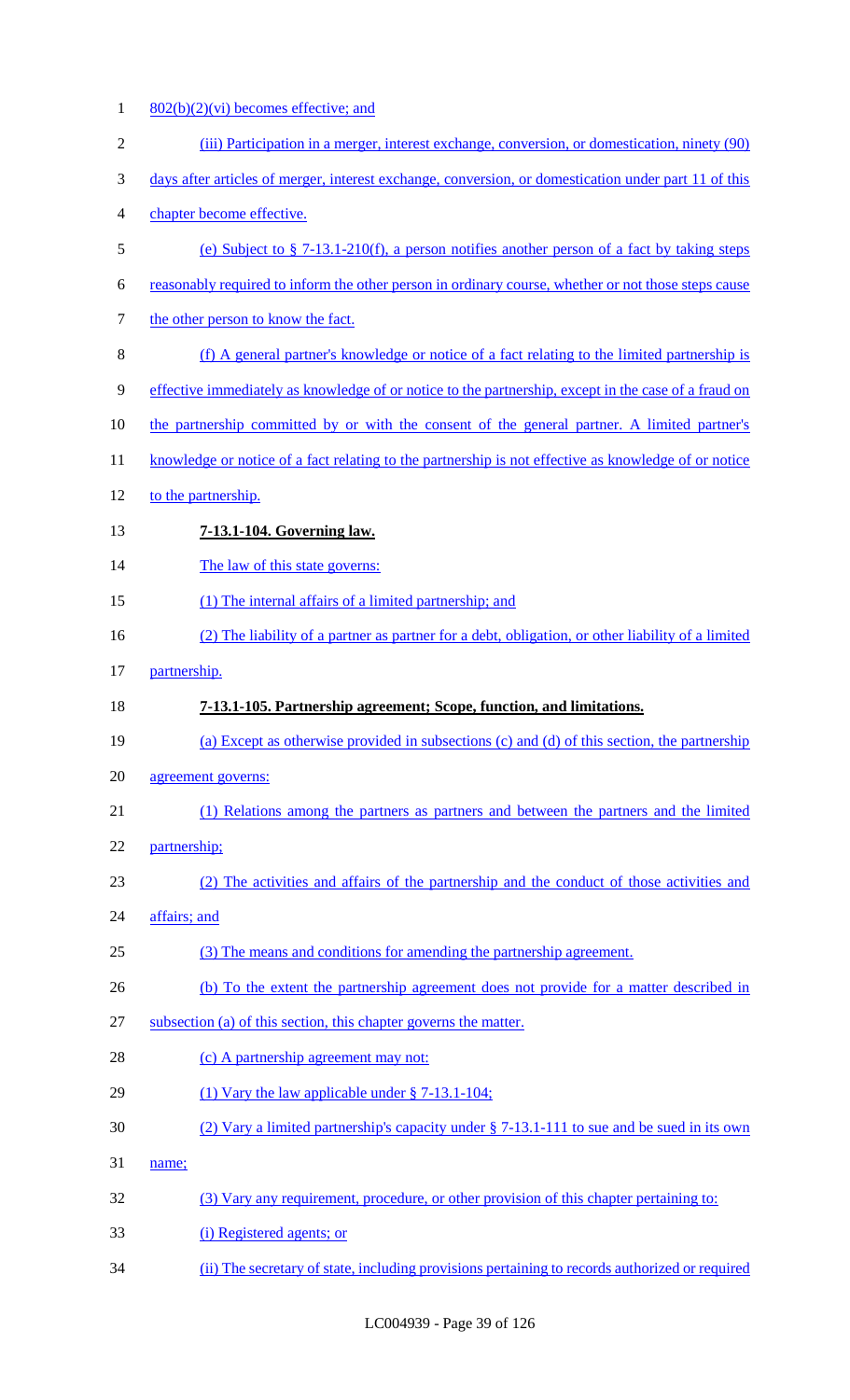1 to be delivered to the secretary of state for filing under this chapter; 2 (4) Vary the provisions of  $\S$  7-13.1-204; (5) Vary the right of a general partner under § 7-13.1-406(b)(2) to vote on or consent to an amendment to the certificate of limited partnership which deletes a statement that the limited partnership is a limited liability limited partnership; (6) Alter or eliminate the duty of loyalty or the duty of care except as otherwise provided 7 in subsection (d) of this section; (7) Eliminate the contractual obligation of good faith and fair dealing under §§ 7-13.1- 305(a) and 7-13.1-409(d), but the partnership agreement may prescribe the standards, if not 10 manifestly unreasonable, by which the performance of the obligation is to be measured; (8) Relieve or exonerate a person from liability for conduct involving bad faith, willful or intentional misconduct, or knowing violation of law; (9) Vary the information required under § 7-13.1-108 or unreasonably restrict the duties and rights under §§ 7-13.1-304 or 7-13.1-407, but the partnership agreement may impose reasonable restrictions on the availability and use of information obtained under those sections and 16 may define appropriate remedies, including liquidated damages, for a breach of any reasonable 17 restriction on use; 18 (10) Vary the grounds for expulsion specified in § 7-13.1-603(5)(ii); (11) Vary the power of a person to dissociate as a general partner under § 7-13.1-604(a), 20 except to require that the notice under  $\S$  7-13.1-603(1) be in a record; 21 (12) Vary the causes of dissolution specified in  $\S$  7-13.1-801(a)(6); (13) Vary the requirement to wind up the partnership's activities and affairs as specified in §§ 7-13.1-802(a), 7-13.1-802 (b)(1), and 7-13.1-802(d); (14) Unreasonably restrict the right of a partner to maintain an action under part 9 of this chapter; (15) Vary the provisions of § 7-13.1-905, but the partnership agreement may provide that the partnership may not have a special litigation committee; 28 (16) Vary the right of a partner to approve a merger, interest exchange, conversion, or domestication under §§ 7-13.1-11.23(a)(2), 7-13.1-11.33(a)(2), 7-13.1-11.43(a)(2), or 7-13.1-  $11.53(a)(2)$ ; (17) Vary the required contents of a plan of merger under § 7-13.1-11.22(a), plan of interest exchange under § 7-13.1-11.32(a), plan of conversion under § 7-13.1-11.42(a), or plan of domestication under § 7-13.1-11.52(a); or (18) Except as otherwise provided in §§ 7-13.1-106 and 7-13.1-107(b), restrict the rights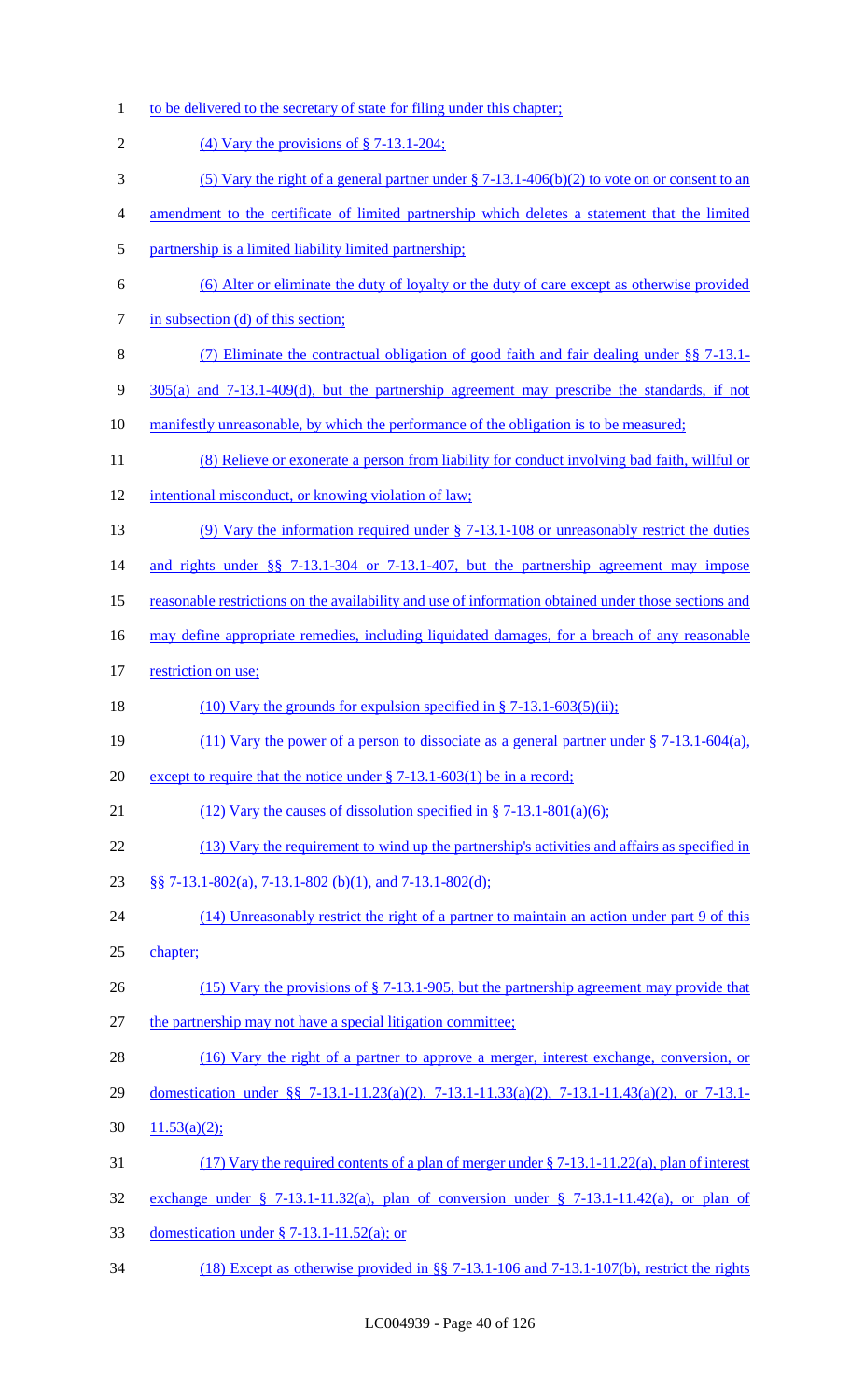- 1 under this chapter of a person other than a partner.
- 2 (d) Subject to subsection (c)(8) of this section, without limiting other terms that may be
- 3 included in a partnership agreement, the following rules apply:
- 4 (1) The partnership agreement may:
- 5 (i) Specify the method by which a specific act or transaction that would otherwise violate
- 6 the duty of loyalty may be authorized or ratified by one or more disinterested and independent
- 7 persons after full disclosure of all material facts; and
- 8 (ii) Alter the prohibition in  $\S 7-13.1-504(a)(2)$  so that the prohibition requires only that the
- 9 partnership's total assets not be less than the sum of its total liabilities.
- 10 (2) If not manifestly unreasonable, the partnership agreement may:
- 11 (i) Alter or eliminate the aspects of the duty of loyalty stated in § 7-13.1-409(b);
- 12 (ii) Identify specific types or categories of activities that do not violate the duty of loyalty;
- 13 (iii) Alter the duty of care, but may not authorize conduct involving bad faith, willful or
- 14 intentional misconduct, or knowing violation of law; and
- 15 (iv) Alter or eliminate any other fiduciary duty.
- 16 (e) The superior court shall decide as a matter of law whether a term of a partnership
- 17 agreement is manifestly unreasonable under subsection  $(c)(7)$  or  $(d)(2)$  of this section. The superior
- 18 court:
- 19 (1) Shall make its determination as of the time the challenged term became part of the
- 20 partnership agreement and by considering only circumstances existing at that time; and
- 21 (2) May invalidate the term only if, in light of the purposes, activities, and affairs of the
- 22 limited partnership, it is readily apparent that:
- 23 (i) The objective of the term is unreasonable; or
- 24 (ii) The term is an unreasonable means to achieve its objective.

## 25 **7-13.1-106. Partnership agreement -- Effect on limited partnership and person**

- 26 **becoming partner -- Preformation agreement.**
- 27 (a) A limited partnership is bound by and may enforce the partnership agreement, whether
- 28 or not the partnership has itself manifested assent to the agreement.
- 29 (b) A person that becomes a partner is deemed to assent to the partnership agreement.
- 30 (c) Two (2) or more persons intending to become the initial partners of a limited partnership
- 31 may make an agreement providing that upon the formation of the partnership the agreement will
- 32 become the partnership agreement.
- 33 **7-13.1-107. Partnership agreement -- Effect on third parties and relationship to**
- 34 **records effective on behalf of limited partnership.**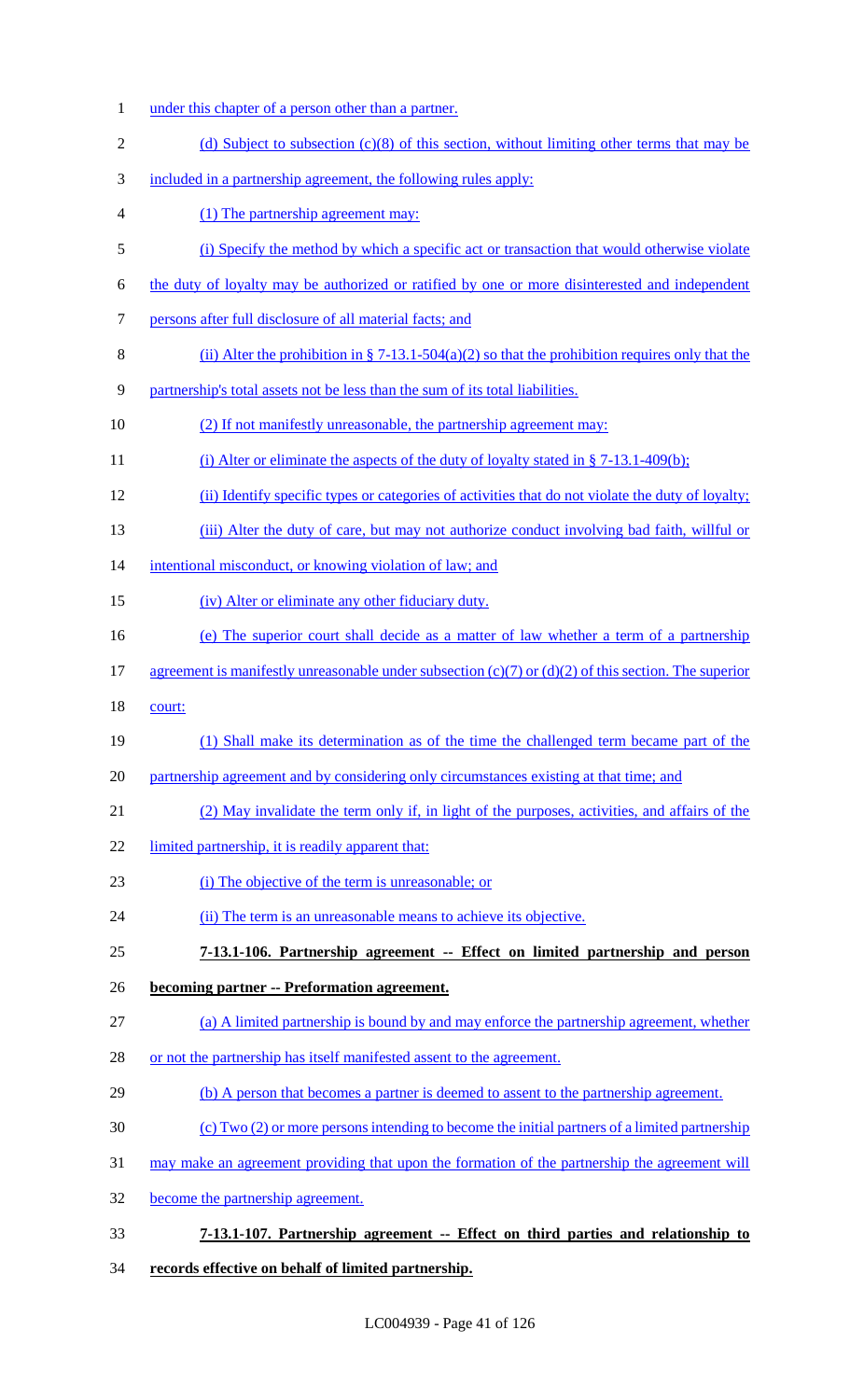| $\mathbf{1}$   | (a) A partnership agreement may specify that its amendment requires the approval of a                    |
|----------------|----------------------------------------------------------------------------------------------------------|
| $\overline{c}$ | person that is not a party to the agreement or the satisfaction of a condition. An amendment is          |
| 3              | ineffective if its adoption does not include the required approval or satisfy the specified condition.   |
| 4              | (b) The obligations of a limited partnership and its partners to a person in the person's                |
| 5              | capacity as a transferee or person dissociated as a partner are governed by the partnership              |
| 6              | agreement. Subject only to a court order issued under $\S$ 7-13.1-703(b)(2) to effectuate a charging     |
| 7              | order, an amendment to the partnership agreement made after a person becomes a transferee or is          |
| 8              | dissociated as a partner:                                                                                |
| 9              | (1) Is effective with regard to any debt, obligation, or other liability of the partnership or           |
| 10             | its partners to the person in the person's capacity as a transferee or person dissociated as a partner;  |
| 11             | and                                                                                                      |
| 12             | (2) Is not effective to the extent the amendment imposes a new debt, obligation, or other                |
| 13             | liability on the transferee or person dissociated as a partner.                                          |
| 14             | (c) If a record delivered by a limited partnership to the secretary of state for filing becomes          |
| 15             | effective and contains a provision that would be ineffective under $\S$ 7-13.1-105(c) or 7-13.1-         |
| 16             | $105(d)(2)$ if contained in the partnership agreement, the provision is ineffective in the record.       |
| 17             | (d) Subject to subsection (c) of this section, if a record delivered by a limited partnership            |
| 18             | to the secretary of state for filing becomes effective and conflicts with a provision of the partnership |
| 19             | agreement:                                                                                               |
| 20             | (1) The agreement prevails as to partners, persons dissociated as partners, and transferees;             |
| 21             | and                                                                                                      |
| 22             | (2) The record prevails as to other persons to the extent they reasonably rely on the record.            |
| 23             | 7-13.1-108. Required information.                                                                        |
| 24             | A limited partnership shall maintain at its principal office the following information:                  |
| 25             | (1) A current list showing the full name and last known street and mailing address of each               |
| 26             | partner, separately identifying the general partners, in alphabetical order, and the limited partners,   |
| 27             | in alphabetical order;                                                                                   |
| 28             | (2) A copy of the initial certificate of limited partnership and all amendments to and                   |
| 29             | restatements of the certificate, together with signed copies of any powers of attorney under which       |
| 30             | any certificate, amendment, or restatement has been signed;                                              |
| 31             | (3) A copy of any filed articles of merger, interest exchange, conversion, or domestication;             |
| 32             | (4) A copy of the partnership's federal, state, and local income tax returns and reports, if             |
| 33             | any, for the three (3) most recent years;                                                                |
| 34             | (5) A copy of any partnership agreement made in a record and any amendment made in a                     |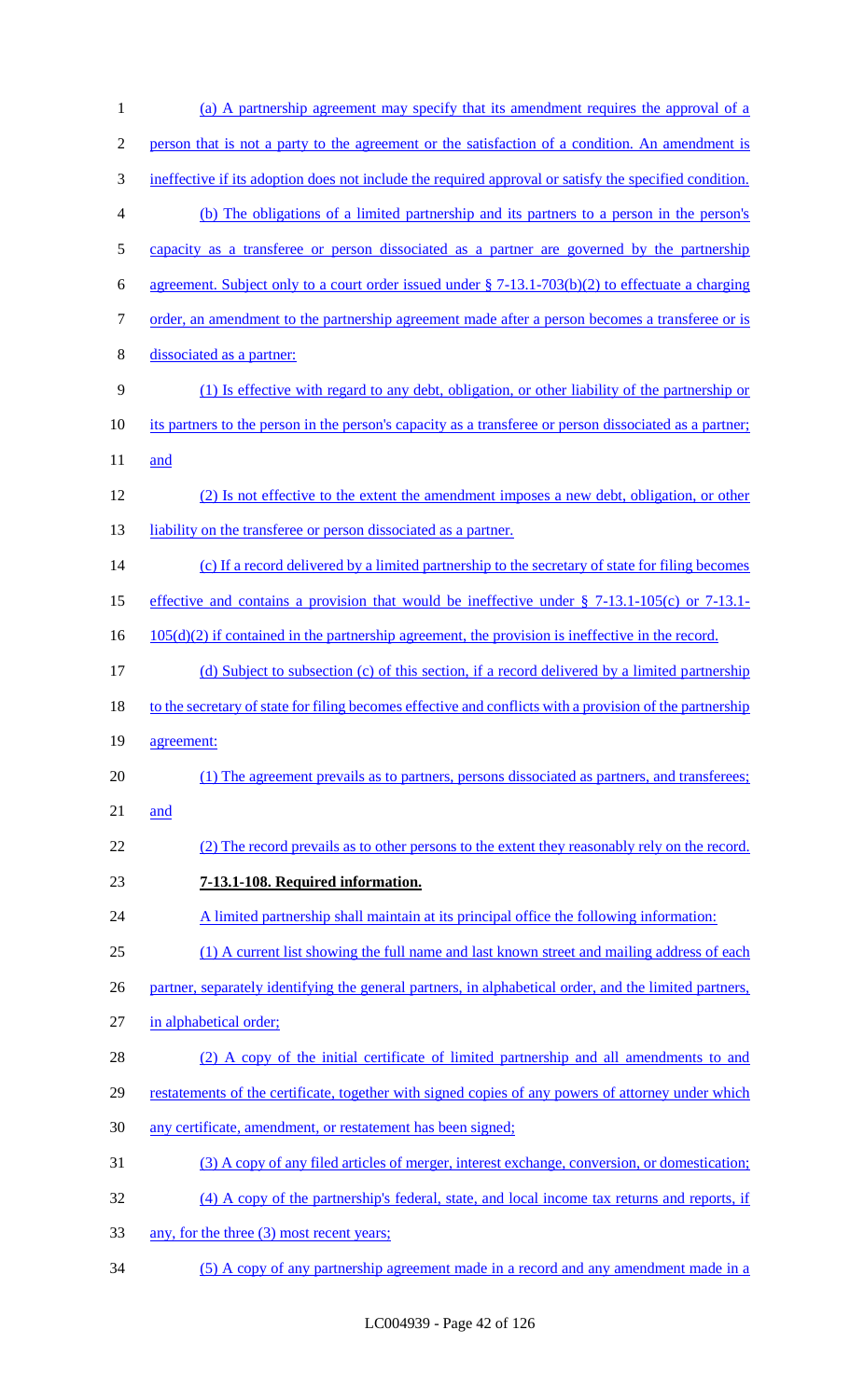- 1 record to any partnership agreement; 2 (6) A copy of any financial statement of the partnership for the three (3) most recent years; 3 (7) A copy of the three (3) most recent annual reports delivered by the partnership to the 4 secretary of state pursuant to § 7-13.1-212; 5 (8) A copy of any record made by the partnership during the past three (3) years of any 6 consent given by or vote taken of any partner pursuant to this chapter or the partnership agreement; 7 and 8 (9) Unless contained in a partnership agreement made in a record, a record stating: 9 (i) A description and statement of the agreed value of contributions other than money made 10 and agreed to be made by each partner; 11 (ii) The times at which, or events on the happening of which, any additional contributions 12 agreed to be made by each partner are to be made; 13 (iii) For any person that is both a general partner and a limited partner, a specification of 14 what transferable interest the person owns in each capacity; and 15 (iv) Any events upon the happening of which the partnership is to be dissolved and its 16 activities and affairs wound up. 17 **7-13.1-109. Dual capacity.** 18 A person may be both a general partner and a limited partner. A person that is both a general 19 and limited partner has the rights, powers, duties, and obligations provided by this chapter and the 20 partnership agreement in each of those capacities. When the person acts as a general partner, the 21 person is subject to the obligations, duties, and restrictions under this chapter and the partnership 22 agreement for general partners. When the person acts as a limited partner, the person is subject to 23 the obligations, duties, and restrictions under this chapter and the partnership agreement for limited 24 partners. 25 **7-13.1-110. Nature, purpose, and duration of limited partnership.** 26 (a) A limited partnership is an entity distinct from its partners. A limited partnership is the 27 same entity regardless of whether its certificate states that the limited partnership is a limited 28 liability limited partnership. 29 (b) A limited partnership may have any lawful purpose, regardless of whether for profit. 30 (c) A limited partnership has perpetual duration. 31 **7-13.1-111. Powers.** 32 A limited partnership has the capacity to sue and be sued in the name of the partnership 33 and the power to do all things necessary or convenient to carry on the partnership's activities and
- 34 **affairs.**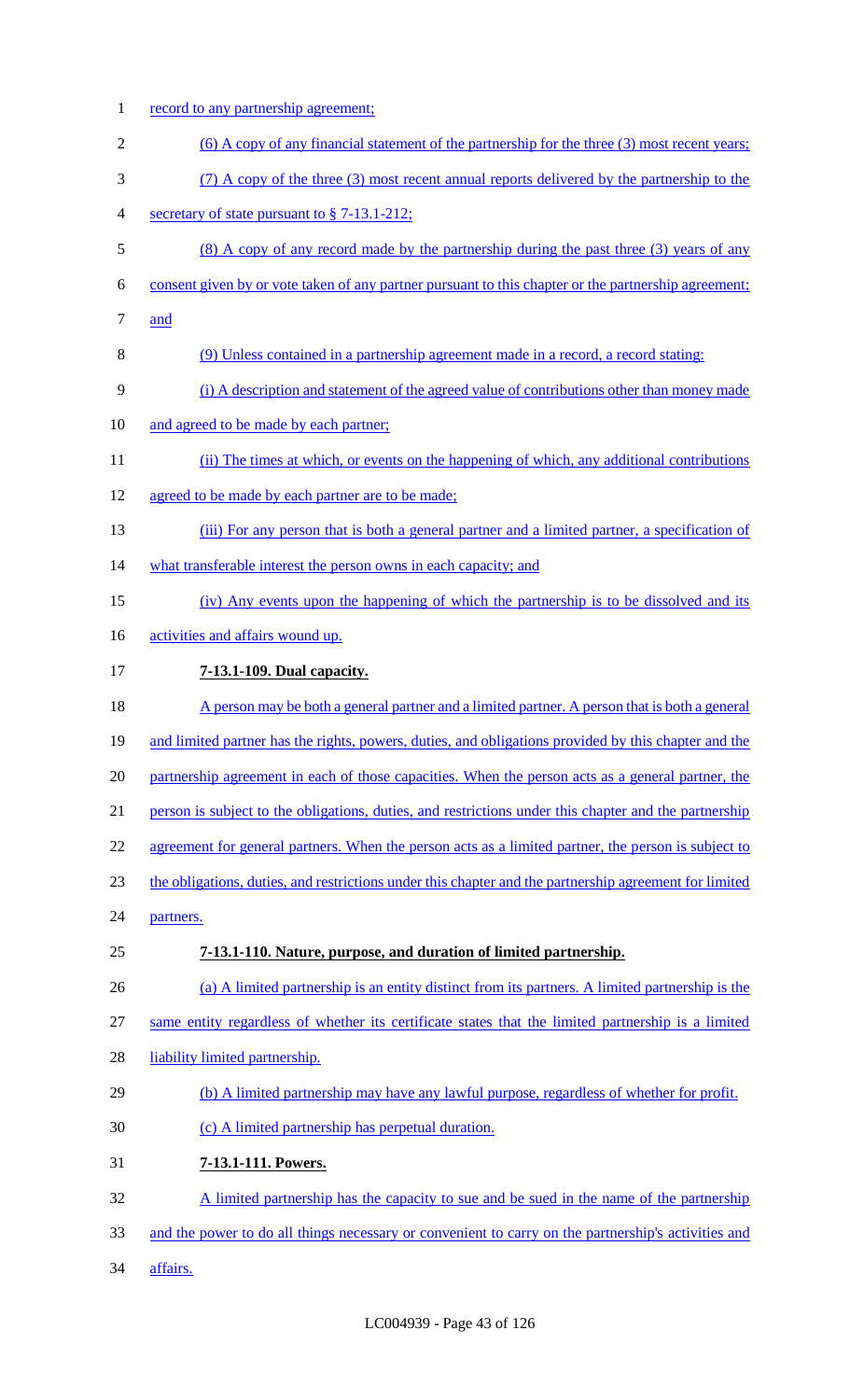| $\mathbf{1}$   | 7-13.1-112. Application to existing relationships -- Effect of repeal of prior acts.                    |
|----------------|---------------------------------------------------------------------------------------------------------|
| $\overline{2}$ | (a) Before one year after the effective date of this chapter, this chapter governs only:                |
| 3              | (1) A limited partnership formed on or after the effective date of this chapter; and                    |
| $\overline{4}$ | (2) Except as otherwise provided in subsections (c) and (d) of this section, a limited                  |
| 5              | partnership formed before the effective date of this chapter which elects, in the manner provided in    |
| 6              | its partnership agreement or by law for amending the partnership agreement, to be subject to this       |
| 7              | chapter.                                                                                                |
| 8              | (b) Except as otherwise provided in subsections (c) and (d) of this section, on and after one           |
| 9              | year after the effective date of this chapter, this chapter governs all limited partnerships.           |
| 10             | (c) With respect to a limited partnership formed before the effective date of this chapter,             |
| 11             | the following rules apply except as the partners otherwise elect in the manner provided in the          |
| 12             | partnership agreement or by law for amending the partnership agreement:                                 |
| 13             | $(1)$ Section 7-13.1-110(c) does not apply and the limited partnership has whatever duration            |
| 14             | it had under the law applicable immediately before the effective date of this chapter.                  |
| 15             | (2) The limited partnership is not required to amend its certificate of limited partnership to          |
| 16             | comply with $\S$ 7-13.1-201(b)(5).                                                                      |
| 17             | $(3)$ Sections 7-13.1-601 and 7-13.1-602 do not apply and a limited partner has the same                |
| 18             | right and power to dissociate from the limited partnership, with the same consequences, as existed      |
| 19             | immediately before the effective date of this chapter.                                                  |
| 20             | $(4)$ Section 7-13.1-603 $(4)$ does not apply.                                                          |
| 21             | $(5)$ Section 7-13.1-603(5) does not apply and a court has the same power to expel a general            |
| 22             | partner as the court had immediately before the effective date of this chapter.                         |
| 23             | $(6)$ Section 7-13.1-801(a)(3) does not apply and the connection between a person's                     |
| 24             | dissociation as a general partner and the dissolution of the limited partnership is the same as existed |
| 25             | immediately before the effective date of this chapter.                                                  |
| 26             | (d) With respect to a limited partnership that elects pursuant to subsection $(a)(2)$ of this           |
| 27             | section to be subject to this chapter, after the election takes effect the provisions of this chapter   |
| 28             | relating to the liability of the limited partnership's general partners to third parties apply:         |
| 29             | (1) Before one year after the effective date, to:                                                       |
| 30             | (i) A third party that had not done business with the limited partnership in the year before            |
| 31             | the election took effect; and                                                                           |
| 32             | (ii) A third party that had done business with the limited partnership in the year before the           |
| 33             | election took effect only if the third party knows or has been notified of the election; and            |
| 34             | (2) On and after one year after the effective date of this chapter, to all third parties, but           |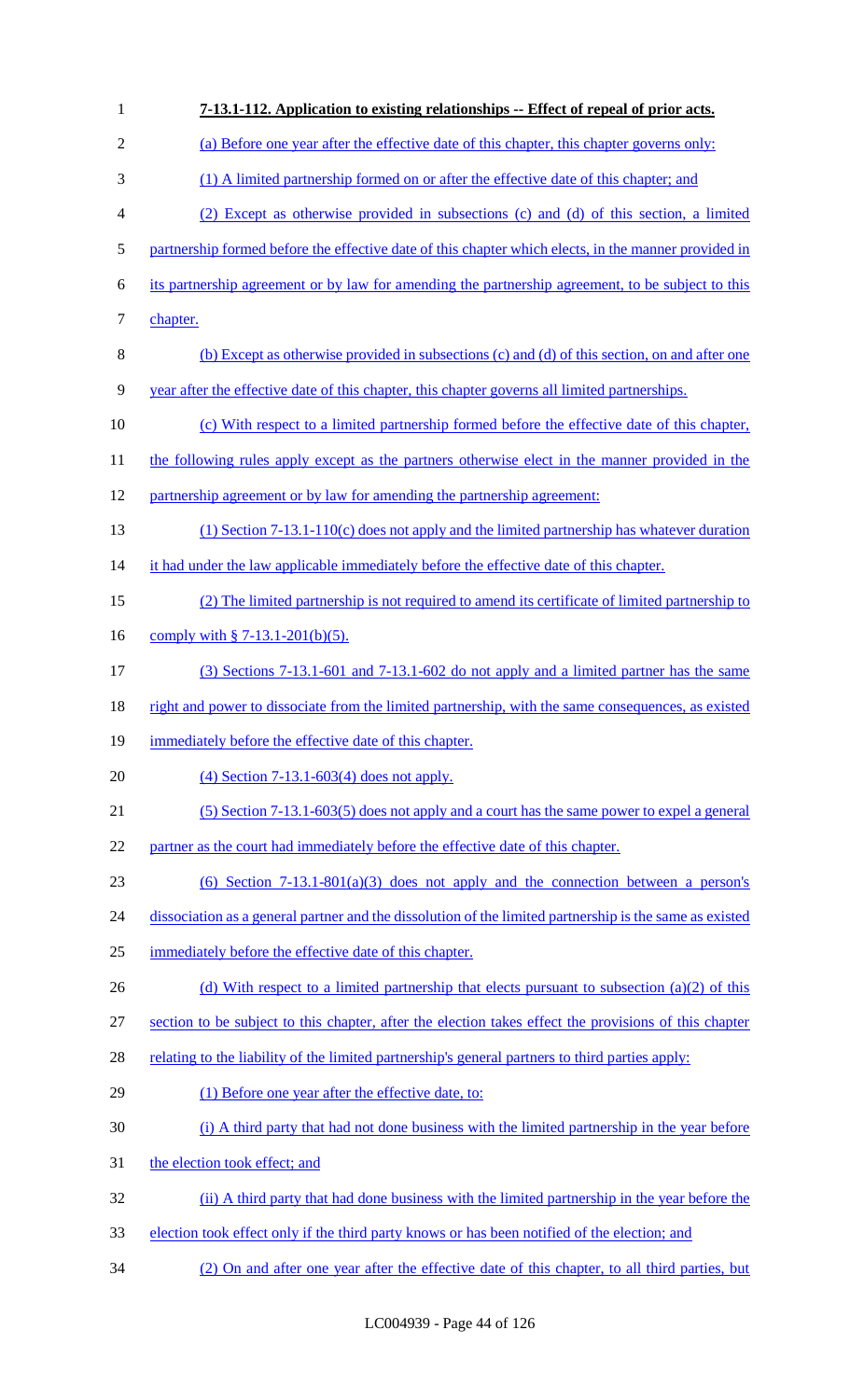1 those provisions remain inapplicable to any obligation incurred while those provisions were 2 inapplicable under subsection  $(d)(1)(ii)$  of this section. 3 **7-13.1-113. Supplemental principles of law.** 4 Unless displaced by particular provisions of this chapter, the principles of law and equity 5 supplement this chapter. 6 **7-13.1-114. Permitted names.** 7 (a) The name of a limited partnership may contain the name of any partner. 8 (b) The name of a limited partnership that is not a limited liability limited partnership must 9 contain the phrase "limited partnership" or the abbreviation "LP" or "L.P." and may not contain the 10 phrase "limited liability limited partnership" or the abbreviation "LLLP" or "L.L.L.P.". 11 (c) The name of a limited liability limited partnership must contain the phrase "limited 12 liability limited partnership" or the abbreviation "LLLP" or "L.L.L.P." and must not contain the 13 abbreviation "LP" or "L.P.". 14 (d) The name of a limited partnership, and the name under which a foreign limited 15 partnership may register to do business in this state, must be distinguishable on the records of the 16 secretary of state from any name of an existing person whose formation or qualification required 17 the filing of a record by the secretary of state or any name that is filed, reserved or registered under 18 this chapter or as permitted by the laws of this state, subject to the following: 19 (1) This provision does not apply if the applicant files with the secretary of state a certified 20 copy of a final decree of a court of competent jurisdiction establishing the prior right of the 21 applicant to the use of the name in this state; and 22 (2) The name may be the same as the name of an existing person, the certificate of 23 incorporation or organization of which has been revoked by the secretary of state as permitted by 24 law, and the revocation has not been withdrawn within one year from the date of the revocation. 25 (e) Words and/or abbreviations that are required by statute to identify the particular type of 26 business entity shall be disregarded when determining if a name is distinguishable upon the records 27 of the secretary of state. 28 (f) The secretary of state shall promulgate rules and regulations defining the term 29 "distinguishable upon the record" for the administration of this chapter. 30 **7-13.1-114.1. Fictitious business name.** 31 (a) Any domestic or foreign limited partnership formed under the laws of, or registered to 32 do business in this state may transact business in this state under a fictitious name provided that it 33 files a fictitious business name statement in accordance with this section prior to the time it 34 commences to conduct business under the fictitious name.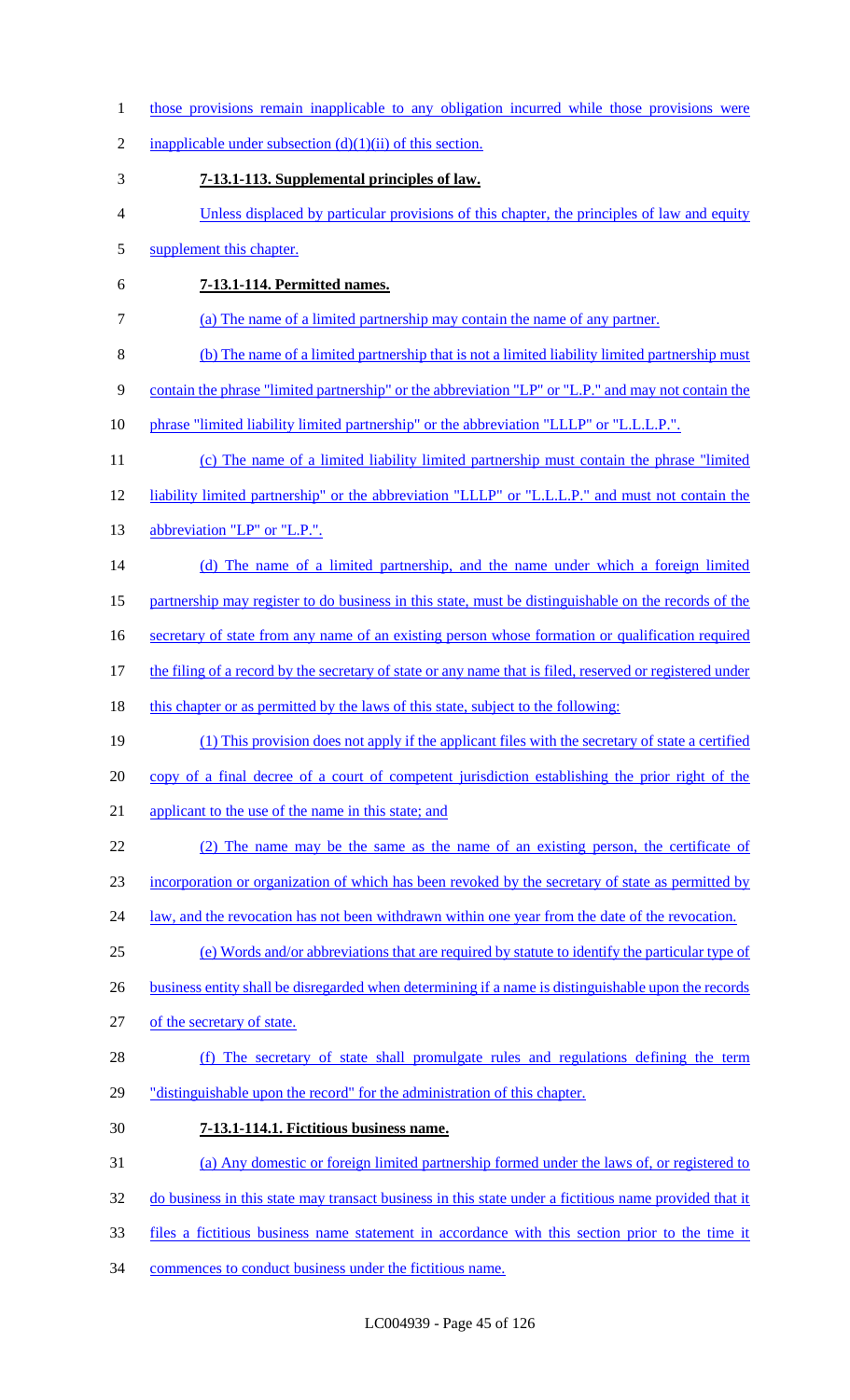(b) A fictitious business name statement shall be filed with the secretary of state, and shall be executed, in the case of a domestic limited partnership, by at least one general partner and, in the case of a foreign limited partnership, by a person with authority to do so under the laws of the state or other jurisdiction of its formation, and shall state: (1) The fictitious business name to be used; and (2) The name of the applicant limited partnership or foreign limited partnership, and the 7 state and date of its formation. (c) The fictitious business name statement expires upon the filing of a statement of abandonment of use of a fictitious business name registered in accordance with this section or upon 10 the dissolution of the domestic limited partnership or the cancellation of registration of the foreign 11 limited partnership. (d) The statement of abandonment of use of a fictitious business name under this section 13 shall be filed with the secretary of state, shall be executed in the same manner provided in 14 subsection (b) of this section and shall state: 15 (1) The fictitious business name being abandoned; (2) The date on which the original fictitious business name statement being abandoned was filed; and (3) The information presented in subsection (b)(2) of this section. (e) No domestic or foreign limited partnership transacting business under a fictitious 20 business name contrary to the provisions of this section, or its assignee, may maintain any action upon or on account of any contract made, or transaction had, in the fictitious business name in any 22 court of the state until a fictitious business name statement has been filed in accordance with this section. (f) No domestic or foreign limited partnership may be permitted to transact business under a fictitious business name pursuant to this section that is the same as the name of an existing person 26 whose formation or qualification required the filing of a record by the secretary of state or any name that is filed, reserved, or registered under this title or as permitted by the laws of this state, 28 subject to the following: (1) This provision does not apply if the applicant files with the secretary of state a certified copy of a final decree of a court of competent jurisdiction establishing the prior right of the applicant to the use of the name in this state; and (2) The name may be the same as the name of an existing person, the certificate of incorporation or organization of which has been revoked by the secretary of state as permitted by 34 law, and the revocation has not been withdrawn within one year from the date of the revocation.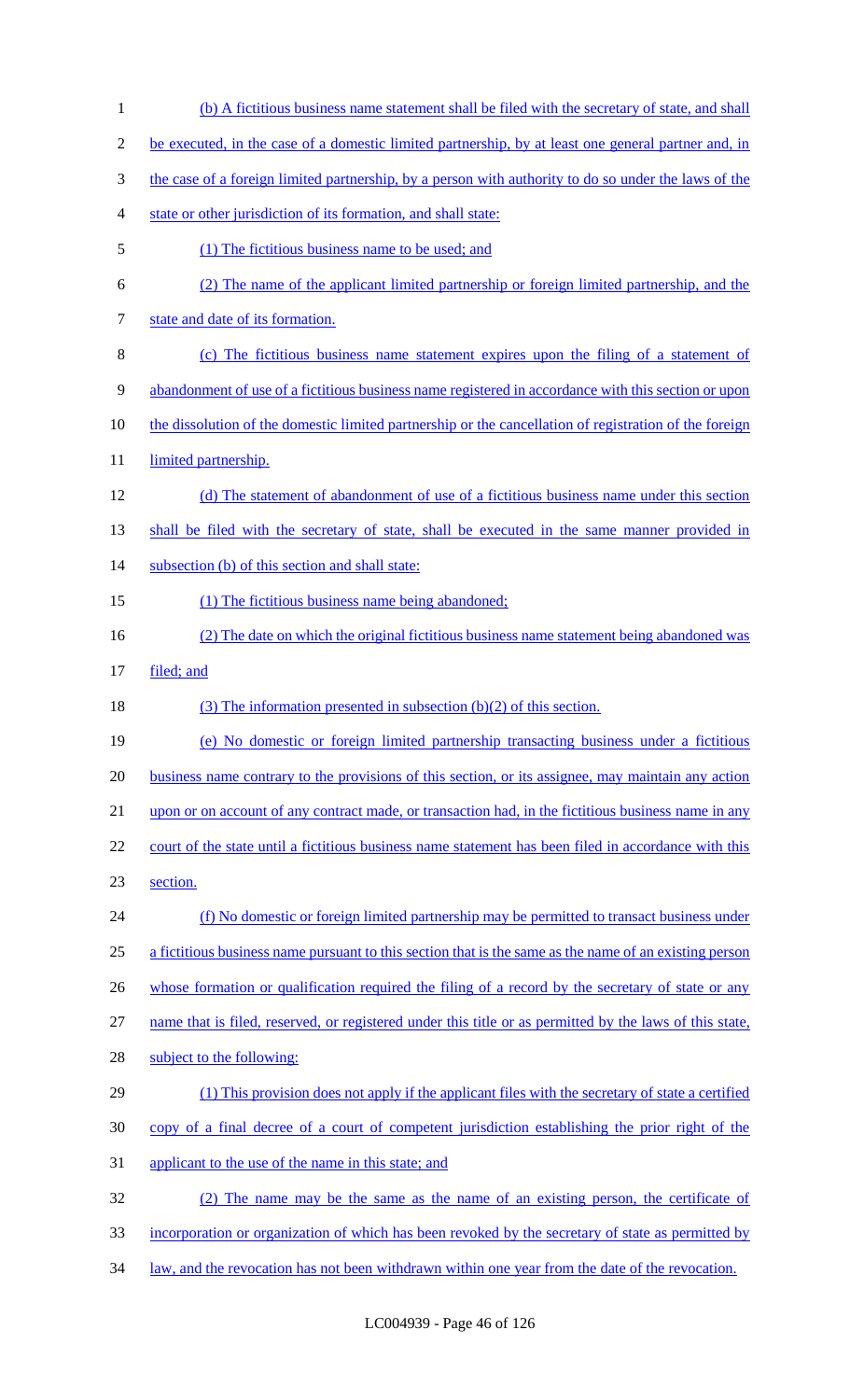- (g) Words and/or abbreviations that are required by statute to identify the particular type of business entity shall be disregarded when determining if a name is distinguishable upon the records of the secretary of state. (h) The secretary of state shall promulgate rules and regulations defining the term 5 "distinguishable upon the record" for the administration of this chapter. **7-13.1-115. Reservation of name.** (a) A person may reserve the exclusive use of a name that complies with § 7-13.1-114 by delivering an application to the secretary of state for filing. The application must state the name and address of the applicant and the name to be reserved. If the secretary of state finds that the 10 name is available, the secretary of state shall reserve the name for the applicant's exclusive use for 11 one hundred twenty (120) days. (b) The owner of a reserved name may transfer the reservation to another person by 13 delivering to the secretary of state a signed notice in a record of the transfer which states the name 14 and address of the person to which the reservation is being transferred. **7-13.1-116. Registration of name.** (a) A foreign limited partnership not registered to do business in this state under part 10 of 17 this chapter may register its name, or an alternate name adopted pursuant to § 7-13.1-1006, if the 18 name is distinguishable on the records of the secretary of state from the names that are not available under § 7-13.1-114. (b) To register its name or an alternate name adopted pursuant to § 7-13.1-1006, a foreign limited partnership must deliver to the secretary of state for filing an application stating the partnership's name, the jurisdiction and date of its formation, and any alternate name adopted pursuant to § 7-13.1-1006. If the secretary of state finds that the name applied for is available, the secretary of state shall register the name for the applicant's exclusive use. (c) The registration of a name under this section is effective for one year after the date of 26 registration. (d) A foreign limited partnership whose name registration is effective may renew the 28 registration for successive one-year periods by delivering, not earlier than three (3) months before the expiration of the registration, to the secretary of state for filing a renewal application that complies with this section. When filed, the renewal application renews the registration for a succeeding one-year period. (e) A foreign limited partnership whose name registration is effective may register as a foreign limited partnership under the registered name or consent in a signed record to the use of
- 34 that name by another person that is not an individual.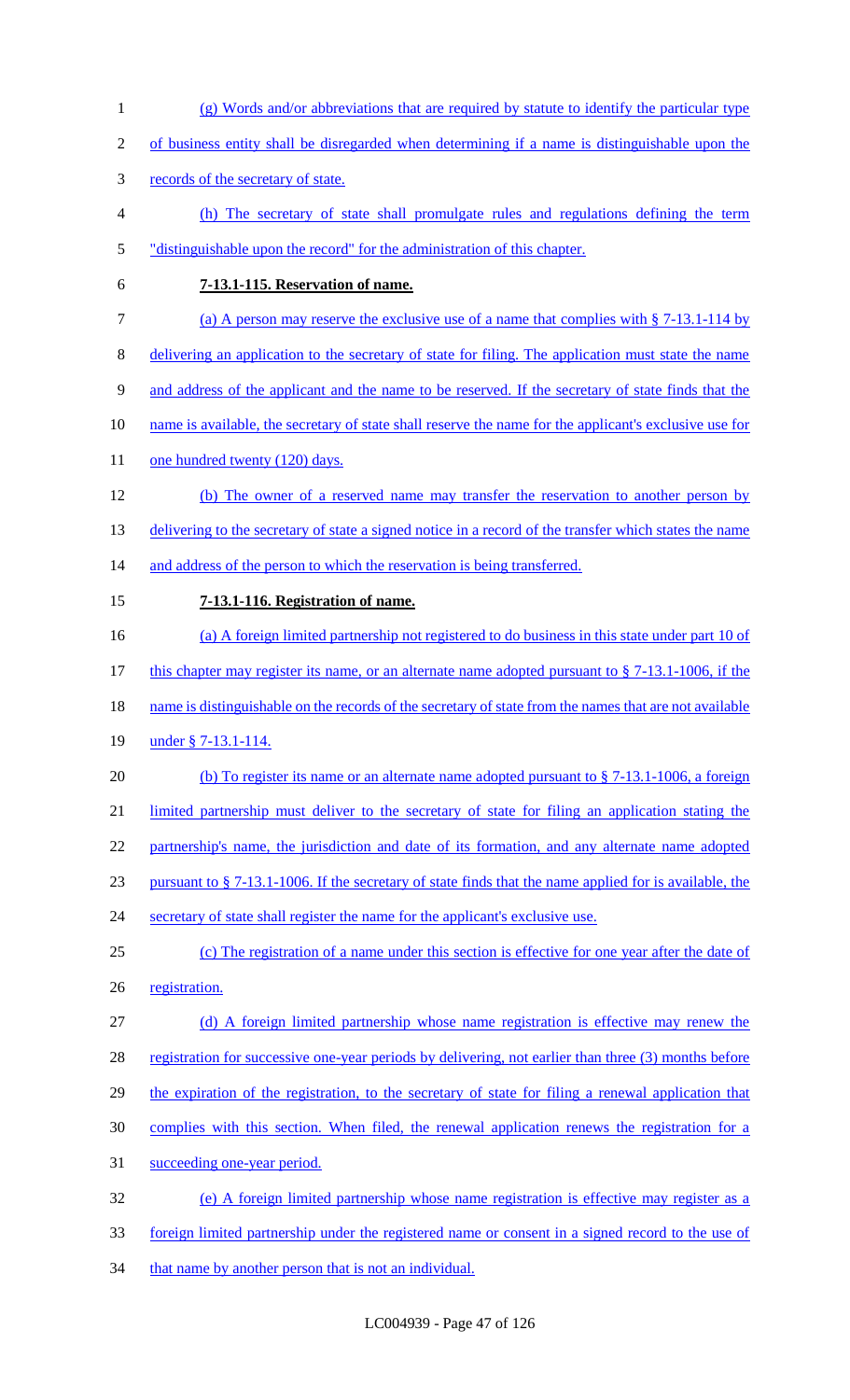**7-13.1-117. Registered agent.** (a) Each limited partnership and each registered foreign limited partnership shall designate and maintain a registered agent in this state. The designation of a registered agent is an affirmation of fact by the limited partnership or registered foreign limited partnership that the agent has consented to serve. (b) A registered agent for a limited partnership or registered foreign limited partnership must be an existing person and have a place of business in this state. (c) The only duties under this chapter of a registered agent that has complied with this chapter are: (1) To forward to the limited partnership or registered foreign limited partnership at the 11 address most recently supplied to the agent by the partnership or foreign partnership any process, notice, or demand pertaining to the partnership or foreign partnership which is served on or received 13 by the agent; (2) If the registered agent resigns, to provide the notice required by § 7-13.1-119(c) to the partnership or foreign partnership at the address most recently supplied to the agent by the 16 partnership or foreign partnership; and (3) To keep current the information with respect to the agent in the records of the secretary of state. **7-13.1-118. Change of registered agent or address for registered agent by limited partnership.** (a) A limited partnership or registered foreign limited partnership may change its registered 22 agent or the address of its registered agent by delivering to the secretary of state for filing a statement of change that states: 24 (1) The name of the partnership or foreign partnership; and (2) The information that is to be in effect as a result of the filing of the statement of change. 26 (b) The general or limited partners of a limited partnership need not approve the delivery to the secretary of state for filing of: 28 (1) A statement of change under this section; or (2) A similar filing changing the registered agent or registered office, if any, of the partnership in any other jurisdiction. (c) A statement of change under this section designating a new registered agent is an 32 affirmation of fact by the limited partnership or registered foreign limited partnership that the agent has consented to serve. (d) Any person who designates a registered agent without the registered agent's authority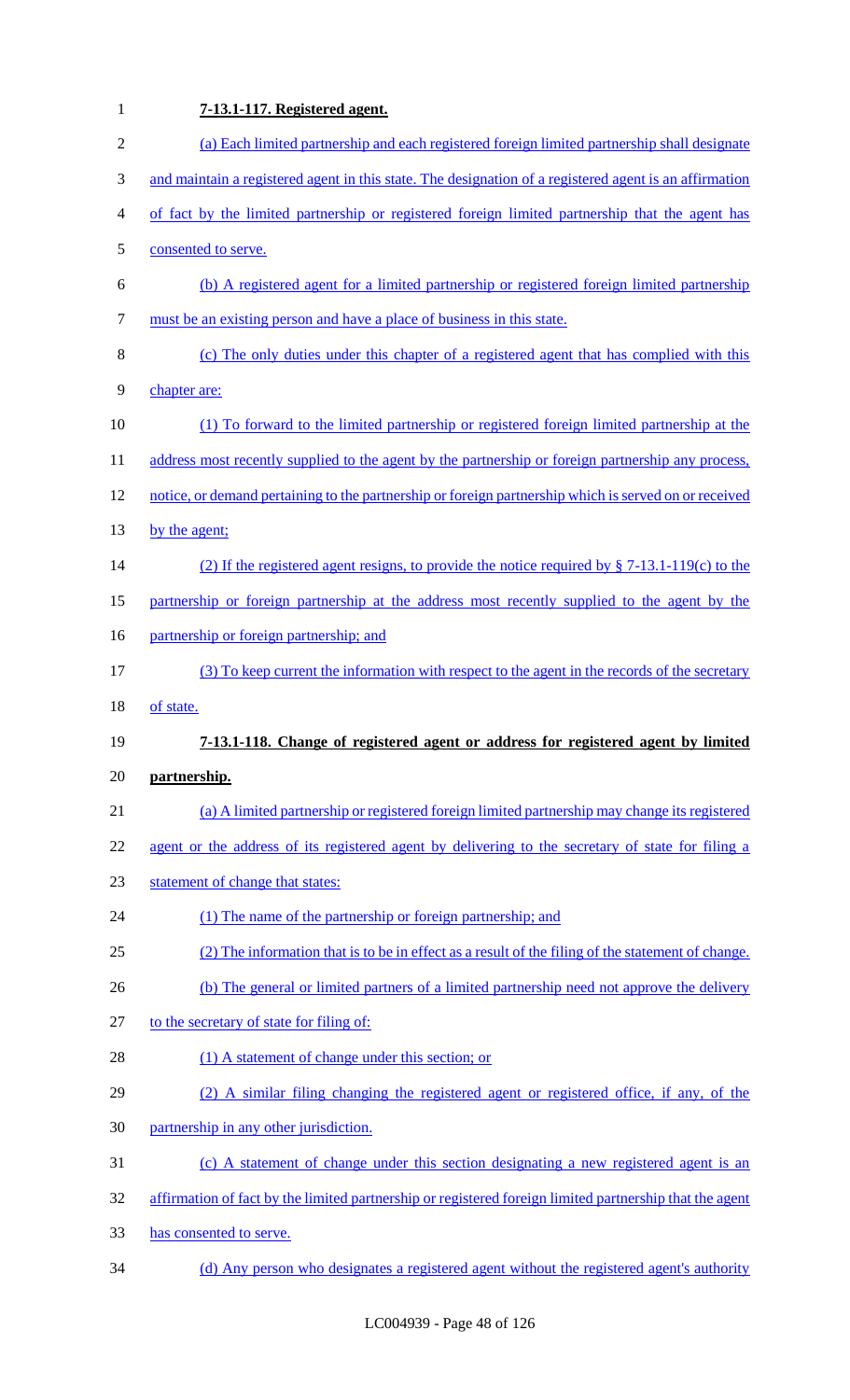1 is guilty of a misdemeanor and, upon conviction, may be punished by a fine of not more than one 2 thousand dollars (\$1,000) or by imprisonment of not more than one year, or both. **7-13.1-119. Resignation of registered agent.** (a) A registered agent may resign as an agent for a limited partnership or registered foreign limited partnership by delivering to the secretary of state for filing a statement of resignation that states: 7 (1) The name of the partnership or foreign partnership; (2) The name of the agent; (3) That the agent resigns from serving as registered agent for the partnership or foreign partnership; and (4) The address of the partnership or foreign partnership to which the secretary of state will 12 send the notice required by subsection (c) of this section. 13 (b) A statement of resignation takes effect on the earlier of: 14 (1) The thirty-first day after the day on which it is filed by the secretary of state; or (2) The designation of a new registered agent for the limited partnership or registered foreign limited partnership. (c) A registered agent promptly shall furnish to the limited partnership or registered foreign 18 limited partnership notice in a record of the date on which a statement of resignation was filed. (d) When a statement of resignation takes effect, the registered agent ceases to have responsibility under this chapter for any matter thereafter tendered to it as agent for the limited 21 partnership or registered foreign limited partnership. The resignation does not affect any contractual 22 rights the partnership or foreign partnership has against the agent or that the agent has against the partnership or foreign partnership. (e) A registered agent may resign with respect to a limited partnership or registered foreign limited partnership whether or not the partnership or foreign partnership is in good standing. **7-13.1-120. Change of name or address by registered agent.** (a) If a registered agent changes its name or address, the agent may deliver to the secretary of state for filing a statement of change that states: (1) The name of the limited partnership or registered foreign limited partnership represented by the registered agent; (2) The name of the agent as currently shown in the records of the secretary of state for the partnership or foreign partnership; (3) If the name of the agent has changed, its new name; and (4) If the address of the agent has changed, its new address.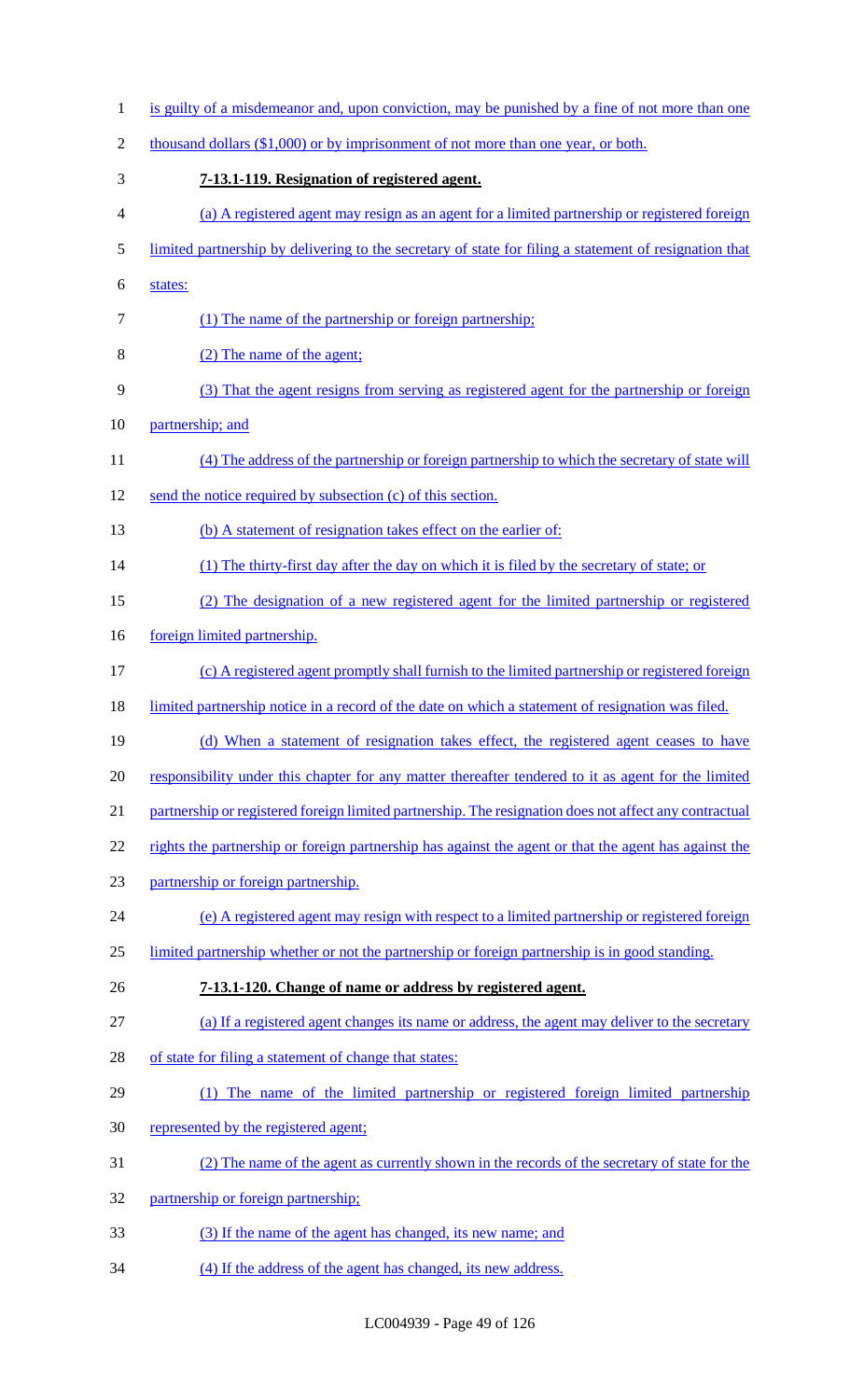(b) A registered agent promptly shall furnish notice to the represented limited partnership or registered foreign limited partnership of the filing by the secretary of state of the statement of change and the changes made by the statement. **7-13.1-121. Service of process, notice, or demand.** (a) A limited partnership or registered foreign limited partnership may be served with any process, notice, or demand required or permitted by law by serving its registered agent. (b) If a limited partnership or registered foreign limited partnership fails to appoint or maintain a registered agent in this state, or whenever its registered agent cannot with reasonable diligence be found at the registered office, then the secretary of state is an agent of the corporation 10 upon whom any process, notice, or demand may be served. Service on the secretary of state of any 11 process, notice, or demand is made by delivering to and leaving with the secretary of state or with any clerk having charge of the corporation department of the office, duplicate copies of the process, 13 notice, or demand. In the event any process, notice, or demand is served on the secretary of state, 14 the secretary of state shall immediately forward one of the copies by certified mail, addressed to 15 the corporation at its registered office. Any service upon the secretary of state is returnable in not 16 less than thirty (30) days. (c) The secretary of state shall maintain a record of any such service setting forth the name of the plaintiff and defendant, the title, docket number and nature of the proceeding in which process has been served upon the secretary of state, the fact that service has been effected pursuant 20 to this section, the return date thereof, and the day and hour when the service was made. The secretary of state shall not be required to retain such information for a period longer than five (5) 22 years from receipt of the service of process. (d) Service of process, notice, or demand on a registered agent must be in a written record. (e) Service of process, notice, or demand may be made by other means under law other than this chapter. **7-13.1-122. Delivery of record.** (a) Except as otherwise provided in this chapter, permissible means of delivery of a record include delivery by hand, mail, conventional commercial practice, and electronic transmission. 29 (b) Delivery to the secretary of state is effective only when a record is received by the secretary of state. **7-13.1-123. Fees for filing documents and issuing certificates.**  The secretary of state shall charge and collect for: (1) Filing a certificate of limited partnership, one hundred dollars (\$100); (2) Filing a certificate of amendment to a certificate of limited partnership, fifty dollars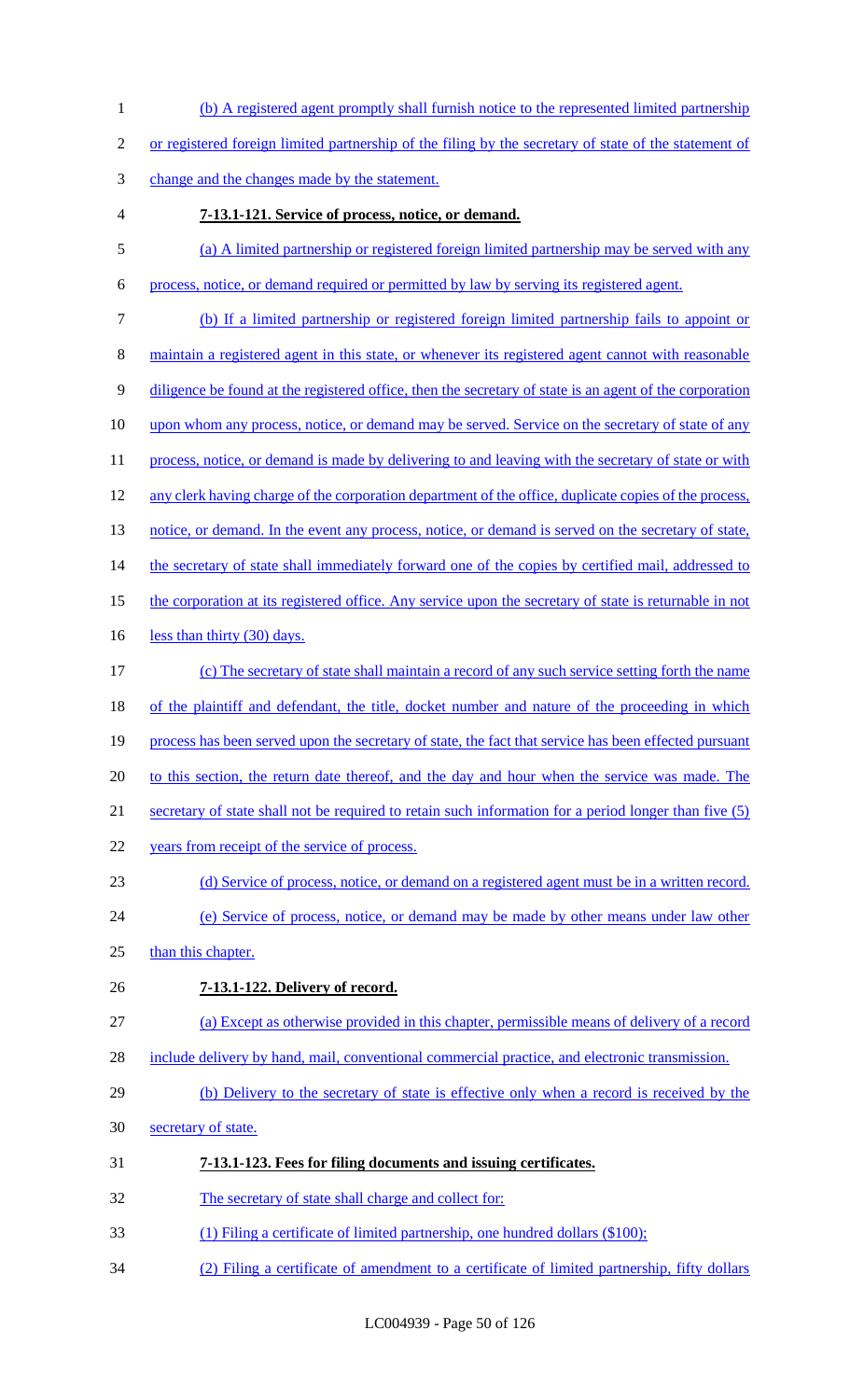1 (\$50.00);

| $\mathbf{2}$   | (3) Filing a certificate of correction to a certificate of limited partnership, fifty dollars             |
|----------------|-----------------------------------------------------------------------------------------------------------|
| 3              | $($50.00)$ ;                                                                                              |
| $\overline{4}$ | (3) Filing a certificate of dissolution of a certificate of limited partnership, ten dollars              |
| 5              | \$10.00);                                                                                                 |
| 6              | (4) Filing an application to reserve a limited partnership name, fifty dollars (\$50.00);                 |
| $\overline{7}$ | (5) Filing a notice of transfer of a reserved limited partnership name, fifty dollars (\$50.00);          |
| 8              | (6) Filing a statement of change of address of specified office or change of specified agent,             |
| 9              | twenty dollars $(\$20.00)$ ;                                                                              |
| 10             | (7) Filing a statement of change of address only for a specified agent, without fee;                      |
| 11             | (8) Filing an application of a foreign limited partnership to register as a foreign limited               |
| 12             | partnership, one hundred dollars (\$100);                                                                 |
| 13             | (9) Filing a certificate of withdrawal of registration as a foreign limited partnership,                  |
| 14             | twenty-five dollars $(\$25.00)$ ;                                                                         |
| 15             | (10) Filing any other document, statement or report of a domestic or foreign limited                      |
| 16             | partnership, except an annual report, ten dollars (\$10.00);                                              |
| 17             | (11) Filing a certificate of amendment of a foreign limited partnership, fifty dollars                    |
| 18             | $($50.00)$ ;                                                                                              |
| 19             | $(12)$ An annual report of a domestic or foreign limited partnership, fifty dollars (\$50.00);            |
| 20             | (13) To withdraw the certificate of revocation of a limited partnership, whether domestic                 |
| 21             | or foreign, a penalty in the amount of fifty dollars (\$50.00) for each year or part of the year that has |
| 22             | elapsed since the issuance of the certificate of revocation;                                              |
| 23             | (14) For issuing a certificate of good standing/letter of status, twenty dollars (\$20.00).               |
| 24             | $(15)$ For issuing a certificate of fact, thirty dollars $(\$30.00)$ ;                                    |
| 25             | (16) For furnishing a certified copy of any document, instrument or paper relating to a                   |
| 26             | domestic or foreign limited partnership, a fee of fifteen cents $(\$.15)$ per page and ten dollars        |
| 27             | $($10.00)$ for the certificate and affirming the seal to it; and                                          |
| 28             | (17) Service of process on the secretary of state as registered agent of a limited partnership,           |
| 29             | fifteen dollars (\$15.00) which amount may be recovered as a taxable cost by the party to the suit or     |
| 30             | action making the service if the party prevails in the suit or action.                                    |
| 31             | 7-13.1-124. Reservation of power to amend or repeal.                                                      |
| 32             | The general assembly of this state has power to amend or repeal all or part of this chapter               |
| 33             | at any time, and all limited partnerships and foreign limited partnerships subject to this chapter are    |
| 34             | governed by the amendment or repeal.                                                                      |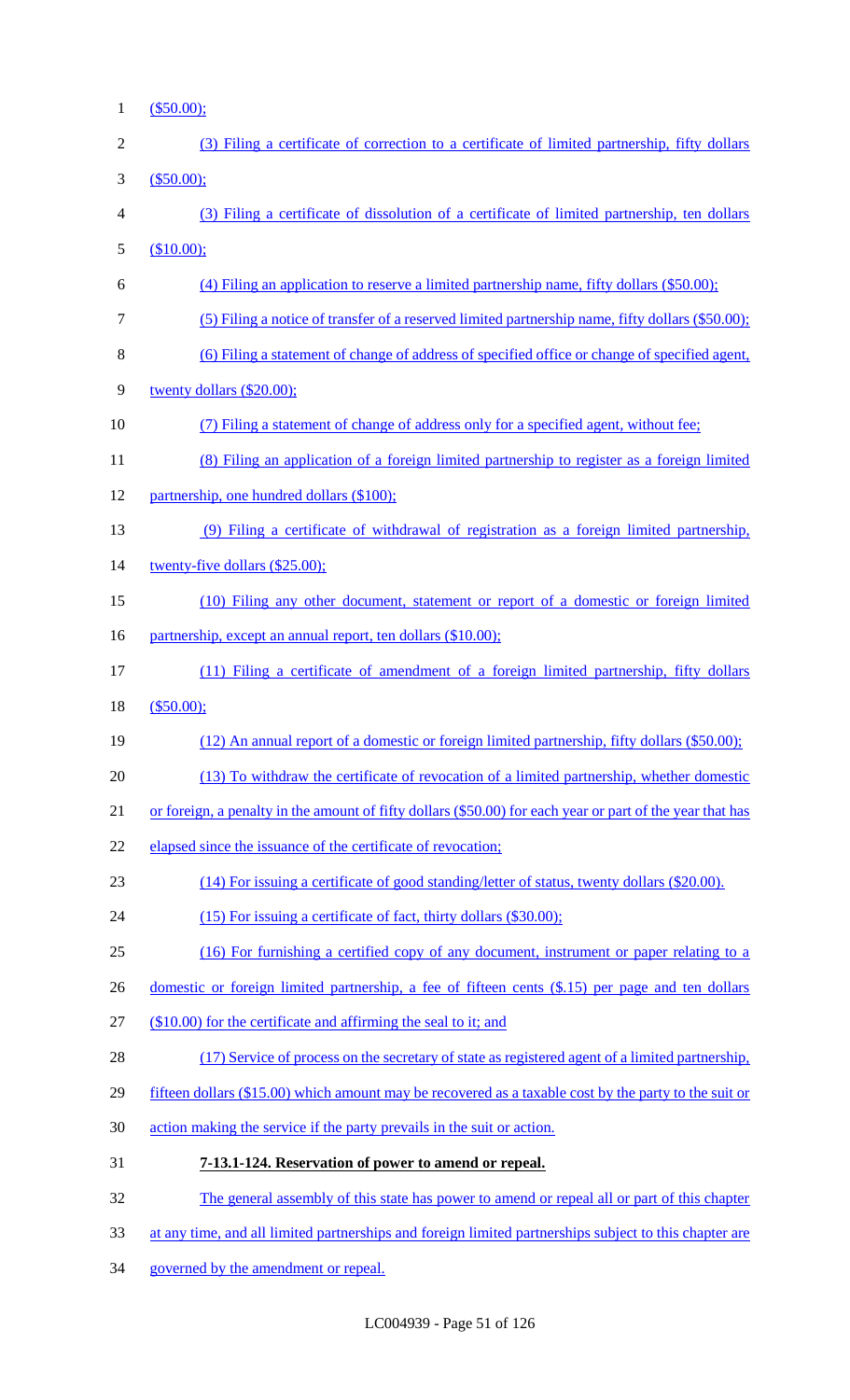| $\mathbf{1}$   | PART <sub>2</sub>                                                                                |
|----------------|--------------------------------------------------------------------------------------------------|
| $\overline{2}$ | FORMATION -- CERTIFICATE OF LIMITED PARTNERSHIP AND OTHER                                        |
| 3              | <b>FILINGS</b>                                                                                   |
| 4              | 7-13.1-201. Formation of limited partnership -- Certificate of limited partnership.              |
| 5              | (a) To form a limited partnership, a person must deliver a certificate of limited partnership    |
| 6              | to the secretary of state for filing.                                                            |
| $\tau$         | (b) A certificate of limited partnership must state:                                             |
| 8              | (1) The name of the limited partnership, which must comply with $\S$ 7-13.1-114;                 |
| 9              | (2) The address of the partnership's principal office;                                           |
| 10             | (3) The name and street address in this state of the partnership's registered agent;             |
| 11             | (4) The name and address of each general partner; and                                            |
| 12             | (5) Whether the limited partnership is a limited liability limited partnership.                  |
| 13             | (c) A certificate of limited partnership may contain statements as to matters other than those   |
| 14             | required by subsection (b) of this section, but may not vary or otherwise affect the provisions  |
| 15             | specified in §§ 7-13.1-105(c) and 7-13.1-105(d) in a manner inconsistent with that section.      |
| 16             | (d) A limited partnership is formed when:                                                        |
| 17             | (1) The certificate of limited partnership becomes effective;                                    |
| 18             | (2) At least two (2) persons have become partners;                                               |
| 19             | (3) At least one person has become a general partner; and                                        |
| 20             | (4) At least one person has become a limited partner.                                            |
| 21             | 7-13.1-202. Amendment or restatement of certificate of limited partnership.                      |
| 22             | (a) A certificate of limited partnership may be amended or restated at any time.                 |
| 23             | (b) To amend its certificate of limited partnership, a limited partnership must deliver to the   |
| 24             | secretary of state for filing an amendment stating:                                              |
| 25             | $(1)$ The name of the partnership;                                                               |
| 26             | (2) The date of filing of its initial certificate; and                                           |
| 27             | (3) The text of the amendment.                                                                   |
| 28             | (c) To restate its certificate of limited partnership, a limited partnership must deliver to the |
| 29             | secretary of state for filing a restatement, designated as such in its heading.                  |
| 30             | (d) A limited partnership shall promptly deliver to the secretary of state for filing an         |
| 31             | amendment to a certificate of limited partnership to reflect:                                    |
| 32             | (1) The admission of a new general partner;                                                      |
| 33             | (2) The dissociation of a person as a general partner; or                                        |
| 34             | (3) The appointment of a person to wind up the limited partnership's activities and affairs      |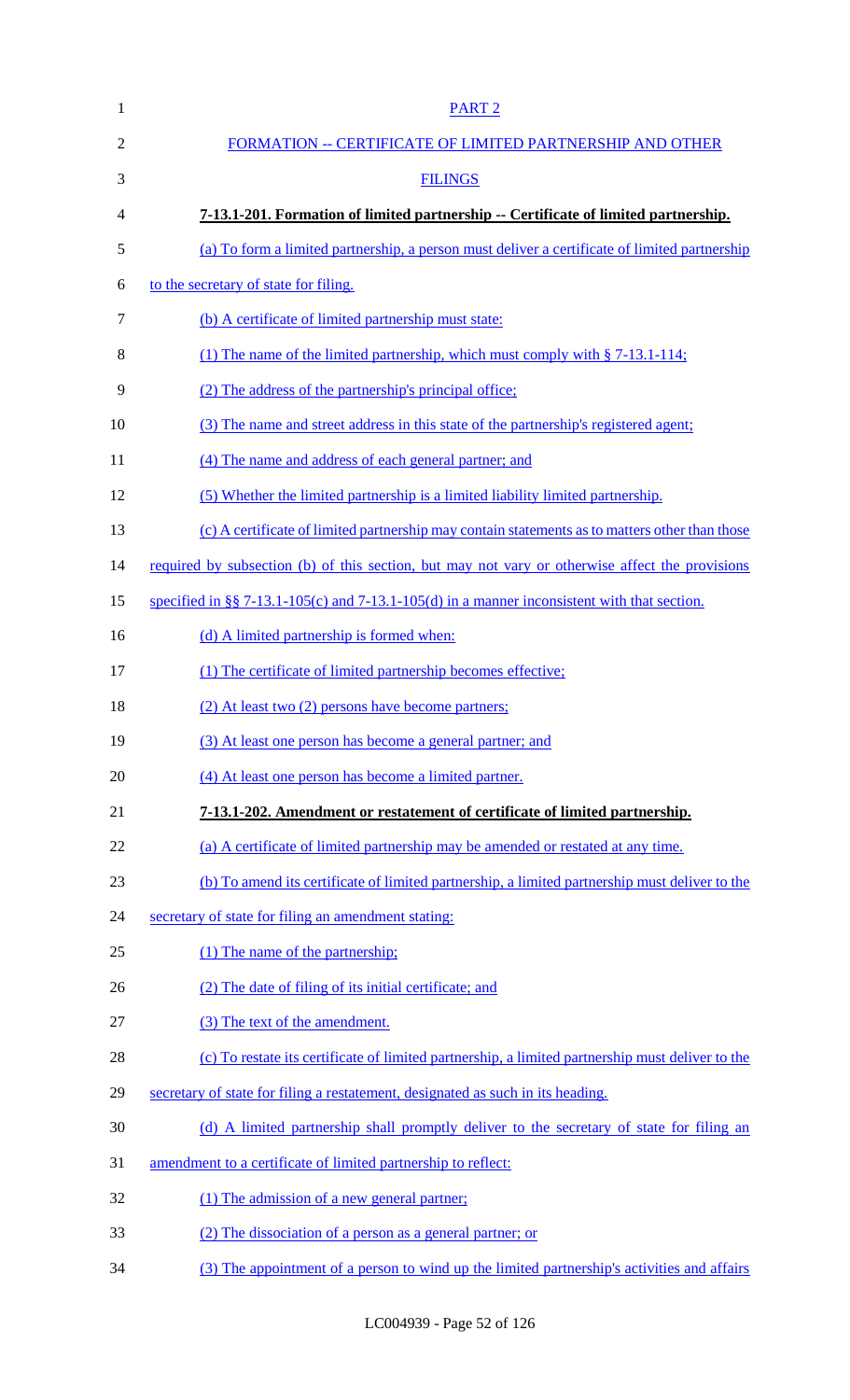1 under §§ 7-13.1-802(c) or 7-13.1-802 (d). (e) If a general partner knows that any information in a filed certificate of limited partnership was inaccurate when the certificate was filed or has become inaccurate due to changed circumstances, the general partner shall promptly: (1) Cause the certificate to be amended; or (2) If appropriate, deliver to the secretary of state for filing a statement of change under § 7 7-13.1-118 or a statement of correction under § 7-13.1-209. **7-13.1-203. Signing of records to be delivered for filing to secretary of state.** (a) A record delivered to the secretary of state for filing pursuant to this chapter must be signed as follows: (1) An initial certificate of limited partnership must be signed by all general partners listed in the certificate. (2) An amendment to the certificate of limited partnership adding or deleting a statement 14 that the limited partnership is a limited liability limited partnership must be signed by all general 15 partners listed in the certificate. (3) An amendment to the certificate of limited partnership designating as general partner a 17 person admitted under § 7-13.1-801(a)(3)(ii) following the dissociation of a limited partnership's 18 last general partner must be signed by that person. (4) An amendment to the certificate of limited partnership required by § 7-13.1-802(c) following the appointment of a person to wind up the dissolved limited partnership's activities and affairs must be signed by that person. (5) Any other amendment to the certificate of limited partnership must be signed by: 23 (i) At least one general partner listed in the certificate; 24 (ii) Each person designated in the amendment as a new general partner; and (iii) Each person that the amendment indicates has dissociated as a general partner, unless: 26 (A) The person is deceased or a guardian or general conservator has been appointed for the 27 person and the amendment so states; or (B) The person has previously delivered to the secretary of state for filing a statement of dissociation. (6) A restated certificate of limited partnership must be signed by at least one general partner listed in the certificate, and, to the extent the restated certificate effects a change under any other subsection of this section, the certificate must be signed in a manner that satisfies that subsection. (7) A statement of termination must be signed by all general partners listed in the certificate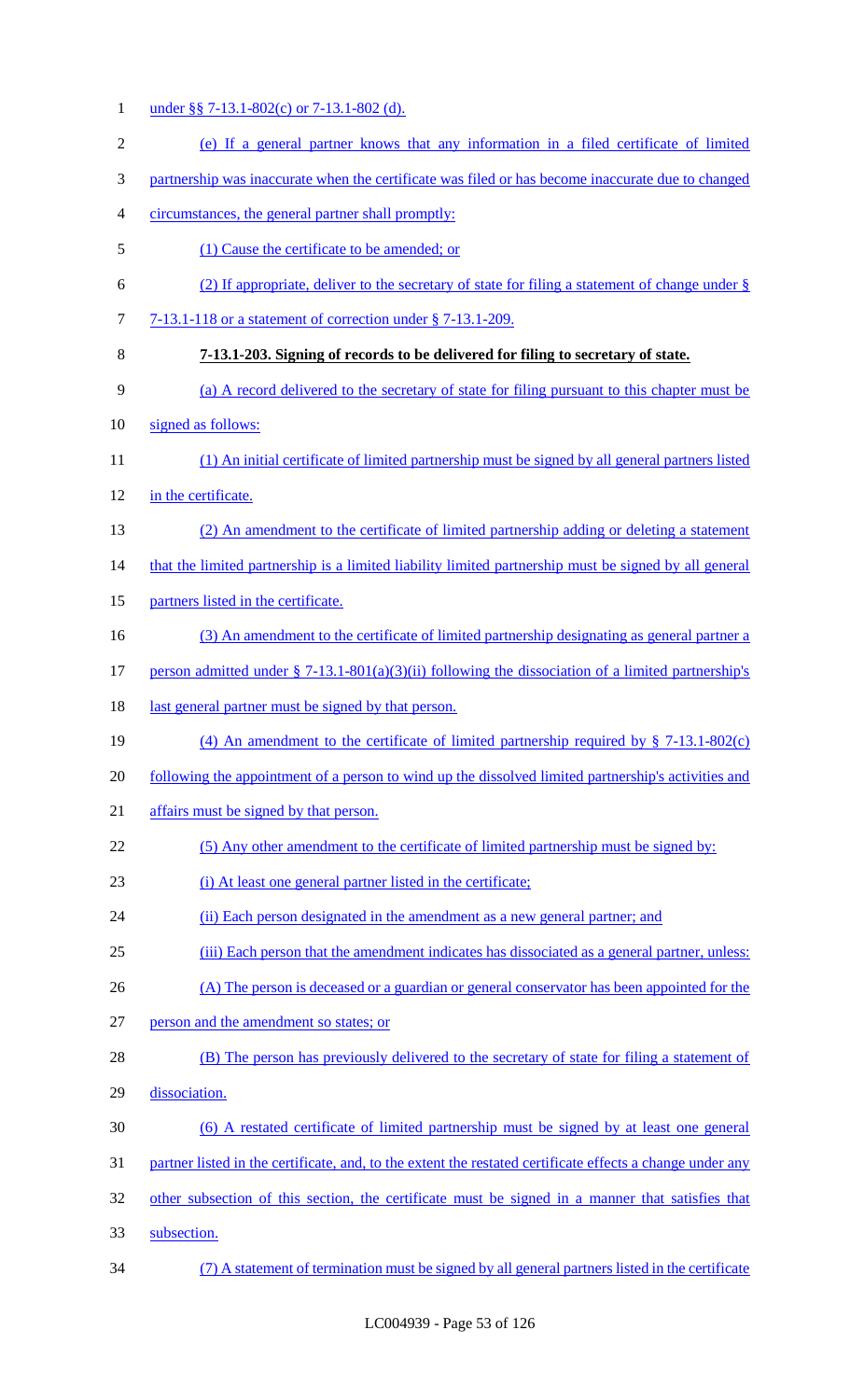- of limited partnership or, if the certificate of a dissolved limited partnership lists no general 2 partners, by the person appointed pursuant to §§ 7-13.1-802(c) or 7-13.1-802(d) to wind up the dissolved limited partnership's activities and affairs. (8) Any other record delivered by a limited partnership to the secretary of state for filing 5 must be signed by at least one general partner listed in the certificate of limited partnership. 6 (9) A statement by a person pursuant to  $\S$  7-13.1-605(a)(3) stating that the person has dissociated as a general partner must be signed by that person. (10) A statement of negation by a person pursuant to § 7-13.1-306 must be signed by that person. (11) Any other record delivered on behalf of a person to the secretary of state for filing 11 must be signed by that person. (b) Any record delivered for filing under this chapter may be signed by an agent. Whenever 13 this chapter requires a particular individual to sign a record and the individual is deceased or 14 incompetent, the record may be signed by a legal representative of the individual. (c) A person that signs a record as an agent or legal representative thereby affirms as a fact 16 that the person is authorized to sign the record. **7-13.1-204. Signing and filing pursuant to judicial order.** (a) If a person required by this chapter to sign a record or deliver a record to the secretary 19 of state for filing under this chapter does not do so, any other person that is aggrieved may petition 20 the superior court to order: 21 (1) The person to sign the record; (2) The person to deliver the record to the secretary of state for filing; or (3) The secretary of state to file the record unsigned. (b) If a petitioner under subsection (a) of this section is not the limited partnership or foreign limited partnership to which the record pertains, the petitioner shall make the partnership 26 or foreign partnership a party to the action. (c) A record filed under subsection (a)(3) of this section is effective without being signed. **7-13.1-205. Liability for inaccurate information in filed record.** (a) If a record delivered to the secretary of state for filing under this chapter and filed by the secretary of state contains inaccurate information, a person that suffers loss by reliance on the information may recover damages for the loss from: (1) A person that signed the record, or caused another to sign it on the person's behalf, and knew the information to be inaccurate at the time the record was signed; and
- (2) A general partner if: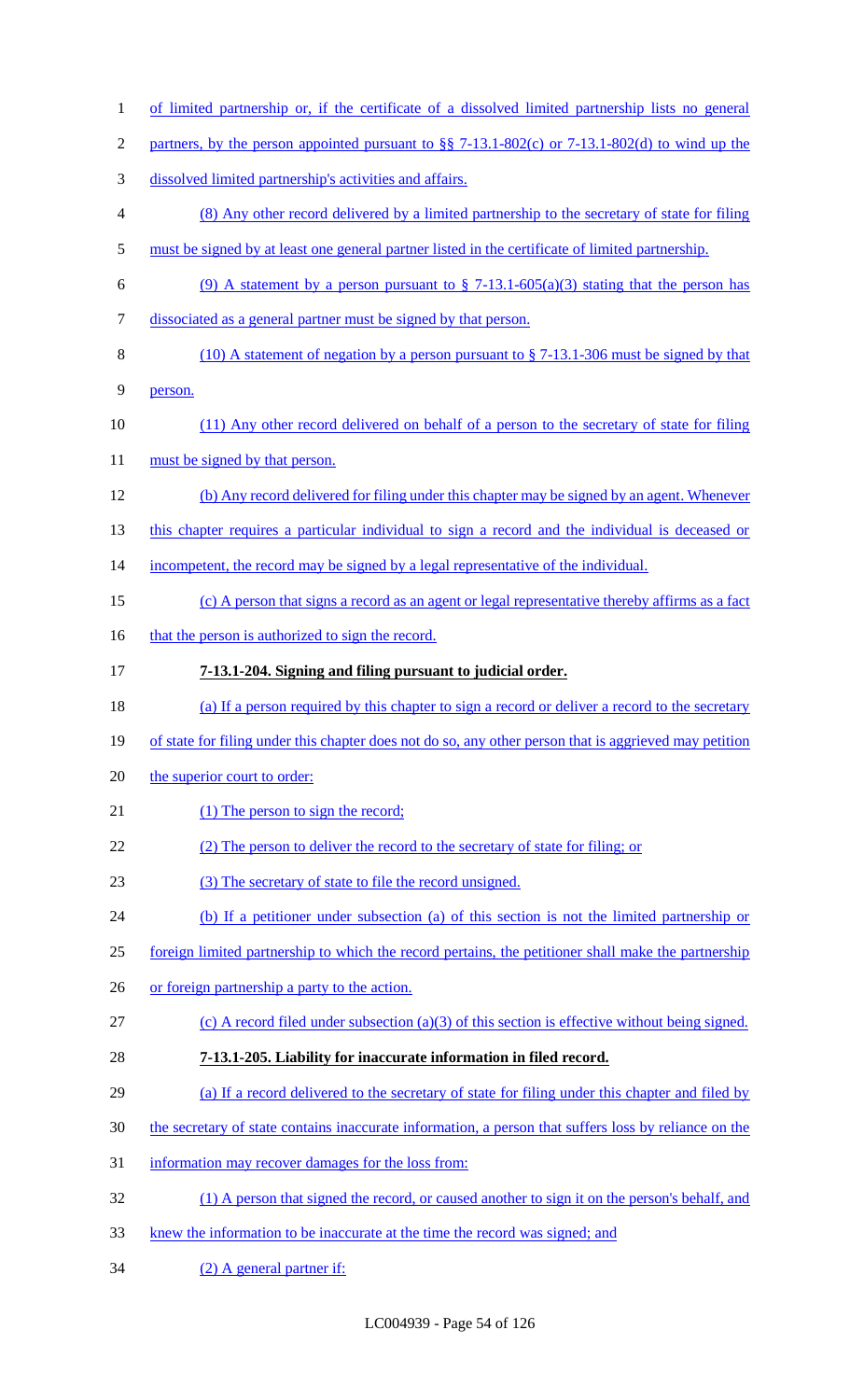- (i) The record was delivered for filing on behalf of the partnership; and (ii) The general partner knew or had notice of the inaccuracy for a reasonably sufficient time before the information was relied upon so that, before the reliance, the general partner reasonably could have: (A) Effected an amendment under § 7-13.1-202; (B) Filed a petition under § 7-13.1-204; or (C) Delivered to the secretary of state for filing a statement of change under § 7-13.1-118 or a statement of correction under § 7-13.1-209. (b) An individual who signs a record authorized or required to be filed under this chapter affirms under penalty of perjury that the information stated in the record is accurate. **7-13.1-206. Filing requirements.** (a) To be filed by the secretary of state pursuant to this chapter, a record must be received 13 by the secretary of state, must comply with this chapter, and satisfy the following: 14 (1) The filing of the record must be required or permitted by this chapter. (2) The record must be physically delivered in written form unless and to the extent the 16 secretary of state permits electronic delivery of records. (3) The words in the record must be in English, and numbers must be in Arabic or Roman 18 numerals, but the name of an entity need not be in English if written in English letters or Arabic or Roman numerals. (4) The record must be signed under pains and penalties of perjury by a person authorized or required under this chapter to sign the record. (5) The record must state the name and capacity, if any, of each individual who signed it, either on behalf of the individual or the person authorized or required to sign the record, but need 24 not contain a seal, attestation, acknowledgment, or verification. (b) If law other than this chapter prohibits the disclosure by the secretary of state of 26 information contained in a record delivered to the secretary of state for filing, the secretary of state shall file the record if the record otherwise complies with this chapter but may redact the information. 29 (c) When a record is delivered to the secretary of state for filing, any fee required under this chapter and any fee, tax, interest, or penalty required to be paid under this chapter or law other than this chapter must be paid in a manner permitted by the secretary of state or by that law. (d) The secretary of state may require that a record delivered in written form be accompanied by an identical or conformed copy. (e) The secretary of state may provide forms for filings required or permitted to be made
	- LC004939 Page 55 of 126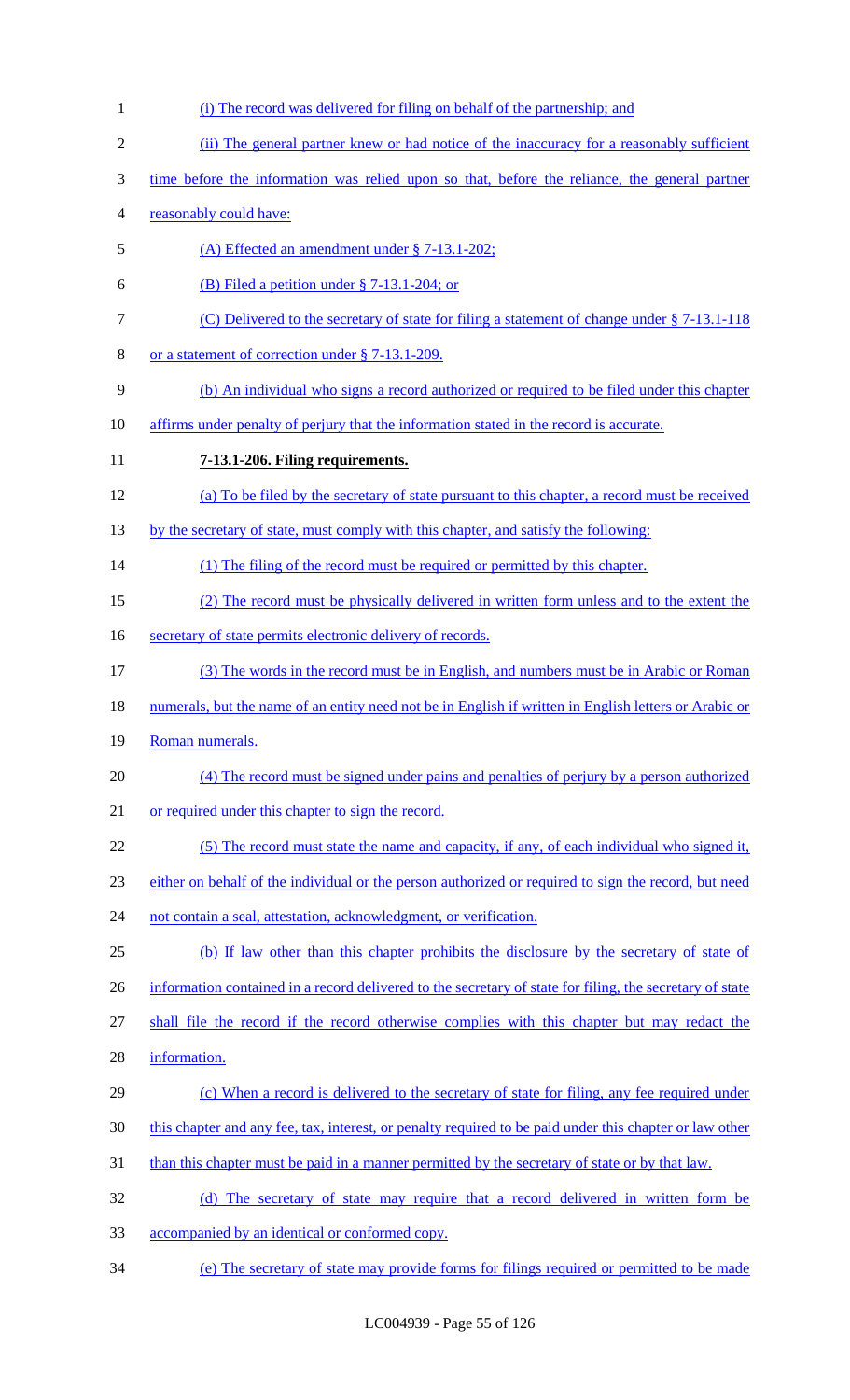by this chapter, but, except as otherwise provided in subsection (f) of this section and § 7-13.1-22, 2 their use is not required. (f) The secretary of state may require that a cover sheet for a filing be on a form prescribed by the secretary of state. **7-13.1-207. Effective date and time.** Except as otherwise provided in § 7-13.1-208 and subject to § 7-13.1-209(d), a record filed 7 under this chapter is effective: (1) On the date and at the time of its filing by the secretary of state, as provided in § 7-  $13.1 - 210(b)$ ; (2) On the date of filing and at the time specified in the record as its effective time, if later 11 than the time under subsection (1) of this section; (3) At a specified delayed effective date and time, which may not be more than ninety (90) days after the date of filing; or (4) If a delayed effective date is specified, but no time is specified, at 12:01 a.m. on the 15 date specified, which may not be more than ninety (90) days after the date of filing. **7-13.1-208. Withdrawal of filed record before effectiveness.** (a) Except as otherwise provided in §§ 7-13.1-11.24, 7-13.1-11.34, 7-13.1-11.44, and 7- 18 13.1-11.54, a record delivered to the secretary of state for filing may be withdrawn before it takes 19 effect by delivering to the secretary of state for filing a statement of withdrawal. 20 (b) A statement of withdrawal must: (1) Be signed by each person that signed the record being withdrawn, except as otherwise 22 agreed by those persons; (2) Identify the record to be withdrawn; and 24 (3) If signed by fewer than all the persons that signed the record being withdrawn, state 25 that the record is withdrawn in accordance with the agreement of all the persons that signed the 26 record. (c) On filing by the secretary of state of a statement of withdrawal, the action or transaction evidenced by the original record does not take effect. **7-13.1-209. Correcting filed record.** (a) A person on whose behalf a filed record was delivered to the secretary of state for filing may correct the record if: (1) The record at the time of filing was inaccurate; (2) The record was defectively signed; or (3) The electronic transmission of the record to the secretary of state was defective.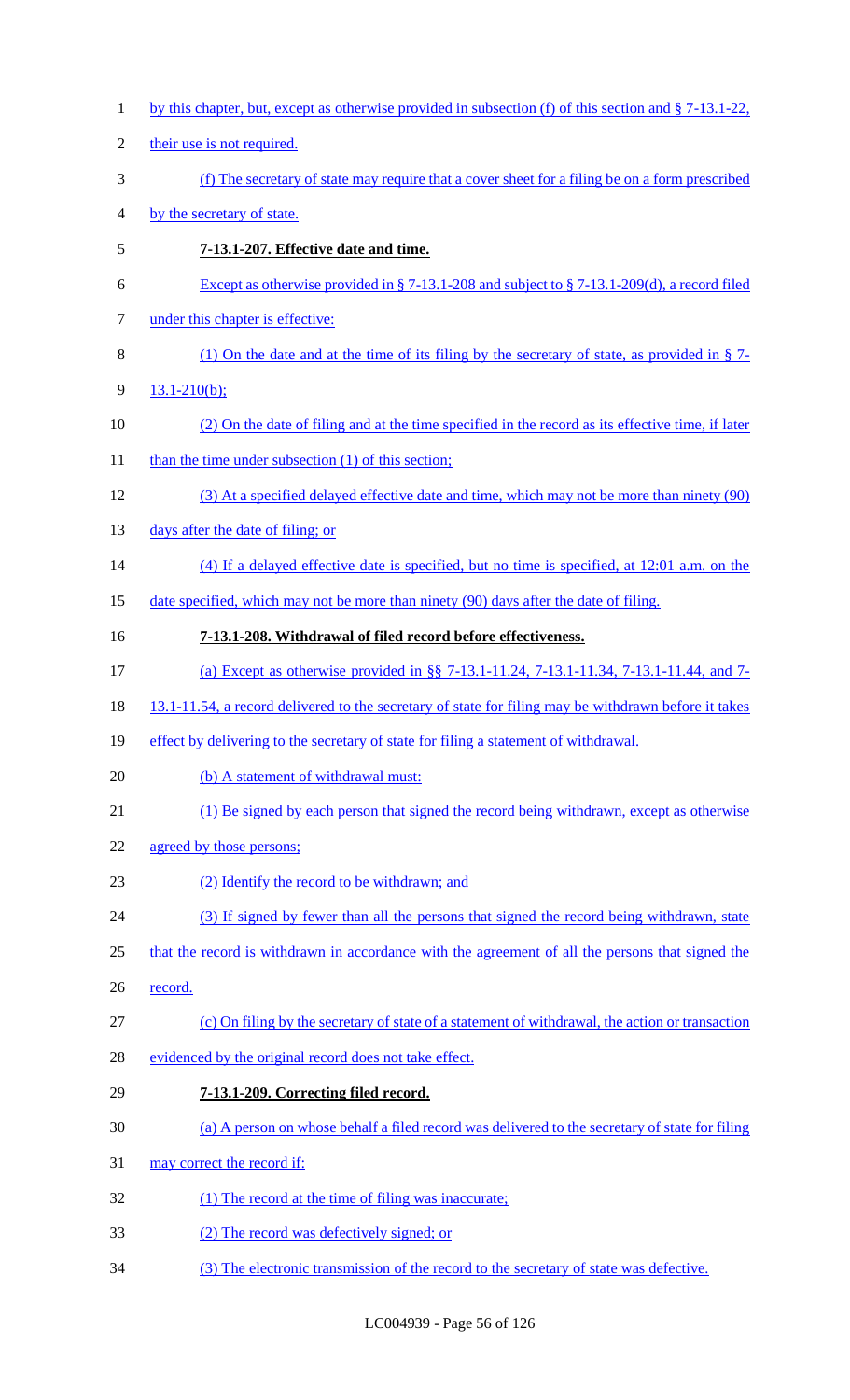(b) To correct a filed record, a person on whose behalf the record was delivered to the secretary of state must deliver to the secretary of state for filing a statement of correction. (c) A statement of correction: (1) May not state a delayed effective date; (2) Must be signed by the person correcting the filed record; (3) Must identify the filed record to be corrected; (4) Must specify the inaccuracy or defect to be corrected; and (5) Must correct the inaccuracy or defect. (d) A statement of correction is effective as of the effective date of the filed record that it corrects except for purposes of § 7-13.1-103(d) and as to persons relying on the uncorrected filed 11 record and adversely affected by the correction. For those purposes and as to those persons, the statement of correction is effective when filed. **7-13.1-210. Duty of secretary of state to file -- Review of refusal to file -- Delivery of record by secretary of state.** (a) The secretary of state shall file a record delivered to the secretary of state for filing 16 which satisfies this chapter. The duty of the secretary of state under this section is ministerial. (b) When the secretary of state files a record, the secretary of state shall record it as filed 18 on the date and at the time of its delivery. After filing a record, the secretary of state shall deliver 19 to the person that submitted the record a copy of the record with an acknowledgment of the date and time of filing. (c) If the secretary of state refuses to file a record, the secretary of state shall, not later than 22 fifteen (15) business days after the record is delivered: (1) Return the record or notify the person that submitted the record of the refusal; and (2) Provide a brief explanation in a record of the reason for the refusal. (d) If the secretary of state refuses to file a record, the person that submitted the record may 26 petition the superior court to compel filing of the record. The record and the explanation of the secretary of state of the refusal to file must be attached to the petition. The court may decide the 28 matter in a summary proceeding. (e) The filing of or refusal to file a record does not: (1) Affect the validity or invalidity of the record in whole or in part; or (2) Create a presumption that the information contained in the record is correct or incorrect. (f) Except as otherwise provided by § 7-13.1-121 or by law other than this chapter, the secretary of state may deliver any record to a person by delivering it: (1) In person to the person that submitted it;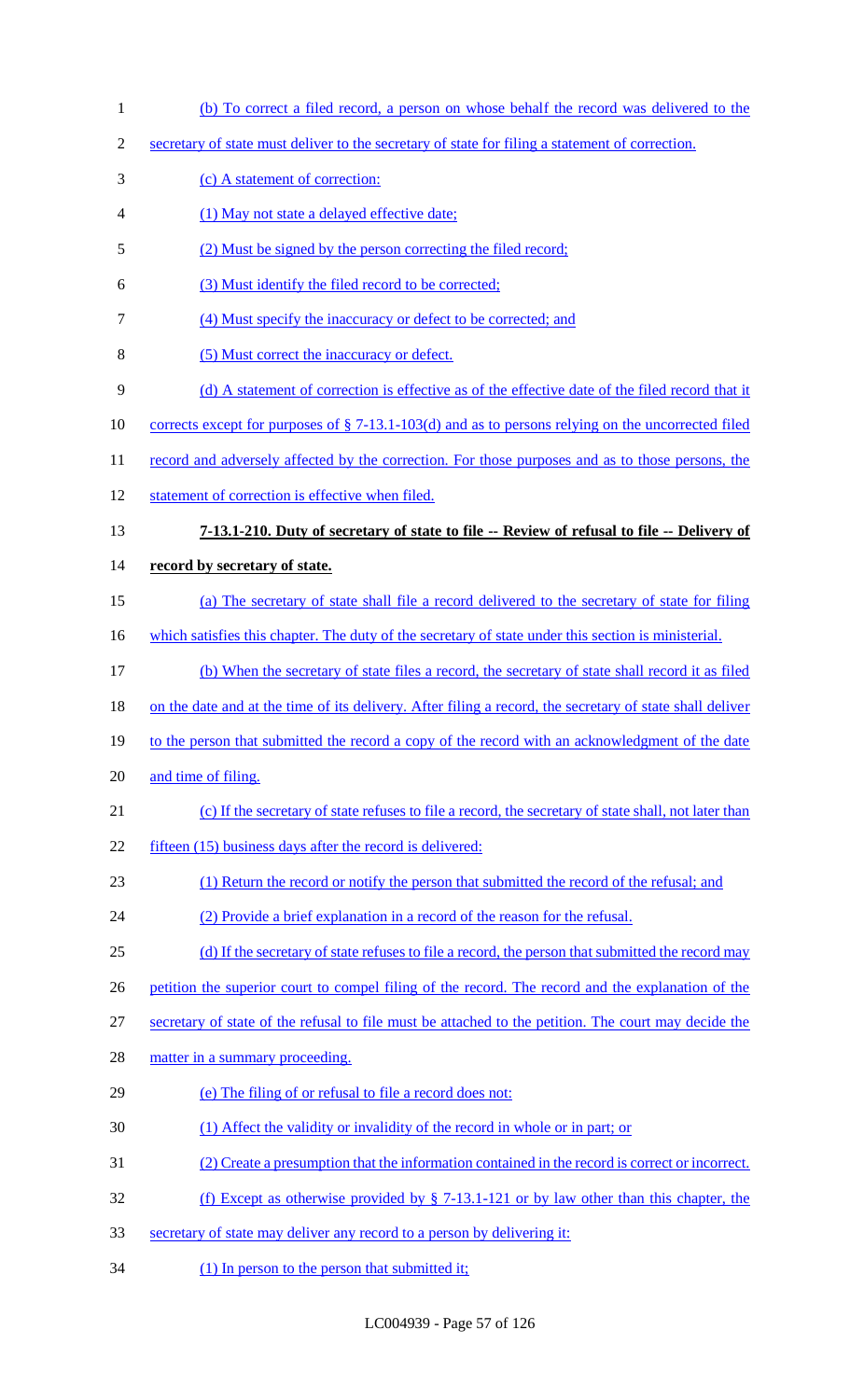| $\mathbf{1}$   | (2) To the address of the person's registered agent;                                                     |
|----------------|----------------------------------------------------------------------------------------------------------|
| $\overline{c}$ | (3) To the principal office of the person;                                                               |
| 3              | (4) To an electronic address the person provides to the secretary of state for delivery; or              |
| 4              | (5) By providing, at no cost to the filer, access to a downloadable copy of the record from              |
| 5              | the secretary of state's online corporate database.                                                      |
| 6              | (g) Notwithstanding that any instrument authorized to be filed with the secretary of state               |
| $\tau$         | under this chapter is when filed inaccurately, defectively or erroneously executed, sealed or            |
| 8              | acknowledged, or otherwise defective in any respect, the secretary of state has no liability to any      |
| 9              | individual for the preclearance for filing, the acceptance for filing or the filing and indexing of such |
| 10             | instrument by the secretary of state.                                                                    |
| 11             | 7-13.1-211. Certificate of good standing or registration.                                                |
| 12             | On request of any person, the secretary of state shall issue a certificate of good standing              |
| 13             | for a limited partnership or a certificate of registration for a registered foreign limited partnership. |
| 14             | The format of the certificate will be prescribed by the secretary of state.                              |
| 15             | 7-13.1-212. Annual report for secretary of state.                                                        |
| 16             | (a) A limited partnership or registered foreign limited partnership shall deliver to the                 |
| 17             | secretary of state for filing an annual report that states:                                              |
| 18             | (1) The name of the partnership or foreign partnership;                                                  |
| 19             | (2) The addresses of its principal office;                                                               |
| 20             | (3) The name and address of each general partner;                                                        |
| 21             | (4) In the case of a foreign partnership, its jurisdiction of formation and any alternate name           |
| 22             | adopted under $\S$ 7-13.1-1006(a);                                                                       |
| 23             | (5) A brief statement of the character of the business in which the limited partnership is               |
| 24             | actually engaged in this state; and                                                                      |
| 25             | (6) Any additional information that is required by the secretary of state.                               |
| 26             | (b) The annual report must be made on forms prescribed and furnished by the secretary of                 |
| 27             | state, and the information in the annual report must be current as of the date the report is signed by   |
| 28             | the limited partnership or registered foreign limited partnership.                                       |
| 29             | (c) The first annual report must be delivered to the secretary of state for filing after February        |
| 30             | 1 and before May 1 of the year following the calendar year in which the limited partnership's            |
| 31             | certificate of limited partnership became effective or the registered foreign limited partnership        |
| 32             | registered to do business in this state. Subsequent annual reports must be delivered to the secretary    |
| 33             | of state for filing after February 1 and before May 1 of each calendar year thereafter. Proof to the     |
| 34             | satisfaction of the secretary of state that prior to May 1 the report was deposited in the United States |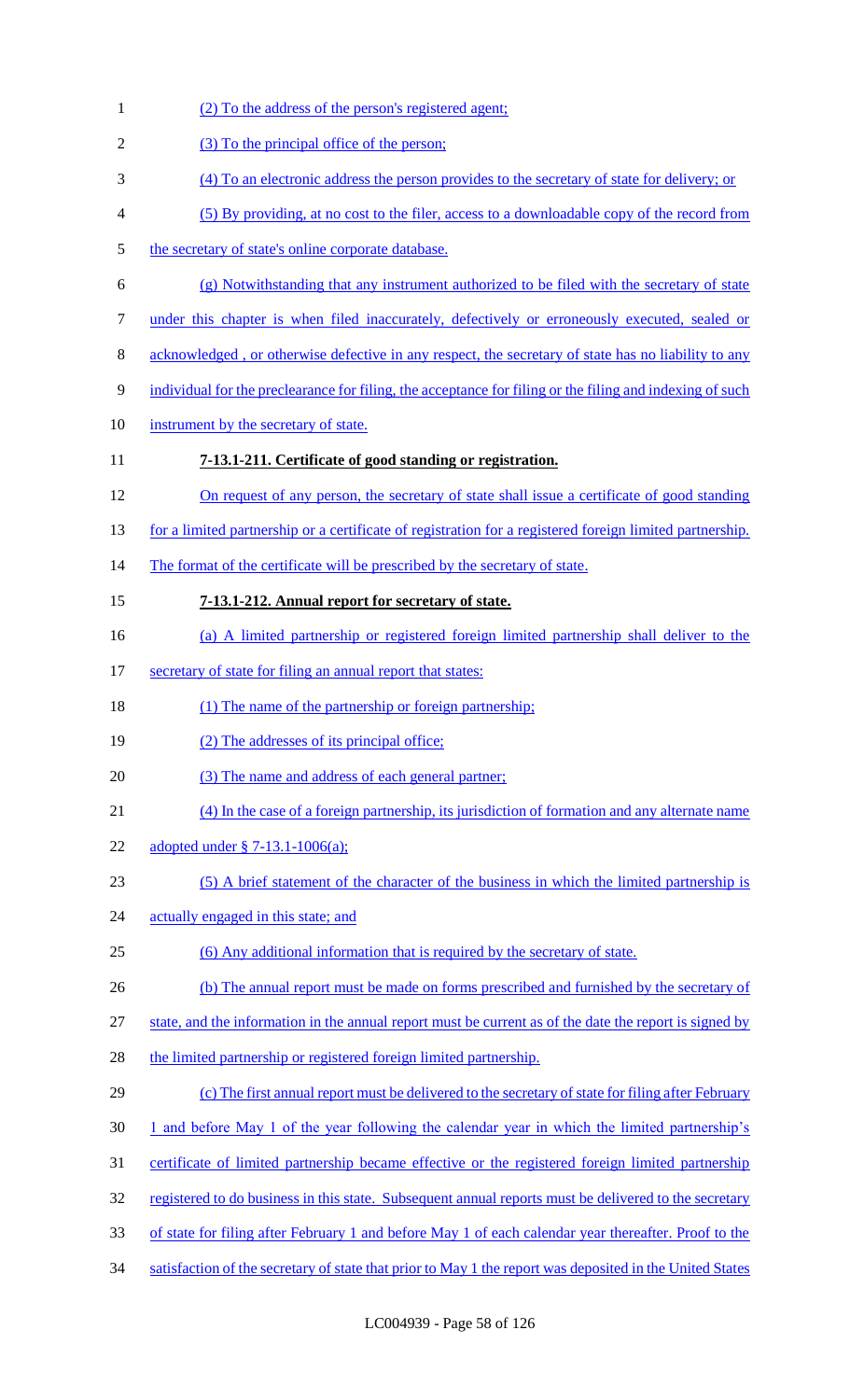- mail in a sealed envelope, properly addressed, with postage prepaid, is deemed to be a compliance
- with this requirement.
- (d) If the secretary of state finds that the annual report conforms to the requirements of this chapter, the secretary of state shall file the report. If an annual report does not contain the 5 information required by this section, the secretary of state promptly shall notify the reporting limited partnership or registered foreign limited partnership in a record and return the report for correction, in which event the penalties subsequently prescribed for failure to file the report within the time previously provided do not apply if the report is corrected to conform to the requirements of this chapter and returned to the secretary of state within thirty (30) days from the date on which 10 it was mailed to the corporation by the secretary of state. (e) Each limited partnership, domestic or foreign, that fails or refuses to file its annual report for any year within thirty (30) days after the time prescribed by this chapter is subject to a 13 penalty of twenty-five dollars (\$25.00) per year. **7-13.1-213. Filing of returns with the tax administrator – Annual charge.** (a) A limited partnership certified under this chapter shall file a return, in the form and 16 containing the information as prescribed by the tax administrator, as follows: (1) If the fiscal year of the limited partnership is the calendar year, on or before the fifteenth 18 day of April in the year following the close of the fiscal year; and (2) If the fiscal year of the limited partnership is not a calendar year, on or before the 20 fifteenth day of the fourth month following the close of the fiscal year. (b) For tax years beginning after December 31, 2022, a limited partnership certified under 22 this chapter shall file a return, in the form and containing the information as prescribed by the tax administrator, and shall be filed on or before the date a federal tax return is due to be filed, without 24 regard to extension. (c) An annual charge, equal to the minimum tax imposed upon a corporation under § 44- 26 11-2(e), shall be due on the filing of the limited partnership's return filed with the tax administrator and shall be paid to the division of taxation. 28 (d) The annual charge is delinquent if not paid by the due date for the filing of the return and an addition of one hundred dollars (\$100) to the charge is then due. **7-13.1-214. Confirmation of state fees and taxes.** (a) Notwithstanding any other provisions of state law to the contrary, when any section of 32 this chapter refers to state fees and/or taxes paid, the division of taxation is authorized to respond and share tax information with the secretary of state's office in response to a request from that office regarding an entity's tax status as compliant or noncompliant.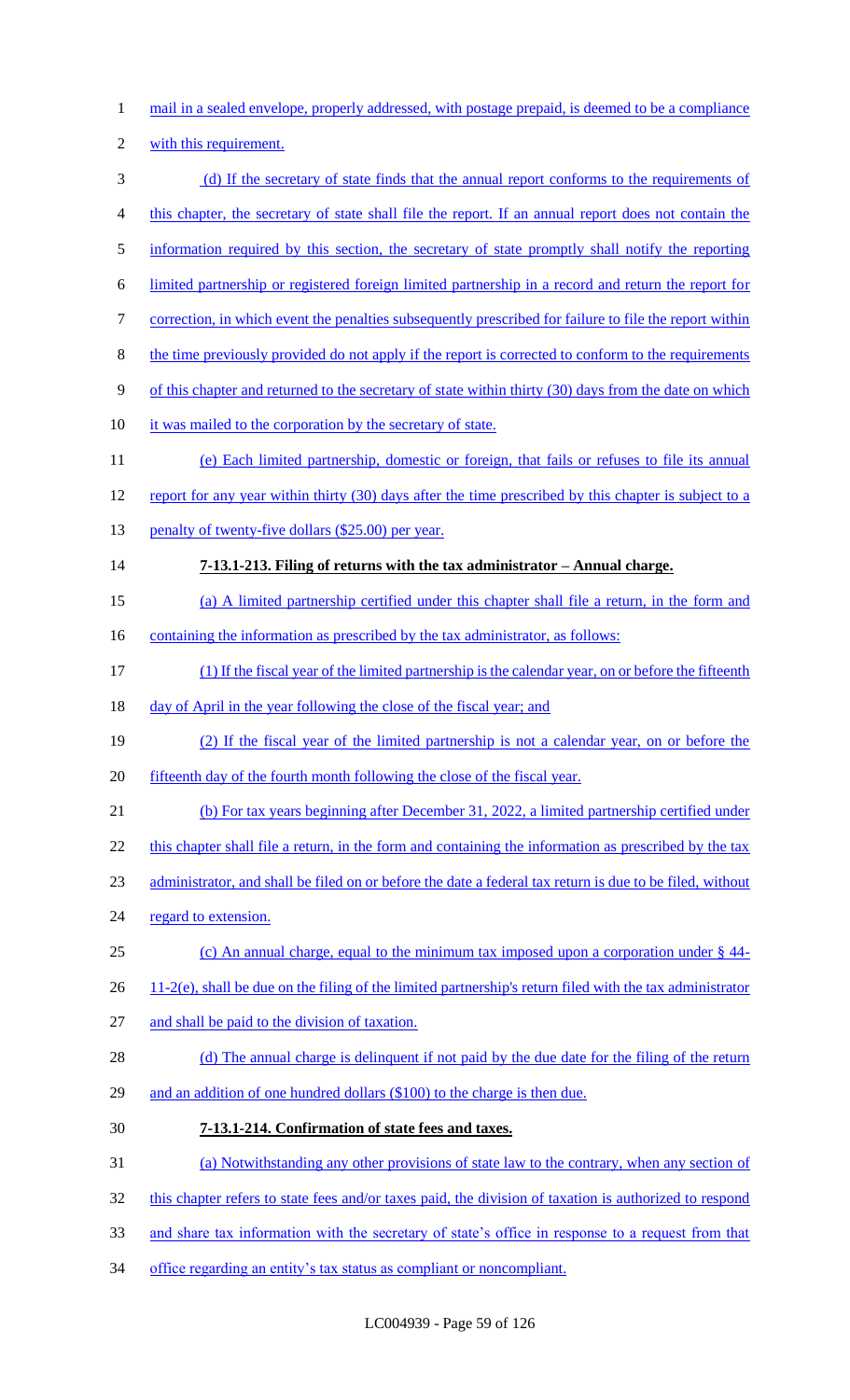(b) If the secretary of state's office receives notice from the division of taxation that the limited liability company has failed to pay any fees or taxes due this state, the secretary of state shall begin revocation proceedings in accordance with the provisions of § 7-13.1-811. (c) The notice of revocation may state as the basis for revocation that the taxpayer failed 5 to pay state fees and/or taxes to the division of taxation. However, the secretary of state's office must otherwise protect all state and federal tax information in its custody as required by § 7-13.1- 7 215 and refrain from disclosing any other specific tax information. **7-13.1-215. Revocation of certificate of limited partnership or certificate of registration for nonpayment of fee.**  (a) The tax administrator may, after July 15 of each year, compile a list of all limited 11 partnerships that have failed to pay any state fees and/or taxes for one year after the fees and/or 12 taxes became due and payable, and the failure is not the subject of a pending appeal. The tax 13 administrator shall certify to the correctness of the list. Upon receipt of the certified list, the 14 secretary of state may initiate revocation proceedings as defined in § 7-13.1-811. (b) With respect to any information provided by the division of taxation to the secretary of 16 state's office pursuant to this chapter, the secretary of state, together with the employees or agents thereof, shall be subject to all state and federal tax confidentiality laws applying to the division of 18 taxation and the officers, agents, and employees thereof, and which restrict the acquisition, use, storage, dissemination, or publication of confidential taxpayer data. 20 (c) Notwithstanding the foregoing, the notice of revocation may state as the basis for revocation that the taxpayer has failed to pay state fees and/or taxes to the division of taxation. 22 However, the secretary of state's office must otherwise protect all state and federal tax information in its custody as required by subsection (b) of this section and refrain from disclosing any other specific tax information. PART 3 LIMITED PARTNERS **7-13.1-301. Becoming limited partner.** (a) Upon formation of a limited partnership, a person becomes a limited partner as agreed among the persons that are to be the initial partners. (b) After formation, a person becomes a limited partner: (1) As provided in the partnership agreement; (2) As the result of a transaction effective under part 11 of this chapter; (3) With the affirmative vote or consent of all the partners; or (4) As provided in §§ 7-13.1-801(a)(4) or 7-13.1-801(a)(5).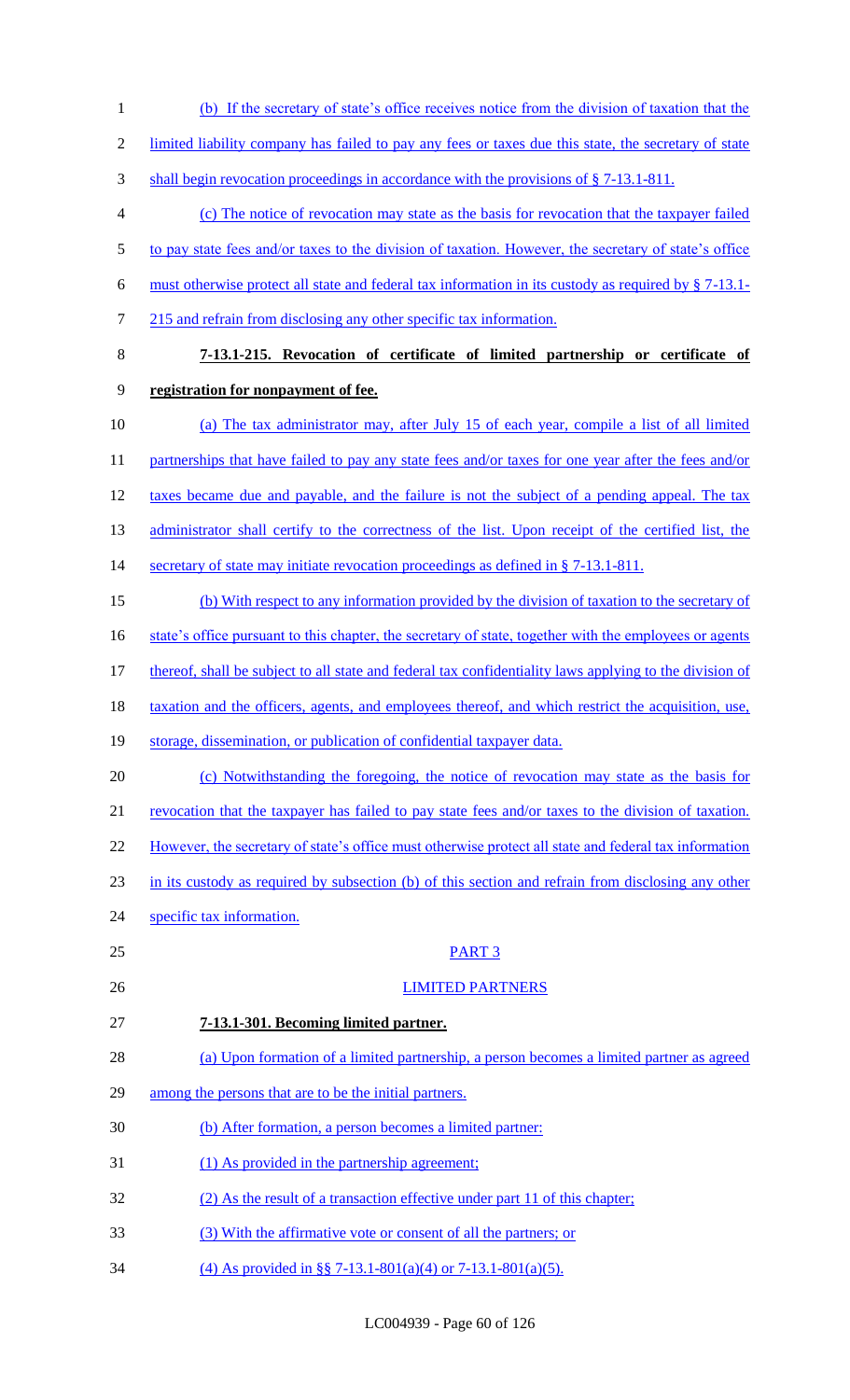| $\mathbf{1}$   | (c) A person may become a limited partner without:                                                           |
|----------------|--------------------------------------------------------------------------------------------------------------|
| $\overline{2}$ | (1) Acquiring a transferable interest; or                                                                    |
| 3              | (2) Making or being obligated to make a contribution to the limited partnership.                             |
| 4              | 7-13.1-302. No agency power of limited partner as limited partner.                                           |
| 5              | (a) A limited partner is not an agent of a limited partnership solely by reason of being a                   |
| 6              | limited partner.                                                                                             |
| 7              | (b) A person's status as a limited partner does not prevent or restrict law other than this                  |
| 8              | chapter from imposing liability on a limited partnership because of the person's conduct.                    |
| 9              | 7-13.1-303. No liability as limited partner for limited partnership obligations.                             |
| 10             | (a) A debt, obligation, or other liability of a limited partnership is not the debt, obligation,             |
| 11             | or other liability of a limited partner. A limited partner is not personally liable, directly or indirectly, |
| 12             | by way of contribution or otherwise, for a debt, obligation, or other liability of the partnership solely    |
| 13             | by reason of being or acting as a limited partner, even if the limited partner participates in the           |
| 14             | management and control of the limited partnership. This subsection applies regardless of the                 |
| 15             | dissolution of the partnership.                                                                              |
| 16             | (b) The failure of a limited partnership to observe formalities relating to the exercise of its              |
| 17             | powers or management of its activities and affairs is not a ground for imposing liability on a limited       |
|                |                                                                                                              |
| 18             | partner for a debt, obligation, or other liability of the partnership.                                       |
| 19             | 7-13.1-304. Rights to information of limited partner and person dissociated as limited                       |
| 20             | partner.                                                                                                     |
| 21             | (a) On ten (10) days' demand, made in a record received by the limited partnership, a                        |
| 22             | limited partner may inspect and copy required information during regular business hours in the               |
| 23             | limited partnership's principal office. The limited partner need not have any particular purpose for         |
| 24             | seeking the information.                                                                                     |
| 25             | (b) During regular business hours and at a reasonable location specified by the limited                      |
| 26             | partnership, a limited partner may inspect and copy information regarding the activities, affairs,           |
| 27             | financial condition, and other circumstances of the limited partnership as is just and reasonable if:        |
| 28             | (1) The limited partner seeks the information for a purpose reasonably related to the                        |
| 29             | partner's interest as a limited partner;                                                                     |
| 30             | (2) The limited partner makes a demand in a record received by the limited partnership,                      |
| 31             | describing with reasonable particularity the information sought and the purpose for seeking the              |
| 32             | information; and                                                                                             |
| 33             | (3) The information sought is directly connected to the limited partner's purpose.                           |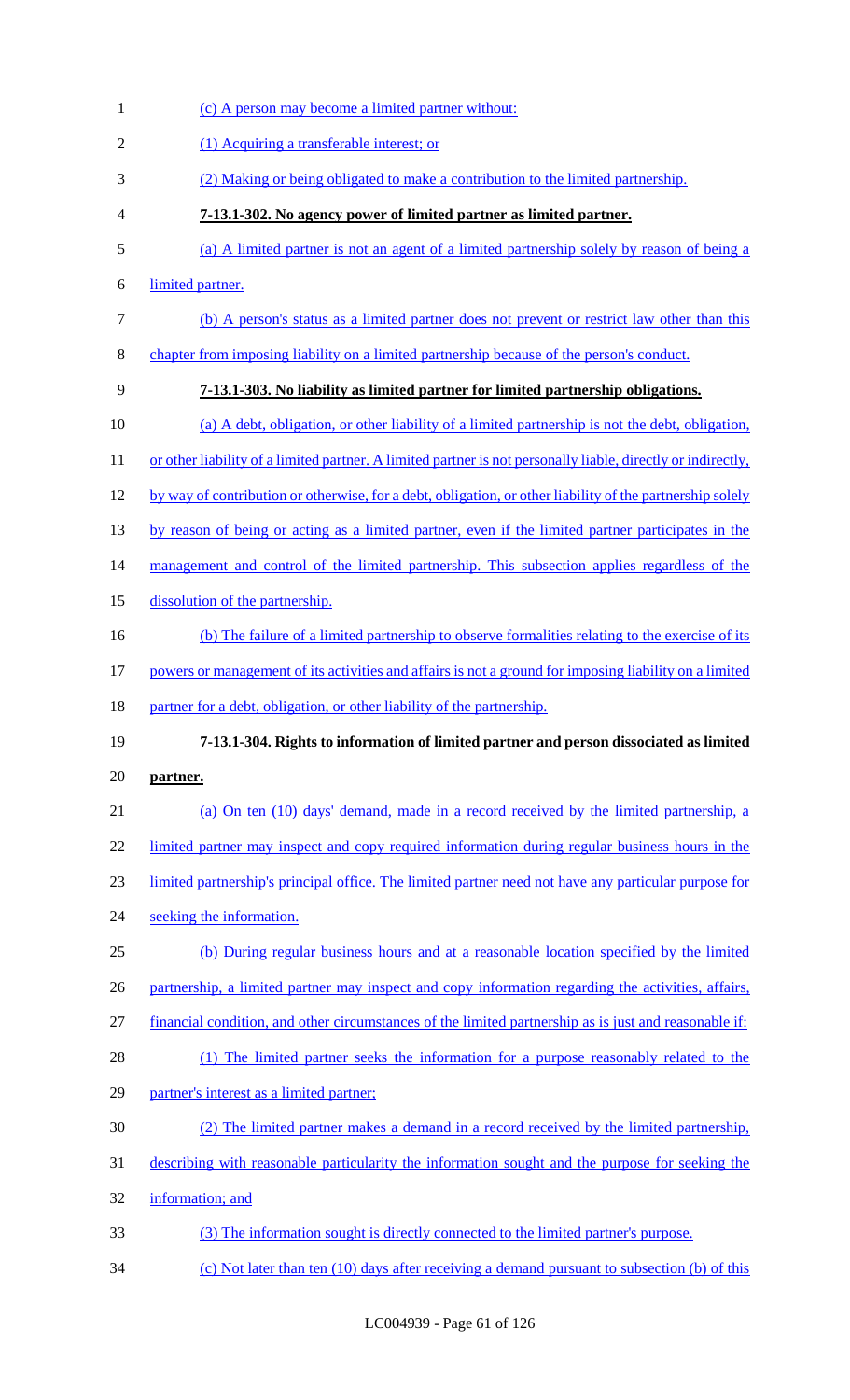| $\mathbf{1}$   | section, the limited partnership shall inform in a record the limited partner that made the demand     |
|----------------|--------------------------------------------------------------------------------------------------------|
| $\overline{2}$ | $of$ :                                                                                                 |
| 3              | (1) What information the partnership will provide in response to the demand and when and               |
| 4              | where the partnership will provide the information; and                                                |
| 5              | (2) The partnership's reasons for declining, if the partnership declines to provide any                |
| 6              | demanded information.                                                                                  |
| $\tau$         | (d) Whenever this chapter or a partnership agreement provides for a limited partner to vote            |
| 8              | on or give or withhold consent to a matter, before the vote is cast or consent is given or withheld,   |
| 9              | the limited partnership shall, without demand, provide the limited partner with all information that   |
| 10             | is known to the partnership and is material to the limited partner's decision.                         |
| 11             | (e) Subject to subsection (j) of this section, on ten (10) days' demand made in a record               |
| 12             | received by a limited partnership, a person dissociated as a limited partner may have access to        |
| 13             | information to which the person was entitled while a limited partner if:                               |
| 14             | (1) The information pertains to the period during which the person was a limited partner;              |
| 15             | (2) The person seeks the information in good faith; and                                                |
| 16             | (3) The person satisfies the requirements imposed on a limited partner by subsection (b) of            |
| 17             | this section.                                                                                          |
| 18             | (f) A limited partnership shall respond to a demand made pursuant to subsection (e) of this            |
| 19             | section in the manner provided in subsection (c) of this section.                                      |
| 20             | $(g)$ A limited partnership may charge a person that makes a demand under this section                 |
| 21             | reasonable costs of copying, limited to the costs of labor and material.                               |
| 22             | (h) A limited partner or person dissociated as a limited partner may exercise the rights               |
| 23             | under this section through an agent or, in the case of an individual under legal disability, a legal   |
| 24             | representative. Any restriction or condition imposed by the partnership agreement or under             |
| 25             | subsection (j) of this section applies both to the agent or legal representative and to the limited    |
| 26             | partner or person dissociated as a limited partner.                                                    |
| 27             | (i) Subject to $\S$ 7-13.1-704, the rights under this section do not extend to a person as             |
| 28             | transferee.                                                                                            |
| 29             | (j) In addition to any restriction or condition stated in its partnership agreement, a limited         |
| 30             | partnership, as a matter within the ordinary course of its activities and affairs, may impose          |
| 31             | reasonable restrictions and conditions on access to and use of information to be furnished under       |
| 32             | this section, including designating information confidential and imposing nondisclosure and            |
| 33             | safeguarding obligations on the recipient. In a dispute concerning the reasonableness of a restriction |
| 34             | under this subsection, the partnership has the burden of proving reasonableness.                       |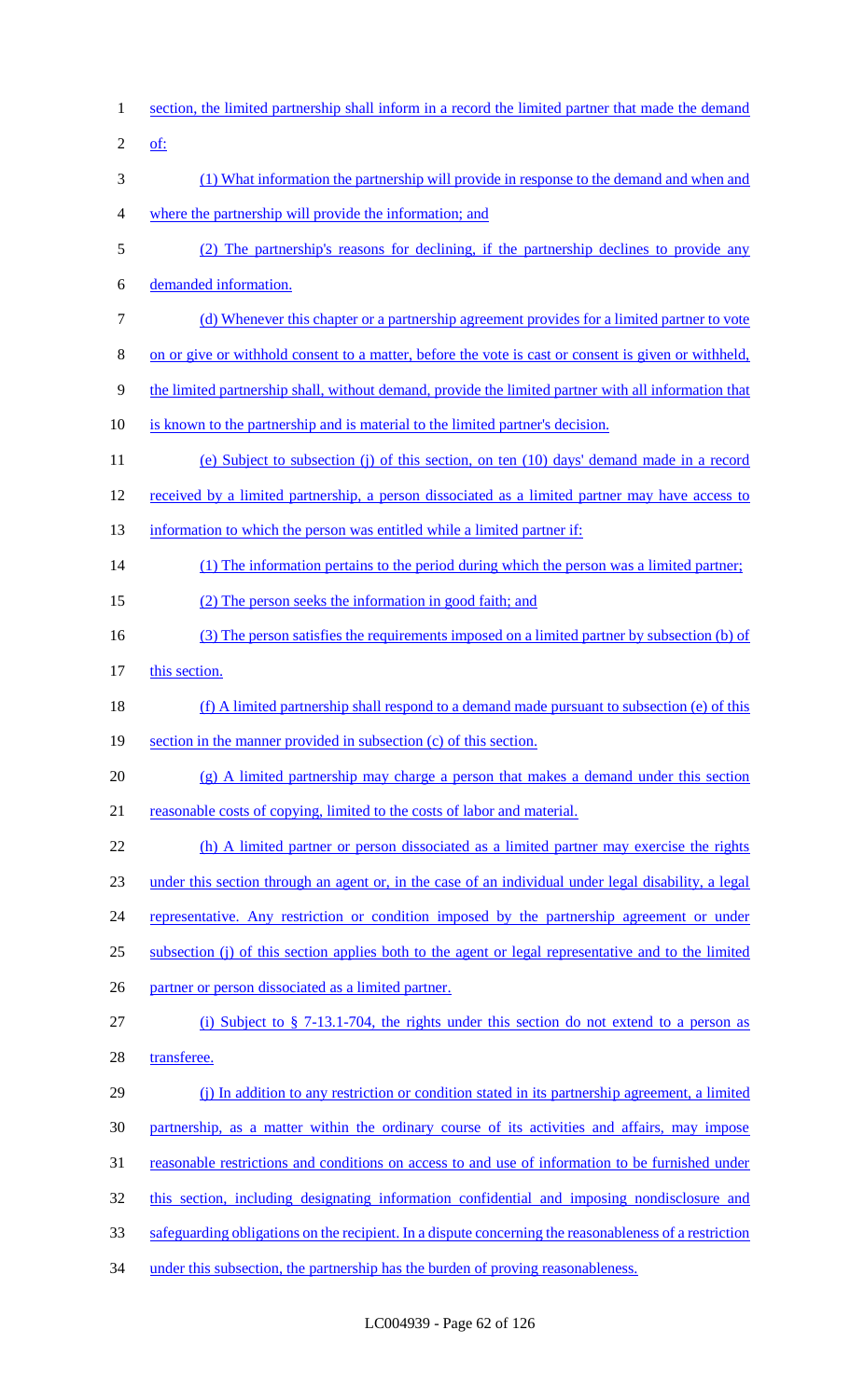| $\mathbf{1}$   | 7-13.1-305. Limited duties of limited partners.                                                         |
|----------------|---------------------------------------------------------------------------------------------------------|
| $\overline{2}$ | (a) A limited partner shall discharge any duties to the partnership and the other partners              |
| 3              | <u>under the partnership agreement and exercise any rights under this chapter or the partnership</u>    |
| 4              | agreement consistently with the contractual obligation of good faith and fair dealing.                  |
| 5              | (b) Except as otherwise provided in subsection (a) of this section, a limited partner does              |
| 6              | not have any duty to the limited partnership or to any other partner solely by reason of acting as a    |
| 7              | limited partner.                                                                                        |
| 8              | (c) If a limited partner enters into a transaction with a limited partnership, the limited              |
| 9              | partner's rights and obligations arising from the transaction are the same as those of a person that    |
| 10             | is not a partner.                                                                                       |
| 11             | 7-13.1-306. Person erroneously believing self to be limited partner.                                    |
| 12             | (a) Except as otherwise provided in subsection (b) of this section, a person that makes an              |
| 13             | investment in a business enterprise and erroneously but in good faith believes that the person has      |
| 14             | become a limited partner in the enterprise is not liable for the enterprise's obligations by reason of  |
| 15             | making the investment, receiving distributions from the enterprise, or exercising any rights of or      |
| 16             | appropriate to a limited partner, if, on ascertaining the mistake, the person:                          |
| 17             | (1) Causes an appropriate certificate of limited partnership, amendment, or statement of                |
| 18             | correction to be signed and delivered to the secretary of state for filing; or                          |
| 19             | (2) Withdraws from future participation as an owner in the enterprise by signing and                    |
| 20             | delivering to the secretary of state for filing a statement of negation under this section.             |
| 21             | (b) A person that makes an investment described in subsection (a) of this section is liable             |
| 22             | to the same extent as a general partner to any third party that enters into a transaction with the      |
| 23             | enterprise, believing in good faith that the person is a general partner, before the secretary of state |
| 24             | files a statement of negation, certificate of limited partnership, amendment, or statement of           |
| 25             | correction to show that the person is not a general partner.                                            |
| 26             | (c) If a person makes a diligent effort in good faith to comply with subsection $(a)(1)$ of this        |
| 27             | section and is unable to cause the appropriate certificate of limited partnership, amendment, or        |
| 28             | statement of correction to be signed and delivered to the secretary of state for filing, the person has |
| 29             | the right to withdraw from the enterprise pursuant to subsection $(a)(2)$ of this section even if the   |
| 30             | withdrawal would otherwise breach an agreement with others that are or have agreed to become            |
| 31             | co-owners of the enterprise.                                                                            |
| 32             | PART <sub>4</sub>                                                                                       |
| 33             | <b>GENERAL PARTNERS</b>                                                                                 |
| 34             | 7-13.1-401. Becoming general partner.                                                                   |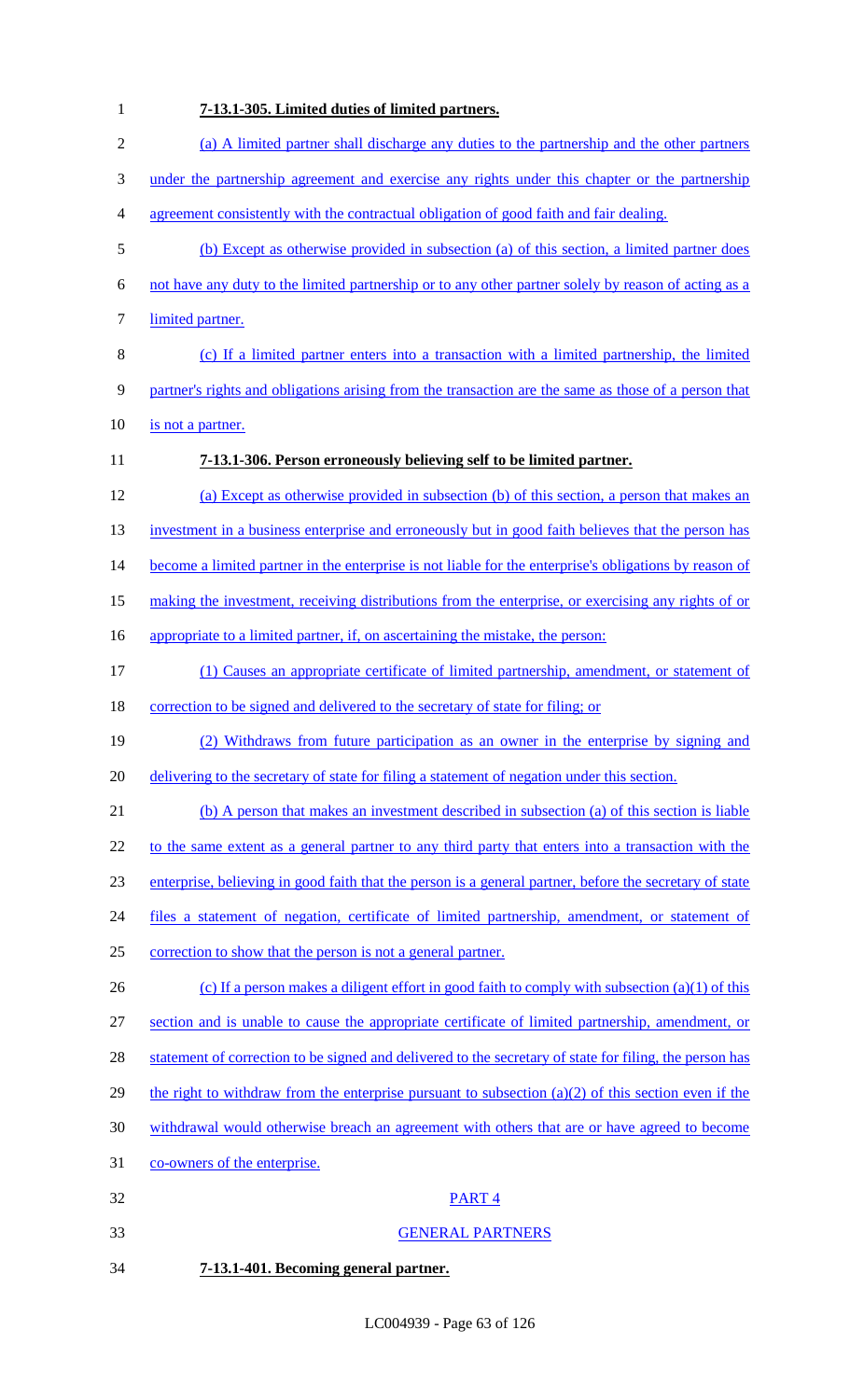(a) Upon formation of a limited partnership, a person becomes a general partner as agreed among the persons that are to be the initial partners. (b) After formation of a limited partnership, a person becomes a general partner: (1) As provided in the partnership agreement; (2) As the result of a transaction effective under part 11 of this chapter; (3) With the affirmative vote or consent of all the partners; or 7 (4) As provided in § 7-13.1-801(a)(3)(ii). (c) A person may become a general partner without: (1) Acquiring a transferable interest; or 10 (2) Making or being obligated to make a contribution to the partnership. **7-13.1-402. General partner agent of limited partnership.** (a) Each general partner is an agent of the limited partnership for the purposes of its 13 activities and affairs. An act of a general partner, including the signing of a record in the 14 partnership's name, for apparently carrying on in the ordinary course the partnership's activities and affairs or activities and affairs of the kind carried on by the partnership binds the partnership, unless 16 the general partner did not have authority to act for the partnership in the particular matter and the person with which the general partner was dealing knew or had notice that the general partner lacked authority. (b) An act of a general partner which is not apparently for carrying on in the ordinary course 20 the limited partnership's activities and affairs or activities and affairs of the kind carried on by the partnership binds the partnership only if the act was actually authorized by all the other partners. **7-13.1-403. Limited partnership liable for general partner's actionable conduct.** (a) A limited partnership is liable for loss or injury caused to a person, or for a penalty 24 incurred, as a result of a wrongful act or omission, or other actionable conduct, of a general partner acting in the ordinary course of activities and affairs of the partnership or with the actual or apparent 26 authority of the partnership. (b) If, in the course of a limited partnership's activities and affairs or while acting with 28 actual or apparent authority of the partnership, a general partner receives or causes the partnership 29 to receive money or property of a person not a partner, and the money or property is misapplied by a general partner, the partnership is liable for the loss. **7-13.1-404. General partner's liability.** (a) Except as otherwise provided in subsections (b) and (c) of this section, all general partners are liable jointly and severally for all debts, obligations, and other liabilities of the limited 34 partnership unless otherwise agreed by the claimant or provided by law.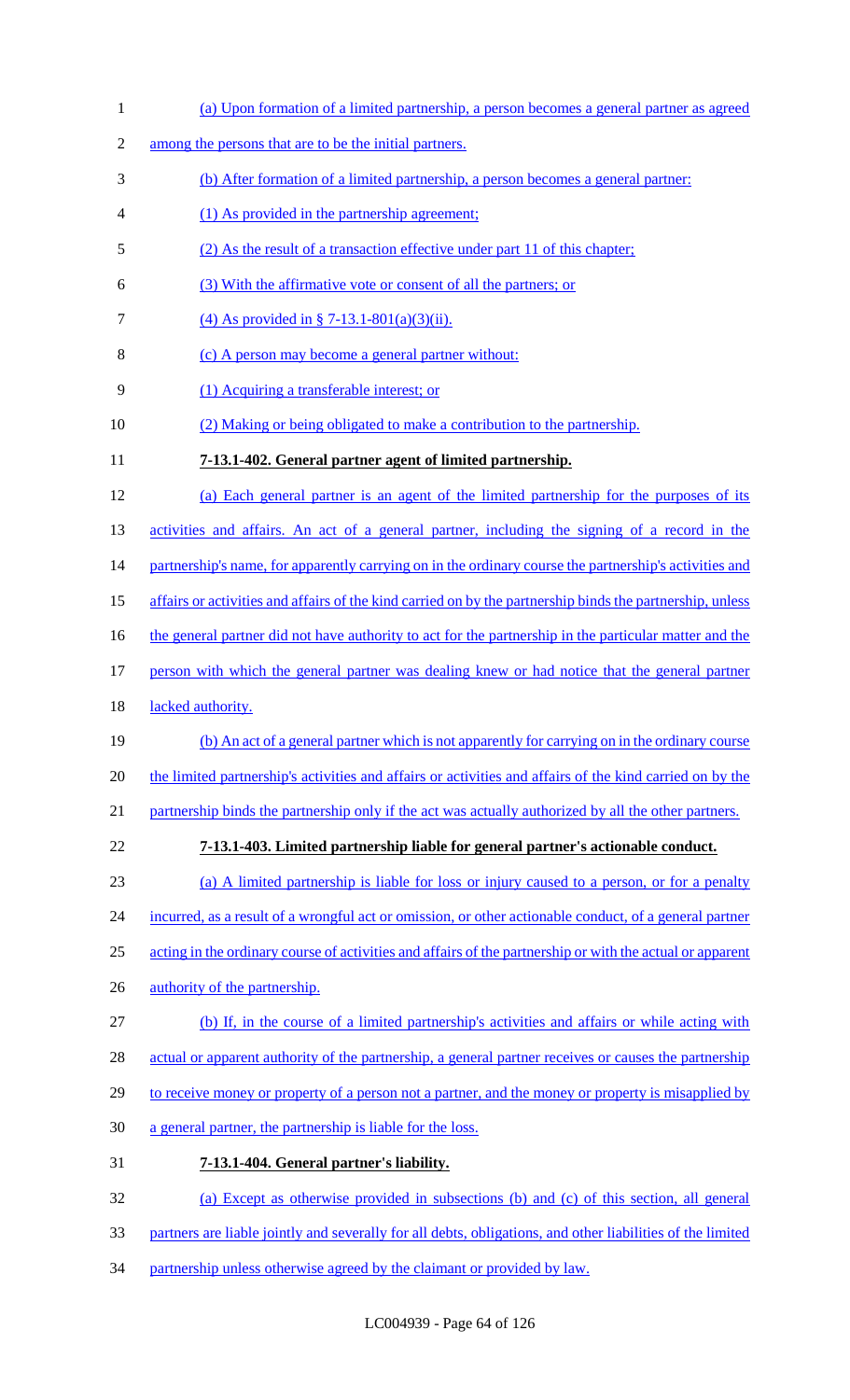(b) A person that becomes a general partner is not personally liable for a debt, obligation, or other liability of the limited partnership incurred before the person became a general partner. (c) A debt, obligation, or other liability of a limited partnership incurred while the partnership is a limited liability limited partnership is solely the debt, obligation, or other liability of the limited liability limited partnership. A general partner is not personally liable, directly or indirectly, by way of contribution or otherwise, for a debt, obligation, or other liability of the limited liability limited partnership solely by reason of being or acting as a general partner. This subsection applies: (1) Despite anything inconsistent in the partnership agreement that existed immediately before the vote or consent required to become a limited liability limited partnership under § 7-13.1-  $406(b)(2)$ ; and (2) Regardless of the dissolution of the partnership. (d) The failure of a limited liability limited partnership to observe formalities relating to 14 the exercise of its powers or management of its activities and affairs is not a ground for imposing liability on a general partner for a debt, obligation, or other liability of the partnership. (e) An amendment of a certificate of limited partnership which deletes a statement that the limited partnership is a limited liability limited partnership does not affect the limitation in this section on the liability of a general partner for a debt, obligation, or other liability of the limited 19 partnership incurred before the amendment became effective. **7-13.1-405. Actions by and against partnership and partners.** (a) To the extent not inconsistent with § 7-13.1-404, a general partner may be joined in an 22 action against the limited partnership or named in a separate action. (b) A judgment against a limited partnership is not by itself a judgment against a general 24 partner. A judgment against a partnership may not be satisfied from a general partner's assets unless there is also a judgment against the general partner. 26 (c) A judgment creditor of a general partner may not levy execution against the assets of the general partner to satisfy a judgment based on a claim against the limited partnership, unless 28 the partner is personally liable for the claim under § 7-13.1-404 and: 29 (1) A judgment based on the same claim has been obtained against the limited partnership and a writ of execution on the judgment has been returned unsatisfied in whole or in part; (2) The partnership is a debtor in bankruptcy; (3) The general partner has agreed that the creditor need not exhaust partnership assets; (4) A court grants permission to the judgment creditor to levy execution against the assets 34 of a general partner based on a finding that partnership assets subject to execution are clearly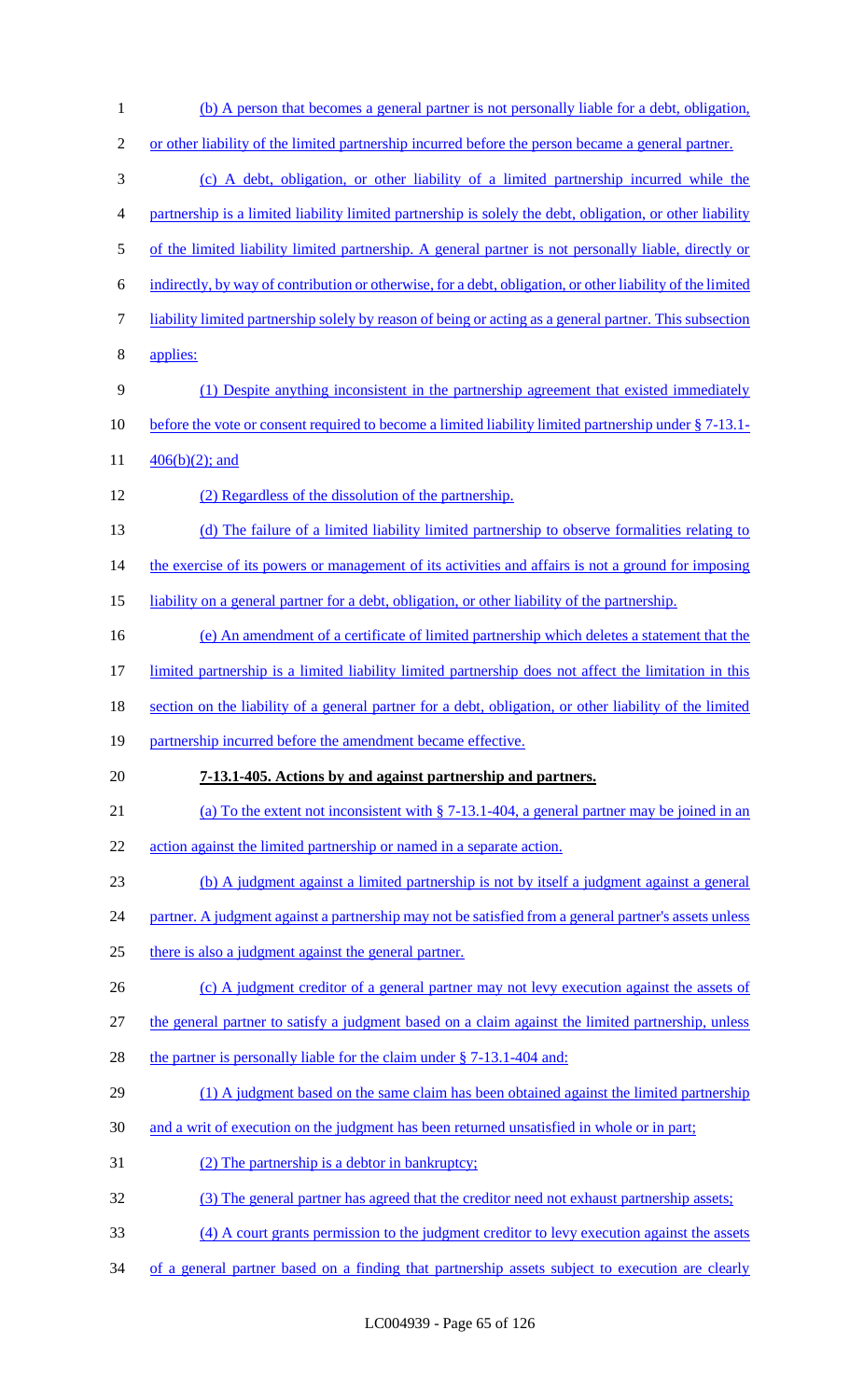- 1 insufficient to satisfy the judgment, that exhaustion of assets is excessively burdensome, or that the grant of permission is an appropriate exercise of the court's equitable powers; or (5) Liability is imposed on the general partner by law or contract independent of the existence of the partnership. **7-13.1-406. Management rights of general partner.** (a) Each general partner has equal rights in the management and conduct of the limited partnership's activities and affairs. Except as otherwise provided in this chapter, any matter relating to the activities and affairs of the partnership is decided exclusively by the general partner or, if there is more than one general partner, by a majority of the general partners. (b) The affirmative vote or consent of all the partners is required to: 11 (1) Amend the partnership agreement; (2) Amend the certificate of limited partnership to add or delete a statement that the limited 13 partnership is a limited liability limited partnership; and (3) Sell, lease, exchange, or otherwise dispose of all, or substantially all, of the limited partnership's property, with or without the good will, other than in the usual and regular course of 16 the limited partnership's activities and affairs. (c) A limited partnership shall reimburse a general partner for an advance to the partnership beyond the amount of capital the general partner agreed to contribute. (d) A payment or advance made by a general partner which gives rise to a limited partnership obligation under subsection (c) of this section or § 7-13.1-408(a) constitutes a loan to 21 the limited partnership which accrues interest from the date of the payment or advance. (e) A general partner is not entitled to remuneration for services performed for the limited partnership. **7-13.1-407. Rights to information of general partner and person dissociated as general partner.** 26 (a) A general partner may inspect and copy required information during regular business hours in the limited partnership's principal office, without having any particular purpose for seeking 28 the information. 29 (b) On reasonable notice, a general partner may inspect and copy during regular business hours, at a reasonable location specified by the limited partnership, any record maintained by the partnership regarding the partnership's activities, affairs, financial condition, and other circumstances, to the extent the information is material to the general partner's rights and duties under the partnership agreement or this chapter.
- (c) A limited partnership shall furnish to each general partner: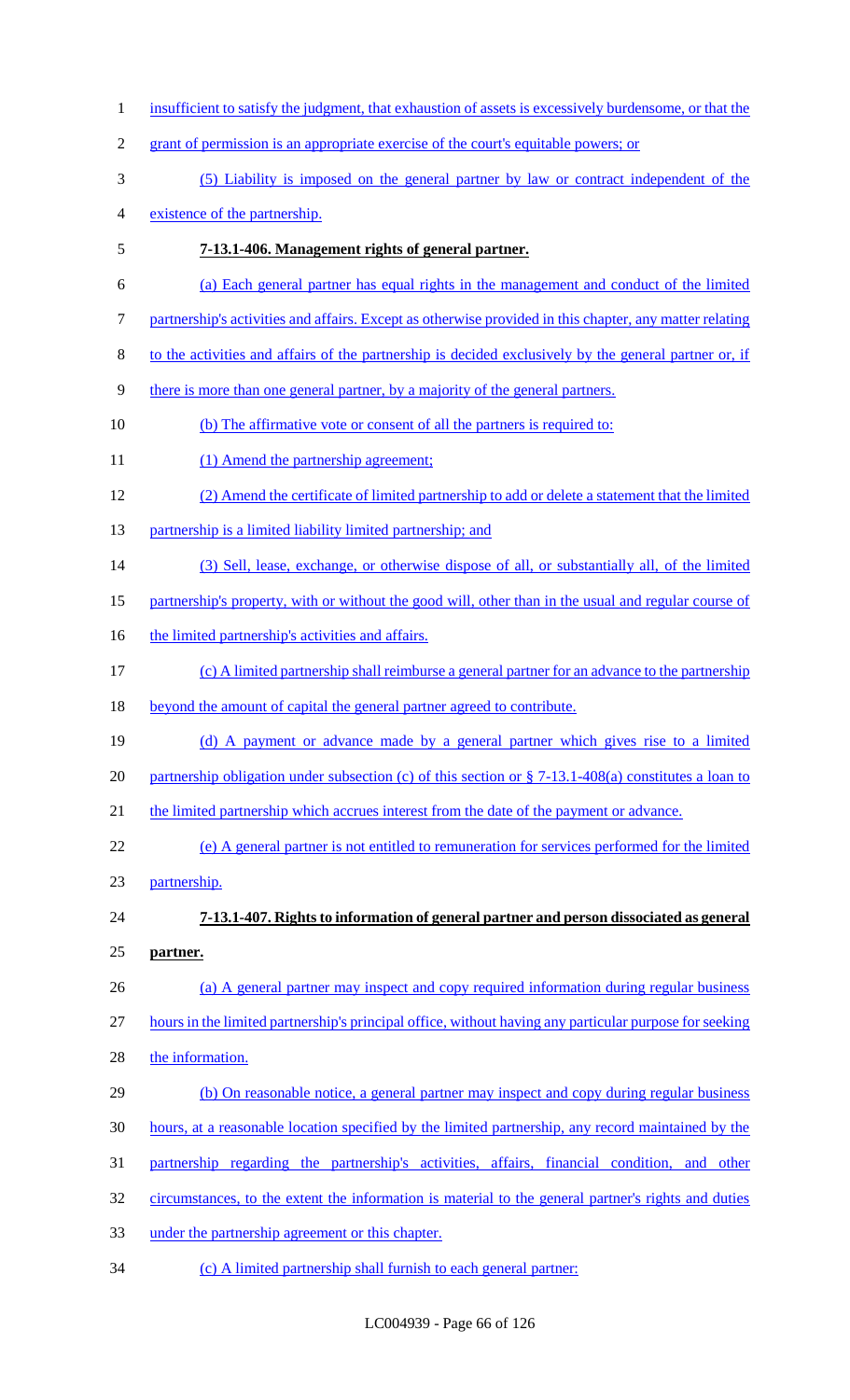(1) Without demand, any information concerning the partnership's activities, affairs, financial condition, and other circumstances which the partnership knows and is material to the proper exercise of the general partner's rights and duties under the partnership agreement or this chapter, except to the extent the partnership can establish that it reasonably believes the general partner already knows the information; and (2) On demand, any other information concerning the partnership's activities, affairs, financial condition, and other circumstances, except to the extent the demand or the information demanded is unreasonable or otherwise improper under the circumstances. (d) The duty to furnish information under subsection (c) of this section also applies to each general partner to the extent the general partner knows any of the information described in 11 subsection (b) of this section. (e) Subject to subsection (j) of this section, on ten (10) days' demand made in a record 13 received by a limited partnership, a person dissociated as a general partner may have access to the 14 information and records described in subsections (a) and (b) of this section at the locations specified 15 in those subsections if: (1) The information or record pertains to the period during which the person was a general partner; 18 (2) The person seeks the information or record in good faith; and (3) The person satisfies the requirements imposed on a limited partner by § 7-13.1-304(b). (f) A limited partnership shall respond to a demand made pursuant to subsection (e) of this section in the manner provided in § 7-13.1-304(c). (g) A limited partnership may charge a person that makes a demand under this section the reasonable costs of copying, limited to the costs of labor and material. 24 (h) A general partner or person dissociated as a general partner may exercise the rights under this section through an agent or, in the case of an individual under legal disability, a legal 26 representative. Any restriction or condition imposed by the partnership agreement or under 27 subsection (j) of this section applies both to the agent or legal representative and to the general 28 partner or person dissociated as a general partner. 29 (i) The rights under this section do not extend to a person as transferee, but if: (1) A general partner dies, § 7-13.1-704 applies; and (2) An individual dissociates as a general partner under §§ 7-13.1-603(6)(ii) or 7-13.1- 603(6)(iii), the legal representative of the individual may exercise the rights under subsection (c) of this section of a person dissociated as a general partner. (j) In addition to any restriction or condition stated in its partnership agreement, a limited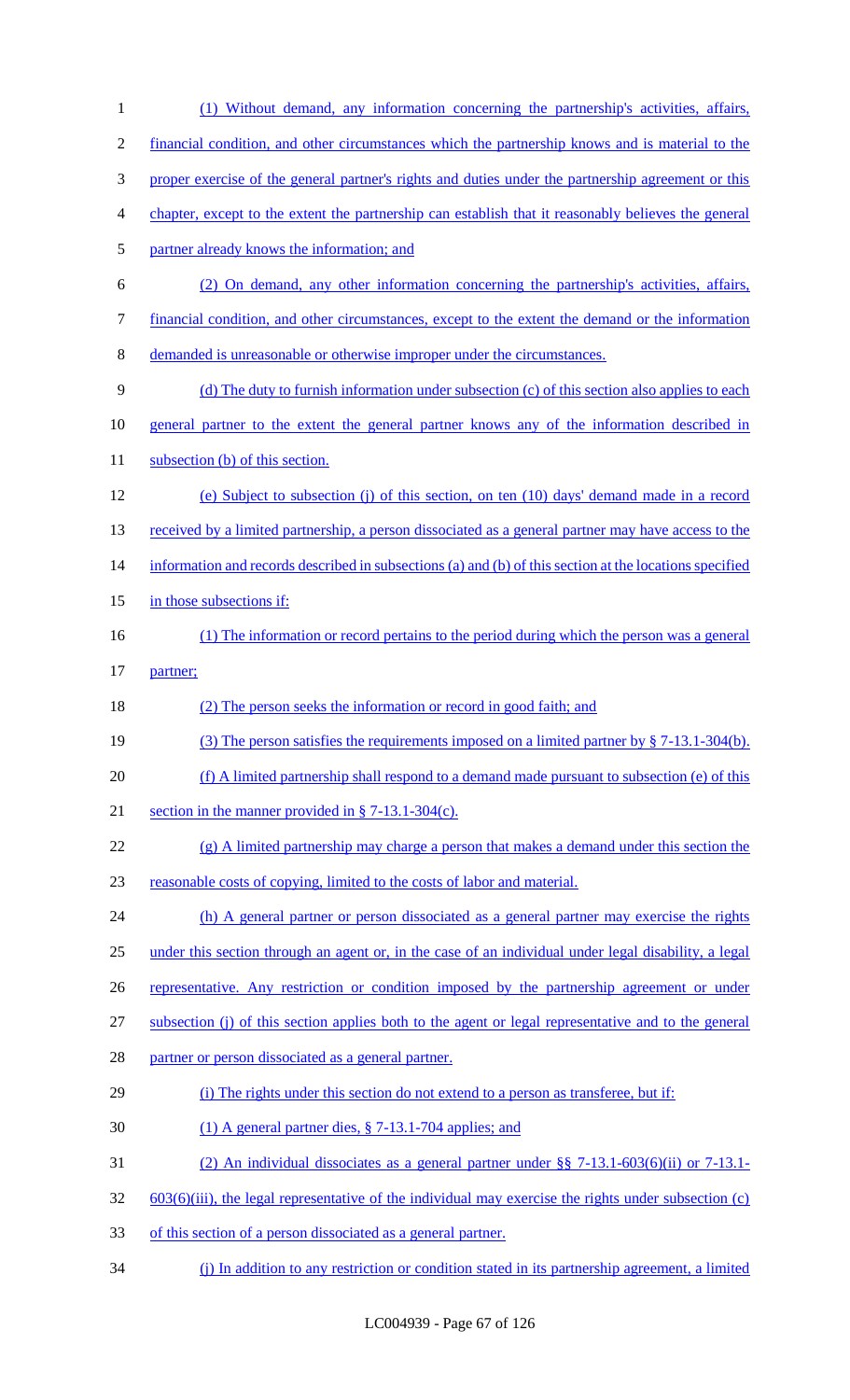1 partnership, as a matter within the ordinary course of its activities and affairs, may impose 2 reasonable restrictions and conditions on access to and use of information to be furnished under 3 this section, including designating information confidential and imposing nondisclosure and 4 safeguarding obligations on the recipient. In a dispute concerning the reasonableness of a restriction 5 under this subsection, the partnership has the burden of proving reasonableness. 6 **7-13.1-408. Reimbursement -- Indemnification -- Advancement -- Insurance.** 7 (a) A limited partnership shall reimburse a general partner for any payment made by the 8 general partner in the course of the general partner's activities on behalf of the partnership, if the 9 general partner complied with §§ 7-13.1-406, 7-13.1-409, and 7-13.1-504 in making the payment. 10 (b) A limited partnership shall indemnify and hold harmless a person with respect to any 11 claim or demand against the person and any debt, obligation, or other liability incurred by the 12 person by reason of the person's former or present capacity as a general partner, if the claim, 13 demand, debt, obligation, or other liability does not arise from the person's breach of §§ 7-13.1-14 406, 7-13.1-409, or 7-13.1-504. 15 (c) In the ordinary course of its activities and affairs, a limited partnership may advance 16 reasonable expenses, including attorneys' fees and costs, incurred by a person in connection with a 17 claim or demand against the person by reason of the person's former or present capacity as a general 18 partner, if the person promises to repay the partnership if the person ultimately is determined not 19 to be entitled to be indemnified under subsection (b) of this section. 20 (d) A limited partnership may purchase and maintain insurance on behalf of a general 21 partner against liability asserted against or incurred by the general partner in that capacity or arising 22 from that status even if, under  $\S$  7-13.1-105(c)(8), the partnership agreement could not eliminate or 23 limit the person's liability to the partnership for the conduct giving rise to the liability. 24 **7-13.1-409. Standards of conduct for general partners.** 25 (a) A general partner owes to the limited partnership and, subject to § 7-13.1-901, the other 26 partners the duties of loyalty and care stated in subsections (b) and (c) of this section. 27 (b) The fiduciary duty of loyalty of a general partner includes the duties: 28 (1) To account to the limited partnership and hold as trustee for it any property, profit, or 29 benefit derived by the general partner: 30 (i) In the conduct or winding up of the partnership's activities and affairs; 31 (ii) From a use by the general partner of the partnership's property; or 32 (iii) From the appropriation of a partnership opportunity; 33 (2) To refrain from dealing with the partnership in the conduct or winding up of the 34 partnership's activities and affairs as or on behalf of a person having an interest adverse to the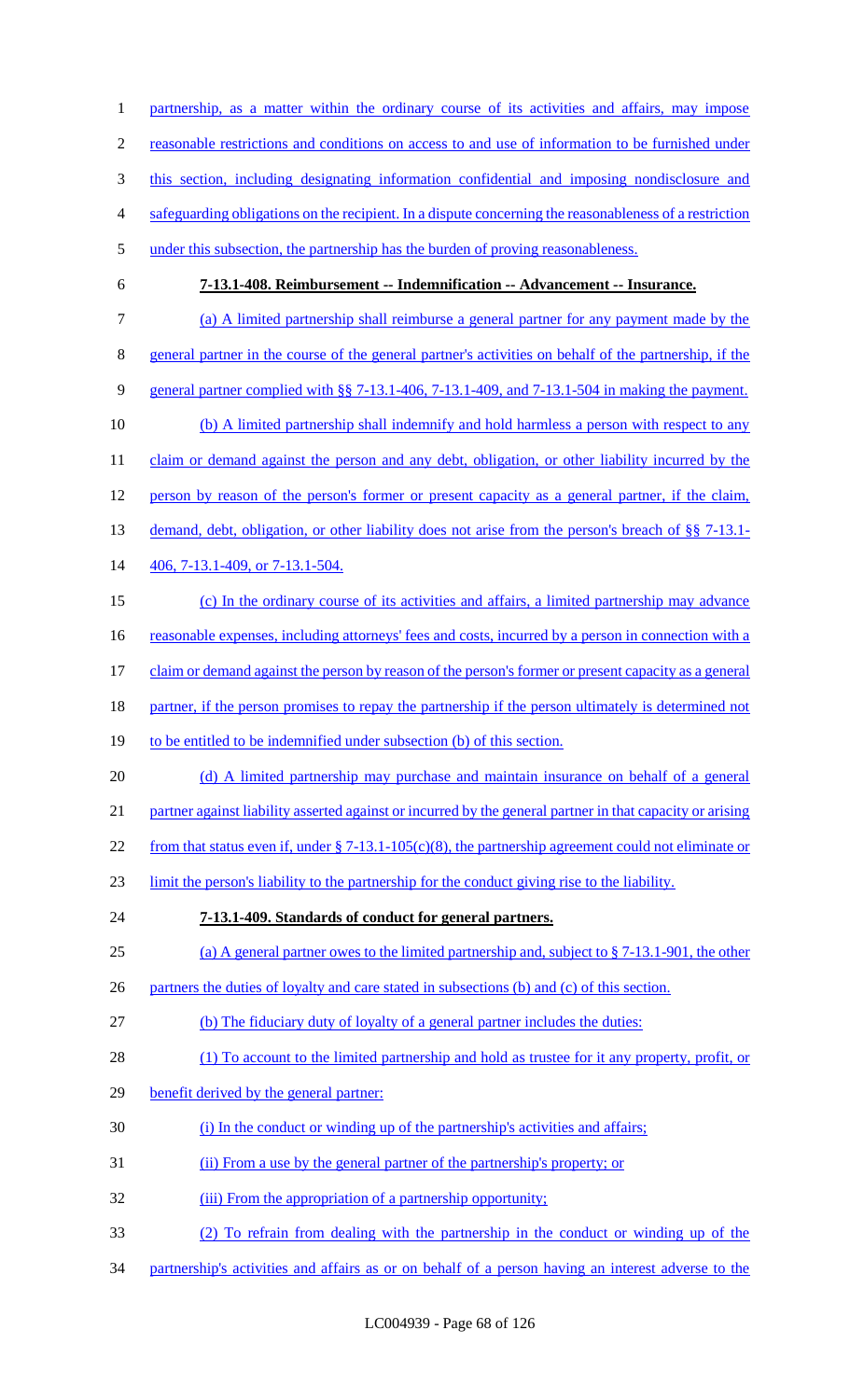1 partnership; and

| $\mathfrak{2}$ | (3) To refrain from competing with the partnership in the conduct or winding up of the                  |
|----------------|---------------------------------------------------------------------------------------------------------|
| 3              | partnership's activities and affairs.                                                                   |
| 4              | (c) The duty of care of a general partner in the conduct or winding up of the limited                   |
| 5              | partnership's activities and affairs is to refrain from engaging in grossly negligent or reckless       |
| 6              | conduct, willful or intentional misconduct, or knowing violation of law.                                |
| $\tau$         | (d) A general partner shall discharge the duties and obligations under this chapter or under            |
| 8              | the partnership agreement and exercise any rights consistently with the contractual obligation of       |
| 9              | good faith and fair dealing.                                                                            |
| 10             | (e) A general partner does not violate a duty or obligation under this chapter or under the             |
| 11             | partnership agreement solely because the general partner's conduct furthers the general partner's       |
| 12             | own interest.                                                                                           |
| 13             | (f) All the partners of a limited partnership may authorize or ratify, after full disclosure of         |
| 14             | all material facts, a specific act or transaction by a general partner that otherwise would violate the |
| 15             | duty of loyalty.                                                                                        |
| 16             | $(g)$ It is a defense to a claim under subsection (b)(2) of this section and any comparable             |
| 17             | claim in equity or at common law that the transaction was fair to the limited partnership.              |
| 18             | (h) If, as permitted by subsection (f) of this section or the partnership agreement, a general          |
| 19             | partner enters into a transaction with the limited partnership which otherwise would be prohibited      |
| 20             | by subsection $(b)(2)$ of this section, the general partner's rights and obligations arising from the   |
| 21             | transaction are the same as those of a person that is not a general partner.                            |
| 22             | PART <sub>5</sub>                                                                                       |
| 23             | <b>CONTRIBUTIONS AND DISTRIBUTIONS</b>                                                                  |
| 24             | 7-13.1-501. Form of contribution.                                                                       |
| 25             | A contribution may consist of property transferred to, services performed for, or another               |
| 26             | benefit provided to the limited partnership or an agreement to transfer property to, perform services   |
| 27             | for, or provide another benefit to the partnership.                                                     |
| 28             | 7-13.1-502. Liability for contribution.                                                                 |
| 29             | (a) A person's obligation to make a contribution to a limited partnership is not excused by             |
| 30             | the person's death, disability, termination, or other inability to perform personally.                  |
| 31             | (b) If a person does not fulfill an obligation to make a contribution other than money, the             |
| 32             | person is obligated at the option of the limited partnership to contribute money equal to the value,    |
| 33             | as stated in the required information, of the part of the contribution which has not been made.         |
| 34             | (c) The obligation of a person to make a contribution may be compromised only by the                    |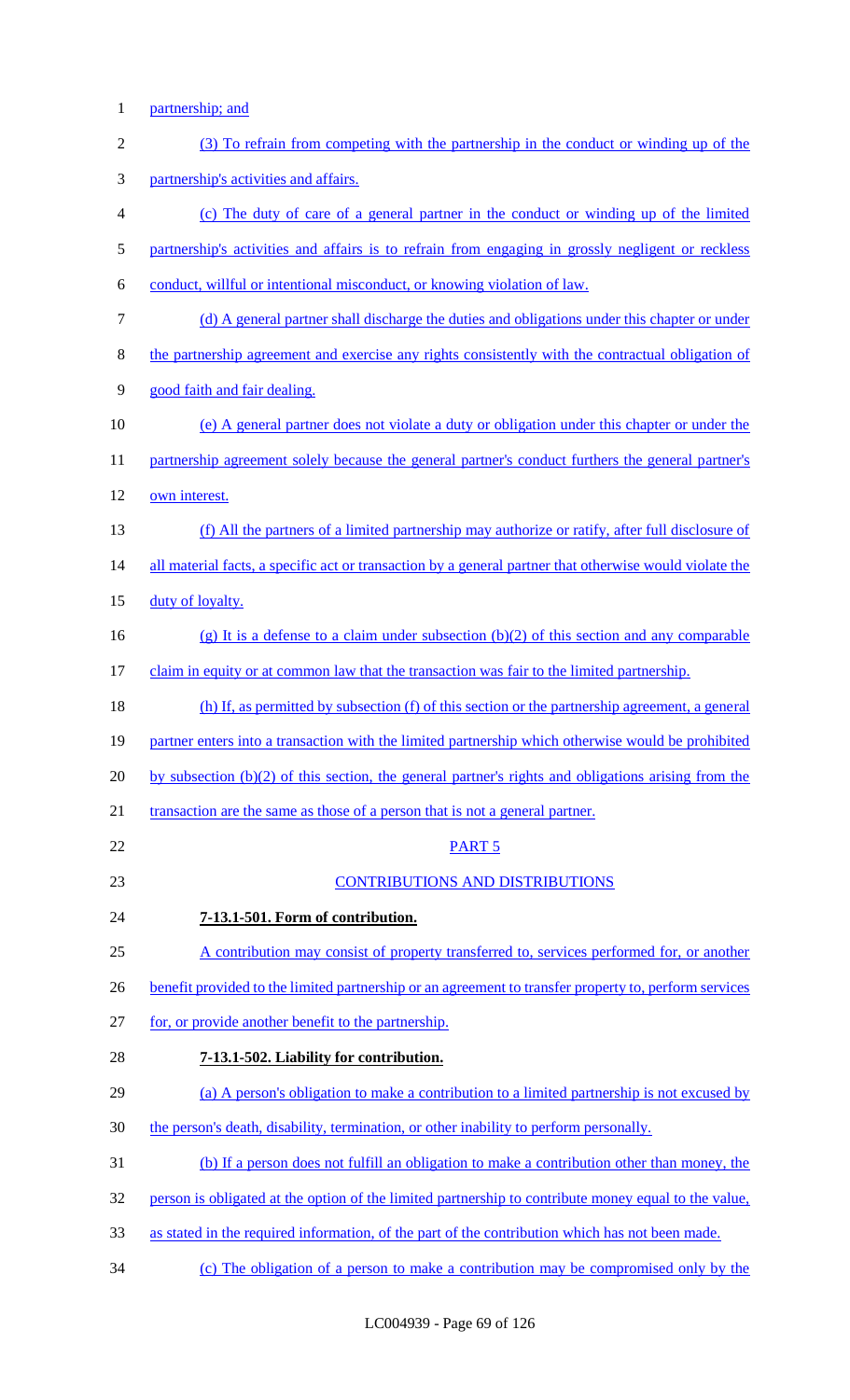1 affirmative vote or consent of all the partners. If a creditor of a limited partnership extends credit or otherwise acts in reliance on an obligation described in subsection (a) of this section without knowledge or notice of a compromise under this subsection, the creditor may enforce the obligation.

- **7-13.1-503. Sharing of and right to distributions before dissolution.**
- (a) Any distribution made by a limited partnership before its dissolution and winding up 7 must be shared among the partners on the basis of the value, as stated in the required information when the limited partnership decides to make the distribution, of the contributions the limited partnership has received from each partner, except to the extent necessary to comply with a transfer
- effective under § 7-13.1-702 or charging order in effect under § 7-13.1-703.
- (b) A person has a right to a distribution before the dissolution and winding up of a limited 12 partnership only if the partnership decides to make an interim distribution. A person's dissociation 13 does not entitle the person to a distribution.
- 14 (c) A person does not have a right to demand or receive a distribution from a limited
- partnership in any form other than money. Except as otherwise provided in § 7-13.1-810(f), a
- 16 partnership may distribute an asset in kind only if each part of the asset is fungible with each other
- 17 part and each person receives a percentage of the asset equal in value to the person's share of
- distributions.
- (d) If a partner or transferee becomes entitled to receive a distribution, the partner or transferee has the status of, and is entitled to all remedies available to, a creditor of the limited partnership with respect to the distribution. However, the partnership's obligation to make a 22 distribution is subject to offset for any amount owed to the partnership by the partner or a person
- dissociated as a partner on whose account the distribution is made.
- 

## **7-13.1-504. Limitations on distributions.**

- (a) A limited partnership may not make a distribution, including a distribution under § 7-
- 26 13.1-810, if after the distribution:
- (1) The partnership would not be able to pay its debts as they become due in the ordinary
- course of the partnership's activities and affairs; or
- (2) The partnership's total assets would be less than the sum of its total liabilities plus the amount that would be needed, if the partnership were to be dissolved and wound up at the time of
- 31 the distribution, to satisfy the preferential rights upon dissolution and winding up of partners and
- 32 transferees whose preferential rights are superior to the rights of persons receiving the distribution.
- (b) A limited partnership may base a determination that a distribution is not prohibited
- under subsection (a) of this section on: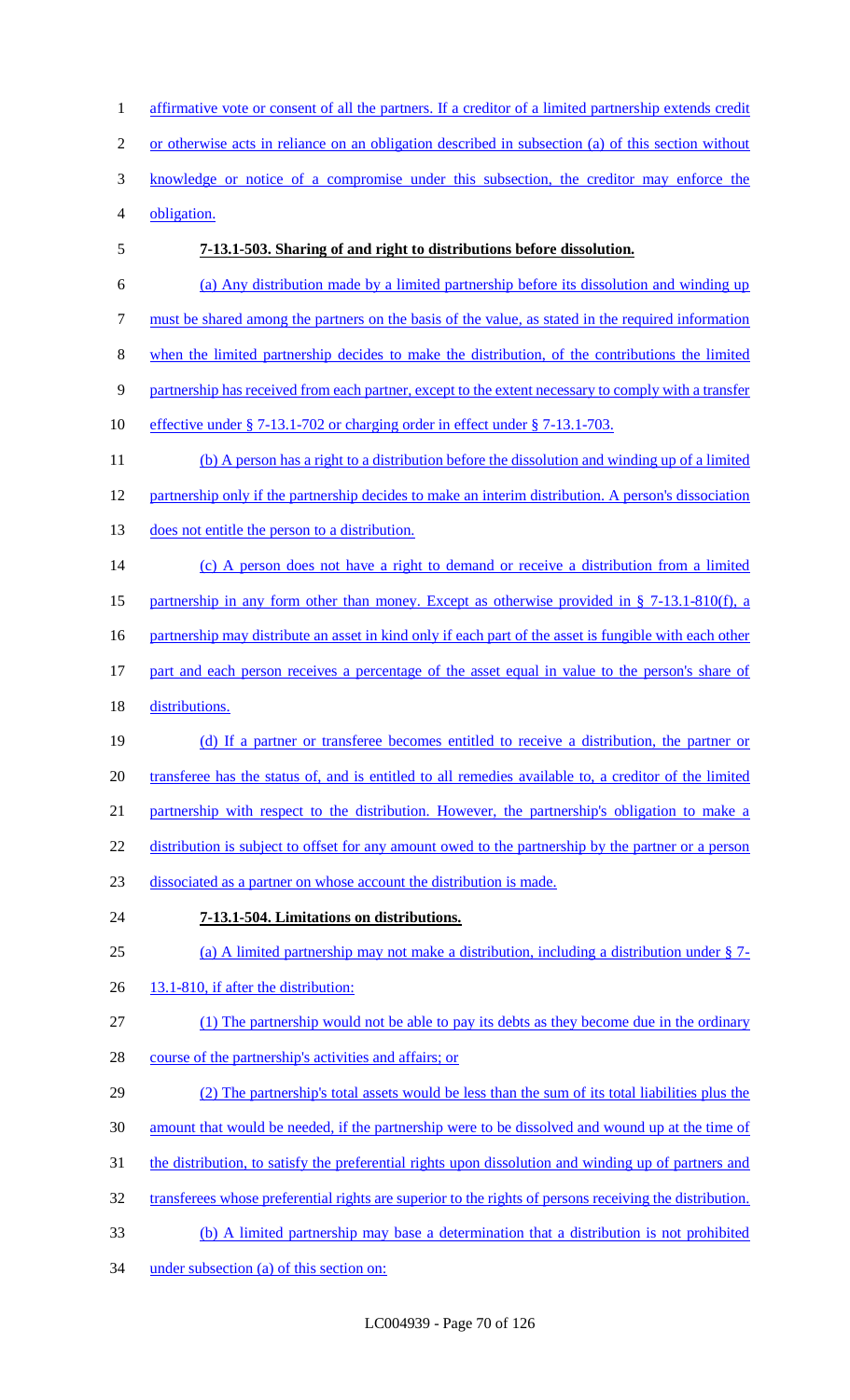| $\mathbf{1}$   | (1) Financial statements prepared on the basis of accounting practices and principles that              |
|----------------|---------------------------------------------------------------------------------------------------------|
| $\overline{2}$ | are reasonable in the circumstances; or                                                                 |
| 3              | (2) A fair valuation or other method that is reasonable under the circumstances.                        |
| 4              | (c) Except as otherwise provided in subsection (e) of this section, the effect of a distribution        |
| 5              | under subsection (a) of this section is measured:                                                       |
| 6              | (1) In the case of a distribution as defined in $\S 7-13.1-102(4)(i)$ , as of the earlier of:           |
| 7              | (i) The date money or other property is transferred or debt is incurred by the limited                  |
| 8              | partnership; or                                                                                         |
| 9              | (ii) The date the person entitled to the distribution ceases to own the interest or right being         |
| 10             | acquired by the partnership in return for the distribution;                                             |
| 11             | (2) In the case of any other distribution of indebtedness, as of the date the indebtedness is           |
| 12             | distributed; and                                                                                        |
| 13             | (3) In all other cases, as of the date:                                                                 |
| 14             | (i) The distribution is authorized, if the payment occurs not later than one hundred twenty             |
| 15             | (120) days after that date; or                                                                          |
| 16             | (ii) The payment is made, if the payment occurs more than one hundred twenty (120) days                 |
| 17             | after the distribution is authorized.                                                                   |
| 18             | (d) A limited partnership's indebtedness to a partner or transferee incurred by reason of a             |
| 19             | distribution made in accordance with this section is at parity with the partnership's indebtedness to   |
| 20             | its general, unsecured creditors, except to the extent subordinated by agreement.                       |
| 21             | (e) A limited partnership's indebtedness, including indebtedness issued as a distribution, is           |
| 22             | not a liability for purposes of subsection (a) of this section if the terms of the indebtedness provide |
| 23             | that payment of principal and interest is made only if and to the extent that payment of a distribution |
| 24             | could then be made under this section. If the indebtedness is issued as a distribution, each payment    |
| 25             | of principal or interest is treated as a distribution, the effect of which is measured on the date the  |
| 26             | payment is made.                                                                                        |
| 27             | (f) In measuring the effect of a distribution under $\S$ 7-13.1-810, the liabilities of a dissolved     |
| 28             | limited partnership do not include any claim that has been disposed of under $\S$ § 7-13.1-806, 7-13.1- |
| 29             | 807, or 7-13.1-808.                                                                                     |
| 30             | 7-13.1-505. Liability for improper distributions.                                                       |
| 31             | (a) If a general partner consents to a distribution made in violation of § 7-13.1-504 and in            |
| 32             | consenting to the distribution fails to comply with $\S$ 7-13.1-409, the general partner is personally  |
| 33             | liable to the limited partnership for the amount of the distribution which exceeds the amount that      |
| 34             | could have been distributed without the violation of § 7-13.1-504.                                      |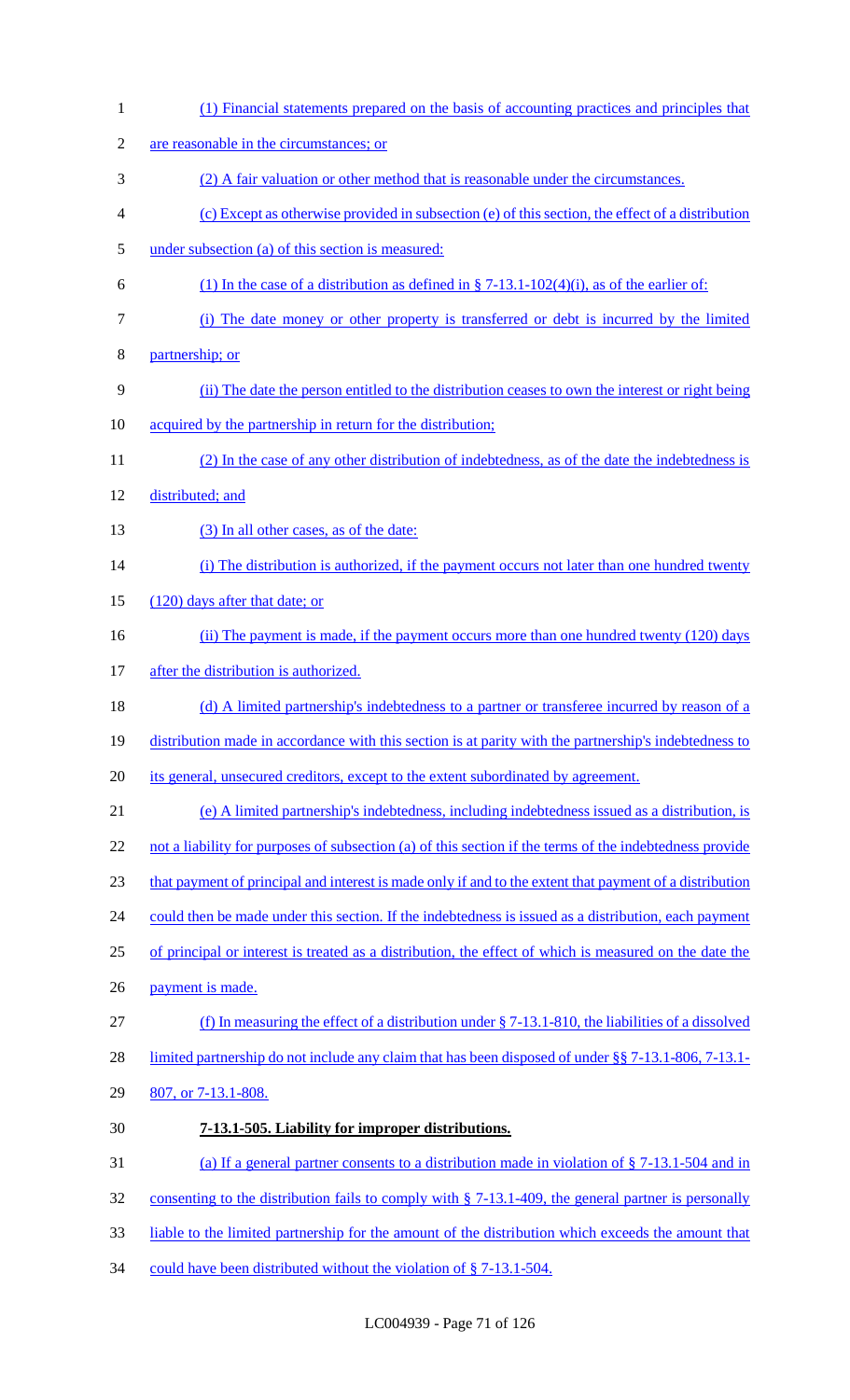| $\mathbf{1}$   | (b) A person that receives a distribution knowing that the distribution violated $\S$ 7-13.1-             |
|----------------|-----------------------------------------------------------------------------------------------------------|
| $\overline{2}$ | 504 is personally liable to the limited partnership but only to the extent that the distribution received |
| $\mathfrak{Z}$ | by the person exceeded the amount that could have been properly paid under $\S$ 7-13.1-504.               |
| $\overline{4}$ | (c) A general partner against which an action is commenced because the general partner is                 |
| $\mathfrak{S}$ | liable under subsection (a) of this section may:                                                          |
| 6              | (1) Implead any other person that is liable under subsection (a) of this section and seek to              |
| $\overline{7}$ | enforce a right of contribution from the person; and                                                      |
| 8              | (2) Implead any person that received a distribution in violation of subsection (b) of this                |
| 9              | section and seek to enforce a right of contribution from the person in the amount the person received     |
| 10             | in violation of subsection (b) of this section.                                                           |
| 11             | (d) An action under this section is barred unless commenced not later than two (2) years                  |
| 12             | after the distribution.                                                                                   |
| 13             | PART <sub>6</sub>                                                                                         |
| 14             | <b>DISSOCIATION</b>                                                                                       |
| 15             | 7-13.1-601. Dissociation as limited partner.                                                              |
| 16             | (a) A person does not have a right to dissociate as a limited partner before the completion               |
| 17             | of the winding up of the limited partnership.                                                             |
| 18             | (b) A person is dissociated as a limited partner when:                                                    |
| 19             | (1) The limited partnership knows or has notice of the person's express will to withdraw as               |
| 20             | a limited partner, but, if the person has specified a withdrawal date later than the date the partnership |
| 21             | knew or had notice, on that later date;                                                                   |
| 22             | (2) An event stated in the partnership agreement as causing the person's dissociation as a                |
| 23             | limited partner occurs;                                                                                   |
| 24             | (3) The person is expelled as a limited partner pursuant to the partnership agreement;                    |
| 25             | (4) The person is expelled as a limited partner by the affirmative vote or consent of all the             |
| 26             | other partners if:                                                                                        |
| 27             | (i) It is unlawful to carry on the limited partnership's activities and affairs with the person           |
| 28             | as a limited partner;                                                                                     |
| 29             | (ii) There has been a transfer of all the person's transferable interest in the partnership, other        |
| 30             | than:                                                                                                     |
| 31             | (A) A transfer for security purposes; or                                                                  |
| 32             | (B) A charging order in effect under § 7-13.1-703 which has not been foreclosed;                          |
| 33             | (iii) The person is an entity and:                                                                        |
| 34             | (A) The partnership notifies the person that it will be expelled as a limited partner because             |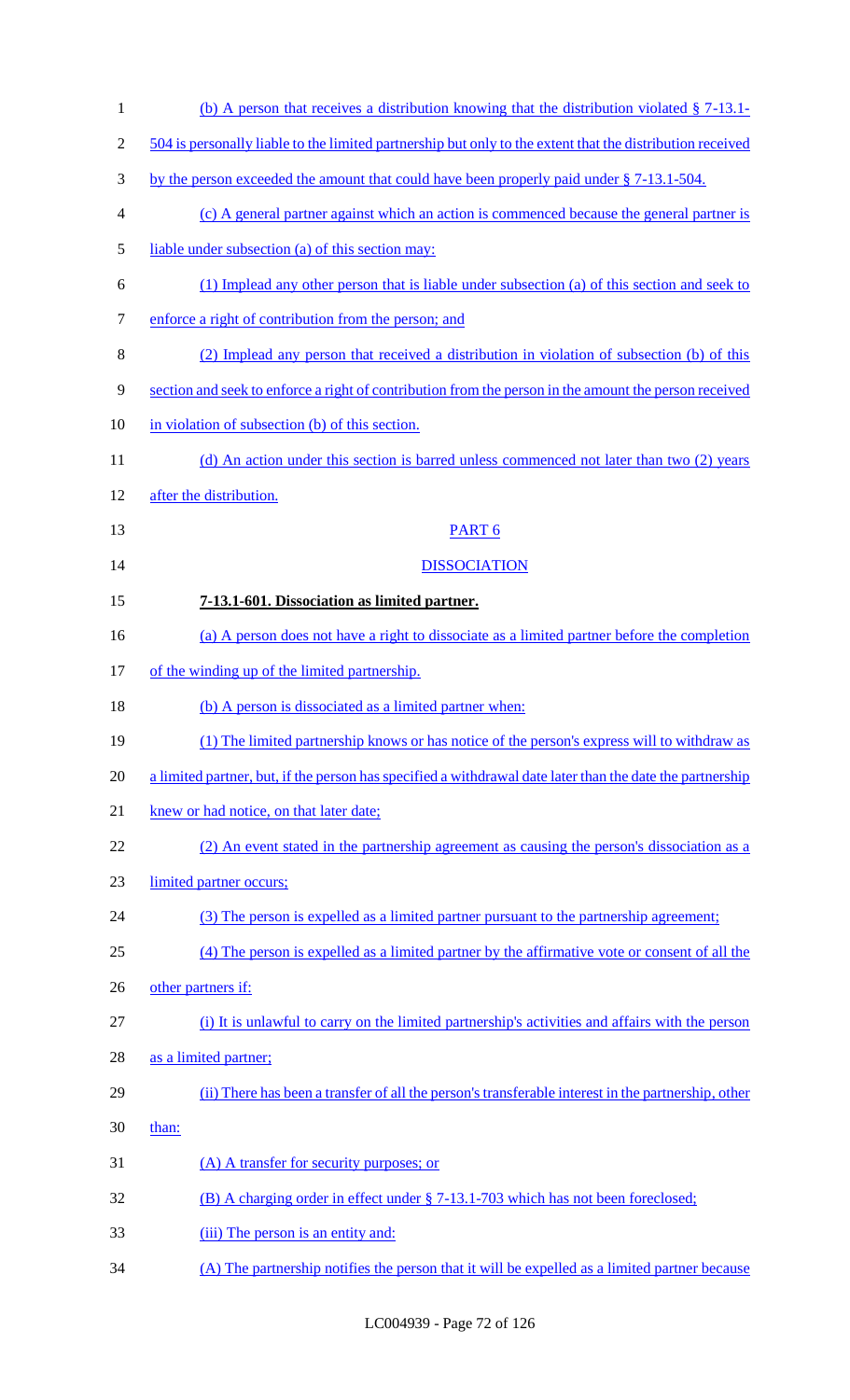| $\mathbf{1}$   | the person has filed a statement of dissolution or the equivalent, the person has been                        |
|----------------|---------------------------------------------------------------------------------------------------------------|
| $\mathbf{2}$   | administratively dissolved, the person's charter or the equivalent has been revoked, or the person's          |
| 3              | right to conduct business has been suspended by the person's jurisdiction of formation; and                   |
| $\overline{4}$ | (B) Not later than ninety (90) days after the notification, the statement of dissolution or the               |
| 5              | equivalent has not been withdrawn, rescinded, or revoked, the person has not been reinstated, or              |
| 6              | the person's charter or the equivalent or right to conduct business has not been reinstated; or               |
| $\tau$         | (iv) The person is an unincorporated entity that has been dissolved and whose activities                      |
| $8\,$          | and affairs are being wound up;                                                                               |
| 9              | (5) On application by the limited partnership or a partner in a direct action under $\S$ 7-13.1-              |
| 10             | 901, the person is expelled as a limited partner by judicial order because the person:                        |
| 11             | (i) Has engaged or is engaging in wrongful conduct that has affected adversely and                            |
| 12             | materially, or will affect adversely and materially, the partnership's activities and affairs;                |
| 13             | (ii) Has committed willfully or persistently, or is committing willfully and persistently, a                  |
| 14             | material breach of the partnership agreement or the contractual obligation of good faith and fair             |
| 15             | dealing under $\S$ 7-13.1-305(a); or                                                                          |
| 16             | (iii) Has engaged or is engaging in conduct relating to the partnership's activities and affairs              |
| 17             | which makes it not reasonably practicable to carry on the activities and affairs with the person as a         |
| 18             | limited partner;                                                                                              |
| 19             | (6) In the case of an individual, the individual dies;                                                        |
| 20             | (7) In the case of a person that is a testamentary or intervivos trust or is acting as a limited              |
| 21             | partner by virtue of being a trustee of such a trust, the trust's entire transferable interest in the limited |
| 22             |                                                                                                               |
|                | partnership is distributed;                                                                                   |
| 23             | (8) In the case of a person that is an estate or is acting as a limited partner by virtue of being            |
| 24             | a personal representative of an estate, the estate's entire transferable interest in the limited              |
| 25             | partnership is distributed;                                                                                   |
| 26             | (9) In the case of a person that is not an individual, the existence of the person terminates;                |
| 27             | (10) The limited partnership participates in a merger under part 11 of this chapter and:                      |
| 28             | (i) The partnership is not the surviving entity; or                                                           |
| 29             | (ii) Otherwise as a result of the merger, the person ceases to be a limited partner;                          |
| 30             | (11) The limited partnership participates in an interest exchange under part 11 of this                       |
| 31             | chapter and, as a result of the interest exchange, the person ceases to be a limited partner;                 |
| 32             | (12) The limited partnership participates in a conversion under part 11 of this chapter;                      |
| 33             | (13) The limited partnership participates in a domestication under part 11 of this chapter                    |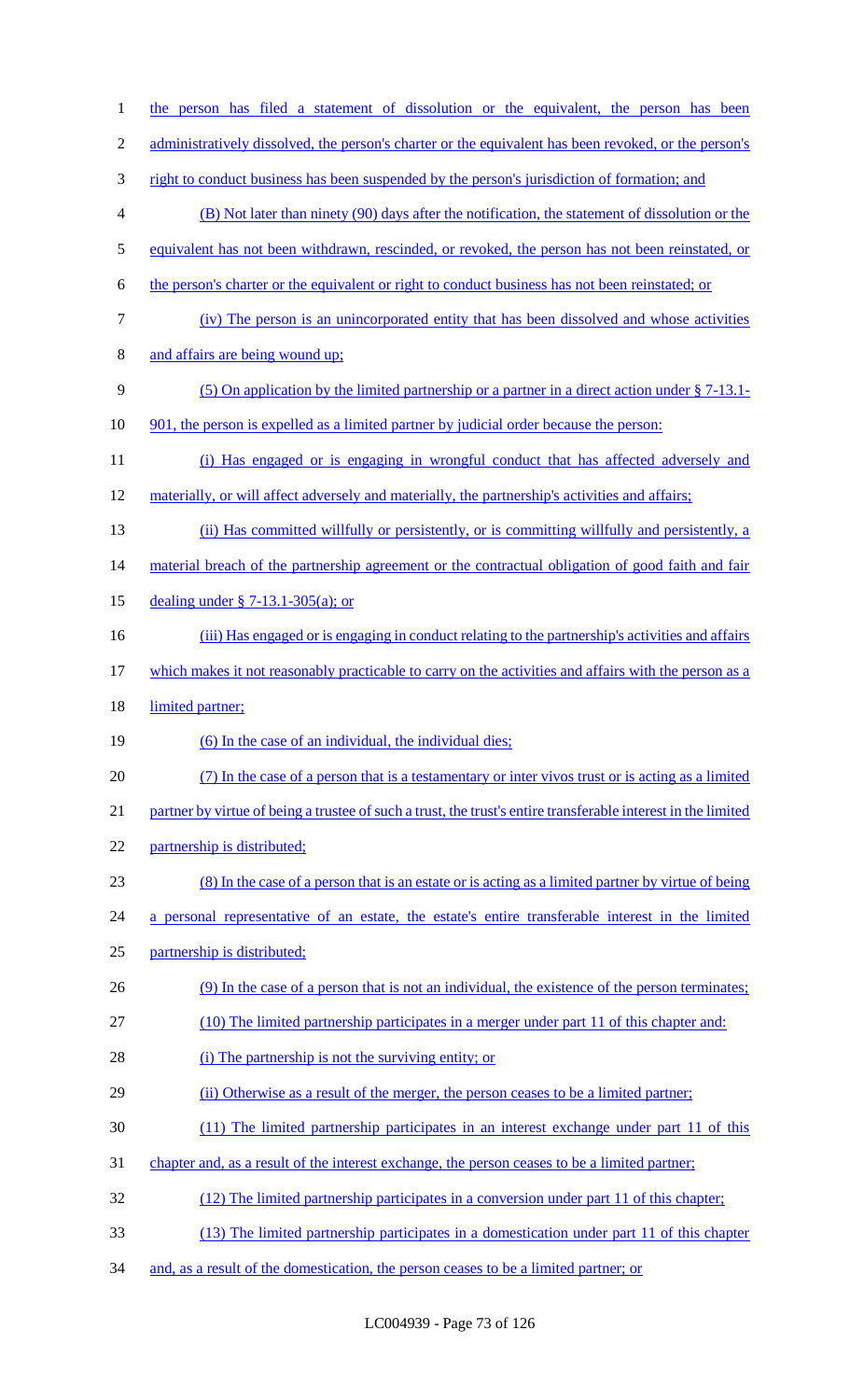| 1              | (14) The limited partnership dissolves and completes winding up.                                     |
|----------------|------------------------------------------------------------------------------------------------------|
| $\overline{2}$ | 7-13.1-602. Effect of dissociation as limited partner.                                               |
| 3              | (a) If a person is dissociated as a limited partner:                                                 |
| 4              | $(1)$ Subject to § 7-13.1-704, the person does not have further rights as a limited partner;         |
| 5              | (2) The person's contractual obligation of good faith and fair dealing as a limited partner          |
| 6              | under $\S$ 7-13.1-305(a) ends with regard to matters arising and events occurring after the person's |
| 7              | dissociation; and                                                                                    |
| $8\,$          | (3) Subject to $\S$ 7-13.1-704 and part 11 of this chapter, any transferable interest owned by       |
| $\mathbf{9}$   | the person in the person's capacity as a limited partner immediately before dissociation is owned    |
| 10             | by the person solely as a transferee.                                                                |
| 11             | (b) A person's dissociation as a limited partner does not of itself discharge the person from        |
| 12             | any debt, obligation, or other liability to the limited partnership or the other partners which the  |
| 13             | person incurred while a limited partner.                                                             |
| 14             | 7-13.1-603. Dissociation as general partner.                                                         |
| 15             | A person is dissociated as a general partner when:                                                   |
| 16             | (1) The limited partnership knows or has notice of the person's express will to withdraw as          |
| 17             | a general partner, but, if the person has specified a withdrawal date later than the date the        |
| 18             | partnership knew or had notice, on that later date;                                                  |
| 19             | (2) An event stated in the partnership agreement as causing the person's dissociation as a           |
| 20             | general partner occurs;                                                                              |
| 21             | (3) The person is expelled as a general partner pursuant to the partnership agreement;               |
| 22             | (4) The person is expelled as a general partner by the affirmative vote or consent of all the        |
| 23             | other partners if:                                                                                   |
| 24             | (i) It is unlawful to carry on the limited partnership's activities and affairs with the person      |
| 25             | as a general partner;                                                                                |
| 26             | (ii) There has been a transfer of all the person's transferable interest in the partnership, other   |
| 27             | than:                                                                                                |
| 28             | (A) A transfer for security purposes; or                                                             |
| 29             | (B) A charging order in effect under § 7-13.1-703 which has not been foreclosed;                     |
| 30             | (iii) The person is an entity and:                                                                   |
| 31             | (A) The partnership notifies the person that it will be expelled as a general partner because        |
| 32             | the person has filed a statement of dissolution or the equivalent, the person has been               |
| 33             | administratively dissolved, the person's charter or the equivalent has been revoked, or the person's |
| 34             | right to conduct business has been suspended by the person's jurisdiction of formation; and          |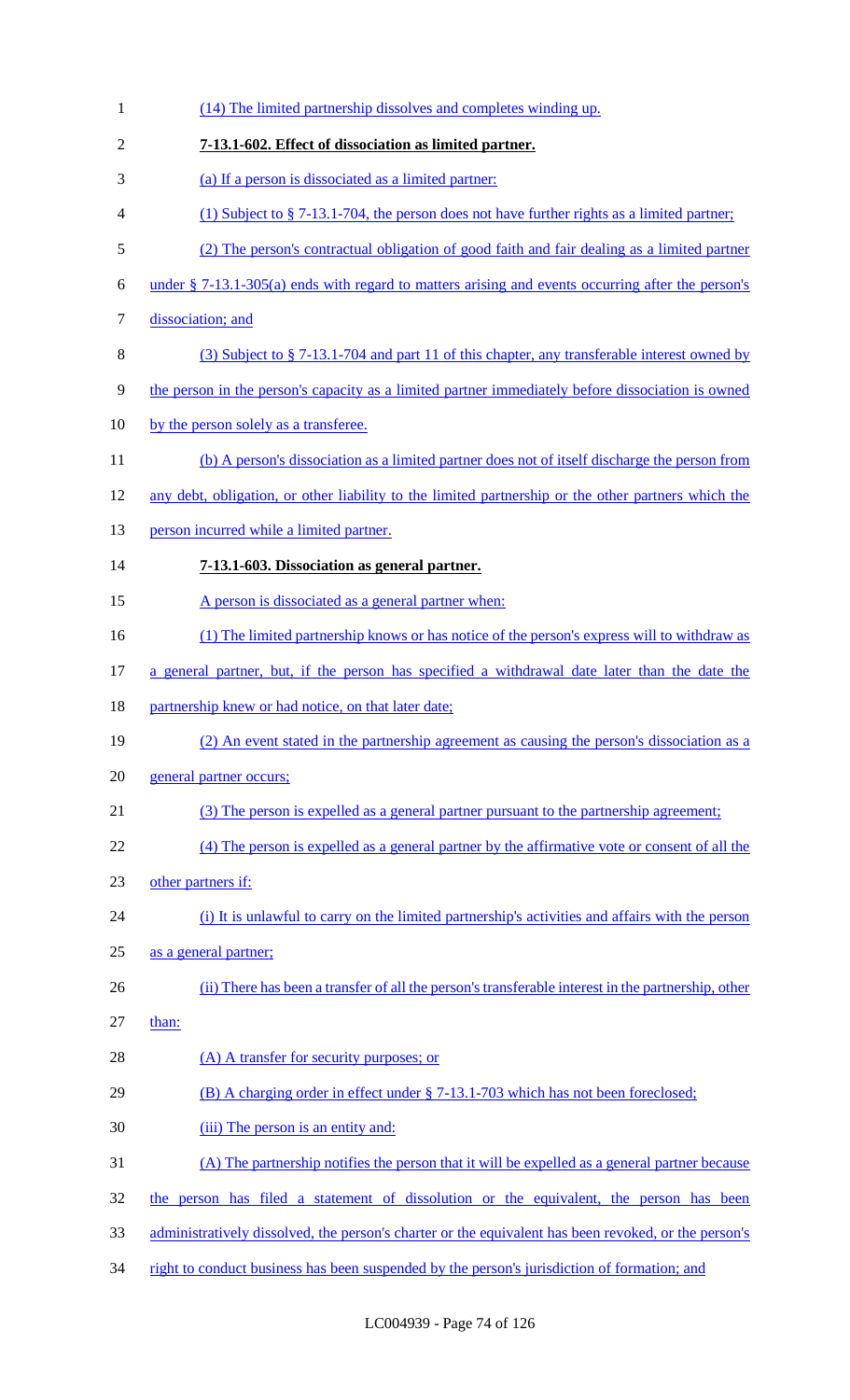(B) Not later than ninety (90) days after the notification, the statement of dissolution or the equivalent has not been withdrawn, rescinded, or revoked, the person has not been reinstated, or 3 the person's charter or the equivalent or right to conduct business has not been reinstated; or (iv) The person is an unincorporated entity that has been dissolved and whose activities and affairs are being wound up; (5) On application by the limited partnership or a partner in a direct action under § 7-13.1- 901, the person is expelled as a general partner by judicial order because the person: (i) Has engaged or is engaging in wrongful conduct that has affected adversely and materially, or will affect adversely and materially, the partnership's activities and affairs; (ii) Has committed willfully or persistently, or is committing willfully or persistently, a 11 material breach of the partnership agreement or a duty or obligation under § 7-13.1-409; or (iii) Has engaged or is engaging in conduct relating to the partnership's activities and affairs 13 which makes it not reasonably practicable to carry on the activities and affairs of the limited 14 partnership with the person as a general partner; 15 (6) In the case of an individual: 16 (i) The individual dies; (ii) A guardian or general conservator for the individual is appointed; or 18 (iii) A court orders that the individual has otherwise become incapable of performing the individual's duties as a general partner under this chapter or the partnership agreement; (7) The person: 21 (i) Becomes a debtor in bankruptcy; 22 (i) Executes an assignment for the benefit of creditors; or (iii) Seeks, consents to, or acquiesces in the appointment of a trustee, receiver, or liquidator 24 of the person or of all or substantially all the person's property; (8) In the case of a person that is a testamentary or inter vivos trust or is acting as a general 26 partner by virtue of being a trustee of such a trust, the trust's entire transferable interest in the limited partnership is distributed; (9) In the case of a person that is an estate or is acting as a general partner by virtue of 29 being a personal representative of an estate, the estate's entire transferable interest in the limited partnership is distributed; (10) In the case of a person that is not an individual, the existence of the person terminates; (11) The limited partnership participates in a merger under part 11 of this chapter and: (i) The partnership is not the surviving entity; or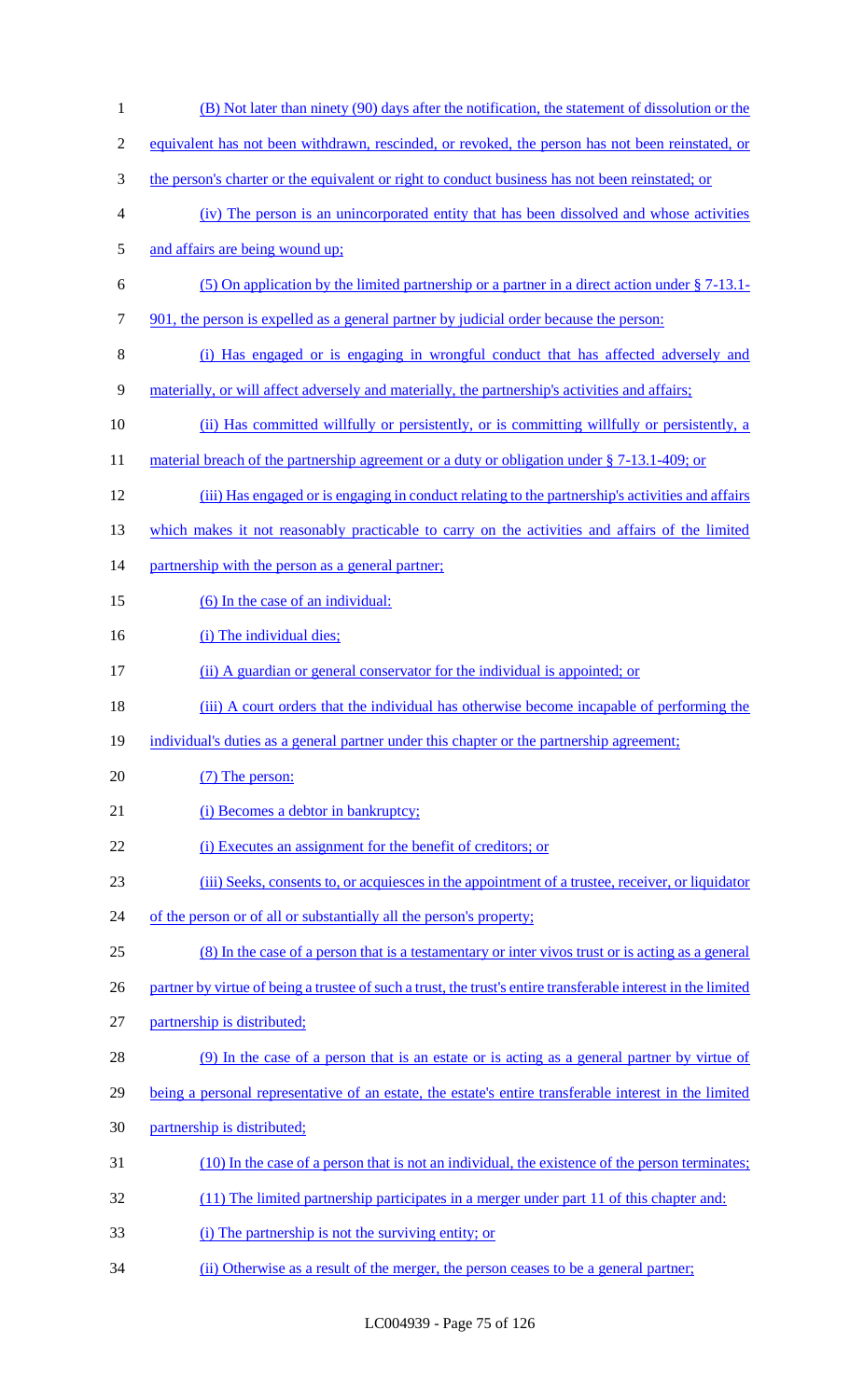| $\mathbf{1}$   | (12) The limited partnership participates in an interest exchange under part 11 of this               |
|----------------|-------------------------------------------------------------------------------------------------------|
| $\mathfrak{2}$ | chapter and, as a result of the interest exchange, the person ceases to be a general partner;         |
| 3              | (13) The limited partnership participates in a conversion under part 11 of this chapter;              |
| $\overline{4}$ | (14) The limited partnership participates in a domestication under part 11 of this chapter            |
| 5              | and, as a result of the domestication, the person ceases to be a general partner; or                  |
| 6              | (15) The limited partnership dissolves and completes winding up.                                      |
| $\tau$         | 7-13.1-604. Power to dissociate as general partner -- Wrongful dissociation.                          |
| $8\,$          | (a) A person has the power to dissociate as a general partner at any time, rightfully or              |
| 9              | wrongfully, by withdrawing as a general partner by express will under $\S$ 7-13.1-603(1).             |
| 10             | (b) A person's dissociation as a general partner is wrongful only if the dissociation:                |
| 11             | (1) Is in breach of an express provision of the partnership agreement; or                             |
| 12             | (2) Occurs before the completion of the winding up of the limited partnership, and:                   |
| 13             | (i) The person withdraws as a general partner by express will;                                        |
| 14             | (ii) The person is expelled as a general partner by judicial order under $\S$ 7-13.1-603(5);          |
| 15             | (iii) The person is dissociated as a general partner under $\S$ 7-13.1-603(7); or                     |
| 16             | (iv) In the case of a person that is not a trust other than a business trust, an estate, or an        |
| 17             | individual, the person is expelled or otherwise dissociated as a general partner because it willfully |
| 18             | dissolved or terminated.                                                                              |
| 19             | (c) A person that wrongfully dissociates as a general partner is liable to the limited                |
| 20             | partnership and, subject to $\S$ 7-13.1-901, to the other partners for damages caused by the          |
| 21             | dissociation. The liability is in addition to any debt, obligation, or other liability of the general |
| 22             | partner to the partnership or the other partners.                                                     |
| 23             | 7-13.1-605. Effect of dissociation as general partner.                                                |
| 24             | (a) If a person is dissociated as a general partner:                                                  |
| 25             | (1) The person's right to participate as a general partner in the management and conduct of           |
| 26             | the limited partnership's activities and affairs terminates;                                          |
| 27             | (2) The person's duties and obligations as a general partner under $\S$ 7-13.1-409 end with           |
| 28             | regard to matters arising and events occurring after the person's dissociation;                       |
| 29             | (3) The person may sign and deliver to the secretary of state for filing a statement of               |
| 30             | dissociation pertaining to the person and, at the request of the limited partnership, shall sign an   |
| 31             | amendment to the certificate of limited partnership which states that the person has dissociated as   |
| 32             | a general partner; and                                                                                |
| 33             | $(4)$ Subject to § 7-13.1-704 and part 11 of this chapter, any transferable interest owned by         |
| 34             | the person in the person's capacity as a general partner immediately before dissociation is owned     |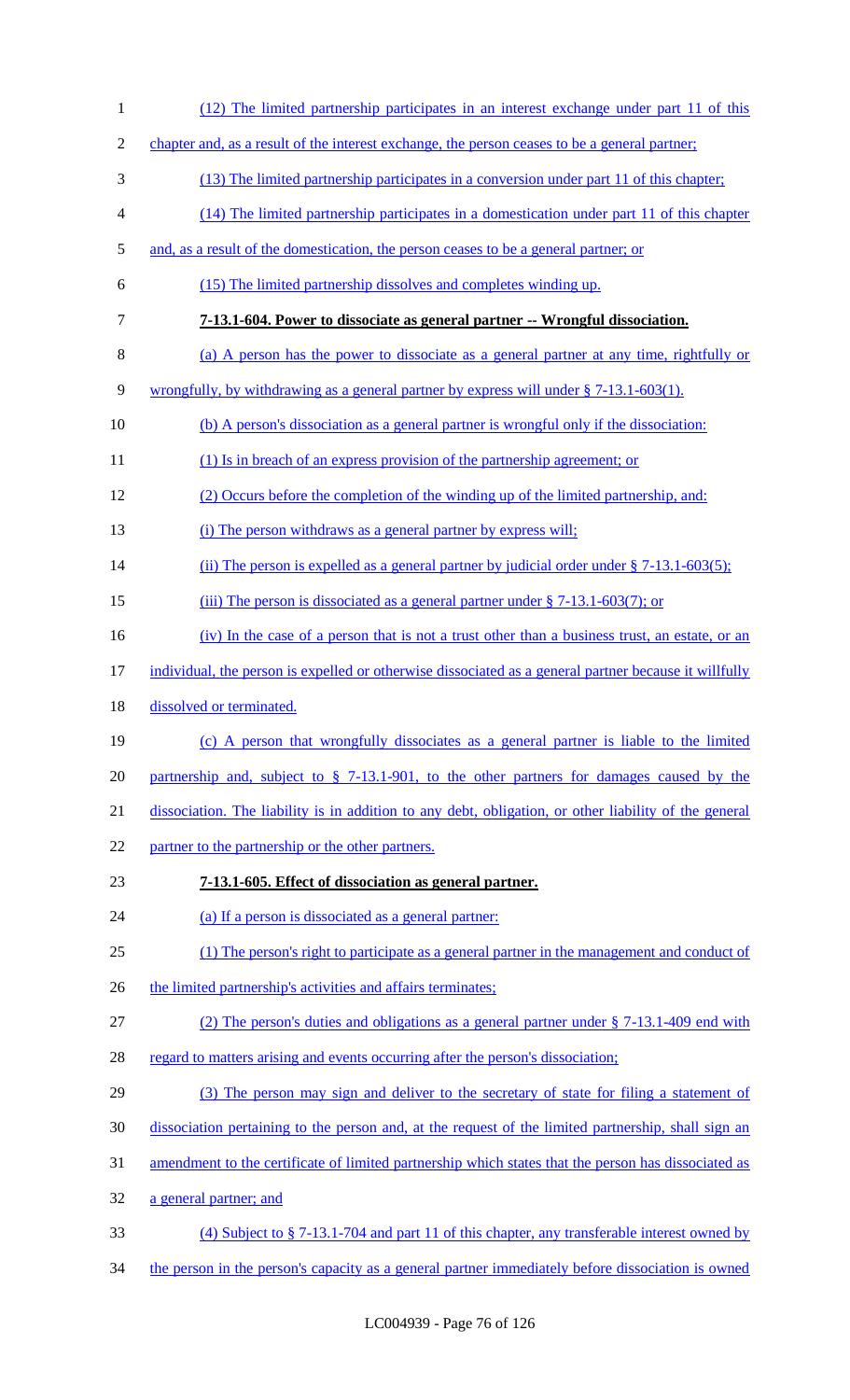- by the person solely as a transferee.
- (b) A person's dissociation as a general partner does not of itself discharge the person from any debt, obligation, or other liability to the limited partnership or the other partners which the person incurred while a general partner. **7-13.1-606. Power to bind and liability of person dissociated as general partner.** (a) After a person is dissociated as a general partner and before the limited partnership is merged out of existence, converted, or domesticated under part 11 of this chapter, or dissolved, the partnership is bound by an act of the person only if: (1) The act would have bound the partnership under § 7-13.1-402 before the dissociation; and (2) At the time the other party enters into the transaction: (i) Less than two (2) years has passed since the dissociation; and 13 (ii) The other party does not know or have notice of the dissociation and reasonably 14 believes that the person is a general partner. (b) If a limited partnership is bound under subsection (a) of this section, the person 16 dissociated as a general partner which caused the partnership to be bound is liable: (1) To the partnership for any damage caused to the partnership arising from the obligation 18 incurred under subsection (a) of this section; and (2) If a general partner or another person dissociated as a general partner is liable for the 20 obligation, to the general partner or other person for any damage caused to the general partner or 21 other person arising from the liability. **7-13.1-607. Liability of person dissociated as general partner to other persons.** (a) A person's dissociation as a general partner does not of itself discharge the person's 24 liability as a general partner for a debt, obligation, or other liability of the limited partnership incurred before dissociation. Except as otherwise provided in subsections (b) and (c) of this section, 26 the person is not liable for a partnership obligation incurred after dissociation. (b) A person whose dissociation as a general partner results in a dissolution and winding up of the limited partnership's activities and affairs is liable on an obligation incurred by the partnership under § 7-13.1-805 to the same extent as a general partner under § 7-13.1-404. (c) A person that is dissociated as a general partner without the dissociation resulting in a dissolution and winding up of the limited partnership's activities and affairs is liable on a transaction entered into by the partnership after the dissociation only if: (1) A general partner would be liable on the transaction; and (2) At the time the other party enters into the transaction: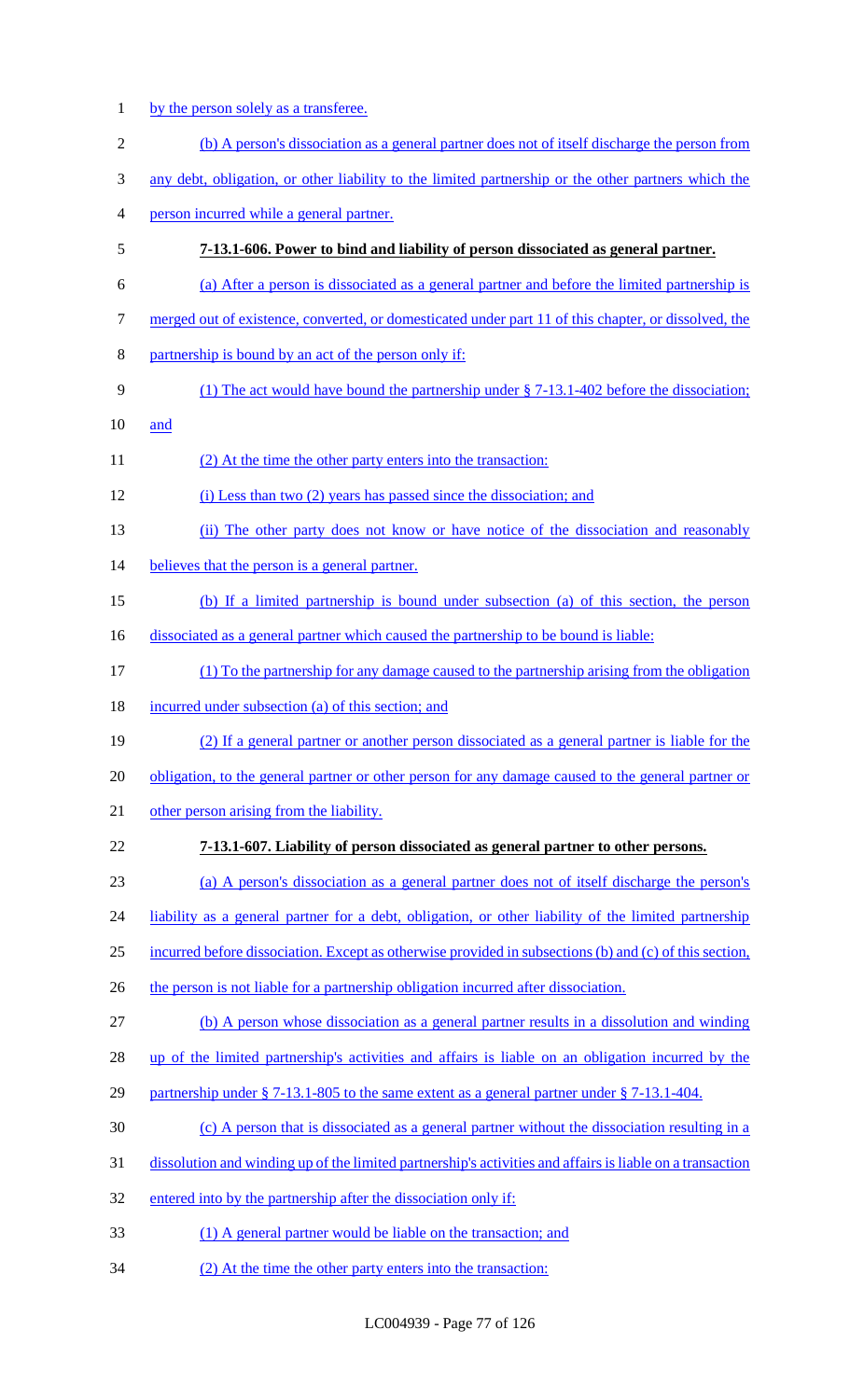| $\mathbf{1}$   | (i) Less than two (2) years has passed since the dissociation; and                                         |
|----------------|------------------------------------------------------------------------------------------------------------|
| $\overline{2}$ | (ii) The other party does not have knowledge or notice of the dissociation and reasonably                  |
| 3              | believes that the person is a general partner.                                                             |
| $\overline{4}$ | (d) By agreement with a creditor of a limited partnership and the partnership, a person                    |
| 5              | dissociated as a general partner may be released from liability for a debt, obligation, or other           |
| 6              | liability of the partnership.                                                                              |
| 7              | (e) A person dissociated as a general partner is released from liability for a debt, obligation,           |
| 8              | or other liability of the limited partnership if the partnership's creditor, with knowledge or notice      |
| 9              | of the person's dissociation as a general partner but without the person's consent, agrees to a material   |
| 10             | alteration in the nature or time of payment of the debt, obligation, or other liability.                   |
| 11             | PART <sub>7</sub>                                                                                          |
| 12             | TRANSFERABLE INTERESTS AND RIGHTS OF TRANSFEREES AND                                                       |
| 13             | <b>CREDITORS</b>                                                                                           |
| 14             | 7-13.1-701. Nature of transferable interest.                                                               |
| 15             | A transferable interest is personal property.                                                              |
| 16             | 7-13.1-702. Transfer of transferable interest.                                                             |
| 17             | (a) A transfer, in whole or in part, of a transferable interest:                                           |
| 18             | (1) Is permissible;                                                                                        |
| 19             | (2) Does not by itself cause a person's dissociation as a partner or a dissolution and winding             |
| 20             | up of the limited partnership's activities and affairs; and                                                |
| 21             | (3) Subject to § 7-13.1-704, does not entitle the transferee to:                                           |
| 22             | (i) Participate in the management or conduct of the partnership's activities and affairs; or               |
| 23             | (ii) Except as otherwise provided in subsection (c) of this section, have access to required               |
| 24             | information, records, or other information concerning the partnership's activities and affairs.            |
| 25             | (b) A transferee has the right to receive, in accordance with the transfer, distributions to               |
| 26             | which the transferor would otherwise be entitled.                                                          |
| 27             | (c) In a dissolution and winding up of a limited partnership, a transferee is entitled to an               |
| 28             | account of the partnership's transactions only from the date of dissolution.                               |
| 29             | (d) A transferable interest may be evidenced by a certificate of the interest issued by a                  |
| 30             | limited partnership in a record, and, subject to this section, the interest represented by the certificate |
| 31             | may be transferred by a transfer of the certificate.                                                       |
| 32             | (e) A limited partnership need not give effect to a transferee's rights under this section until           |
| 33             | the partnership knows or has notice of the transfer.                                                       |
| 34             | (f) A transfer of a transferable interest in violation of a restriction on transfer contained in           |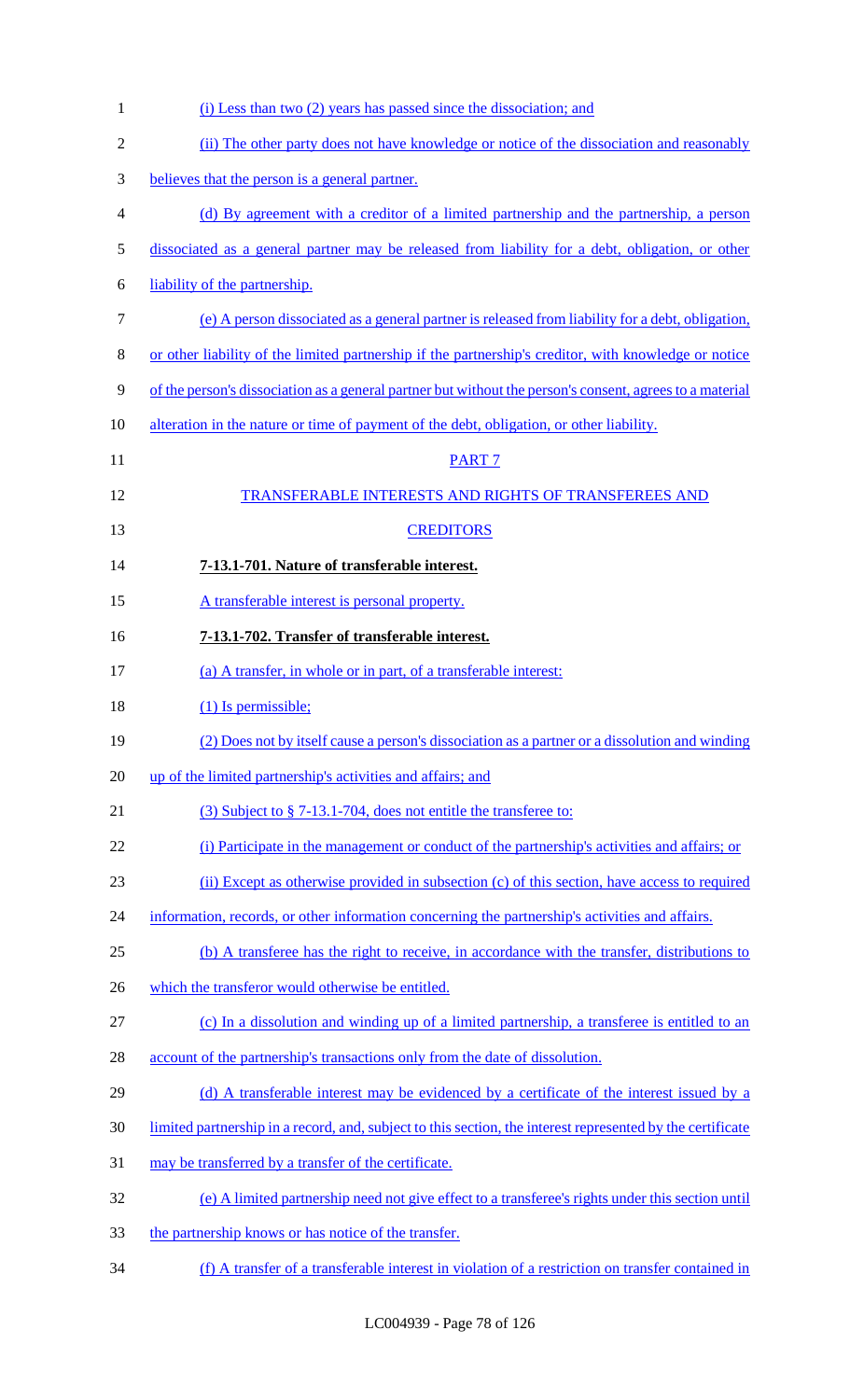1 the partnership agreement is ineffective if the intended transferee has knowledge or notice of the 2 restriction at the time of transfer. 3 (g) Except as otherwise provided in §§ 7-13.1-601(b)(4)(ii) and 7-13.1-603(4)(ii), if a 4 general or limited partner transfers a transferable interest, the transferor retains the rights of a 5 general or limited partner other than the transferable interest transferred and retains all the duties 6 and obligations of a general or limited partner. 7 (h) If a general or limited partner transfers a transferable interest to a person that becomes 8 a general or limited partner with respect to the transferred interest, the transferee is liable for the 9 transferor's obligations under §§ 7-13.1-502 and 7-13.1-505 known to the transferee when the 10 transferee becomes a partner. 11 **7-13.1-703. Charging order.** 12 (a) On application by a judgment creditor of a partner or transferee, a court may enter a 13 charging order against the transferable interest of the judgment debtor for the unsatisfied amount 14 of the judgment. A charging order constitutes a lien on a judgment debtor's transferable interest and 15 requires the limited partnership to pay over to the person to which the charging order was issued 16 any distribution that otherwise would be paid to the judgment debtor. 17 (b) To the extent necessary to effectuate the collection of distributions pursuant to a 18 charging order in effect under subsection (a) of this section, the court may: 19 (1) Appoint a receiver of the distributions subject to the charging order, with the power to 20 make all inquiries the judgment debtor might have made; and 21 (2) Make all other orders necessary to give effect to the charging order. 22 (c) Upon a showing that distributions under a charging order will not pay the judgment 23 debt within a reasonable time, the court may foreclose the lien and order the sale of the transferable 24 interest. The purchaser at the foreclosure sale obtains only the transferable interest, does not thereby 25 become a partner, and is subject to § 7-13.1-702. 26 (d) At any time before foreclosure under subsection (c) of this section, the partner or 27 transferee whose transferable interest is subject to a charging order under subsection (a) of this 28 section may extinguish the charging order by satisfying the judgment and filing a certified copy of 29 the satisfaction with the court that issued the charging order. 30 (e) At any time before foreclosure under subsection (c) of this section, a limited partnership 31 or one or more partners whose transferable interests are not subject to the charging order may pay 32 to the judgment creditor the full amount due under the judgment and thereby succeed to the rights 33 of the judgment creditor, including the charging order. 34 (f) This chapter does not deprive any partner or transferee of the benefit of any exemption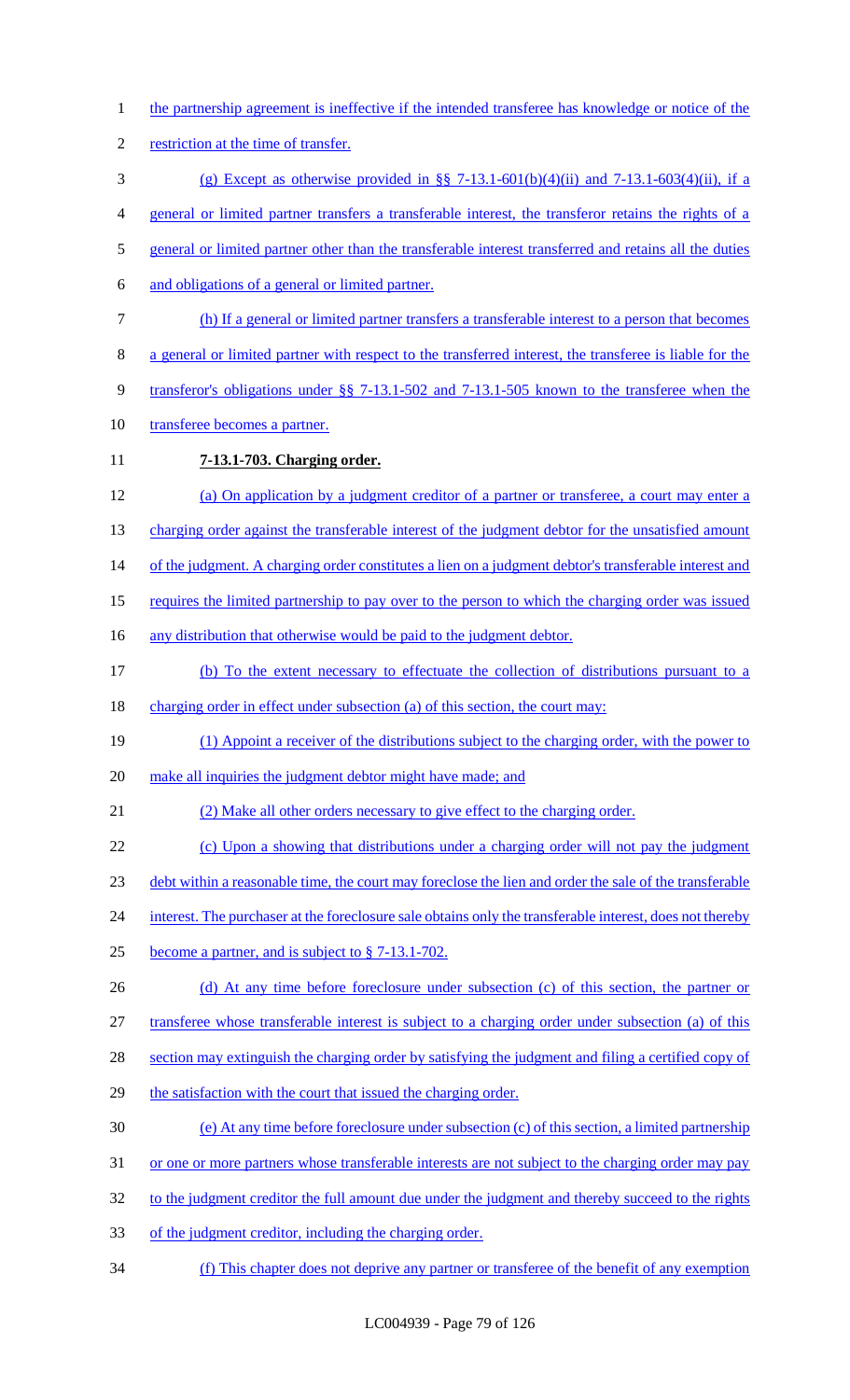| $\mathbf{1}$   | <u>law applicable to the transferable interest of the partner or transferee.</u>                         |
|----------------|----------------------------------------------------------------------------------------------------------|
| $\overline{2}$ | (g) This section provides the exclusive remedy by which a person seeking in the capacity                 |
| 3              | of a judgment creditor to enforce a judgment against a partner or transferee may satisfy the             |
| 4              | judgment from the judgment debtor's transferable interest.                                               |
| 5              | 7-13.1-704. Power of legal representative of deceased partner.                                           |
| 6              | If a partner dies, the deceased partner's legal representative may exercise:                             |
| $\tau$         | (1) The rights of a transferee provided in $\S$ 7-13.1-702(c); and                                       |
| 8              | (2) For the purposes of settling the estate, the rights of a current limited partner under $\S$ 7-       |
| 9              | 13.1-304.                                                                                                |
| 10             | <b>PART 8</b>                                                                                            |
| 11             | DISSOLUTION AND WINDING UP                                                                               |
| 12             | 7-13.1-801. Events causing dissolution.                                                                  |
| 13             | (a) A limited partnership is dissolved, and its activities and affairs must be wound up, upon            |
| 14             | the occurrence of any of the following:                                                                  |
| 15             | (1) An event or circumstance that the partnership agreement states causes dissolution;                   |
| 16             | (2) The affirmative vote or consent of all general partners and of limited partners owning               |
| 17             | a majority of the rights to receive distributions as limited partners at the time the vote or consent is |
| 18             | to be effective;                                                                                         |
| 19             | (3) After the dissociation of a person as a general partner:                                             |
| 20             | (i) If the partnership has at least one remaining general partner, the affirmative vote or               |
| 21             | consent to dissolve the partnership not later than ninety (90) days after the dissociation by partners   |
| 22             | owning a majority of the rights to receive distributions as partners at the time the vote or consent     |
| 23             | is to be effective; or                                                                                   |
| 24             | (ii) If the partnership does not have a remaining general partner, the passage of ninety (90)            |
| 25             | days after the dissociation, unless before the end of the period:                                        |
| 26             | (A) Consent to continue the activities and affairs of the partnership and admit at least one             |
| 27             | general partner is given by limited partners owning a majority of the rights to receive distributions    |
| 28             | as limited partners at the time the consent is to be effective; and                                      |
| 29             | (B) At least one person is admitted as a general partner in accordance with the consent;                 |
| 30             | (4) The passage of ninety (90) consecutive days after the dissociation of the partnership's              |
| 31             | last limited partner, unless before the end of the period the partnership admits at least one limited    |
| 32             | partner;                                                                                                 |
| 33             | (5) The passage of ninety (90) consecutive days during which the partnership has only one                |
| 34             | partner, unless before the end of the period:                                                            |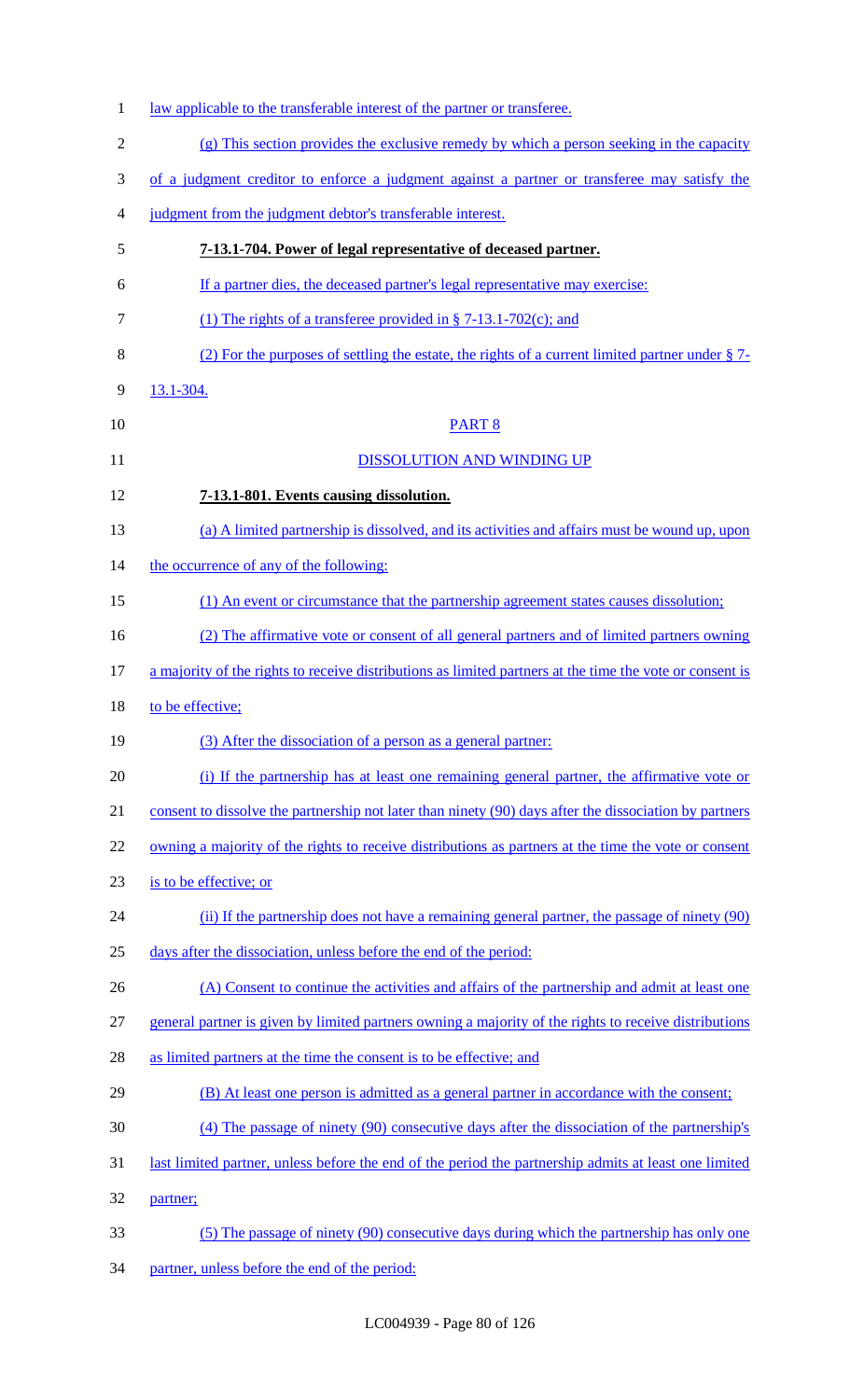| $\mathbf{1}$   | (i) The partnership admits at least one person as a partner.                                            |
|----------------|---------------------------------------------------------------------------------------------------------|
| $\overline{2}$ | (ii) If the previously sole remaining partner is only a general partner, the partnership admits         |
| 3              | the person as a limited partner; and                                                                    |
| 4              | (iii) If the previously sole remaining partner is only a limited partner, the partnership admits        |
| 5              | a person as a general partner;                                                                          |
| 6              | (6) On application by a partner, the entry by the superior court of an order dissolving the             |
| 7              | partnership on the grounds that:                                                                        |
| 8              | (i) The conduct of all or substantially all the partnership's activities and affairs is unlawful;       |
| 9              | $or$                                                                                                    |
| 10             | (ii) It is not reasonably practicable to carry on the partnership's activities and affairs in           |
| 11             | conformity with the certificate of limited partnership and partnership agreement; or                    |
| 12             | (7) The signing and filing of a certificate of revocation by the secretary of state under § 7-          |
| 13             | 13.1-811.                                                                                               |
| 14             | (b) If an event occurs that imposes a deadline on a limited partnership under subsection (a)            |
| 15             | of this section and before the partnership has met the requirements of the deadline, another event      |
| 16             | occurs that imposes a different deadline on the partnership under subsection (a) of this section:       |
| 17             | (1) The occurrence of the second event does not affect the deadline caused by the first                 |
| 18             | event; and                                                                                              |
| 19             | (2) The partnership's meeting of the requirements of the first deadline does not extend the             |
| 20             | second deadline.                                                                                        |
| 21             | 7-13.1-802. Winding up.                                                                                 |
| 22             | (a) A dissolved limited partnership shall wind up its activities and affairs and, except as             |
| 23             | otherwise provided in $\S$ 7-13.1-803, the partnership continues after dissolution only for the purpose |
| 24             | of winding up.                                                                                          |
| 25             | (b) In winding up its activities and affairs, the limited partnership:                                  |
| 26             | (1) Shall discharge the partnership's debts, obligations, and other liabilities, settle and close       |
| 27             | the partnership's activities and affairs, and marshal and distribute the assets of the partnership; and |
| 28             | $(2)$ May:                                                                                              |
| 29             | (i) Amend its certificate of limited partnership to state that the partnership is dissolved;            |
| 30             | (ii) Preserve the partnership activities, affairs, and property as a going concern for a                |
| 31             | reasonable time;                                                                                        |
| 32             | Prosecute and defend actions and proceedings, whether civil, criminal, or<br>(iii)                      |
| 33             | administrative;                                                                                         |
|                |                                                                                                         |

(iv) Transfer the partnership's property;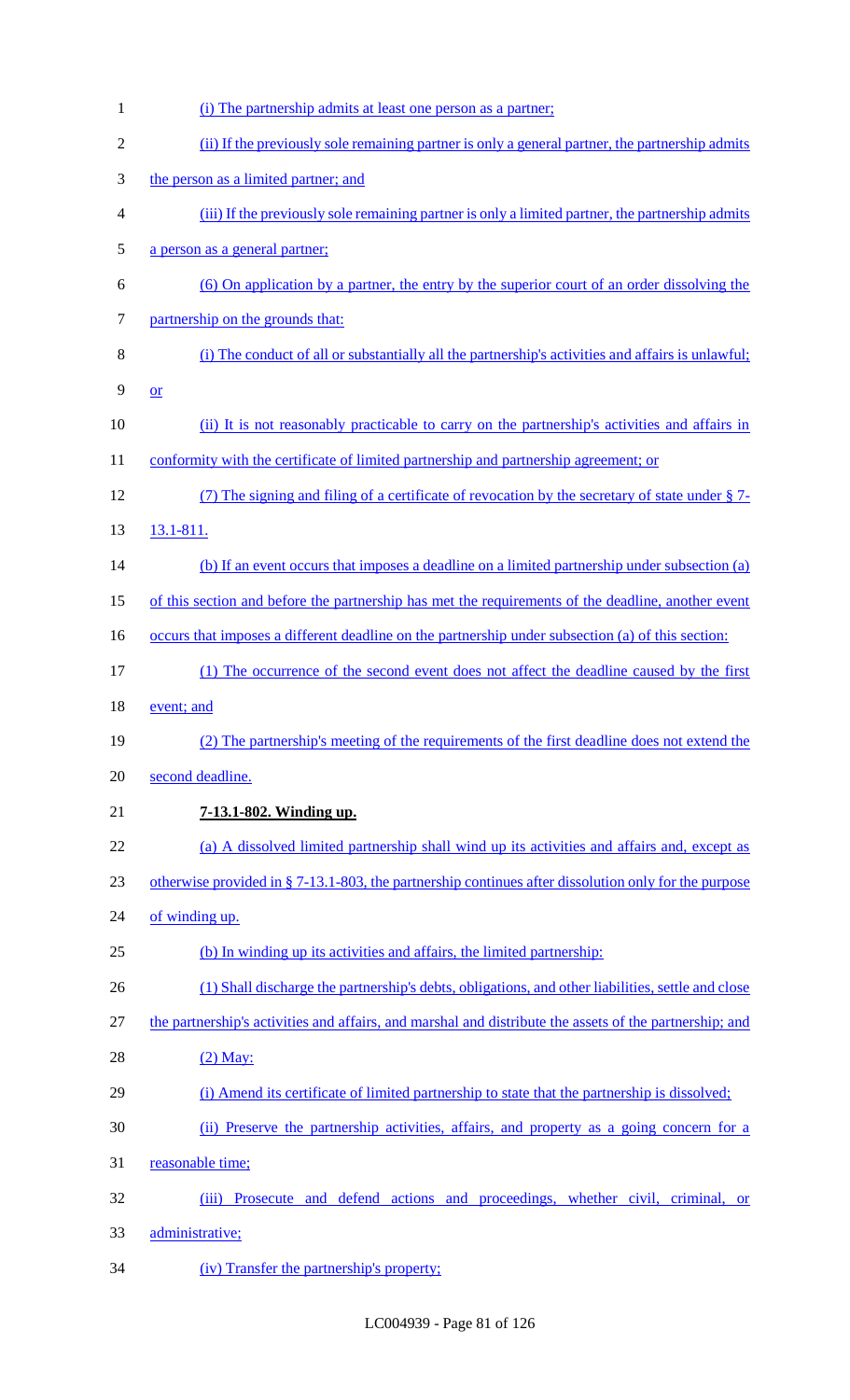- (v) Settle disputes by mediation or arbitration; (vi) Deliver to the secretary of state for filing a statement of dissolution stating the name of the partnership and that the partnership is dissolved; and (vii) Perform other acts necessary or appropriate to the winding up. (c) If a dissolved limited partnership does not have a general partner, a person to wind up the dissolved partnership's activities and affairs may be appointed by the affirmative vote or consent of limited partners owning a majority of the rights to receive distributions as limited partners at the time the vote or consent is to be effective. A person appointed under this subsection: (1) Has the powers of a general partner under § 7-13.1-804 but is not liable for the debts, 10 obligations, and other liabilities of the partnership solely by reason of having or exercising those 11 powers or otherwise acting to wind up the dissolved partnership's activities and affairs; and (2) Shall deliver promptly to the secretary of state for filing an amendment to the 13 partnership's certificate of limited partnership stating: 14 (i) That the partnership does not have a general partner; (ii) The name and street and mailing addresses of the person; and 16 (iii) That the person has been appointed pursuant to this subsection to wind up the partnership. 18 (d) On the application of a partner, the superior court may order judicial supervision of the winding up of a dissolved limited partnership, including the appointment of a person to wind up 20 the partnership's activities and affairs, if: (1) The partnership does not have a general partner and within a reasonable time following 22 the dissolution no person has been appointed pursuant to subsection (c) of this section; or (2) The applicant establishes other good cause. **7-13.1-803. Rescinding dissolution.** (a) A limited partnership may rescind its dissolution, unless a statement of dissolution 26 applicable to the partnership has become effective, the superior court has entered an order under § 7-13.1-801(a)(6) dissolving the partnership, or the secretary of state has revoked the partnership under § 7-13.1-811. (b) Rescinding dissolution under this section requires: (1) The affirmative vote or consent of each partner; and (2) If the limited partnership has delivered to the secretary of state for filing an amendment 32 to the certificate of limited partnership stating that the partnership is dissolved and: (i) The amendment has not become effective, delivery to the secretary of state for filing of
- a statement of withdrawal under § 7-13.1-208 applicable to the amendment; or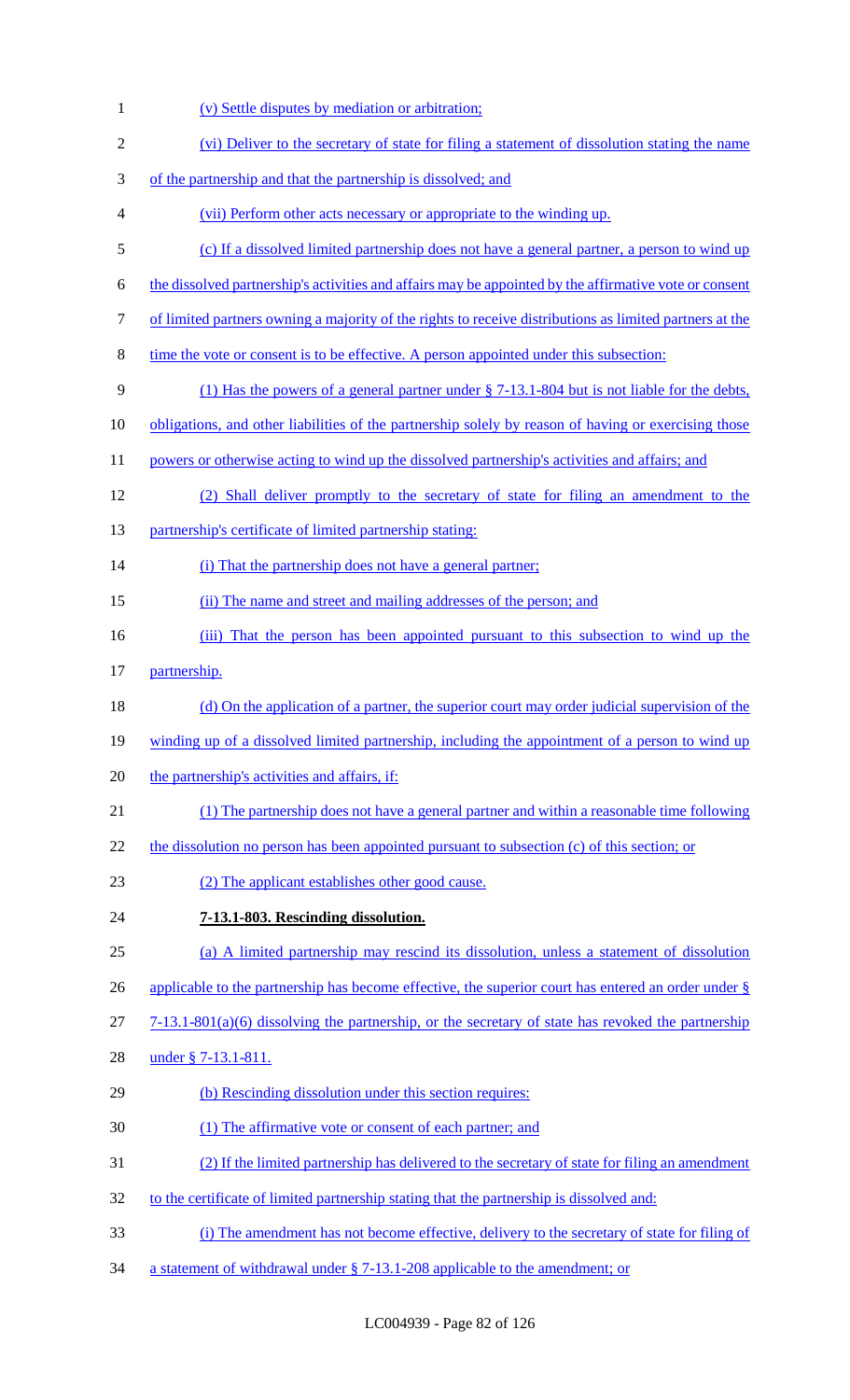| $\mathbf{1}$   | (ii) The amendment has become effective, delivery to the secretary of state for filing of an          |
|----------------|-------------------------------------------------------------------------------------------------------|
| $\overline{2}$ | amendment to the certificate of limited partnership stating that dissolution has been rescinded under |
| 3              | this section.                                                                                         |
| 4              | (c) If a limited partnership rescinds its dissolution:                                                |
| 5              | (1) The partnership resumes carrying on its activities and affairs as if dissolution had never        |
| 6              | occurred;                                                                                             |
| $\tau$         | (2) Subject to subsection (c)(3) of this section, any liability incurred by the partnership           |
| 8              | after the dissolution and before the rescission has become effective is determined as if dissolution  |
| 9              | had never occurred; and                                                                               |
| 10             | (3) The rights of a third party arising out of conduct in reliance on the dissolution before          |
| 11             | the third party knew or had notice of the rescission may not be adversely affected.                   |
| 12             | 7-13.1-804. Power to bind partnership after dissolution.                                              |
| 13             | (a) A limited partnership is bound by a general partner's act after dissolution which:                |
| 14             | (1) Is appropriate for winding up the partnership's activities and affairs; or                        |
| 15             | (2) Would have bound the partnership under $\S$ 7-13.1-402 before dissolution if, at the time         |
| 16             | the other party enters into the transaction, the other party does not know or have notice of the      |
| 17             | dissolution.                                                                                          |
| 18             | (b) A person dissociated as a general partner binds a limited partnership through an act              |
| 19             | occurring after dissolution if:                                                                       |
| 20             | (1) At the time the other party enters into the transaction:                                          |
| 21             | (i) Less than two (2) years has passed since the dissociation; and                                    |
| 22             | (ii) The other party does not know or have notice of the dissociation and reasonably                  |
| 23             | believes that the person is a general partner; and                                                    |
| 24             | $(2)$ The act:                                                                                        |
| 25             | (i) Is appropriate for winding up the partnership's activities and affairs; or                        |
| 26             | (ii) Would have bound the partnership under $\S$ 7-13.1-402 before dissolution and at the             |
| 27             | time the other party enters into the transaction the other party does not know or have notice of the  |
| 28             | dissolution.                                                                                          |
| 29             | 7-13.1-805. Liability after dissolution of general partner and person dissociated as                  |
| 30             | general partner.                                                                                      |
| 31             | (a) If a general partner having knowledge of the dissolution causes a limited partnership to          |
| 32             | incur an obligation under § 7-13.1-804(a) by an act that is not appropriate for winding up the        |
| 33             | partnership's activities and affairs, the general partner is liable:                                  |

(1) To the partnership for any damage caused to the partnership arising from the obligation;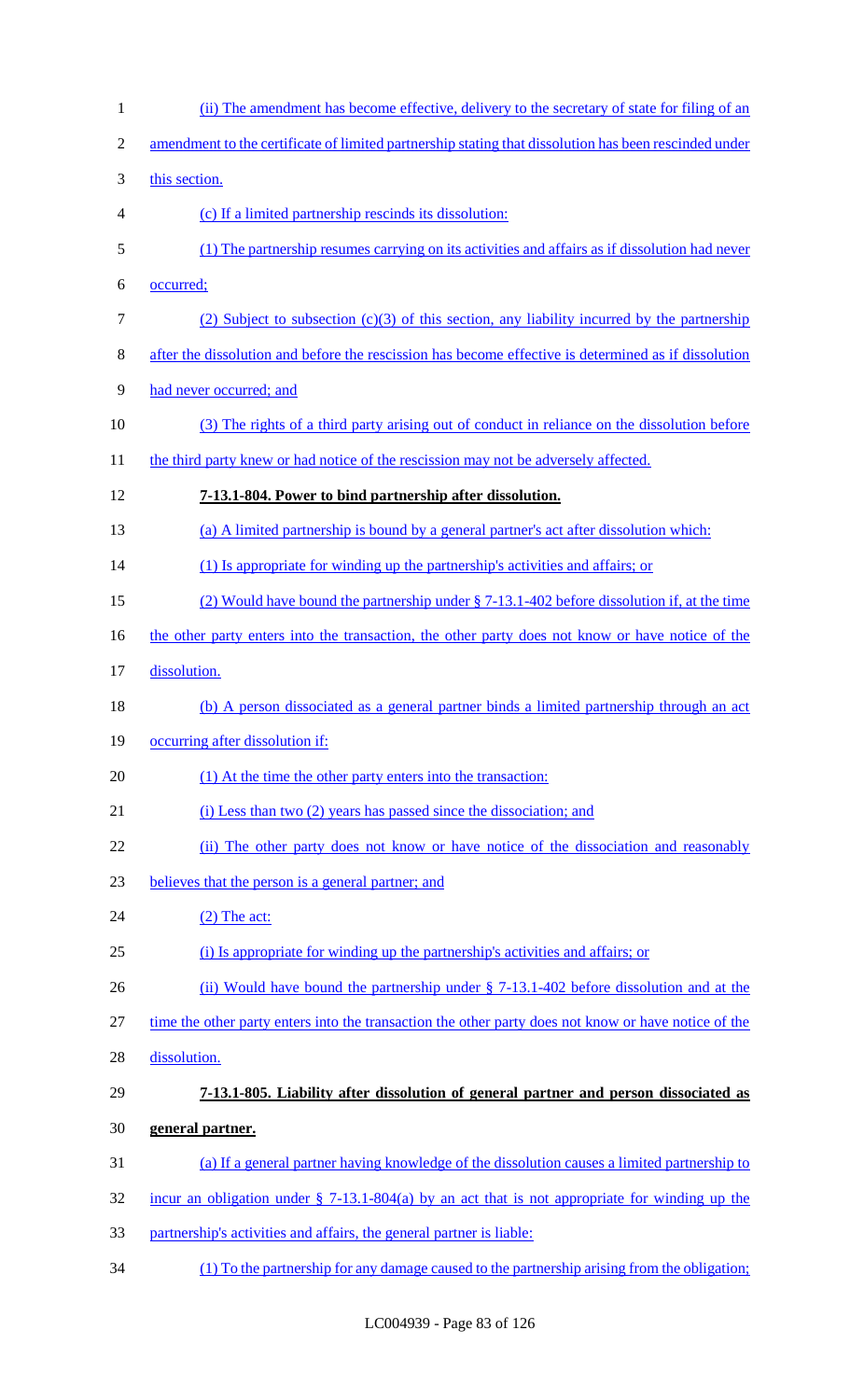1 and

| $\mathbf{2}$   | (2) If another general partner or a person dissociated as a general partner is liable for the          |
|----------------|--------------------------------------------------------------------------------------------------------|
| 3              | obligation, to that other general partner or person for any damage caused to that other general        |
| $\overline{4}$ | partner or person arising from the liability.                                                          |
| 5              | (b) If a person dissociated as a general partner causes a limited partnership to incur an              |
| 6              | obligation under $\S$ 7-13.1-804(b), the person is liable:                                             |
| $\tau$         | (1) To the partnership for any damage caused to the partnership arising from the obligation;           |
| $8\,$          | and                                                                                                    |
| 9              | (2) If a general partner or another person dissociated as a general partner is liable for the          |
| 10             | obligation, to the general partner or other person for any damage caused to the general partner or     |
| 11             | other person arising from the obligation.                                                              |
| 12             | 7-13.1-806. Known claims against dissolved limited partnership.                                        |
| 13             | (a) Except as otherwise provided in subsection (d) of this section, a dissolved limited                |
| 14             | partnership may give notice of a known claim under subsection (b) of this section, which has the       |
| 15             | effect provided in subsection (c) of this section.                                                     |
| 16             | (b) A dissolved limited partnership may in a record notify its known claimants of the                  |
| 17             | dissolution. The notice must:                                                                          |
| 18             | (1) Specify the information required to be included in a claim;                                        |
| 19             | (2) State that a claim must be in writing and provide a mailing address to which the claim             |
| 20             | is to be sent;                                                                                         |
|                |                                                                                                        |
| 21             | (3) State the deadline for receipt of a claim, which may not be less than one hundred twenty           |
| 22             | (120) days after the date the notice is received by the claimant;                                      |
| 23             | (4) State that the claim will be barred if not received by the deadline; and                           |
| 24             | (5) Unless the partnership has been throughout its existence a limited liability limited               |
| 25             | partnership, state that the barring of a claim against the partnership will also bar any corresponding |
| 26             | claim against any general partner or person dissociated as a general partner which is based on § 7-    |
| 27             | 13.1-404.                                                                                              |
| 28             | (c) A claim against a dissolved limited partnership is barred if the requirements of                   |
| 29             | subsection (b) of this section are met and:                                                            |
| 30             | (1) The claim is not received by the specified deadline; or                                            |
| 31             | (2) If the claim is timely received but rejected by the partnership:                                   |
| 32             | (i) The partnership causes the claimant to receive a notice in a record stating that the claim         |

34 enforce the claim not later than ninety (90) days after the claimant receives the notice; and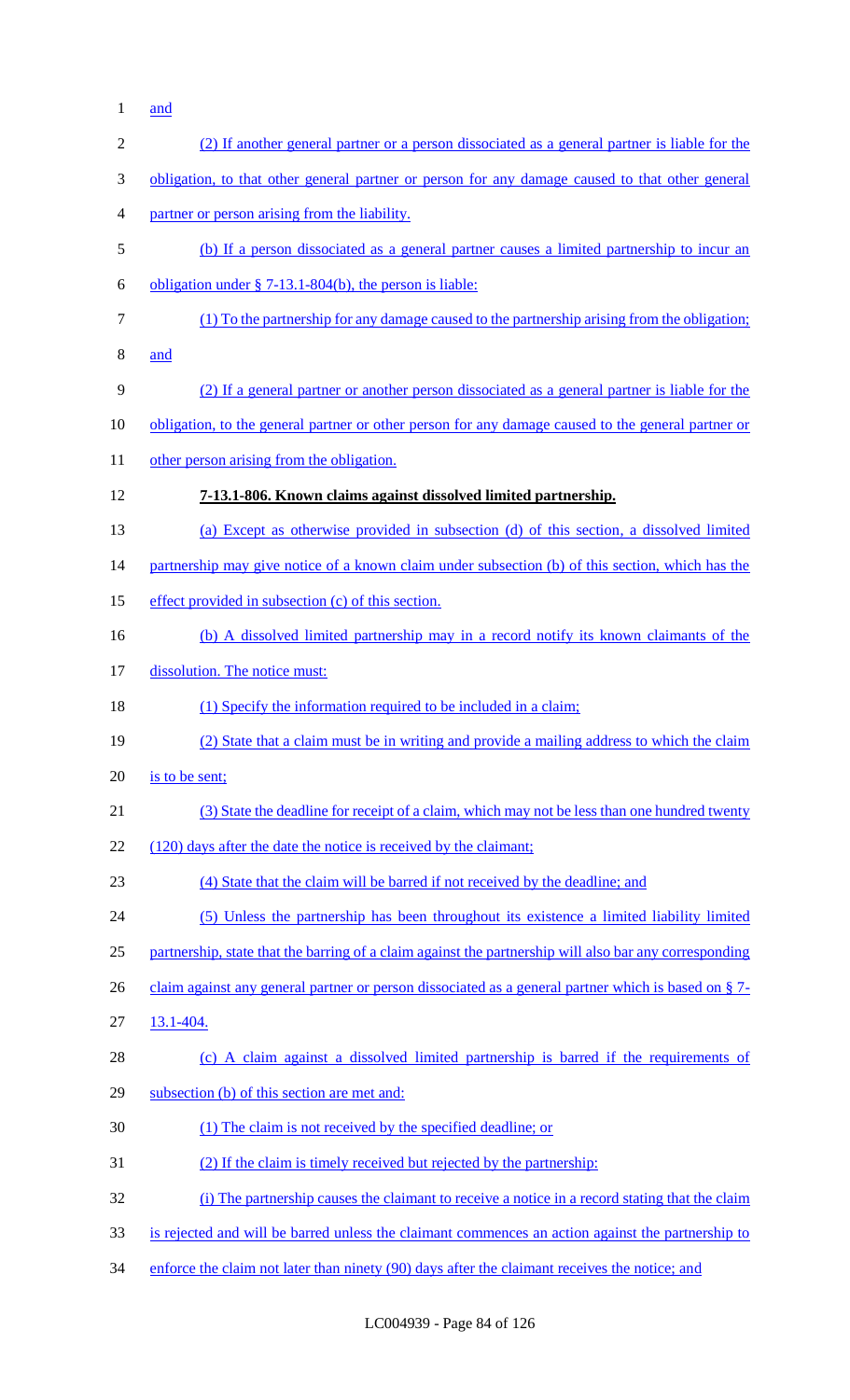| $\mathbf{1}$   | (ii) The claimant does not commence the required action not later than ninety (90) days                   |
|----------------|-----------------------------------------------------------------------------------------------------------|
| $\overline{2}$ | after the claimant receives the notice.                                                                   |
| 3              | (d) This section does not apply to a claim based on an event occurring after the date of                  |
| $\overline{4}$ | dissolution or a liability that on that date is contingent.                                               |
| 5              | 7-13.1-807. Other claims against dissolved limited partnership.                                           |
| 6              | (a) A dissolved limited partnership may publish notice of its dissolution and request                     |
| $\overline{7}$ | persons having claims against the partnership to present them in accordance with the notice.              |
| 8              | (b) A notice under subsection (a) of this section must:                                                   |
| 9              | (1) Be published at least once in a newspaper of general circulation in the county in this                |
| 10             | state in which the dissolved limited partnership's principal office is or, if the principal office is not |
| 11             | located in this state, in the county in which the office of the partnership's registered agent is or was  |
| 12             | last located;                                                                                             |
| 13             | (2) Describe the information required to be contained in a claim, state that the claim must               |
| 14             | be in writing, and provide a mailing address to which the claim is to be sent;                            |
| 15             | (3) State that a claim against the partnership is barred unless an action to enforce the claim            |
| 16             | is commenced not later than three (3) years after publication of the notice; and                          |
| 17             | (4) Unless the partnership has been throughout its existence a limited liability limited                  |
| 18             | partnership, state that the barring of a claim against the partnership will also bar any corresponding    |
| 19             | claim against any general partner or person dissociated as a general partner which is based on § 7-       |
| 20             | 13.1-404.                                                                                                 |
| 21             | (c) If a dissolved limited partnership publishes a notice in accordance with subsection (b)               |
| 22             | of this section, the claim of each of the following claimants is barred unless the claimant               |
| 23             | commences an action to enforce the claim against the partnership not later than three (3) years after     |
| 24             | the publication date of the notice:                                                                       |
| 25             | (1) A claimant that did not receive notice in a record under $\S$ 7-13.1-806;                             |
| 26             | (2) A claimant whose claim was timely sent to the partnership but not acted on; and                       |
| 27             | (3) A claimant whose claim is contingent at, or based on an event occurring after, the date               |
| 28             | of dissolution.                                                                                           |
| 29             | (d) A claim not barred under this section or $\S$ 7-13.1-806 may be enforced:                             |
| 30             | (1) Against the dissolved limited partnership, to the extent of its undistributed assets;                 |
| 31             | (2) Except as otherwise provided in $\S$ 7-13.1-808, if assets of the partnership have been               |
| 32             | distributed after dissolution, against a partner or transferee to the extent of that person's             |
| 33             | proportionate share of the claim or of the partnership's assets distributed to the partner or transferee  |
| 34             | after dissolution, whichever is less, but a person's total liability for all claims under this subsection |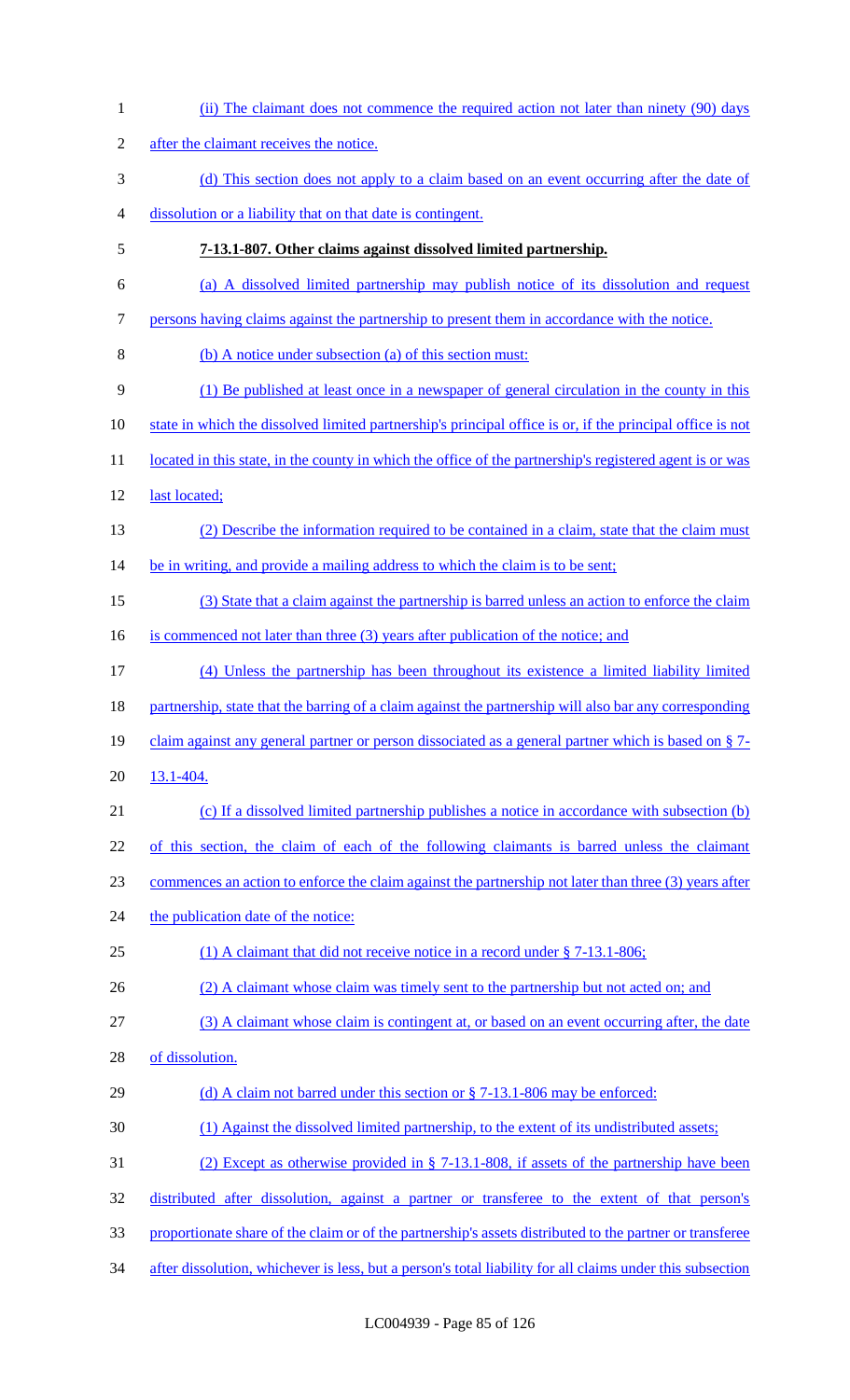- 1 may not exceed the total amount of assets distributed to the person after dissolution; and
- (3) Against any person liable on the claim under §§ 7-13.1-404 and 7-13.1-607.
- **7-13.1-808. Court proceedings.**
- (a) A dissolved limited partnership that has published a notice under § 7-13.1-807 may file
- 5 an application with the superior court in the county where the partnership's principle office is
- located or, if the principal office in not located in this state, where the office of its registered agent
- is or was last located, for a determination of the amount and form of security to be provided for
- payment of claims that are contingent, have not been made known to the partnership, or are based
- on an event occurring after the date of dissolution but which, based on the facts known to the
- 10 partnership, are reasonably expected to arise after the date of dissolution. Security is not required
- 11 for any claim that is or is reasonably anticipated to be barred under § 7-13.1-807.
- (b) Not later than ten (10) days after the filing of an application under subsection (a) of this 13 section, the dissolved limited partnership shall give notice of the proceeding to each claimant 14 holding a contingent claim known to the partnership.
- (c) In a proceeding brought under this section, the court may appoint a guardian ad litem
- 16 to represent all claimants whose identities are unknown. The reasonable fees and expenses of the
- guardian, including all reasonable expert witness fees, must be paid by the dissolved limited 18 partnership.
- (d) A dissolved limited partnership that provides security in the amount and form ordered
- by the court under subsection (a) of this section satisfies the partnership's obligations with respect
- 21 to claims that are contingent, have not been made known to the partnership, or are based on an
- 22 event occurring after the date of dissolution, and such claims may not be enforced against a partner
- or transferee on account of assets received in liquidation.
- **7-13.1-809. Liability of general partner and person dissociated as general partner when claim against limited partnership barred.**
- 26 If a claim against a dissolved limited partnership is barred under §§ 7-13.1-806, 7-13.1-
- 807, or 7-13.1-808, any corresponding claim under §§ 7-13.1-404 or 7-13.1-607 is also barred.
- 

## **7-13.1-810. Disposition of assets in winding up -- When contributions required.**

- (a) In winding up its activities and affairs, a limited partnership shall apply its assets,
- including the contributions required by this section, to discharge the partnership's obligations to
- creditors, including partners that are creditors.
- (b) After a limited partnership complies with subsection (a) of this section, any surplus
- must be distributed in the following order, subject to any charging order in effect under § 7-13.1-
- 34 703: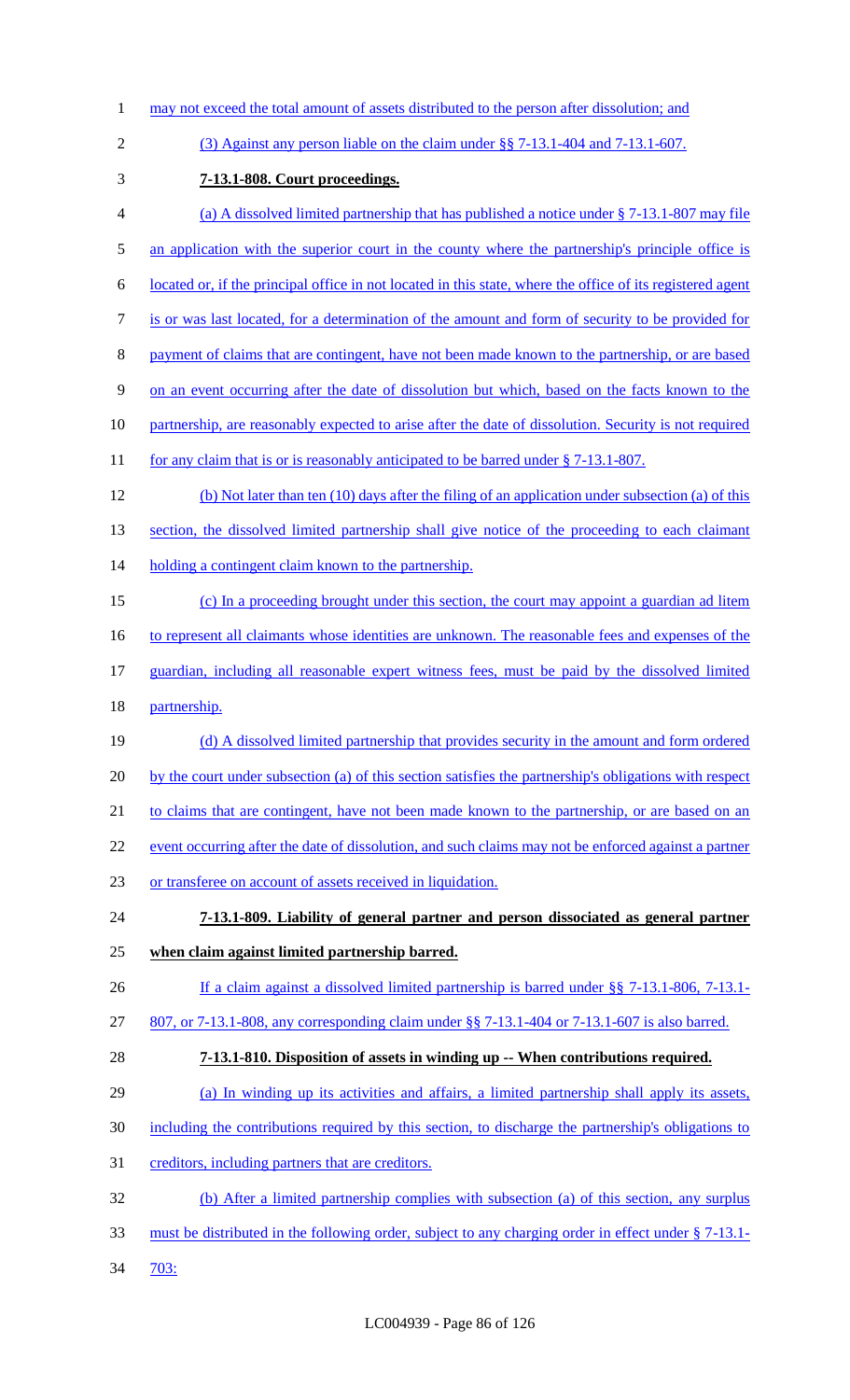(1) To each person owning a transferable interest that reflects contributions made and not previously returned, an amount equal to the value of the unreturned contributions; and (2) Among persons owning transferable interests in proportion to their respective rights to share in distributions immediately before the dissolution of the partnership. (c) If a limited partnership's assets are insufficient to satisfy all of its obligations under subsection (a) of this section, with respect to each unsatisfied obligation incurred when the partnership was not a limited liability limited partnership, the following rules apply: (1) Each person that was a general partner when the obligation was incurred and that has not been released from the obligation under § 7-13.1-607 shall contribute to the partnership for the 10 purpose of enabling the partnership to satisfy the obligation. The contribution due from each of 11 those persons is in proportion to the right to receive distributions in the capacity of a general partner in effect for each of those persons when the obligation was incurred. (2) If a person does not contribute the full amount required under subsection (c)(1) of this 14 section with respect to an unsatisfied obligation of the partnership, the other persons required to contribute by subsection (c)(1) of this section on account of the obligation shall contribute the 16 additional amount necessary to discharge the obligation. The additional contribution due from each 17 of those other persons is in proportion to the right to receive distributions in the capacity of a general 18 partner in effect for each of those other persons when the obligation was incurred. 19 (3) If a person does not make the additional contribution required by subsection (c)(2) of 20 this section, further additional contributions are determined and due in the same manner as provided 21 in that subsection. 22 (d) A person that makes an additional contribution under subsections  $(c)(2)$  or  $(c)(3)$  of this 23 section may recover from any person whose failure to contribute under subsections  $(c)(1)$  or  $(c)(2)$ 24 of this section necessitated the additional contribution. A person may not recover under this subsection more than the amount additionally contributed. A person's liability under this subsection may not exceed the amount the person failed to contribute. (e) All distributions made under subsections (b) and (c) of this section must be paid in money. **7-13.1-811. Revocation of a certificate of limited partnership.** (a) The certificate of limited partnership may be revoked by the secretary of state under the conditions prescribed in this section when it is established that: (1) The limited partnership procured its certificate of limited partnership through fraud; (2) The limited partnership has continued to exceed or abuse the authority conferred upon it by law;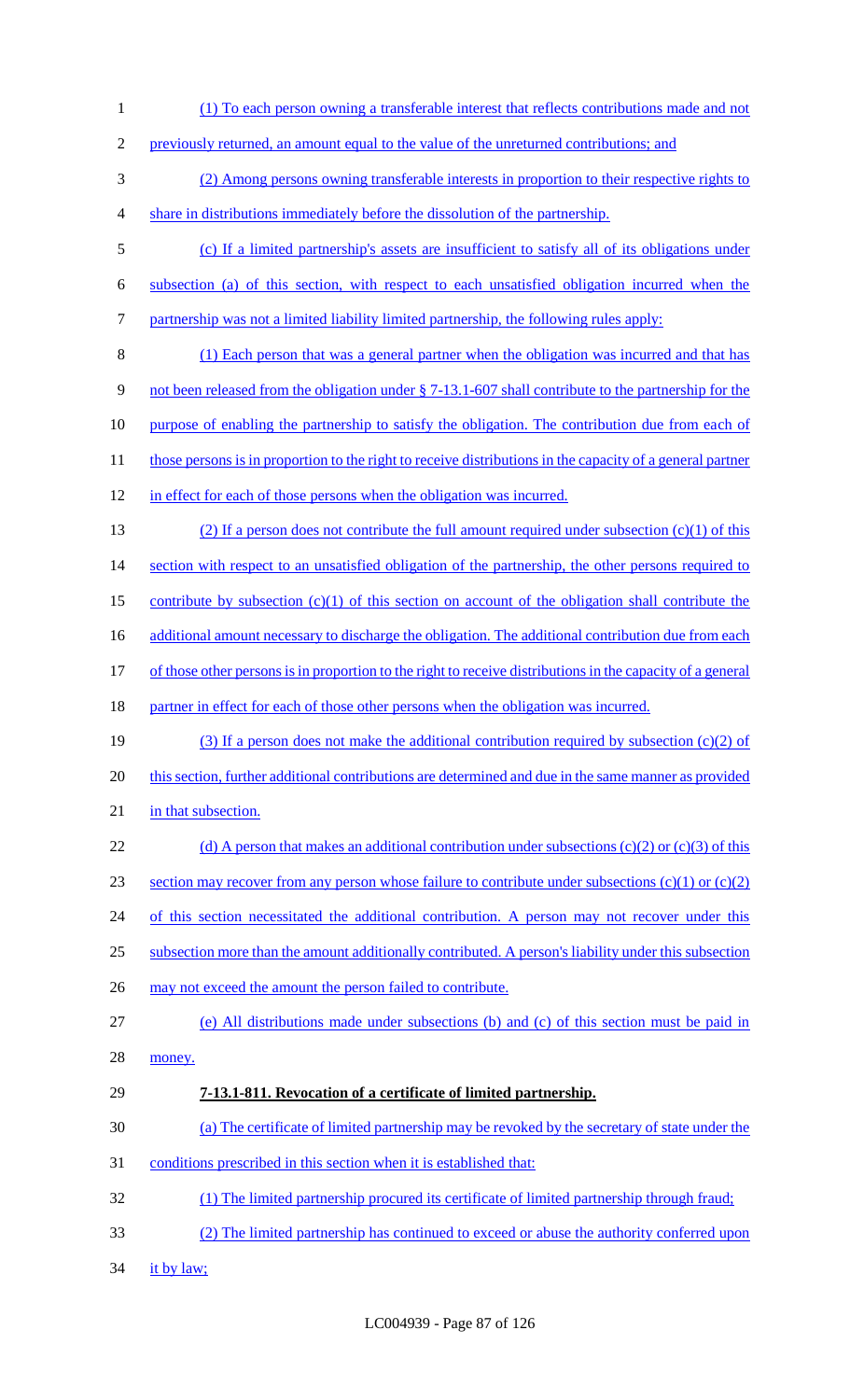(3) The limited partnership has failed to file its annual report within the time required by 2 this chapter; (4) The limited partnership has failed to pay any required fees to the secretary of state when they have become due and payable; (5) The secretary of state has received notice from the division of taxation, in accordance with § 7-13.1-215, that the limited partnership has failed to pay any fees or taxes due this state; (6) The limited partnership has failed for thirty (30) days to appoint and maintain a registered agent in this state as required by this chapter; (7) The limited partnership has failed, after change of its registered agent, to file in the 10 office of the secretary of state a statement of the change as required by this chapter; 11 (8) The limited partnership has failed to file in the office of the secretary of state any amendment to its certificate of limited partnership or any articles of dissolution, merger, or 13 consolidation as prescribed by this chapter; or 14 (9) A misrepresentation has been made of any material matter in any application, report, 15 affidavit, or other document submitted by the limited partnership pursuant to this chapter. (b) No certificate of limited partnership of a limited partnership shall be revoked by the 17 secretary of state unless: (1) The secretary of state shall have given the limited partnership notice thereof not less 19 than sixty (60) days prior to such revocation by regular mail addressed to the registered agent in 20 this state on file with the secretary of state's office, which notice shall specify the basis for the revocation; provided, however, that if a prior mailing addressed to the address of the registered 22 agent of the limited partnership in this state currently on file with the secretary of state's office has been returned as undeliverable by the United States Postal Service for any reason, or if the 24 revocation notice is returned as undeliverable by the United States Postal Service for any reason, the secretary of state shall give notice as follows: (i) To the limited partnership at its principal office of record as shown in its most recent annual report, and no further notice shall be required; or 28 (ii) In the case of a limited partnership that has not yet filed an annual report, then to the limited partnership at the principal office in the certificate of limited partnership and no further notice shall be required; and (2) The limited partnership fails prior to revocation to file the annual report, pay the fees 32 or taxes, file the required statement of change of registered agent, file the articles of amendment or amendment to its registration or articles of dissolution, cancellation of registration, merger, or consolidation, or correct the misrepresentation.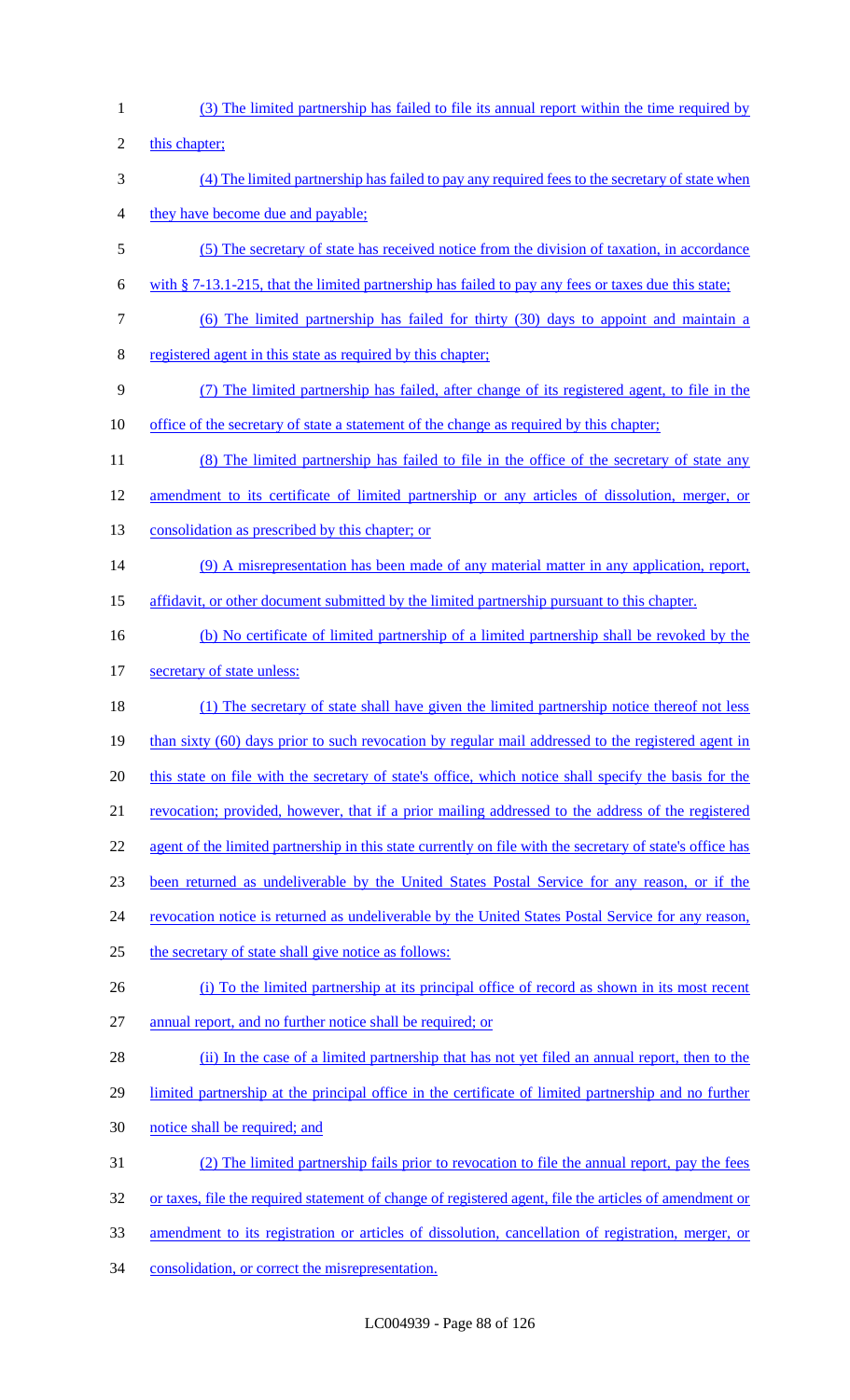| $\mathbf{1}$   | 7-13.1-812. Issuance of certificates of revocation.                                                         |
|----------------|-------------------------------------------------------------------------------------------------------------|
| $\overline{2}$ | (a) Upon revoking any such certificate of limited partnership, the secretary of state shall:                |
| 3              | (1) Issue a certificate of revocation in duplicate;                                                         |
| 4              | (2) File one of the certificates in the secretary of state's office;                                        |
| 5              | (3) Send to the limited partnership by regular mail a certificate of revocation, addressed to               |
| 6              | the registered agent of the limited partnership in this state on file with the secretary of state's office; |
| 7              | provided, however, that if a prior mailing addressed to the address of the registered agent of the          |
| 8              | limited partnership in this state currently on file with the secretary of state's office has been returned  |
| 9              | to the secretary of state as undeliverable by the United States Postal Service for any reason, or if        |
| 10             | the revocation certificate is returned as undeliverable to the secretary of state's office by the United    |
| 11             | States Postal Service for any reason, the secretary of state shall give notice as follows:                  |
| 12             | (i) To the limited partnership at its principal office of record as shown in its most recent                |
| 13             | annual report, and no further notice shall be required; or                                                  |
| 14             | (ii) In the case of a limited partnership that has not yet filed an annual report, then to the              |
| 15             | domestic limited-liability company at the principal office in the articles of organization or to the        |
| 16             | authorized person listed on the articles of organization, and no further notice shall be required.          |
| 17             | (b) A limited partnership that is revoked continues in existence as an entity but may not                   |
| 18             | carry on any activities except as necessary to wind up its activities and affairs and liquidate its         |
| 19             | assets under §§ 7-13.1-802, 7-13.1-806, 7-13.1-807, 7-13.1-808, and 7-13.1-810, or to apply for             |
| 20             | reinstatement under § 7-13.1-812.                                                                           |
| 21             | (c) The revocation of a limited partnership does not terminate the authority of its registered              |
| 22             | agent.                                                                                                      |
| 23             | 7-13.1-813. Reinstatement.                                                                                  |
| 24             | (a) Within ten (10) years after issuing a certificate of revocation as provided in § 7-13.1-                |
| 25             | 812, the secretary of state may withdraw the certificate of revocation and retroactively reinstate the      |
| 26             | limited partnership in good standing as if its certificate of limited partnership had not been revoked      |
| 27             | except as subsequently provided:                                                                            |
| 28             | (1) On the filing by the limited partnership of the documents it had previously failed to file              |
| 29             | as set forth in §§ 7-13.1-811(a)(3) through (6);                                                            |
| 30             | (2) On the payment by the limited partnership of a penalty in the amount of fifty dollars                   |
| 31             | (\$50.00) for each year or part of year that has elapsed since the issuance of the certificate of           |
| 32             | revocation; and                                                                                             |
| 33             | (3) Upon the filing by the limited partnership of a certificate of good standing from the                   |
| 34             | Rhode Island division of taxation.                                                                          |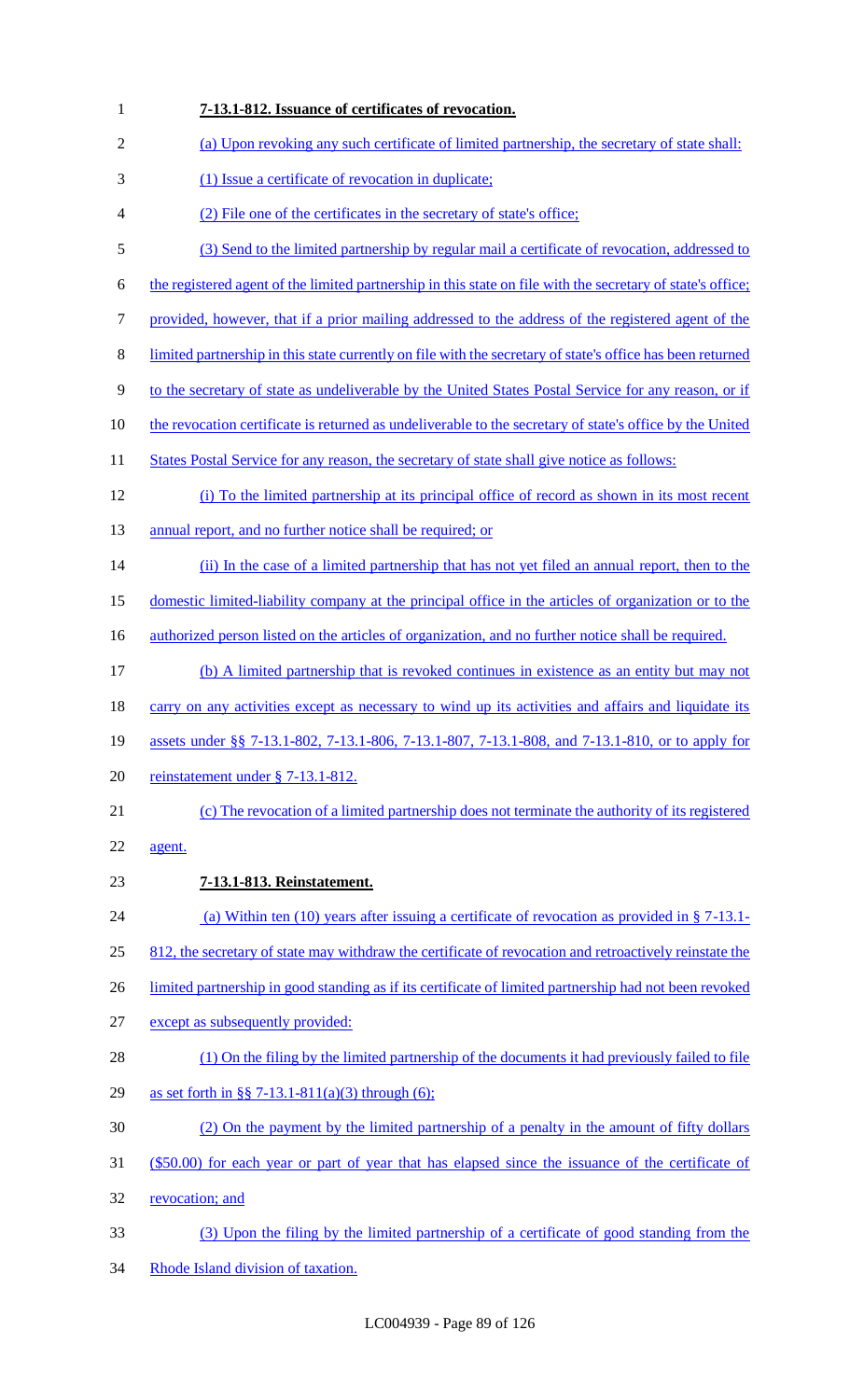| $\mathbf{1}$   | (b) If, as permitted by the provisions of this chapter or chapters 1.2, 6, 12, or 13.1 of this           |
|----------------|----------------------------------------------------------------------------------------------------------|
| $\overline{c}$ | title, another limited liability company, business or nonprofit corporation, registered limited          |
| 3              | liability partnership or a limited partnership, or in each case domestic or foreign, authorized and      |
| 4              | qualified to transact business in this state, bears or has filed a fictitious business name statement as |
| 5              | to or reserved or registered a name that is the same as, the name of the limited partnership with        |
| 6              | respect to which the certificate of revocation is proposed to be withdrawn, then the secretary of        |
| 7              | state shall condition the withdrawal of the certificate of revocation on the reinstated limited          |
| 8              | partnership amending its certificate of limited partnership so as to designate a name that is not the    |
| 9              | same as its former name.                                                                                 |
| 10             | (d) When reinstatement under this section has become effective, the following rules apply:               |
| 11             | (1) The reinstatement relates back to and takes effect as of the effective date of the                   |
| 12             | certificate of revocation.                                                                               |
| 13             | (2) The limited partnership resumes carrying on its activities and affairs as if the revocation          |
| 14             | had not occurred.                                                                                        |
| 15             | (3) The rights of a person arising out of an act or omission in reliance on the revocation               |
| 16             | before the person knew or had notice of the reinstatement are not affected.                              |
| 17             | 7-13.1-814. Judicial review of denial of reinstatement.                                                  |
| 18             | (a) If the secretary of state denies a limited partnership's application for reinstatement               |
| 19             | following administrative dissolution, the secretary of state shall serve the partnership with a notice   |
| 20             | in a record that explains the reasons for the denial.                                                    |
| 21             | (b) A limited partnership may seek judicial review of denial of reinstatement in the superior            |
| 22             | court not later than thirty (30) days after service of the notice of denial.                             |
| 23             | PART <sub>9</sub>                                                                                        |
| 24             | <b>ACTIONS BY PARTNERS</b>                                                                               |
| 25             | 7-13.1-901. Direct action by partner.                                                                    |
| 26             | (a) Subject to subsection (b) of this section, a partner may maintain a direct action against            |
| 27             | another partner or the limited partnership, with or without an accounting as to the partnership's        |
| 28             | activities and affairs, to enforce the partner's rights and otherwise protect the partner's interests,   |
| 29             | including rights and interests under the partnership agreement or this chapter or arising                |
| 30             | independently of the partnership relationship.                                                           |
| 31             | (b) A partner maintaining a direct action under this section must plead and prove an actual              |
| 32             | or threatened injury that is not solely the result of an injury suffered or threatened to be suffered by |
| 33             | the limited partnership.                                                                                 |
| 34             | (c) A right to an accounting on a dissolution and winding up does not revive a claim barred              |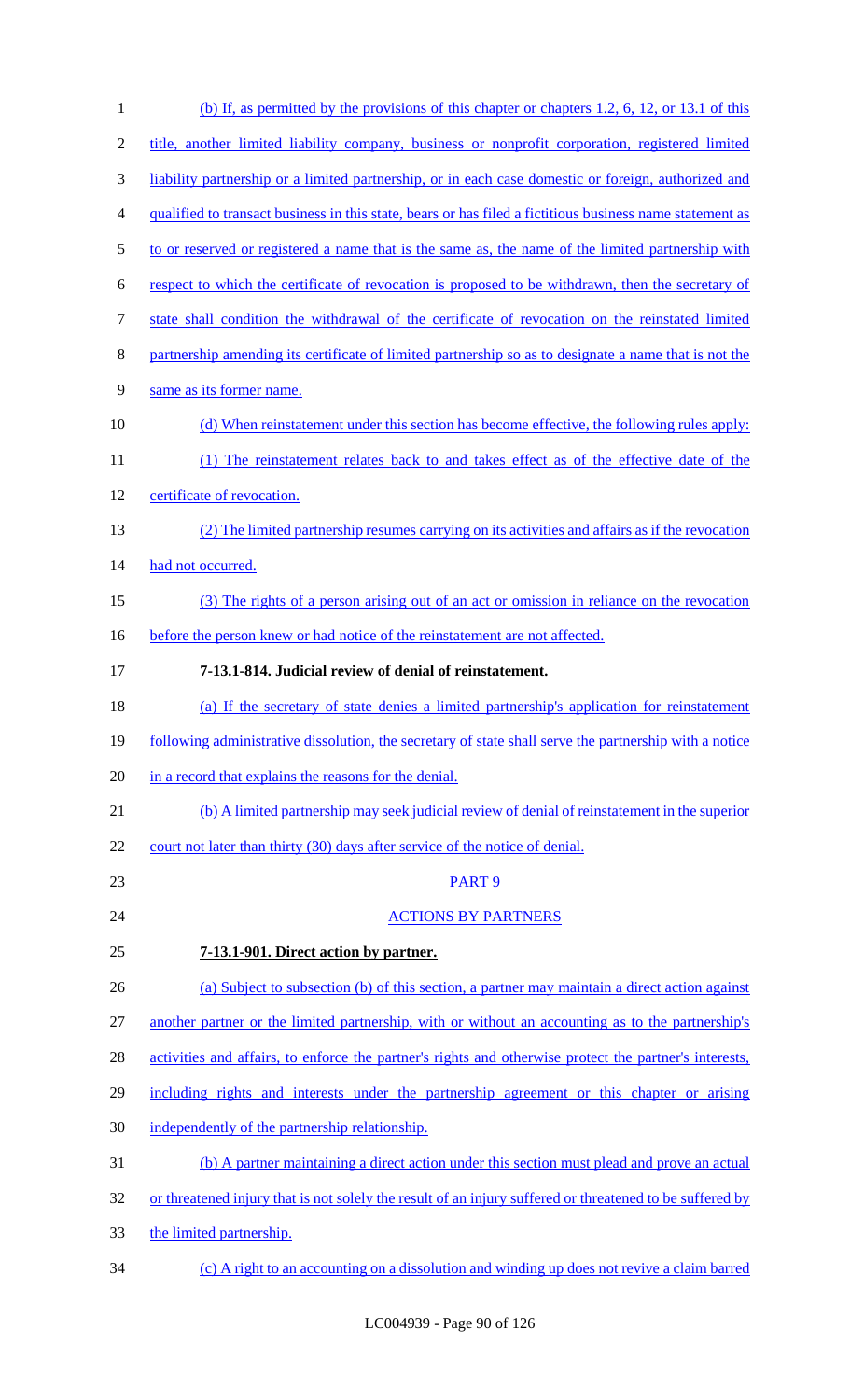## by law.

| $\overline{2}$ | 7-13.1-902. Derivative action.                                                                       |
|----------------|------------------------------------------------------------------------------------------------------|
| 3              | A partner may maintain a derivative action to enforce a right of a limited partnership if:           |
| $\overline{4}$ | (1) The partner first makes a demand on the general partners, requesting that they cause             |
| $\mathfrak{S}$ | the partnership to bring an action to enforce the right, and the general partners do not bring the   |
| 6              | action within a reasonable time; or                                                                  |
| $\overline{7}$ | (2) A demand under subsection (1) of this section would be futile.                                   |
| 8              | 7-13.1-903. Proper plaintiff.                                                                        |
| 9              | A derivative action to enforce a right of a limited partnership may be maintained only by a          |
| 10             | person that is a partner at the time the action is commenced and:                                    |
| 11             | (1) Was a partner when the conduct giving rise to the action occurred; or                            |
| 12             | (2) Whose status as a partner devolved on the person by operation of law or pursuant to the          |
| 13             | terms of the partnership agreement from a person that was a partner at the time of the conduct.      |
| 14             | 7-13.1-904. Pleading.                                                                                |
| 15             | In a derivative action, the complaint must state with particularity:                                 |
| 16             | (1) The date and content of plaintiff's demand and the response to the demand by the                 |
| 17             | general partner; or                                                                                  |
| 18             | (2) Why the demand should be excused as futile.                                                      |
| 19             | 7-13.1-905. Special litigation committee.                                                            |
| 20             | (a) If a limited partnership is named as or made a party in a derivative proceeding, the             |
| 21             | partnership may appoint a special litigation committee to investigate the claims asserted in the     |
| 22             | proceeding and determine whether pursuing the action is in the best interests of the partnership. If |
| 23             | the partnership appoints a special litigation committee, on motion by the committee made in the      |
| 24             | name of the partnership, except for good cause shown, the court shall stay discovery for the time    |
| 25             | reasonably necessary to permit the committee to make its investigation. This subsection does not     |
| 26             | prevent the court from:                                                                              |
| 27             | (1) Enforcing a person's right to information under $\S$ 7-13.1-304 or 7-13.1-407; or                |
| 28             | (2) Granting extraordinary relief in the form of a temporary restraining order or preliminary        |
| 29             | injunction.                                                                                          |
| 30             | (b) A special litigation committee must be composed of one or more disinterested and                 |
| 31             | independent individuals, who may be partners.                                                        |
| 32             | (c) A special litigation committee may be appointed:                                                 |
| 33             | (1) By a majority of the general partners not named as parties in the proceeding; or                 |
| 34             | (2) If all general partners are named as parties in the proceeding, by a majority of the             |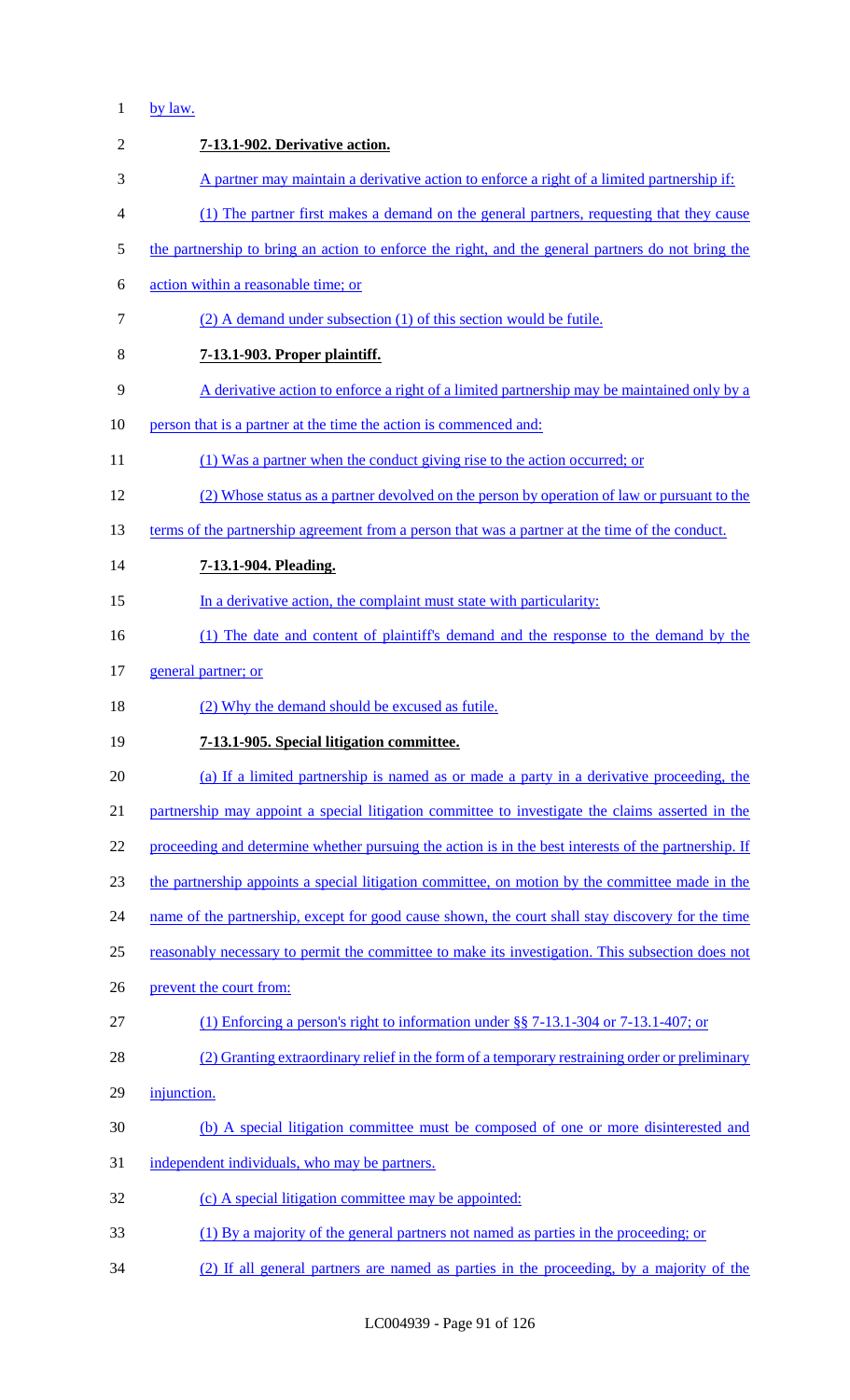- general partners named as defendants.
- 2 (d) After appropriate investigation, a special litigation committee may determine that it is
- in the best interests of the limited partnership that the proceeding:
- (1) Continue under the control of the plaintiff;
- (2) Continue under the control of the committee;
- (3) Be settled on terms approved by the committee; or
- 7 (4) Be dismissed.
- (e) After making a determination under subsection (d) of this section, a special litigation committee shall file with the court a statement of its determination and its report supporting its
- 10 determination and shall serve each party with a copy of the determination and report. The court
- 11 shall determine whether the members of the committee were disinterested and independent and
- whether the committee conducted its investigation and made its recommendation in good faith,
- 13 independently, and with reasonable care, with the committee having the burden of proof. If the
- court finds that the members of the committee were disinterested and independent and that the
- committee acted in good faith, independently, and with reasonable care, the court shall enforce the
- 16 determination of the committee. Otherwise, the court shall dissolve the stay of discovery entered
- under subsection (a) of this section and allow the action to continue under the control of the
- plaintiff.

## **7-13.1-906. Proceeds and expenses.**

- (a) Except as otherwise provided in subsection (b) of this section:
- (1) Any proceeds or other benefits of a derivative action, whether by judgment,
- 22 compromise, or settlement, belong to the limited partnership and not to the plaintiff; and
- (2) If the plaintiff receives any proceeds, the plaintiff shall remit them immediately to the
- partnership.
- (b) If a derivative action is successful in whole or in part, the court may award the plaintiff
- 26 reasonable expenses, including reasonable attorneys' fees and costs, from the recovery of the limited partnership.
- 28 (c) A derivative action on behalf of a limited partnership may not be voluntarily dismissed 29 or settled without the court's approval.
- PART 10 FOREIGN LIMITED PARTNERSHIPS **7-13.1-1001. Governing law.** (a) The law of the jurisdiction of formation of a foreign limited partnership governs:
- (1) The internal affairs of the partnership;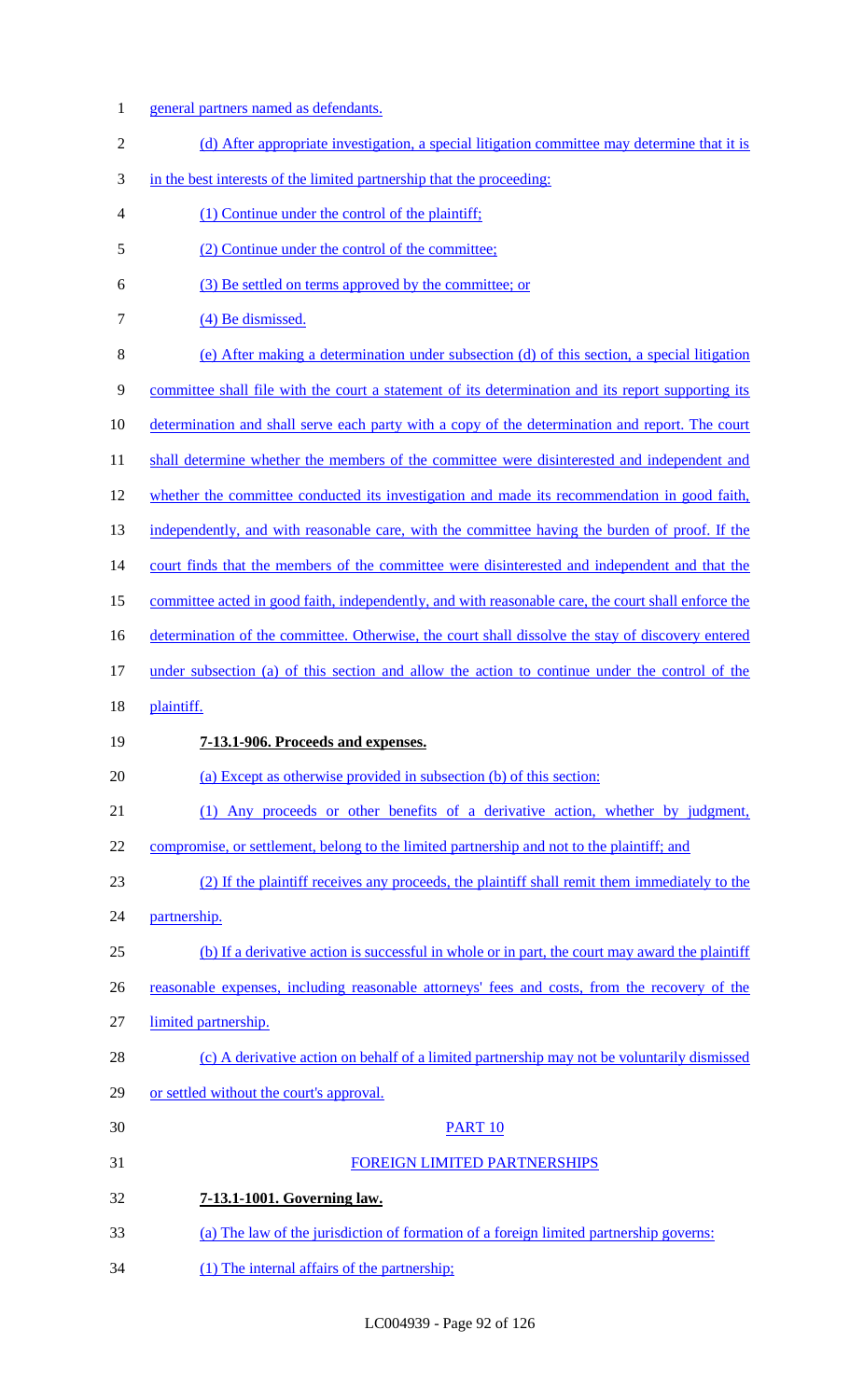- (2) The liability of a partner as partner for a debt, obligation, or other liability of the
- partnership; and (3) The liability of a series of the partnership. (b) A foreign limited partnership is not precluded from registering to do business in this state because of any difference between the law of its jurisdiction of formation and the law of this state. (c) Registration of a foreign limited partnership to do business in this state does not authorize the foreign partnership to engage in any activities and affairs or exercise any power that a limited partnership may not engage in or exercise in this state. **7-13.1-1002. Registration to do business in this state.** (a) A foreign limited partnership may not do business in this state until it registers with the secretary of state under this part. (b) A foreign limited partnership doing business in this state may not maintain an action or 14 proceeding in this state unless it is registered to do business in this state. (c) The failure of a foreign limited partnership to register to do business in this state does 16 not impair the validity of a contract or act of the partnership or preclude it from defending an action 17 or proceeding in this state. 18 (d) A limitation on the liability of a general partner or limited partner of a foreign limited partnership is not waived solely because the partnership does business in this state without registering to do business in this state. (e) Section 7-13.1-1001(a) and 7-13.1-1001(b) applies even if the foreign limited 22 partnership fails to register under this part. **7-13.1-1003. Foreign registration statement.** To register to do business in this state, a foreign limited partnership must deliver a foreign registration statement to the secretary of state for filing. The statement must state: 26 (1) The name of the partnership and, if the name does not comply with § 7-13.1-114, an 27 alternate name adopted pursuant to § 7-13.1-1006(a); 28 (2) That the partnership is a foreign limited partnership; (3) The partnership's jurisdiction of formation; (4) The general character of the business it proposes to transact in this state; (5) The name and business address of each general partner; (6) The street and mailing addresses of the partnership's principal office and, if the law of the partnership's jurisdiction of formation requires the partnership to maintain an office in that
- 34 jurisdiction, the street and mailing addresses of the required office;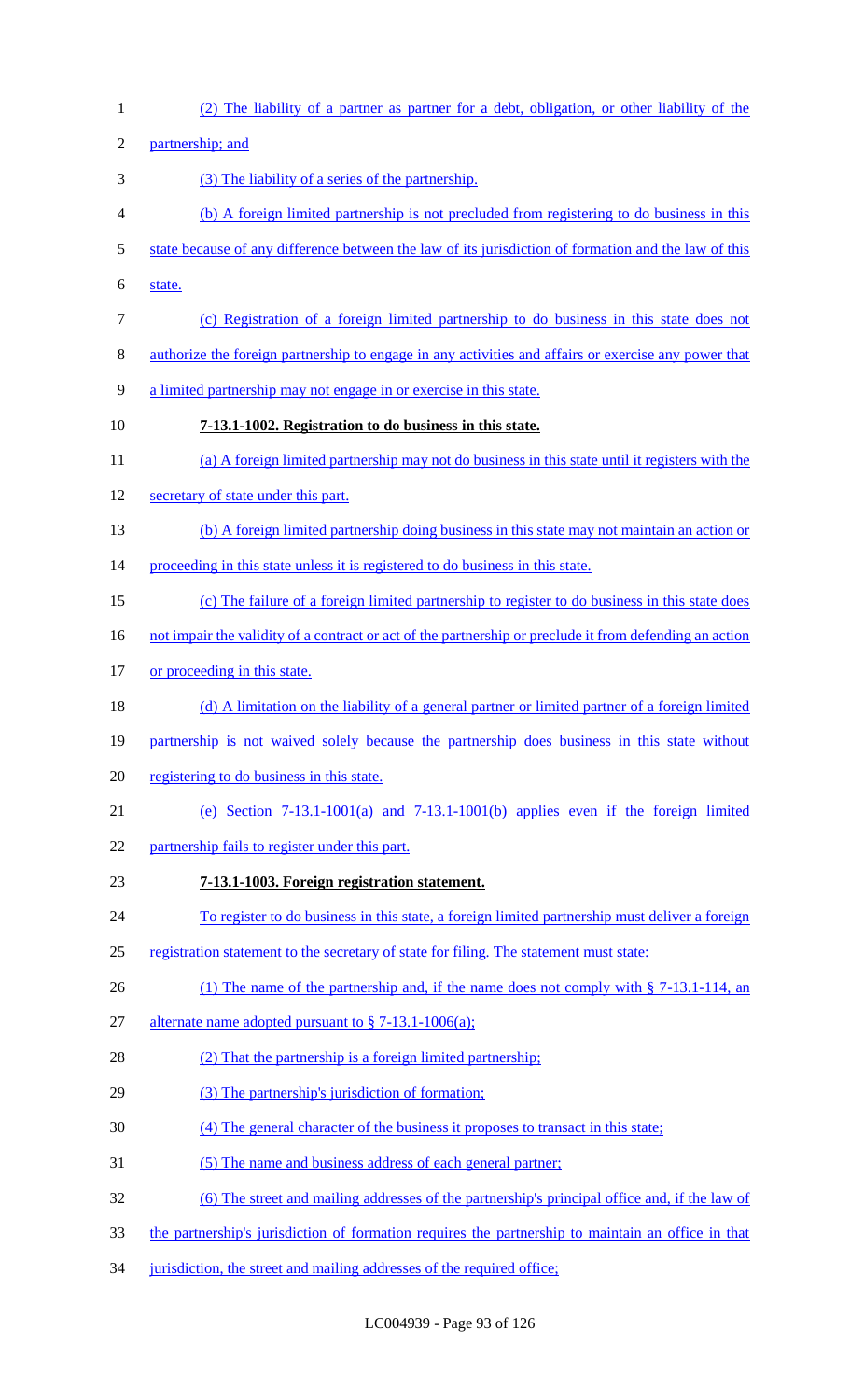(7) The name and street and mailing addresses of the partnership's registered agent in this state; (8) A statement that the secretary of state is appointed the agent of a foreign limited partnership for service of process if no agent has been appointed, or, if appointed, the agent's authority has been revoked or if the agent cannot be found or served with the exercise of reasonable diligence; and (9) Additional information as may be necessary or appropriate in order to enable the secretary of state to determine whether the foreign limited partnership is entitled to a certificate of authority to transact business in this state. **7-13.1-1004. Amendment of foreign registration statement.** 11 A registered foreign limited partnership shall deliver to the secretary of state for filing an amendment to its foreign registration statement if there is a change in: 13 (1) The name of the partnership; 14 (2) The alternate name adopted pursuant to § 7-13.1-1006(a); or 15 (3) The general partners of record. **7-13.1-1005. Activities not constituting doing business.** (a) Activities of a foreign limited partnership which do not constitute doing business in this 18 state under this part include: (1) Maintaining, defending, mediating, arbitrating, or settling an action or proceeding; (2) Carrying on any activity concerning its internal affairs, including holding meetings of 21 its partners; (3) Maintaining accounts in financial institutions; (4) Maintaining offices or agencies for the transfer, exchange, and registration of securities 24 of the partnership or maintaining trustees or depositories with respect to those securities; (5) Selling through independent contractors; (6) Soliciting or obtaining orders by any means if the orders require acceptance outside this 27 state before they become contracts; (7) Creating or acquiring indebtedness, mortgages, or security interests in property; (8) Securing or collecting debts or enforcing mortgages or security interests in property securing the debts and holding, protecting, or maintaining property; (9) Conducting an isolated transaction that is not in the course of similar transactions; 32 (10) Owning, without more, property; and (11) Doing business in interstate commerce. (b) A person does not do business in this state solely by being a partner of a foreign limited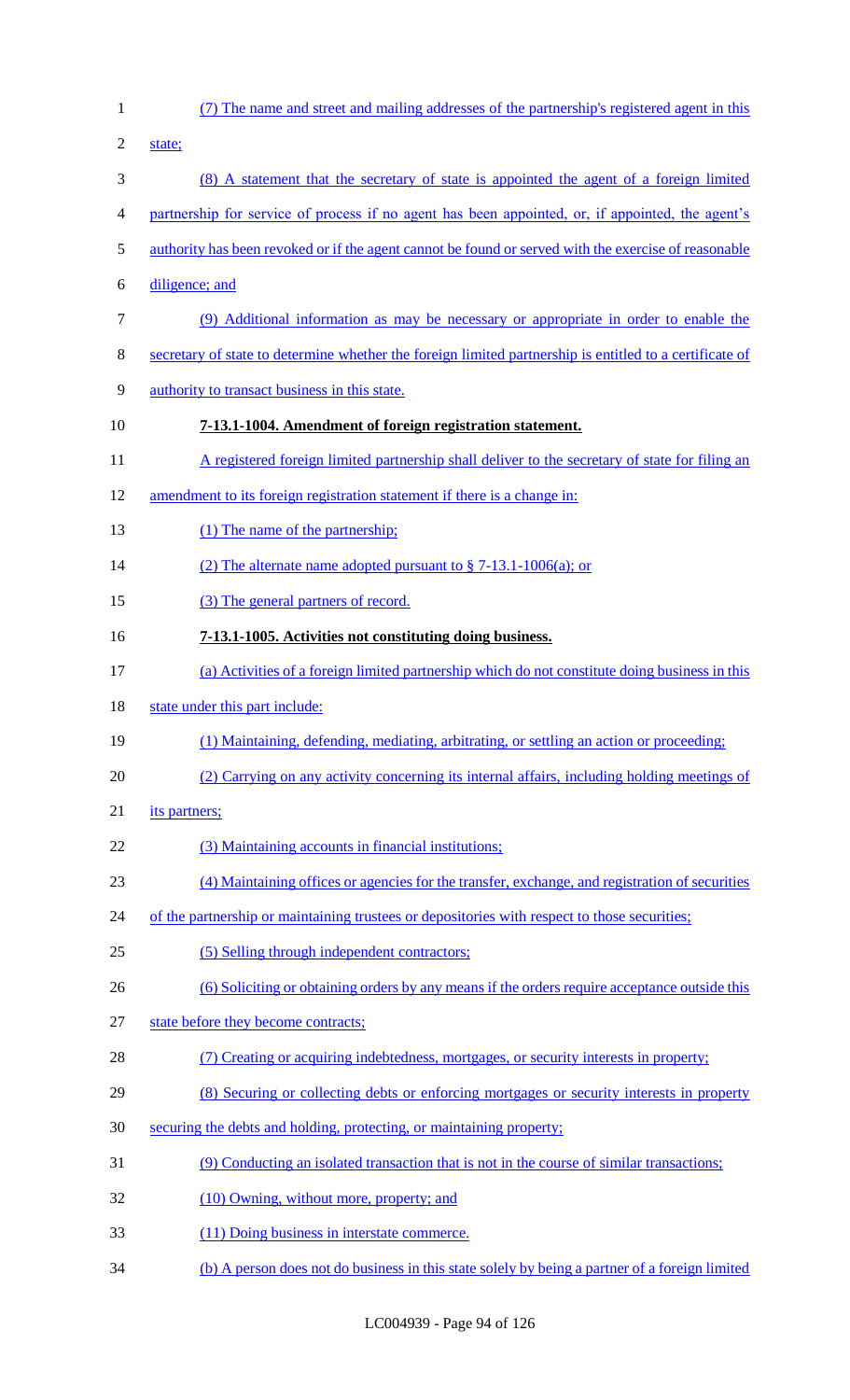- 1 partnership that does business in this state.
- (c) This section does not apply in determining the contacts or activities that may subject a foreign limited partnership to service of process, taxation, or regulation under law of this state other than this chapter. **7-13.1-1006. Noncomplying name of foreign limited partnership.** (a) A foreign limited partnership whose name does not comply with § 7-13.1-114 may not register to do business in this state until it adopts, for the purpose of doing business in this state, an alternate name that complies with § 7-13.1-114. After registering to do business in this state with an alternate name, a partnership shall do business in this state under: 10 (1) The alternate name; (2) The partnership's name, with the addition of its jurisdiction of formation; or (3) A name the partnership is authorized to use under the law of this state other than this chapter. 14 (b) If a registered foreign limited partnership changes its name to one that does not comply with § 7-13.1-114, it may not do business in this state until it complies with subsection (a) of this 16 section by amending its registration to adopt an alternate name that complies with § 7-13.1-114. **7-13.1-1007. Withdrawal deemed on conversion to domestic filing entity or domestic limited liability partnership.** 19 A registered foreign limited partnership that converts to a domestic limited liability 20 partnership or to a domestic entity whose formation requires delivery of a record to the secretary of state for filing is deemed to have withdrawn its registration on the effective date of the conversion. **7-13.1-1008. Withdrawal on dissolution or conversion to nonfiling entity other than limited liability partnership.** (a) A registered foreign limited partnership that has dissolved and completed winding up 26 or has converted to a domestic or foreign entity whose formation does not require the public filing of a record, other than a limited liability partnership, shall deliver a statement of withdrawal to the secretary of state for filing. The statement must state: 29 (1) In the case of a partnership that has completed winding up: (i) Its name and jurisdiction of formation; (ii) That the partnership surrenders its registration to do business in this state; (iii) That the limited partnership revokes the authority of its registered agent in this state to accept service of process and consents that service of process in any action, suit, or proceeding
- based upon any cause of action arising in this state during the time the limited partnership was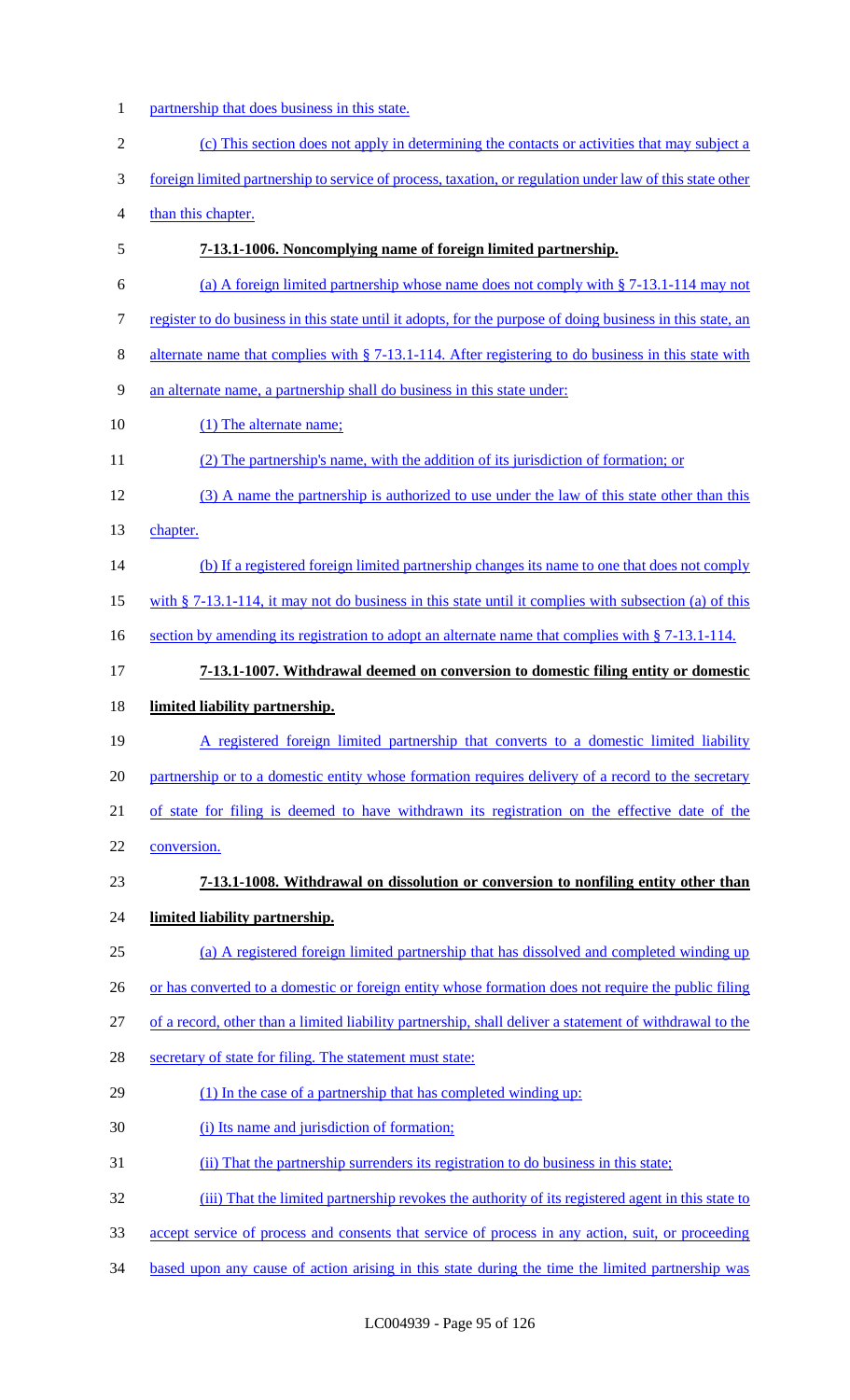| $\mathbf{1}$   | authorized to transact business in this state may subsequently be made on the limited partnership           |
|----------------|-------------------------------------------------------------------------------------------------------------|
| $\overline{2}$ | by service on the secretary of state in accordance with subsection (b) of this section;                     |
| 3              | (iv) The post office address to which the secretary of state may mail a copy of any process                 |
| $\overline{4}$ | against the limited partnerships that is served on the secretary of state; and                              |
| $\mathfrak{S}$ | (v) A statement that the limited partnership certifies that it has no outstanding tax                       |
| 6              | obligations. As required by $\S$ 7-13.1-213, the limited partnership has paid all fees and taxes.           |
| $\overline{7}$ | (2) In the case of a partnership that has converted:                                                        |
| 8              | (i) The name of the converting partnership and its jurisdiction of formation;                               |
| 9              | (ii) The type of entity to which the partnership has converted and its jurisdiction of                      |
| 10             | formation;                                                                                                  |
| 11             | (iii) That the converted entity surrenders the converting partnership's registration to do                  |
| 12             | business in this state and revokes the authority of the converting partnership's registered agent to        |
| 13             | act as registered agent in this state on behalf of the partnership or the converted entity;                 |
| 14             | (iv) A mailing address to which service of process may be made under subsection (b), of                     |
| 15             | this section; and                                                                                           |
| 16             | (v) A statement that the limited partnership certifies that it has no outstanding tax                       |
| 17             | obligations. As required by § 7-13.1-213, the limited partnership has paid all fees and taxes.              |
| 18             | (b) After a withdrawal under this section has become effective, service of process in any                   |
| 19             | action or proceeding based on a cause of action arising during the time the foreign limited                 |
| 20             | partnership was registered to do business in this state may be made pursuant to $\S$ 7-13.1-121.            |
| 21             | 7-13.1-1009. Transfer of registration.                                                                      |
| 22             | (a) When a registered foreign limited partnership has merged into a foreign entity that is                  |
| 23             | not registered to do business in this state or has converted to a foreign entity required to register       |
| 24             | with the secretary of state to do business in this state, the foreign entity shall deliver to the secretary |
| 25             | of state for filing an application for transfer of registration. The application must state:                |
| 26             | (1) The name of the registered foreign limited partnership before the merger or conversion;                 |
| 27             | (2) That before the merger or conversion the registration pertained to a foreign limited                    |
| 28             | partnership;                                                                                                |
| 29             | (3) The name of the applicant foreign entity into which the foreign limited partnership has                 |
| 30             | merged or to which it has been converted and, if the name does not comply with $\S$ 7-13.1-114, an          |
| 31             | <u>alternate name adopted pursuant to <math>\S</math> 7-13.1-1006(a)</u> ;                                  |
| 32             | (4) The type of entity of the applicant foreign entity and its jurisdiction of formation;                   |
| 33             | (5) The street and mailing addresses of the principal office of the applicant foreign entity                |
| 34             | and, if the law of the entity's jurisdiction of formation requires the entity to maintain an office in      |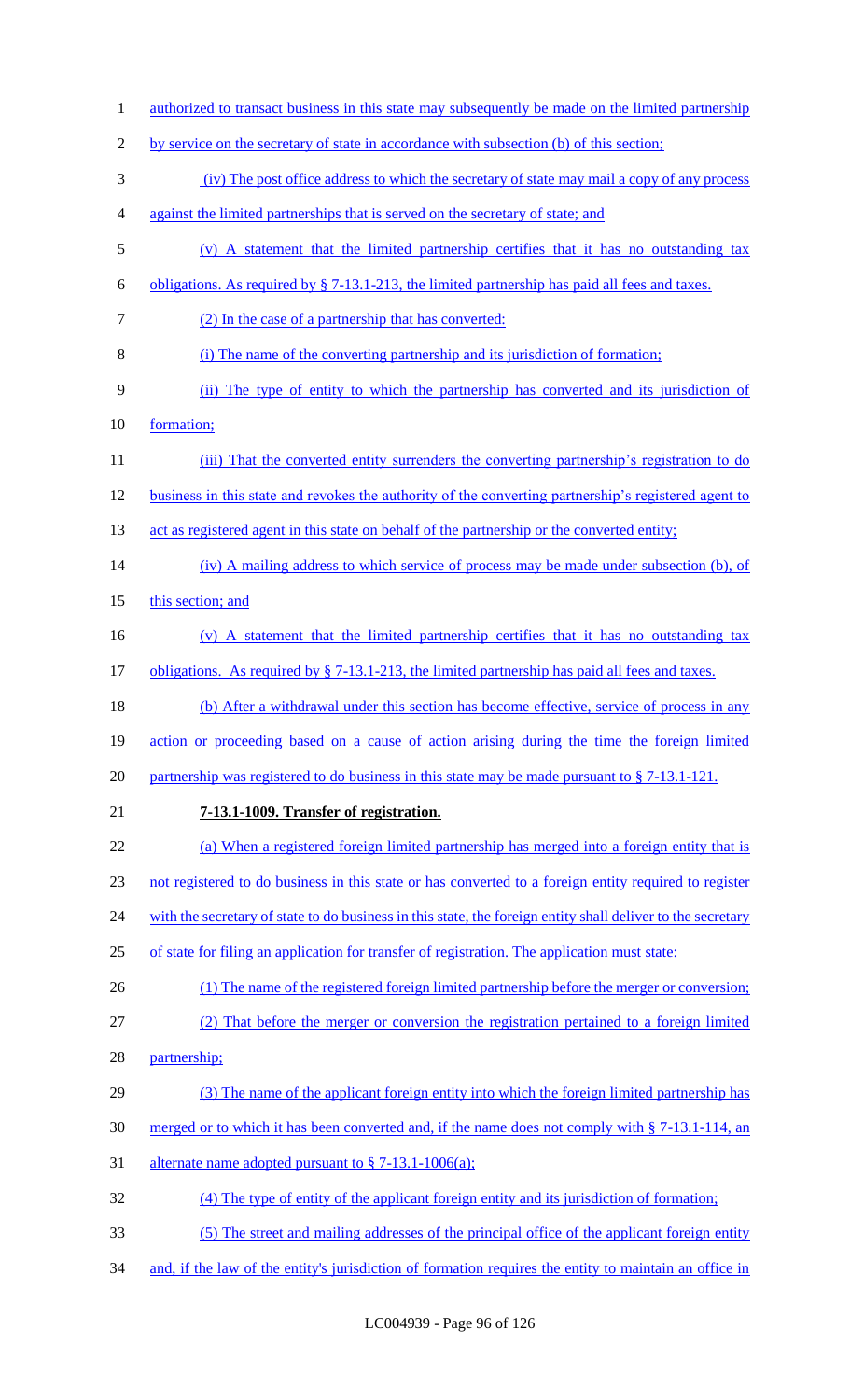| $\mathbf{1}$   | that jurisdiction, the street and mailing addresses of that office; and                                   |
|----------------|-----------------------------------------------------------------------------------------------------------|
| $\overline{c}$ | (6) The name and street and mailing addresses of the applicant foreign entity's registered                |
| 3              | agent in this state.                                                                                      |
| 4              | (b) When an application for transfer of registration takes effect, the registration of the                |
| 5              | foreign limited partnership to do business in this state is transferred without interruption to the       |
| 6              | foreign entity into which the partnership has merged or to which it has been converted.                   |
| 7              | 7-13.1-1010. Revocation of registration.                                                                  |
| 8              | (a) The registration of a foreign limited partnership may be revoked by the secretary of                  |
| 9              | state under the conditions prescribed in this section when it is established that:                        |
| 10             | (1) The limited partnership procured its certificate of registration through fraud;                       |
| 11             | (2) The limited partnership has continued to exceed or abuse the authority conferred upon                 |
| 12             | it by law;                                                                                                |
| 13             | (3) The limited partnership has failed to file its annual report within the time required by              |
| 14             | this chapter;                                                                                             |
| 15             | (4) The limited partnership has failed to pay any required fees to the secretary of state when            |
| 16             | they have become due and payable;                                                                         |
| 17             | (5) The secretary of state has received notice from the division of taxation, in accordance               |
| 18             | with $\S$ 7-13.1-214, that the limited partnership has failed to pay any fees or taxes due this state;    |
| 19             | (6) The limited partnership has failed for thirty (30) days to appoint and maintain a                     |
| 20             | registered agent in this state as required by this chapter;                                               |
| 21             | (7) The limited partnership has failed, after change of its registered agent, to file in the              |
| 22             | office of the secretary of state a statement of the change as required by this chapter;                   |
| 23             | (8) The limited partnership has failed to file in the office of the secretary of state any                |
| 24             | amendment to its certificate of registration or any articles of dissolution, merger, or consolidation     |
| 25             | as prescribed by this chapter; or                                                                         |
| 26             | (9) A misrepresentation has been made of any material matter in any application, report,                  |
| 27             | affidavit, or other document submitted by the limited partnership pursuant to this chapter.               |
| 28             | (b) No certificate of registration of a limited partnership shall be revoked by the secretary             |
| 29             | of state unless:                                                                                          |
| 30             | (1) The secretary of state shall have given the limited partnership notice thereof not less               |
| 31             | than sixty (60) days prior to such revocation by regular mail addressed to the registered agent in        |
| 32             | this state on file with the secretary of state's office, which notice shall specify the basis for the     |
| 33             | revocation; provided, however, that if a prior mailing addressed to the address of the registered         |
| 34             | agent of the limited partnership in this state currently on file with the secretary of state's office has |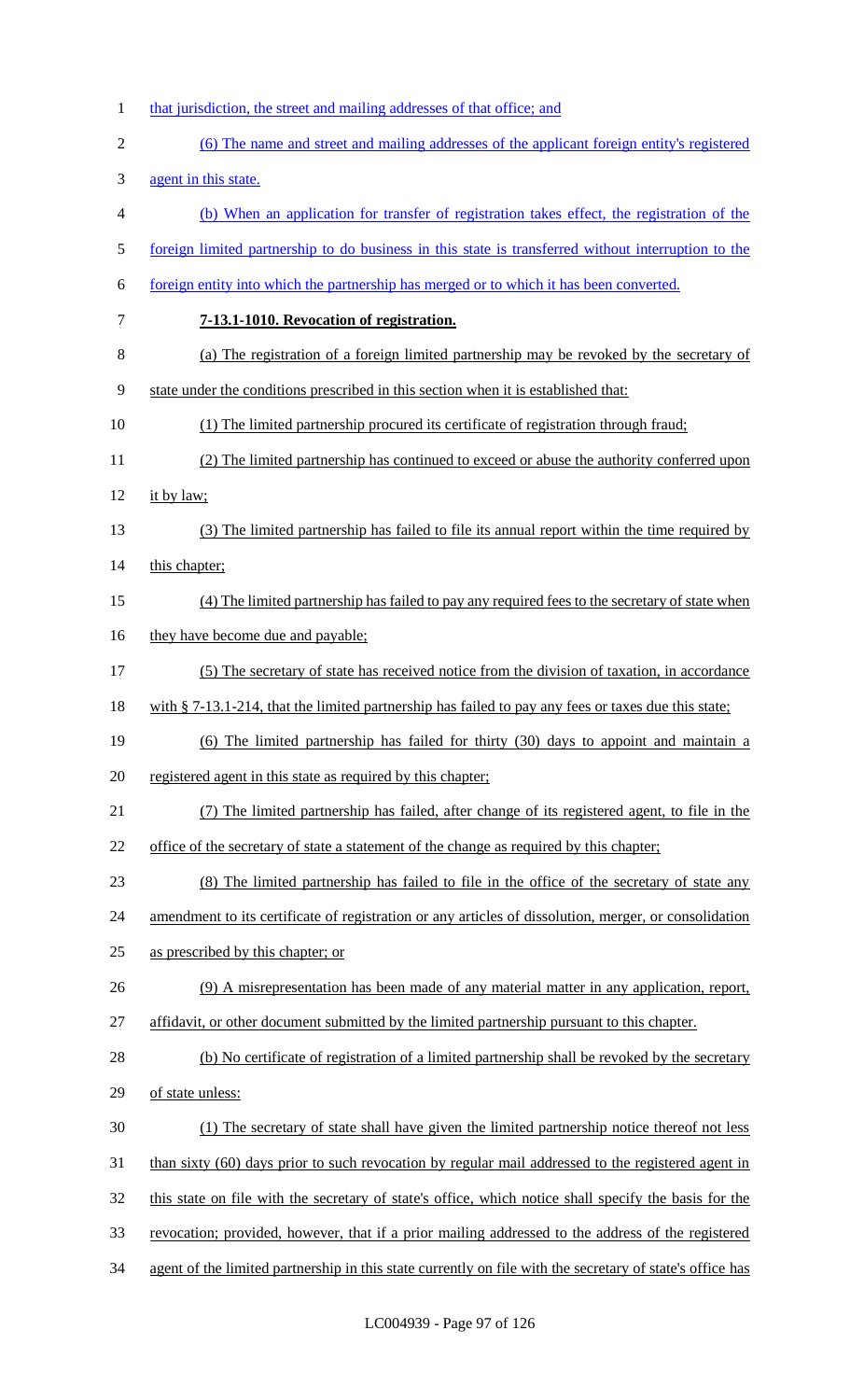- been returned as undeliverable by the United States Postal Service for any reason, or if the
- revocation notice is returned as undeliverable by the United States Postal Service for any reason,
- the secretary of state shall give notice as follows:
- (i) To the limited partnership at its principal office of record as shown in its most recent annual report, and no further notice shall be required; or
- (ii) In the case of a limited partnership that has not yet filed an annual report, then to the
- limited partnership at the principal office in the certificate of registration of limited partnership and
- no further notice shall be required; and
- (2) The limited partnership fails prior to revocation to file the annual report, pay the fees
- or taxes, file the required statement of change of registered agent, file the amendment to its
- 11 registration or certificate of withdrawal of registration, merger, or consolidation, or correct the
- misrepresentation.
- **7-13.1-1011. Issuance of certificates of revocation.**
- (a) Upon revoking any such certificate of registration of limited partnership, the secretary
- 15 of state shall:
- 16 (1) Issue a certificate of revocation in duplicate;
- (2) File one of the certificates in the secretary of state's office;
- (3) Send to the limited partnership by regular mail a certificate of revocation, addressed to
- 19 the registered agent of the limited partnership in this state on file with the secretary of state's office;
- provided, however, that if a prior mailing addressed to the address of the registered agent of the
- limited partnership in this state currently on file with the secretary of state's office has been returned
- 22 to the secretary of state as undeliverable by the United States Postal Service for any reason, or if
- the revocation certificate is returned as undeliverable to the secretary of state's office by the United
- 24 States Postal Service for any reason, the secretary of state shall give notice as follows:
- (i) To the limited partnership at its principal office of record as shown in its most recent
- 26 annual report, and no further notice shall be required; or
- (ii) In the case of a limited partnership that has not yet filed an annual report, then to the
- principal office listed in the certificate of registration, and no further notice shall be required.
- (b) The authority of the registered foreign limited partnership to do business in this state
- ceases on the effective date of the certificate of revocation, or to apply for reinstatement under § 7-
- 13.1-1012.
- (c) The revocation of a limited partnership does not terminate the authority of its registered
- agent.
- **7-13.1-1012. Reinstatement.**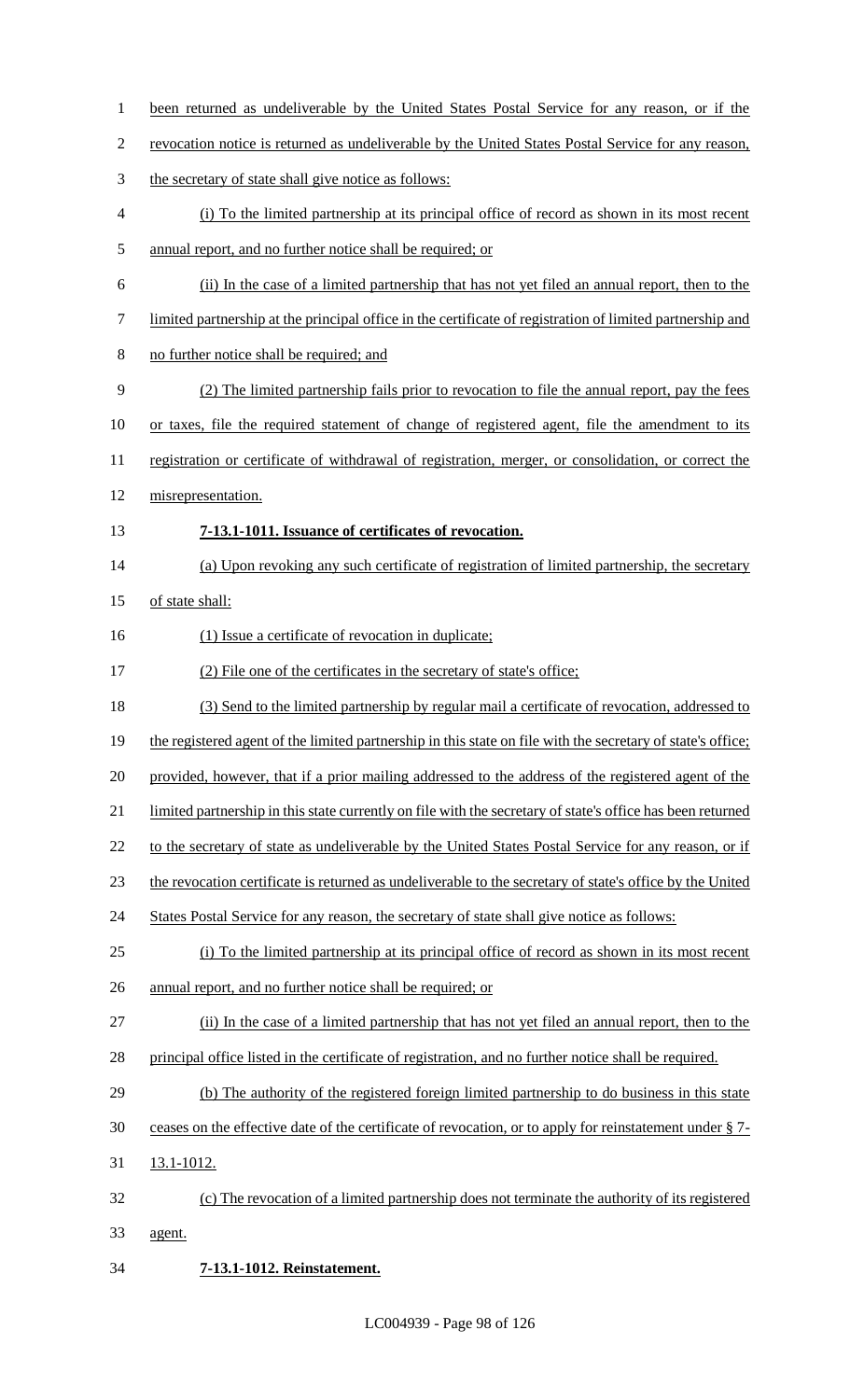| $\mathbf{1}$   | (a) Within ten (10) years after issuing a certificate of revocation as provided in $\S$ 7-13.1-           |
|----------------|-----------------------------------------------------------------------------------------------------------|
| $\mathfrak{2}$ | 1011, the secretary of state may withdraw the certificate of revocation and retroactively reinstate       |
| 3              | the limited partnership in good standing as if its certificate of registration of limited partnership had |
| $\overline{4}$ | not been revoked except as subsequently provided:                                                         |
| 5              | (1) On the filing by the limited partnership of the documents it had previously failed to file            |
| 6              | as set forth in §§ 7-13.1-1010(a)(3) through (6);                                                         |
| $\tau$         | (2) On the payment by the limited partnership of a penalty in the amount of fifty dollars                 |
| $8\,$          | (\$50.00) for each year or part of year that has elapsed since the issuance of the certificate of         |
| 9              | revocation; and                                                                                           |
| 10             | (3) Upon the filing by the limited partnership of a certificate of good standing from the                 |
| 11             | Rhode Island division of taxation.                                                                        |
| 12             | (b) If, as permitted by the provisions of this chapter or chapters 1.2, 6, 12, or 13.1 of this            |
| 13             | title, another limited liability company, business or nonprofit corporation, registered limited           |
| 14             | liability partnership or a limited partnership, or in each case domestic or foreign, authorized and       |
| 15             | qualified to transact business in this state, bears or has filed a fictitious business name statement as  |
| 16             | to or reserved or registered a name that is the same as, the name of the limited partnership with         |
| 17             | respect to which the certificate of revocation is proposed to be withdrawn, then the secretary of         |
| 18             | state shall condition the withdrawal of the certificate of revocation on the reinstated limited           |
| 19             | partnership amending its certificate of registration so as to designate a name that meets the             |
| 20             | requirements of § 7-13.1-114 by adopting an alternate name pursuant to § 7-13.1-1006(a).                  |
| 21             | (d) When reinstatement under this section has become effective, the following rules apply:                |
| 22             | (1) The reinstatement relates back to and takes effect as of the effective date of the                    |
| 23             | certificate of revocation.                                                                                |
| 24             | (2) The limited partnership resumes carrying on its activities and affairs as if the revocation           |
| 25             | had not occurred.                                                                                         |
| 26             | (3) The rights of a person arising out of an act or omission in reliance on the revocation                |
| 27             | before the person knew or had notice of the reinstatement are not affected.                               |
| 28             | <u>7-13.1-1013. Withdrawal of registration of registered foreign limited partnership.</u>                 |
| 29             | (a) A registered foreign limited partnership may withdraw its registration by delivering a                |
| 30             | statement of withdrawal to the secretary of state for filing. The statement of withdrawal must state:     |
| 31             | (1) The name of the partnership and its jurisdiction of formation;                                        |
| 32             | (2) That the partnership is not doing business in this state and that it withdraws its                    |
| 33             | registration to do business in this state;                                                                |
| 34             | (3) That the limited partnership revokes the authority of its registered agent in this state to           |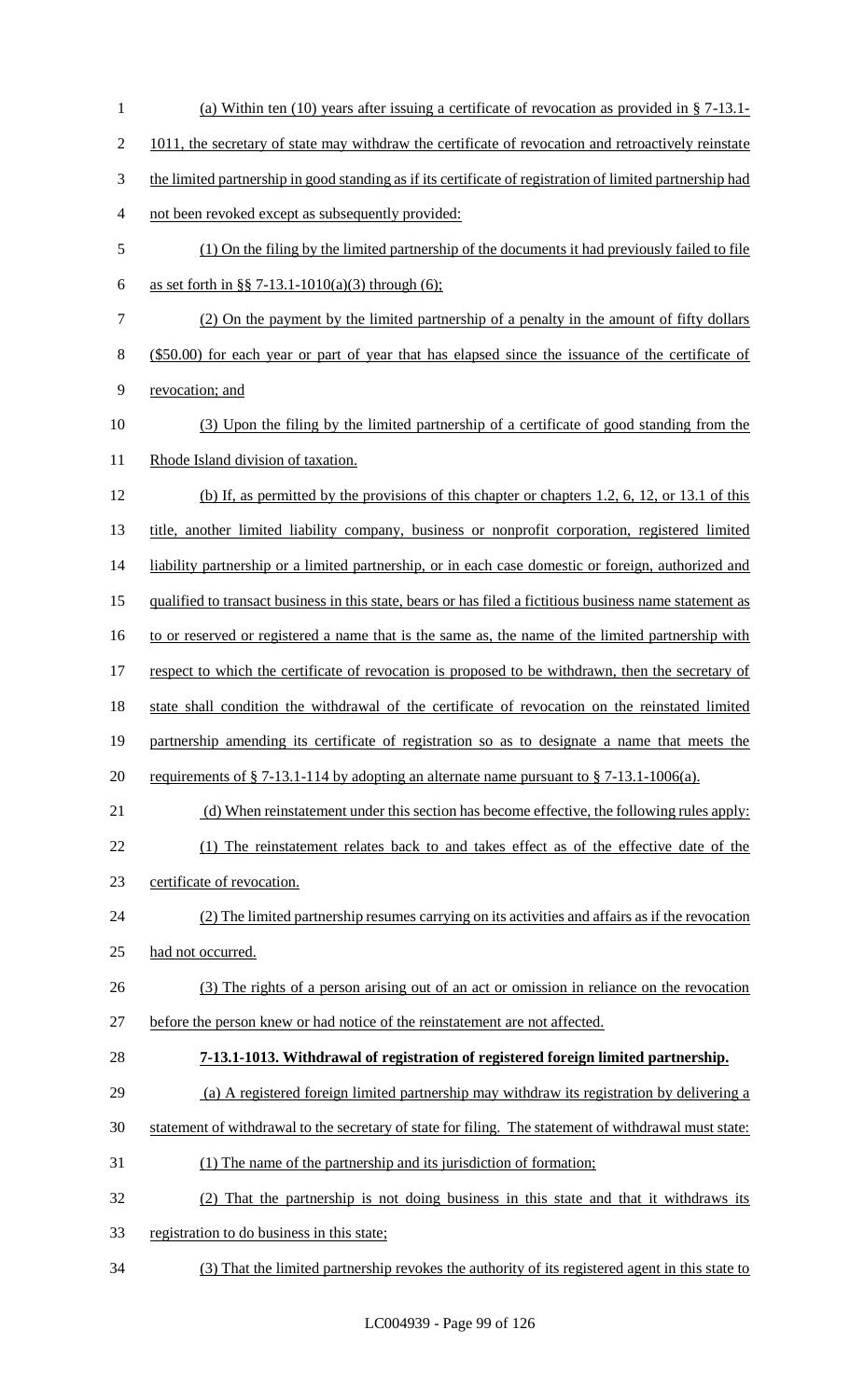| $\mathbf{1}$   | accept service of process and consents that service of process in any action, suit, or proceeding        |
|----------------|----------------------------------------------------------------------------------------------------------|
| $\overline{2}$ | based upon any cause of action arising in this state during the time the limited partnership was         |
| 3              | <u>authorized to transact business in this state may subsequently be made on the limited partnership</u> |
| $\overline{4}$ | by service on the secretary of state in accordance with subsection (b) of this section;                  |
| $\mathfrak s$  | (4) The post office address to which the secretary of state may mail a copy of any process               |
| 6              | against the limited partnerships that is served on the secretary of state; and                           |
| 7              | (5) A statement that the limited partnership certifies that it has no outstanding tax                    |
| 8              | obligations. As required by $\S$ 7-13.1-213, the limited partnership has paid all fees and taxes.        |
| 9              | (b) After the withdrawal of the registration of a foreign limited partnership, service of                |
| 10             | process in any action or proceeding based on a cause of action arising during the time the               |
| 11             | partnership was registered to do business in this state may be made pursuant to $\S$ 7-13.1-121.         |
| 12             | 7-13.1-1014. Action by attorney general.                                                                 |
| 13             | The attorney general may maintain an action to enjoin a foreign limited partnership from                 |
| 14             | doing business in this state in violation of this chapter.                                               |
| 15             | <b>PART 11</b>                                                                                           |
| 16             | <b>MERGER, INTEREST EXCHANGE, CONVERSION, AND DOMESTICATION</b>                                          |
| 17             | <b>SUBPART 1</b>                                                                                         |
| 18             | <b>GENERAL PROVISIONS</b>                                                                                |
|                |                                                                                                          |
| 19             | 7-13.1-1101. Definitions.                                                                                |
| 20             | As used in this part:                                                                                    |
| 21             | (1) "Acquired entity" means the entity, all of one or more classes or series of interests of             |
| 22             | which are acquired in an interest exchange.                                                              |
| 23             | (2) "Acquiring entity" means the entity that acquires all of one or more classes or series of            |
| 24             | interests of the acquired entity in an interest exchange.                                                |
| 25             | (3) "Conversion" means a transaction authorized by subpart 4.                                            |
| 26             | (4) "Converted entity" means the converting entity as it continues in existence after a                  |
| 27             | conversion.                                                                                              |
| 28             | (5) "Converting entity" means the domestic entity that approves a plan of conversion                     |
| 29             | pursuant to § 7-13.1-1143 or the foreign entity that approves a conversion pursuant to the law of        |
| 30             | its jurisdiction of formation.                                                                           |
| 31             | (6) "Distributional interest" means the right under an unincorporated entity's organic law               |
| 32             | and organic rules to receive distributions from the entity.                                              |
| 33             | (7) "Domestic", with respect to an entity, means governed as to its internal affairs by the              |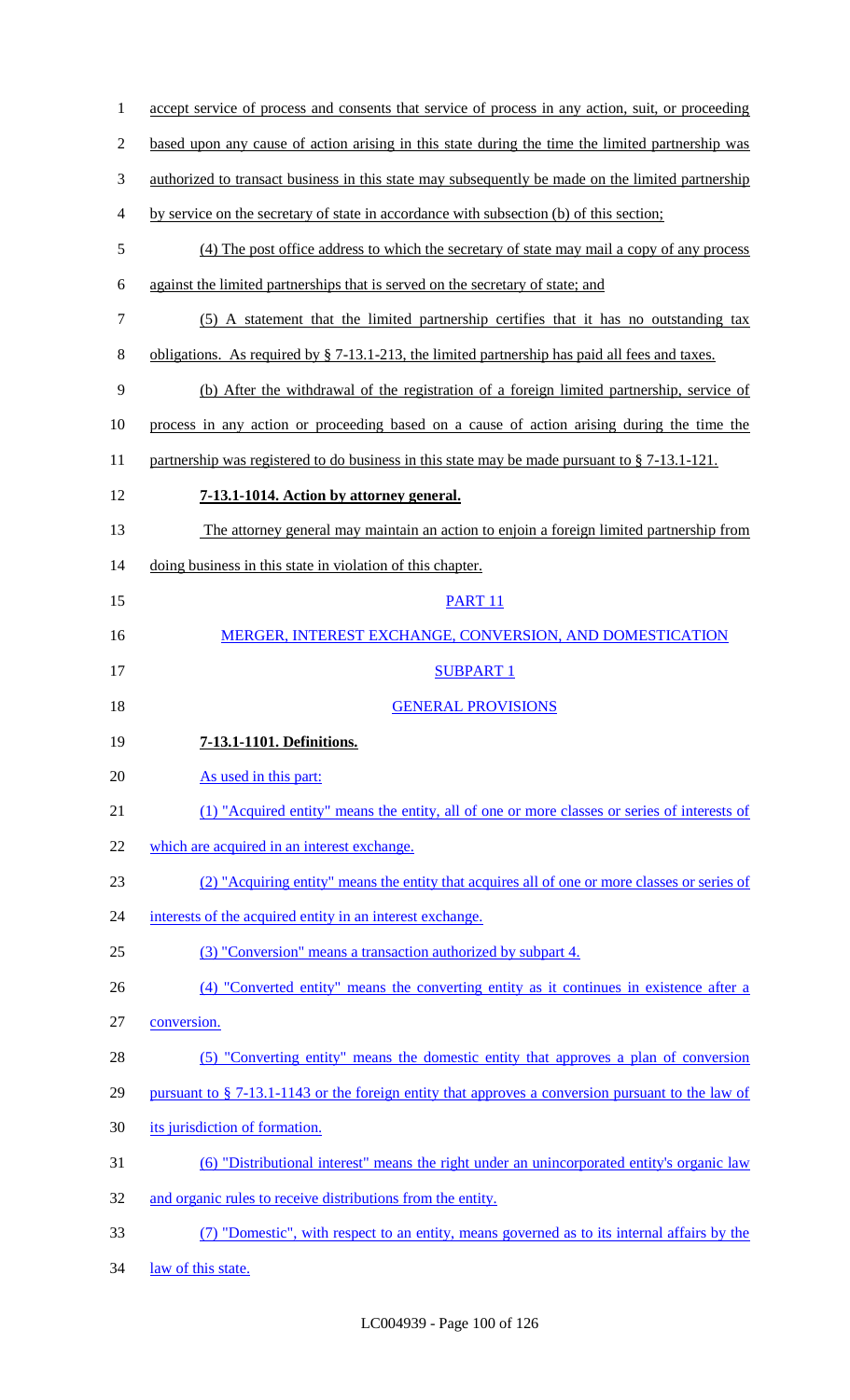| $\mathbf{1}$   | (8) "Domesticated limited partnership" means the domesticating limited partnership as it                  |
|----------------|-----------------------------------------------------------------------------------------------------------|
| $\overline{2}$ | continues in existence after a domestication.                                                             |
| 3              | (9) "Domesticating limited partnership" means the domestic limited partnership that                       |
| 4              | approves a plan of domestication pursuant to $\S$ 7-13.1-1153 or the foreign limited partnership that     |
| 5              | approves a domestication pursuant to the law of its jurisdiction of formation.                            |
| 6              | (10) "Domestication" means a transaction authorized by subpart 5.                                         |
| 7              | $(11)$ "Entity":                                                                                          |
| 8              | (i) Means:                                                                                                |
| 9              | (A) A business corporation;                                                                               |
| 10             | (B) A nonprofit corporation;                                                                              |
| 11             | (C) A general partnership, including a limited liability partnership;                                     |
| 12             | (D) A limited partnership, including a limited liability limited partnership;                             |
| 13             | (E) A limited liability company;                                                                          |
| 14             | (F) A general cooperative association;                                                                    |
| 15             | (G) A limited cooperative association;                                                                    |
| 16             | (H) An unincorporated nonprofit association;                                                              |
| 17             | (I) A statutory trust, business trust, or common-law business trust; or                                   |
| 18             | (J) Any other person that has:                                                                            |
| 19             | (I) A legal existence separate from any interest holder of that person; or                                |
| 20             | (II) The power to acquire an interest in real property in its own name; and                               |
| 21             | (ii) Does not include:                                                                                    |
| 22             | (A) An individual;                                                                                        |
| 23             | (B) A trust with a predominantly donative purpose or a charitable trust;                                  |
| 24             | (C) An association or relationship that is not an entity listed in subsection $(11)(i)$ of this           |
| 25             | section and is not a partnership under the rules stated in $\S$ 7-12-18 or a similar provision of the law |
| 26             | of another jurisdiction;                                                                                  |
| 27             | (D) A decedent's estate; or                                                                               |
| 28             | (E) A government or a governmental subdivision, agency, or instrumentality.                               |
| 29             | (12) "Filing entity" means an entity whose formation requires the filing of a public organic              |
| 30             | record. The term does not include a limited liability partnership.                                        |
| 31             | (13) "Foreign", with respect to an entity, means an entity governed as to its internal affairs            |
| 32             | by the law of a jurisdiction other than this state.                                                       |
| 33             | (14) "Governance interest" means a right under the organic law or organic rules of an                     |
|                |                                                                                                           |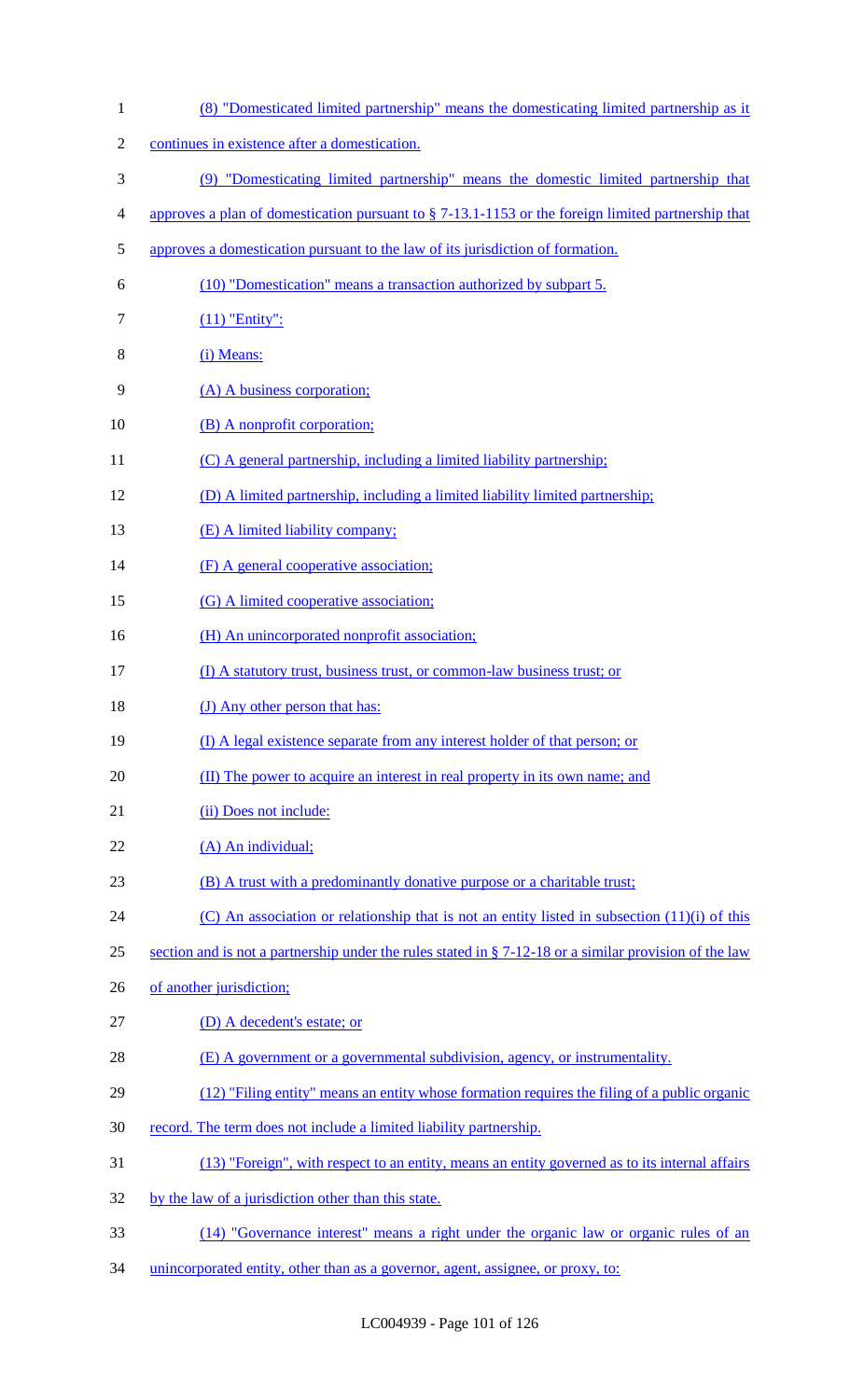| $\mathbf{1}$   |                 | (i) Receive or demand access to information concerning, or the books and records of, the           |
|----------------|-----------------|----------------------------------------------------------------------------------------------------|
| $\overline{2}$ | entity;         |                                                                                                    |
| 3              |                 | (ii) Vote for or consent to the election of the governors of the entity; or                        |
| 4              |                 | (iii) Receive notice of or vote on or consent to an issue involving the internal affairs of the    |
| 5              | entity.         |                                                                                                    |
| 6              |                 | (15) "Governor" means:                                                                             |
| $\tau$         |                 | (i) A director of a business corporation or an officer of a business corporation that has no       |
| 8              |                 | board of directors;                                                                                |
| 9              |                 | (ii) A director or trustee of a nonprofit corporation;                                             |
| 10             |                 | (iii) A general partner of a general partnership;                                                  |
| 11             |                 | (iv) A general partner of a limited partnership;                                                   |
| 12             |                 | (v) A manager of a manager-managed limited liability company;                                      |
| 13             |                 | (vi) A member of a member-managed limited liability company;                                       |
| 14             |                 | (vii) A director of a general cooperative association;                                             |
| 15             |                 | (viii) A director of a limited cooperative association;                                            |
| 16             |                 | (ix) A manager of an unincorporated nonprofit association;                                         |
| 17             |                 | (x) A trustee of a statutory trust, business trust, or common-law business trust; or               |
| 18             |                 | (xi) Any other person under whose authority the powers of an entity are exercised and              |
| 19             |                 | under whose direction the activities and affairs of the entity are managed pursuant to the organic |
| 20             |                 | law and organic rules of the entity.                                                               |
| 21             |                 | (16) "Interest" means:                                                                             |
| 22             |                 | (i) A share in a business corporation;                                                             |
| 23             |                 | (ii) A membership in a nonprofit corporation;                                                      |
| 24             |                 | (iii) A partnership interest in a general partnership;                                             |
| 25             |                 | (iv) A partnership interest in a limited partnership;                                              |
| 26             |                 | (v) A membership interest in a limited liability company;                                          |
| 27             |                 | (vi) A share in a general cooperative association;                                                 |
| 28             |                 | (vii) A member's interest in a limited cooperative association;                                    |
| 29             |                 | (viii) A membership in an unincorporated nonprofit association;                                    |
| 30             |                 | (ix) A beneficial interest in a statutory trust, business trust, or common-law business trust;     |
| 31             | $\overline{or}$ |                                                                                                    |
| 32             |                 | $(x)$ A governance interest or distributional interest in any other type of unincorporated         |
| 33             | entity.         |                                                                                                    |
| 34             |                 | (17) "Interest exchange" means a transaction authorized by subpart 3.                              |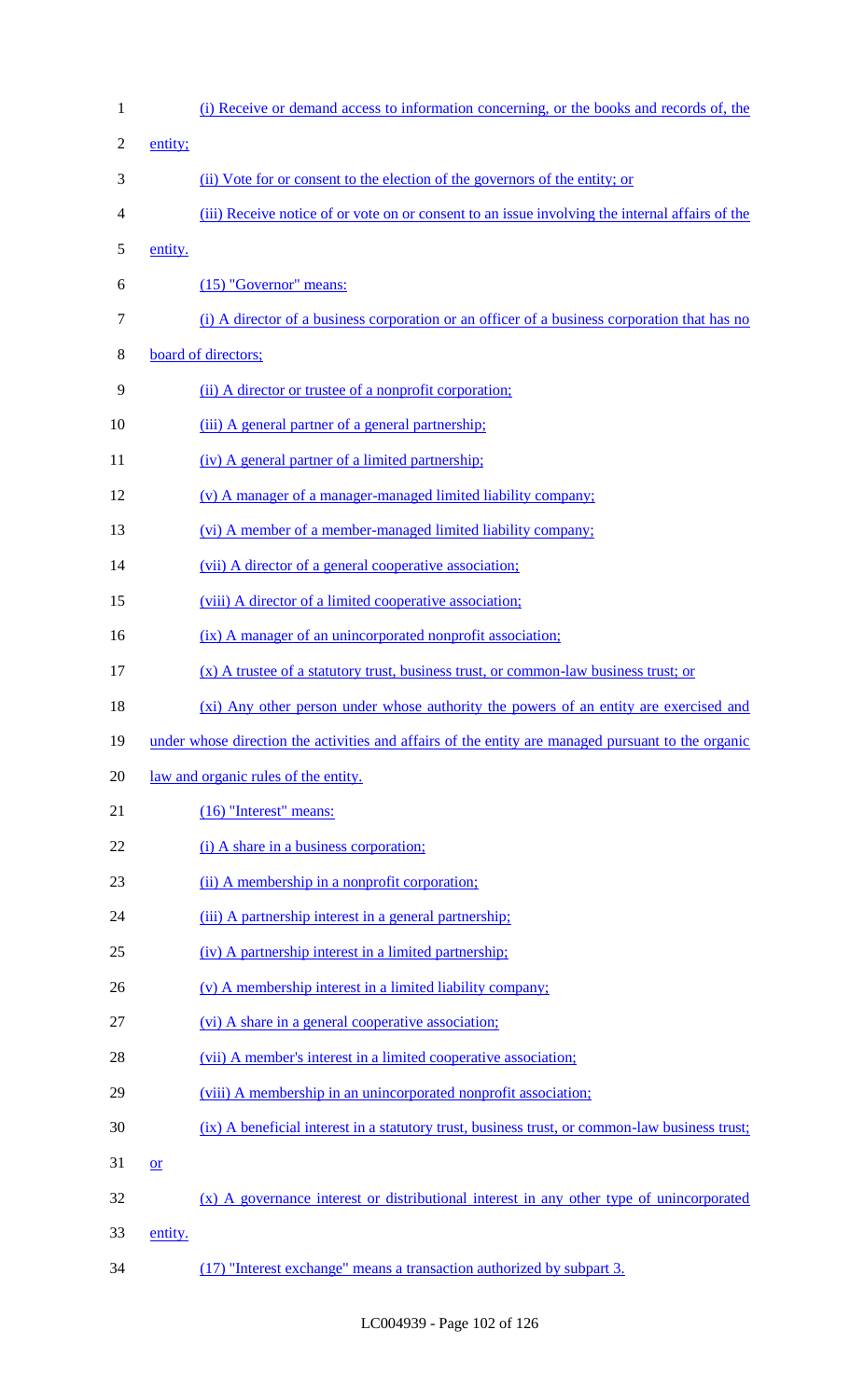| $\mathbf{1}$   | (18) "Interest holder" means:                                                                                |
|----------------|--------------------------------------------------------------------------------------------------------------|
| $\overline{2}$ | (i) A shareholder of a business corporation;                                                                 |
| 3              | (ii) A member of a nonprofit corporation;                                                                    |
| 4              | (iii) A general partner of a general partnership;                                                            |
| 5              | (iv) A general partner of a limited partnership;                                                             |
| 6              | (v) A limited partner of a limited partnership;                                                              |
| 7              | (vi) A member of a limited liability company;                                                                |
| 8              | (vii) A shareholder of a general cooperative association;                                                    |
| 9              | (viii) A member of a limited cooperative association;                                                        |
| 10             | (ix) A member of an unincorporated nonprofit association;                                                    |
| 11             | $(x)$ A beneficiary or beneficial owner of a statutory trust, business trust, or common-law                  |
| 12             | business trust; or                                                                                           |
| 13             | (xi) Any other direct holder of an interest.                                                                 |
| 14             | (19) "Interest holder liability" means:                                                                      |
| 15             | (i) Personal liability for a liability of an entity which is imposed on a person:                            |
| 16             | (A) Solely by reason of the status of the person as an interest holder; or                                   |
| 17             | (B) By the organic rules of the entity which make one or more specified interest holders or                  |
| 18             | categories of interest holders liable in their capacity as interest holders for all or specified liabilities |
| 19             | of the entity; or                                                                                            |
| 20             | (ii) An obligation of an interest holder under the organic rules of an entity to contribute to               |
| 21             | the entity.                                                                                                  |
| 22             | (20) "Merger" means a transaction authorized by subpart 2.                                                   |
| 23             | (21) "Merging entity" means an entity that is a party to a merger and exists immediately                     |
| 24             | before the merger becomes effective.                                                                         |
| 25             | (22) "Organic law" means the law of an entity's jurisdiction of formation governing the                      |
| 26             | internal affairs of the entity.                                                                              |
| 27             | (23) "Organic rules" means the public organic record and private organic rules of an entity.                 |
| 28             | (24) "Plan" means a plan of merger, plan of interest exchange, plan of conversion, or plan                   |
| 29             | of domestication.                                                                                            |
| 30             | (25) "Plan of conversion" means a plan under § 7-13.1-1142.                                                  |
| 31             | (26) "Plan of domestication" means a plan under § 7-13.1-1152.                                               |
| 32             | (27) "Plan of interest exchange" means a plan under § 7-13.1-1132.                                           |
| 33             | (28) "Plan of merger" means a plan under § 7-13.1-1122.                                                      |
| 34             | (29) "Private organic rules" means the rules, whether or not in a record, that govern the                    |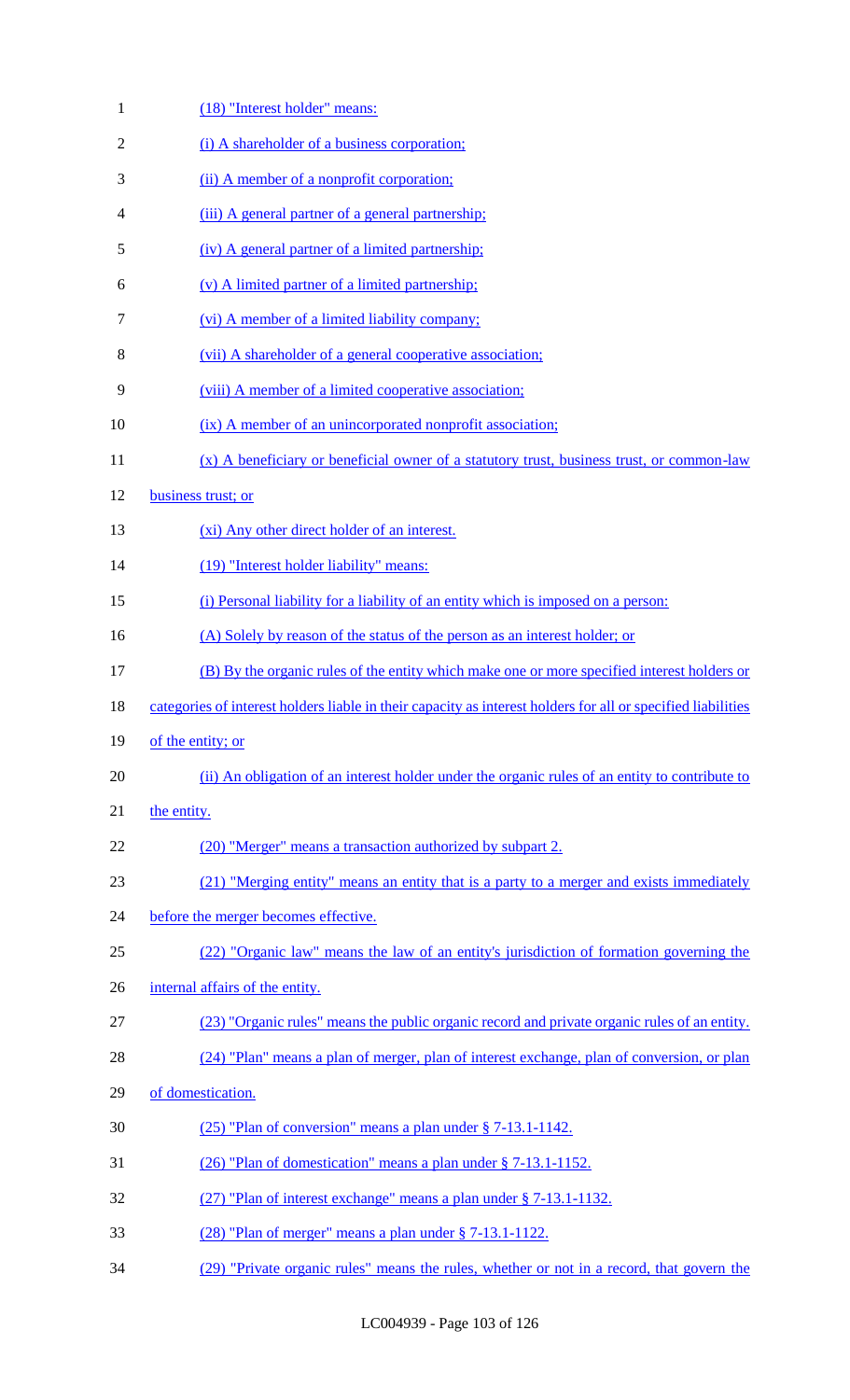| $\mathbf{1}$   | internal affairs of an entity, are binding on all its interest holders, and are not part of its public |
|----------------|--------------------------------------------------------------------------------------------------------|
| $\overline{2}$ | organic record, if any. The term includes:                                                             |
| 3              | (i) The bylaws of a business corporation;                                                              |
| $\overline{4}$ | (ii) The bylaws of a nonprofit corporation;                                                            |
| 5              | (iii) The partnership agreement of a general partnership;                                              |
| 6              | (iv) The partnership agreement of a limited partnership;                                               |
| 7              | (v) The operating agreement of a limited liability company;                                            |
| 8              | (vi) The bylaws of a general cooperative association;                                                  |
| 9              | (vii) The bylaws of a limited cooperative association;                                                 |
| 10             | (viii) The governing principles of an unincorporated nonprofit association; and                        |
| 11             | (ix) The trust instrument of a statutory trust or similar rules of a business trust or a common-       |
| 12             | law business trust.                                                                                    |
| 13             | (30) "Protected agreement" means:                                                                      |
| 14             | (i) A record evidencing indebtedness and any related agreement in effect on the effective              |
| 15             | date of this chapter;                                                                                  |
| 16             | (ii) An agreement that is binding on an entity on the effective date of this chapter;                  |
| 17             | (iii) The organic rules of an entity in effect on the effective date of this chapter; or               |
| 18             | (iv) An agreement that is binding on any of the governors or interest holders of an entity             |
| 19             | on the effective date of this chapter.                                                                 |
| 20             | (31) "Public organic record" means the record the filing of which by the secretary of state            |
| 21             | is required to form an entity and any amendment to or restatement of that record. The term includes:   |
| 22             | (i) The articles of incorporation of a business corporation;                                           |
| 23             | (ii) The articles of incorporation of a nonprofit corporation;                                         |
| 24             | (iii) The certificate of limited partnership of a limited partnership;                                 |
| 25             | (iv) The certificate of organization of a limited liability company;                                   |
| 26             | (v) The articles of incorporation of a general cooperative association;                                |
| 27             | (vi) The articles of organization of a limited cooperative association; and                            |
| 28             | (vii) The certificate of trust of a statutory trust or similar record of a business trust.             |
| 29             | (32) "Registered foreign entity" means a foreign entity that is registered to do business in           |
| 30             | this state pursuant to a record filed by the secretary of state.                                       |
| 31             | (33) "Statement of conversion" means a statement under § 7-13.1-1145.                                  |
| 32             | (34) "Statement of domestication" means a statement under § 7-13.1-1155.                               |
| 33             | (35) "Statement of interest exchange" means a statement under § 7-13.1-1135.                           |
| 34             | (36) "Statement of merger" means a statement under § 7-13.1-1125.                                      |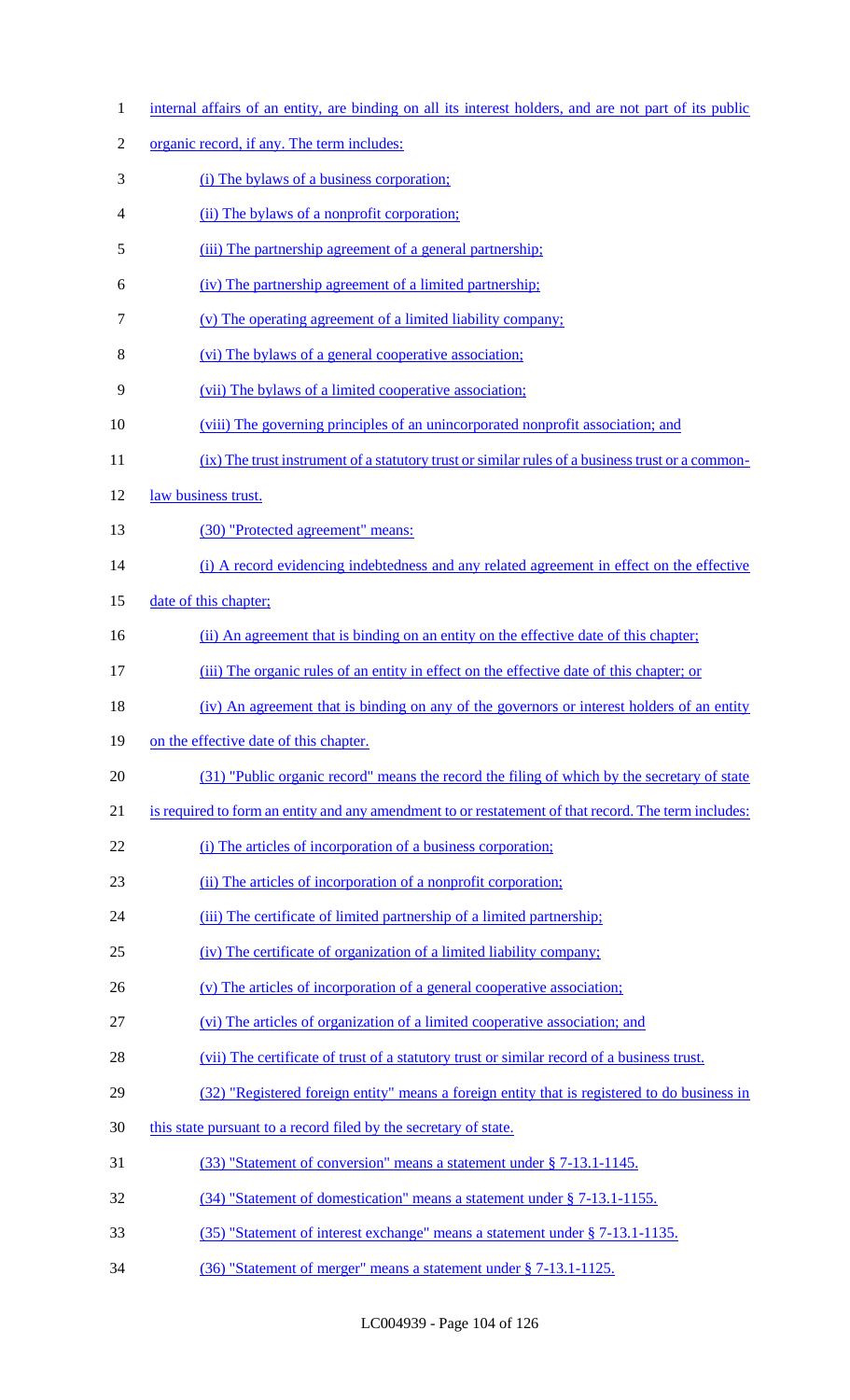- (37) "Surviving entity" means the entity that continues in existence after or is created by a
- merger.
- (38) "Type of entity" means a generic form of entity:
- (i) Recognized at common law; or
- (ii) Formed under an organic law, whether or not some entities formed under that organic
- law are subject to provisions of that law that create different categories of the form of entity.
- **7-13.1-1102. Relationship of part 11 to other laws.**
- (a) This part 11 does not authorize an act prohibited by, and does not affect the application
- or requirements of, law other than this part 11.
- (b) A transaction effected under this part 11 may not create or impair a right, duty, or
- 11 obligation of a person under the statutory law of this state relating to a change in control, takeover,
- business combination, control-share acquisition, or similar transaction involving a domestic
- 13 merging, acquired, converting, or domesticating business corporation unless:
- 14 (1) If the corporation does not survive the transaction, the transaction satisfies any
- requirements of the law; or
- (2) If the corporation survives the transaction, the approval of the plan is by a vote of the
- 17 shareholders or directors which would be sufficient to create or impair the right, duty, or obligation
- 18 directly under the law.
- **7-13.1-1103. Required notice or approval.**
- (a) A domestic or foreign entity that is required to give notice to, or obtain the approval of,
- a governmental agency or officer of this state to be a party to a merger must give the notice or
- 22 obtain the approval to be a party to an interest exchange, conversion, or domestication.
- (b) Property held for a charitable purpose under the law of this state by a domestic or
- 24 foreign entity immediately before a transaction under this part 11 becomes effective may not, as a
- result of the transaction, be diverted from the objects for which it was donated, granted, devised,
- 26 or otherwise transferred unless, to the extent required by or pursuant to the law of this state
- concerning cy pres or other law dealing with nondiversion of charitable assets, the entity obtains
- 28 an appropriate order of the superior court specifying the disposition of the property.
- (c) A bequest, devise, gift, grant, or promise contained in a will or other instrument of
- donation, subscription, or conveyance which is made to a merging entity that is not the surviving
- entity and which takes effect or remains payable after the merger inures to the surviving entity.
- 32 (d) A trust obligation that would govern property if transferred to a nonsurviving entity
- applies to property that is transferred to the surviving entity under this section.
- **7-13.1-1104. Nonexclusivity.**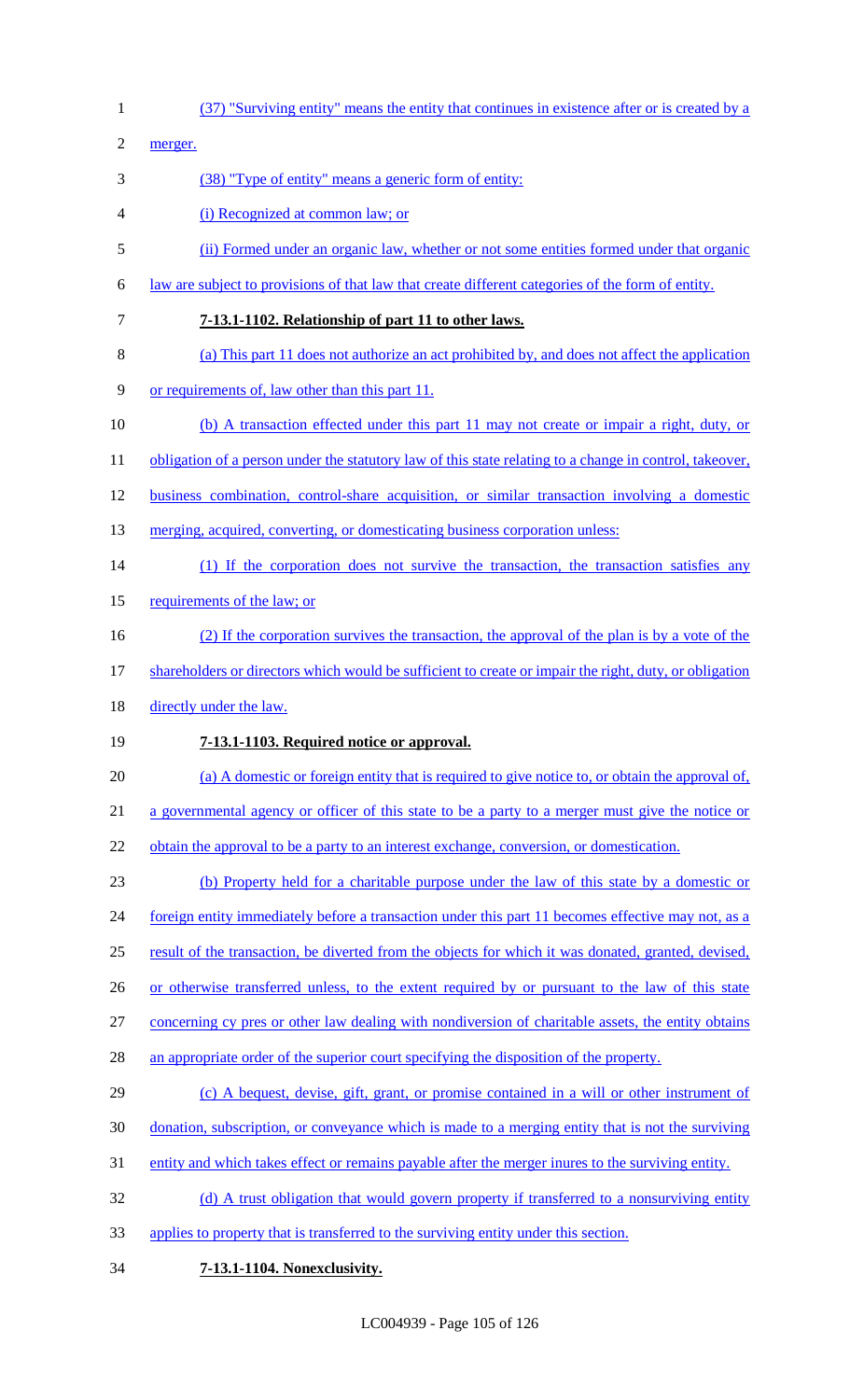| $\mathbf{1}$   | The fact that a transaction under this part 11 produces a certain result does not preclude the           |
|----------------|----------------------------------------------------------------------------------------------------------|
| $\overline{c}$ | same result from being accomplished in any other manner permitted by law other than this part 11.        |
| 3              | 7-13.1-1105. Reference to external facts.                                                                |
| 4              | A plan may refer to facts ascertainable outside the plan if the manner in which the facts                |
| 5              | will operate upon the plan is specified in the plan. The facts may include the occurrence of an event    |
| 6              | or a determination or action by a person, whether or not the event, determination, or action is within   |
| 7              | the control of a party to the transaction.                                                               |
| 8              | 7-13.1-1106. Appraisal rights.                                                                           |
| 9              | An interest holder of a domestic merging, acquired, converting, or domesticating limited                 |
| 10             | partnership is entitled to contractual appraisal rights in connection with a transaction under this part |
| 11             | 11 to the extent provided in:                                                                            |
| 12             | (1) The partnership agreement; or                                                                        |
| 13             | $(2)$ The plan.                                                                                          |
| 14             | 7-13.1-1107. Excluded entities and transactions; other applicable law                                    |
| 15             | (a) This part 11 may not be used to effect a transaction that is prohibited by law of this state         |
| 16             | other than this chapter.                                                                                 |
| 17             | (b) If law of this state other than this chapter applies to a transaction that is otherwise within       |
| 18             | the scope of this part 11, the transaction is still subject to such other law.                           |
| 19             | <b>SUBPART 2</b>                                                                                         |
| 20             | <b>MERGER</b>                                                                                            |
| 21             | 7-13.1-1121. Merger authorized.                                                                          |
| 22             | (a) By complying with this subpart:                                                                      |
| 23             | (1) One or more domestic limited partnerships may merge with one or more domestic or                     |
| 24             | foreign entities into a domestic or foreign surviving entity; and                                        |
| 25             | (2) Two (2) or more foreign entities may merge into a domestic limited partnership.                      |
| 26             | (b) By complying with the provisions of this subpart applicable to foreign entities, a foreign           |
| 27             | entity may be a party to a merger under this subpart or may be the surviving entity in such a merger     |
| 28             | if the merger is authorized by the law of the foreign entity's jurisdiction of formation.                |
| 29             | 7-13.1-1122. Plan of merger.                                                                             |
| 30             | (a) A domestic limited partnership may become a party to a merger under this subpart by                  |
| 31             | approving a plan of merger. The plan must be in a record and contain:                                    |
| 32             | (1) As to each merging entity, its name, jurisdiction of formation, and type of entity;                  |
| 33             | (2) If the surviving entity is to be created in the merger, a statement to that effect and the           |
|                |                                                                                                          |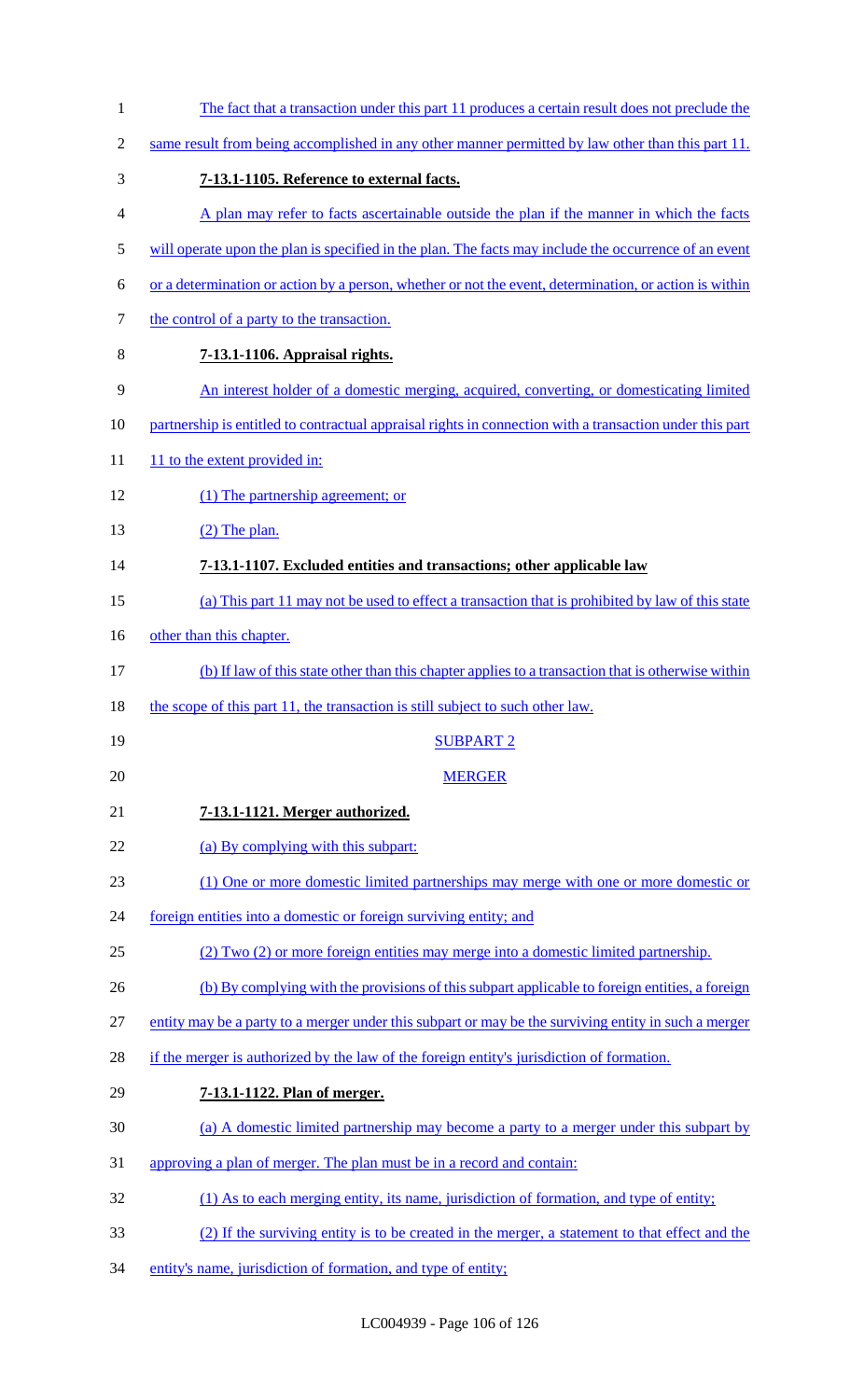(3) The manner of converting the interests in each party to the merger into interests, 2 securities, obligations, money, other property, rights to acquire interests or securities, or any combination of the foregoing; (4) If the surviving entity exists before the merger, any proposed amendments to: (i) Its public organic record, if any; and (ii) Its private organic rules that are, or are proposed to be, in a record; (5) If the surviving entity is to be created in the merger: (i) Its proposed public organic record, if any; and (ii) The full text of its private organic rules that are proposed to be in a record; (6) The other terms and conditions of the merger; and (7) Any other provision required by the law of a merging entity's jurisdiction of formation or the organic rules of a merging entity. (b) In addition to the requirements of subsection (a) of this section, a plan of merger may 14 contain any other provision not prohibited by law. **7-13.1-1123. Approval of merger.** 16 (a) A plan of merger is not effective unless it has been approved: (1) By a domestic merging limited partnership, by all the partners of the partnership entitled 18 to vote on or consent to any matter; and (2) In a record, by each partner of a domestic merging limited partnership which will have interest holder liability for debts, obligations, and other liabilities that are incurred after the merger becomes effective, unless: (i) The partnership agreement of the partnership provides in a record for the approval of a merger in which some or all of its partners become subject to interest holder liability by the 24 affirmative vote or consent of fewer than all the partners; and (ii) The partner consented in a record to or voted for that provision of the partnership agreement or became a partner after the adoption of that provision. (b) A merger involving a domestic merging entity that is not a limited partnership is not 28 effective unless the merger is approved by that entity in accordance with its organic law. (c) A merger involving a foreign merging entity is not effective unless the merger is approved by the foreign entity in accordance with the law of the foreign entity's jurisdiction of formation. **7-13.1-1124. Amendment or abandonment of plan of merger.** (a) A plan of merger may be amended only with the consent of each party to the plan, 34 except as otherwise provided in the plan.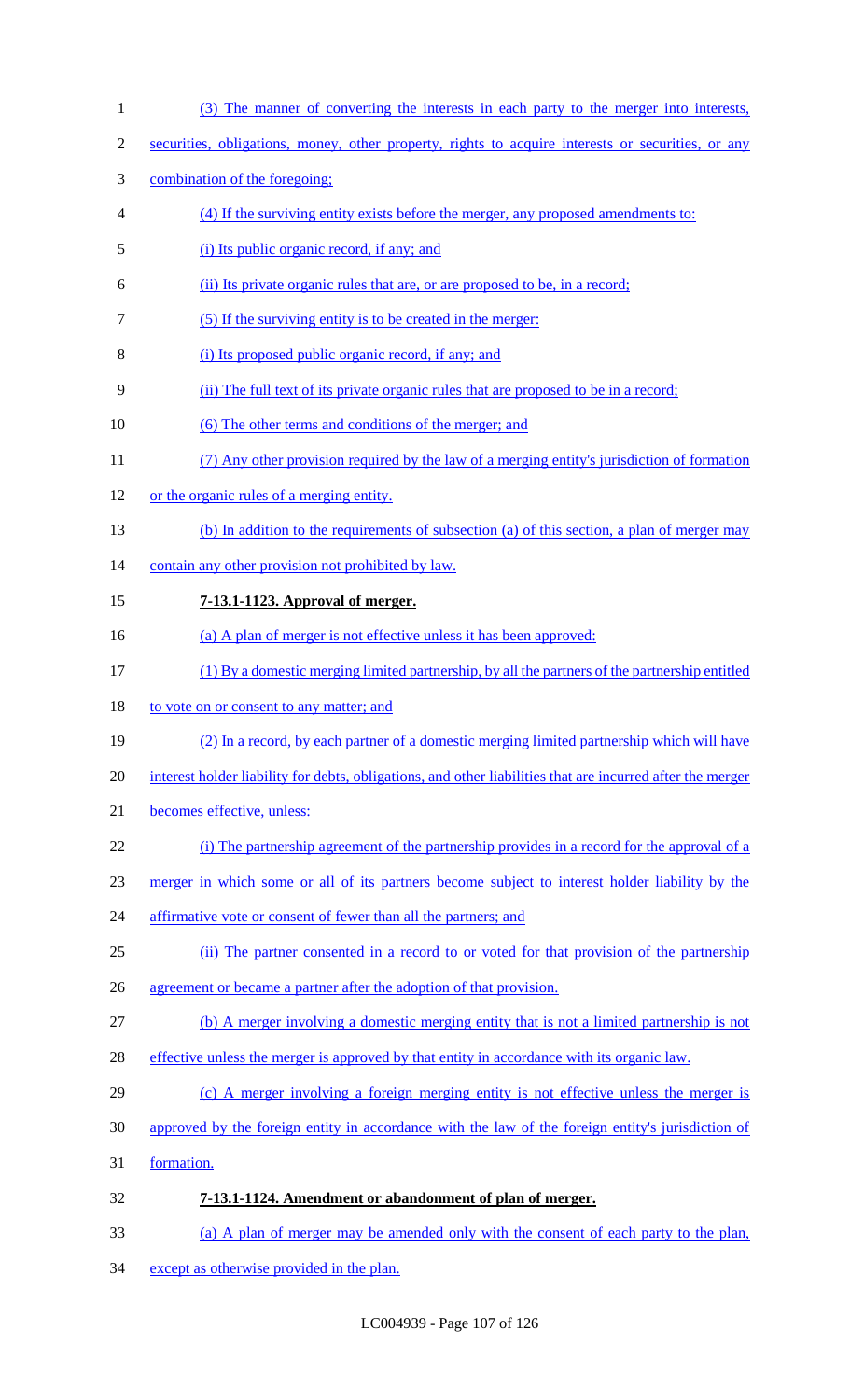| $\mathbf{1}$   | (b) A domestic merging limited partnership may approve an amendment of a plan of                         |
|----------------|----------------------------------------------------------------------------------------------------------|
| $\mathfrak{2}$ | merger:                                                                                                  |
| 3              | (1) In the same manner as the plan was approved, if the plan does not provide for the                    |
| 4              | manner in which it may be amended; or                                                                    |
| $\mathfrak s$  | (2) By its partners in the manner provided in the plan, but a partner that was entitled to vote          |
| 6              | on or consent to approval of the merger is entitled to vote on or consent to any amendment of the        |
| $\tau$         | plan that will change:                                                                                   |
| 8              | (i) The amount or kind of interests, securities, obligations, money, other property, rights to           |
| 9              | acquire interests or securities, or any combination of the foregoing, to be received by the interest     |
| 10             | holders of any party to the plan;                                                                        |
| 11             | (ii) The public organic record, if any, or private organic rules of the surviving entity that            |
| 12             | will be in effect immediately after the merger becomes effective, except for changes that do not         |
| 13             | require approval of the interest holders of the surviving entity under its organic law or organic rules; |
| 14             | $or$                                                                                                     |
| 15             | (iii) Any other terms or conditions of the plan, if the change would adversely affect the                |
| 16             | partner in any material respect.                                                                         |
| 17             | (c) After a plan of merger has been approved and before a statement of merger becomes                    |
| 18             | effective, the plan may be abandoned as provided in the plan. Unless prohibited by the plan, a           |
| 19             | domestic merging limited partnership may abandon the plan in the same manner as the plan was             |
| 20             | approved.                                                                                                |
| 21             | (d) If a plan of merger is abandoned after a statement of merger has been delivered to the               |
| 22             | secretary of state for filing and before the statement becomes effective, a statement of                 |
| 23             | abandonment, signed by a party to the plan, must be delivered to the secretary of state for filing       |
| 24             | before the statement of merger becomes effective. The statement of abandonment takes effect on           |
| 25             | filing, and the merger is abandoned and does not become effective. The statement of abandonment          |
| 26             | must contain:                                                                                            |
| 27             | (1) The name of each party to the plan of merger;                                                        |
| 28             | (2) The date on which the statement of merger was filed by the secretary of state; and                   |
| 29             | (3) A statement that the merger has been abandoned in accordance with this section.                      |
| 30             | 7-13.1-1125. Articles of merger -- Effective date of merger.                                             |
| 31             | (a) Articles of merger must be signed by each merging entity and delivered to the secretary              |
| 32             | of state for filing.                                                                                     |
| 33             | (b) Articles of merger must contain:                                                                     |
| 34             | (1) The name, jurisdiction of formation, and type of entity of each merging entity that is               |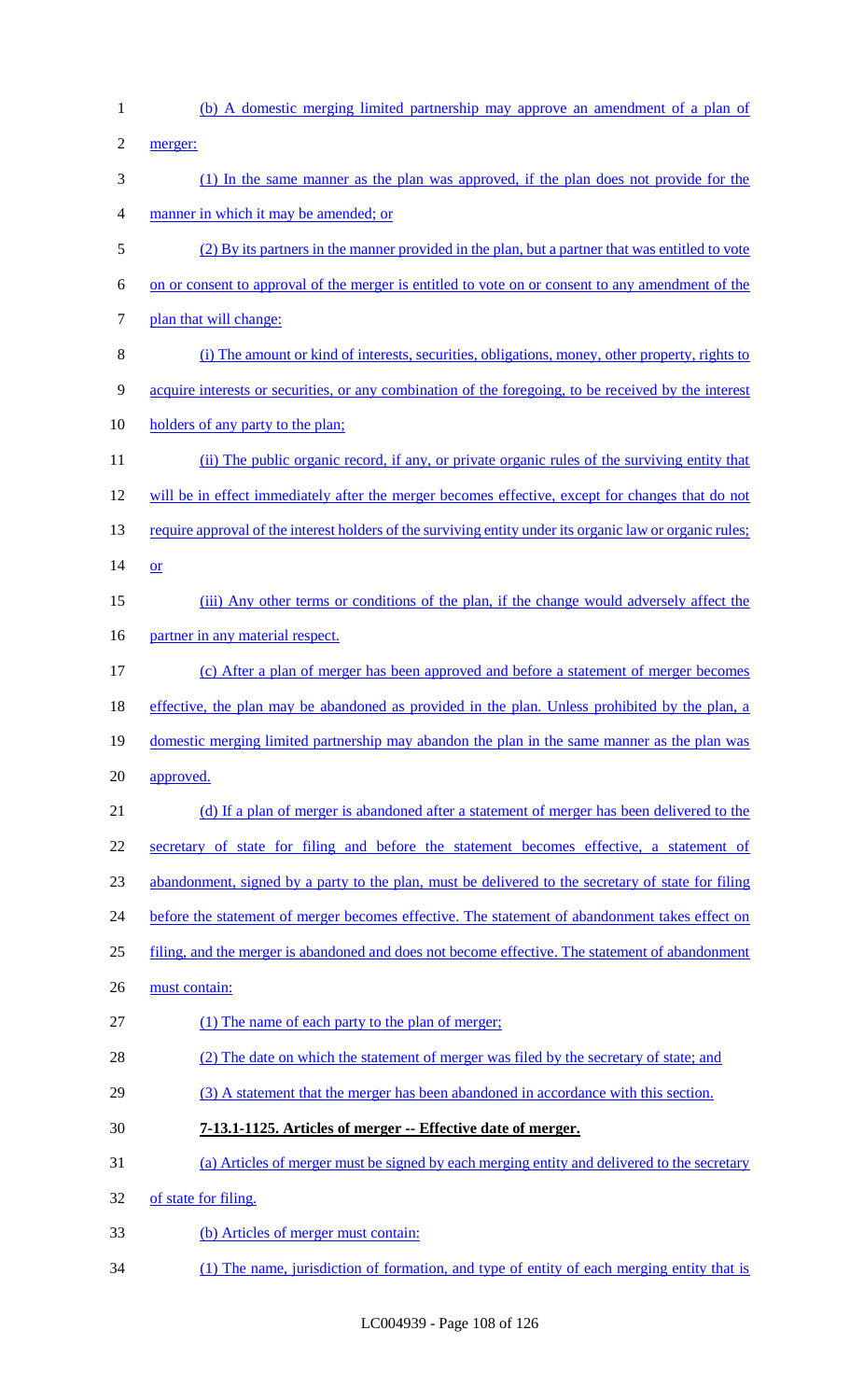1 not the surviving entity; (2) The name, jurisdiction of formation, and type of entity of the surviving entity; (3) A statement that the merger was approved by each domestic merging entity, if any, in accordance with this subpart and by each foreign merging entity, if any, in accordance with the law of its jurisdiction of formation; (4) If the surviving entity exists before the merger and is a domestic filing entity, any 7 amendment to its public organic record approved as part of the plan of merger; (5) If the surviving entity is created by the merger and is a domestic filing entity, its public organic record, as an attachment; and (6) If the surviving entity is created by the merger and is a domestic limited liability 11 partnership, its statement of qualification, as an attachment. (c) In addition to the requirements of subsection (b) of this section, a statement of merger 13 may contain any other provision not prohibited by law. 14 (d) If the surviving entity is a domestic entity, its public organic record, if any, must satisfy 15 the requirements of the law of this state, except that the public organic record does not need to be 16 signed. (e) If the surviving or resulting entity is not a domestic limited partnership or another filing 18 entity of record in the office of the secretary of state, a statement that the surviving or resulting other entity agrees that it may be served with process in Rhode Island in any action, suit or proceeding for the enforcement of any obligation of any domestic limited partnership that is to merge, irrevocably appointing the secretary of state as its agent to accept service of process in the 22 action, suit or proceeding and specifying the address to which a copy of the process is to be mailed to it by the secretary of state. In the event of service under this section on the secretary of state, the procedures set forth in § 7-13.1-121 are applicable, except that the plaintiff in any action, suit or proceeding shall furnish the secretary of state with the address specified in the articles of merger 26 provided for in this section and any other address that the plaintiff elects to furnish, together with copies of the process as required by the secretary of state, and the secretary of state shall notify the 28 surviving or resulting other business entity at all addresses furnished by the plaintiff in accordance with the procedures set forth in § 7-13.1-121. (f) A statement that the merging entity certifies that it has no outstanding tax obligations. As required by §§ 7-13.1-213, 7-16-67 and 44-11-26.1, the merging entity has paid all fees and taxes. (g) If the surviving entity is a domestic limited partnership, the merger becomes effective 34 when the articles of merger is effective. In all other cases, the merger becomes effective on the later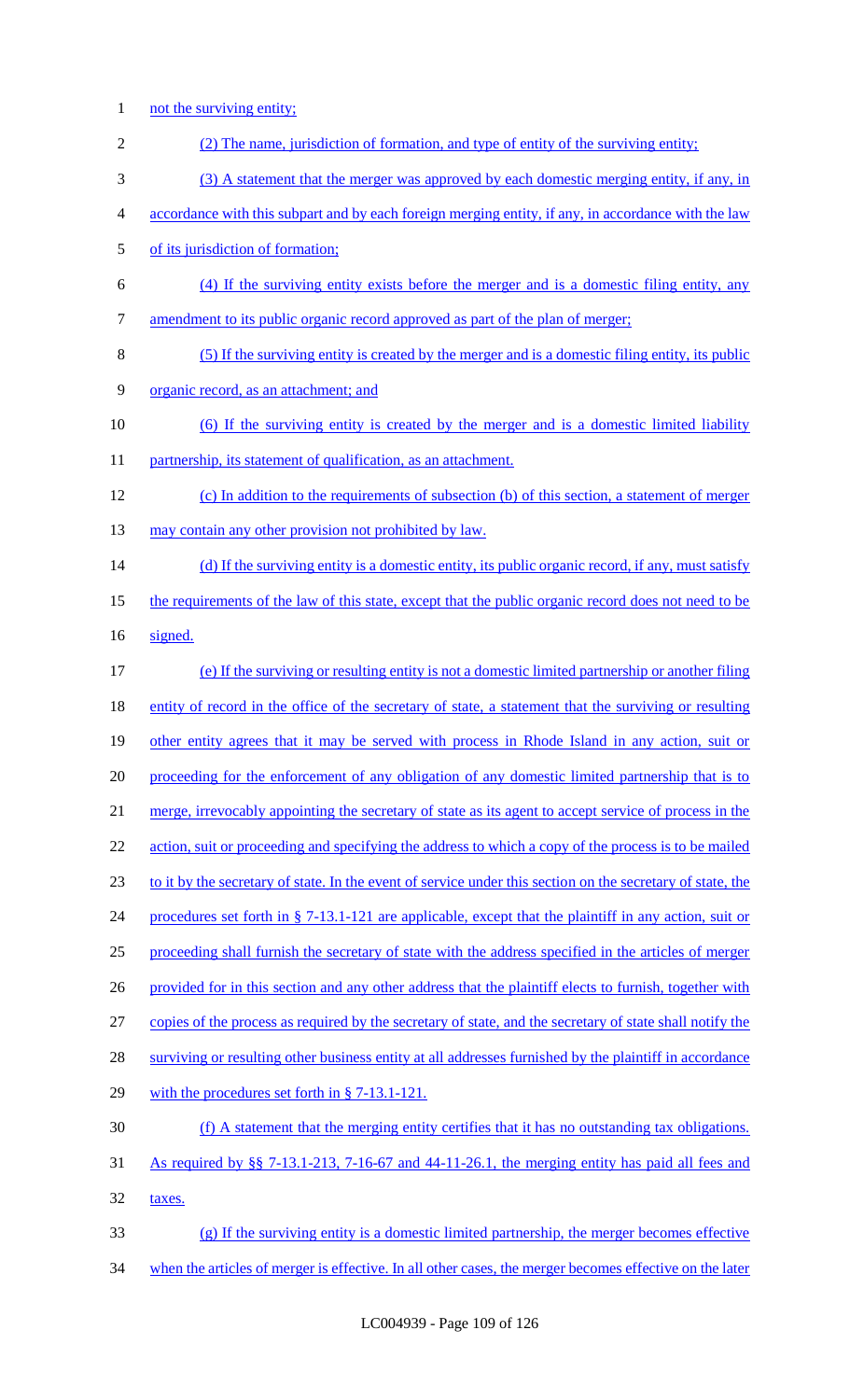| 1              | of:                                                                                                     |
|----------------|---------------------------------------------------------------------------------------------------------|
| $\overline{2}$ | (1) The date and time provided by the organic law of the surviving entity; and                          |
| 3              | (2) When the articles of merger is effective.                                                           |
| 4              | 7-13.1-1126. Effect of merger.                                                                          |
| 5              | (a) When a merger becomes effective:                                                                    |
| 6              | (1) The surviving entity continues or comes into existence;                                             |
| 7              | (2) Each merging entity that is not the surviving entity ceases to exist;                               |
| 8              | (3) All property of each merging entity vests in the surviving entity without transfer,                 |
| 9              | reversion, or impairment;                                                                               |
| 10             | (4) All debts, obligations, and other liabilities of each merging entity are debts, obligations,        |
| 11             | and other liabilities of the surviving entity;                                                          |
| 12             | (5) Except as otherwise provided by law or the plan of merger, all the rights, privileges,              |
| 13             | immunities, powers, and purposes of each merging entity vest in the surviving entity;                   |
| 14             | (6) If the surviving entity exists before the merger:                                                   |
| 15             | (i) All its property continues to be vested in it without transfer, reversion, or impairment;           |
| 16             | (ii) It remains subject to all its debts, obligations, and other liabilities; and                       |
| 17             | (iii) All its rights, privileges, immunities, powers, and purposes continue to be vested in it;         |
| 18             | (7) The name of the surviving entity may be substituted for the name of any merging entity              |
| 19             | that is a party to any pending action or proceeding;                                                    |
| 20             | (8) If the surviving entity exists before the merger:                                                   |
| 21             | (i) Its public organic record, if any, is amended to the extent provided in the statement of            |
| 22             | merger; and                                                                                             |
| 23             | (ii) Its private organic rules that are to be in a record, if any, are amended to the extent            |
| 24             | provided in the plan of merger;                                                                         |
| 25             | (9) If the surviving entity is created by the merger, its private organic rules become                  |
| 26             | effective and:                                                                                          |
| 27             | (i) If it is a filing entity, its public organic record becomes effective; and                          |
| 28             | (ii) If it is a limited liability partnership, its statement of qualification becomes effective;        |
| 29             | and                                                                                                     |
| 30             | (10) The interests in each merging entity which are to be converted in the merger are                   |
| 31             | converted, and the interest holders of those interests are entitled only to the rights provided to them |
| 32             | under the plan of merger and to any appraisal rights they have under $\S$ 7-13.1-1106 and the merging   |
| 33             | entity's organic law.                                                                                   |
| 34             | (b) Except as otherwise provided in the organic law or organic rules of a merging entity,               |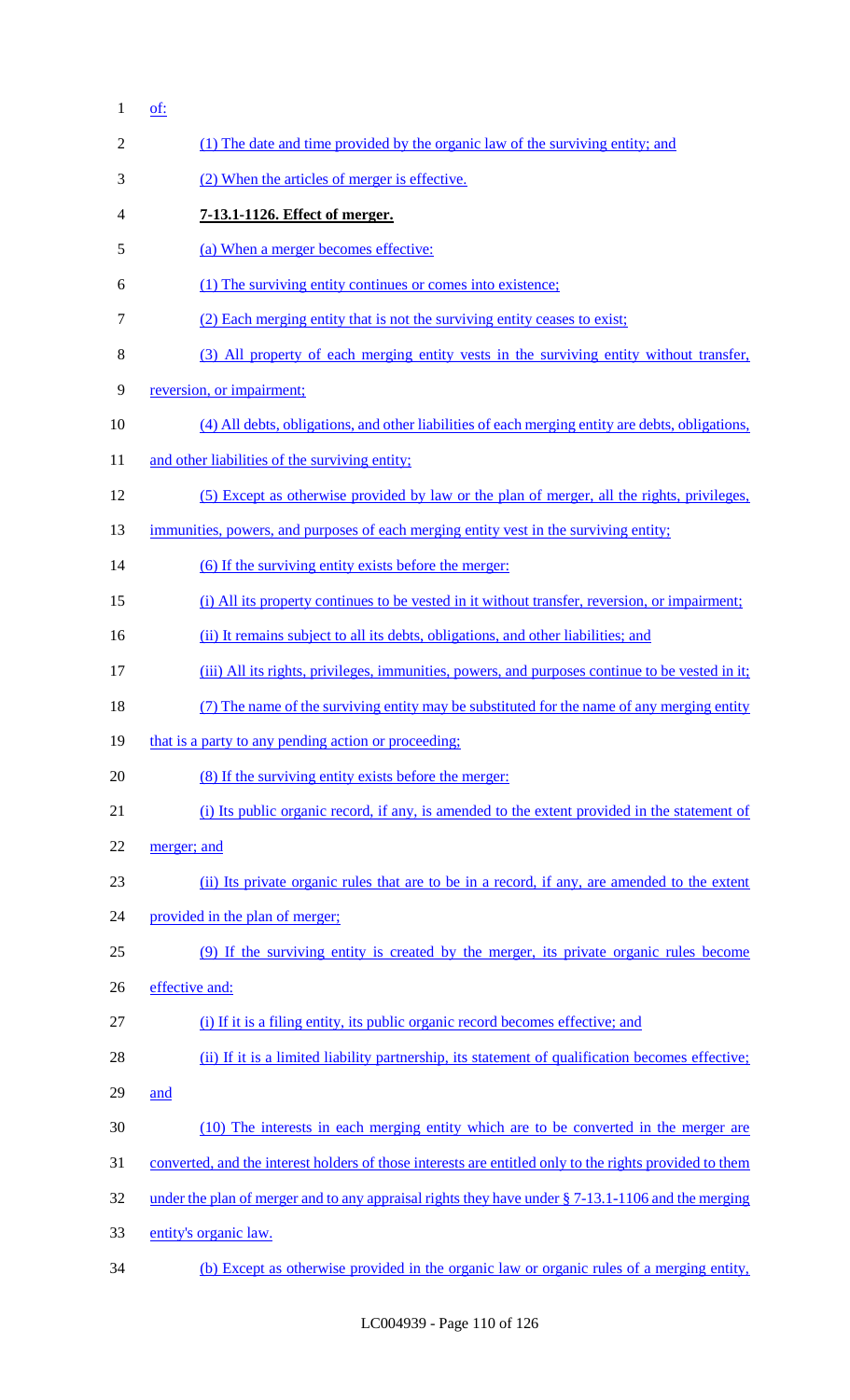1 the merger does not give rise to any rights that an interest holder, governor, or third party would have upon a dissolution, liquidation, or winding up of the merging entity. (c) When a merger becomes effective, a person that did not have interest holder liability with respect to any of the merging entities and becomes subject to interest holder liability with 5 respect to a domestic entity as a result of the merger has interest holder liability only to the extent provided by the organic law of that entity and only for those debts, obligations, and other liabilities 7 that are incurred after the merger becomes effective. (d) When a merger becomes effective, the interest holder liability of a person that ceases to hold an interest in a domestic merging limited partnership with respect to which the person had interest holder liability is subject to the following rules: (1) The merger does not discharge any interest holder liability under this chapter to the extent the interest holder liability was incurred before the merger became effective. (2) The person does not have interest holder liability under this chapter for any debt, 14 obligation, or other liability that is incurred after the merger becomes effective. (3) This chapter continues to apply to the release, collection, or discharge of any interest 16 holder liability preserved under subsection (d)(1) of this section as if the merger had not occurred. (4) The person has whatever rights of contribution from any other person as are provided 18 by this chapter, law other than this chapter, or the partnership agreement of the domestic merging 19 limited partnership with respect to any interest holder liability preserved under subsection (d)(1) of 20 this section as if the merger had not occurred. (e) When a merger becomes effective, a foreign entity that is the surviving entity may be served with process in this state for the collection and enforcement of any debts, obligations, or other liabilities of a domestic merging limited partnership as provided in § 7-13.1-121. (f) When a merger becomes effective, the registration to do business in this state of any foreign merging entity that is not the surviving entity is canceled. 26 SUBPART 3 INTEREST EXCHANGE **7-13.1-1131. Interest exchange authorized.** 29 (a) By complying with this subpart: (1) A domestic limited partnership may acquire all of one or more classes or series of interests of another domestic entity or a foreign entity in exchange for interests, securities, 32 obligations, money, other property, rights to acquire interests or securities, or any combination of the foregoing; or (2) All of one or more classes or series of interests of a domestic limited partnership may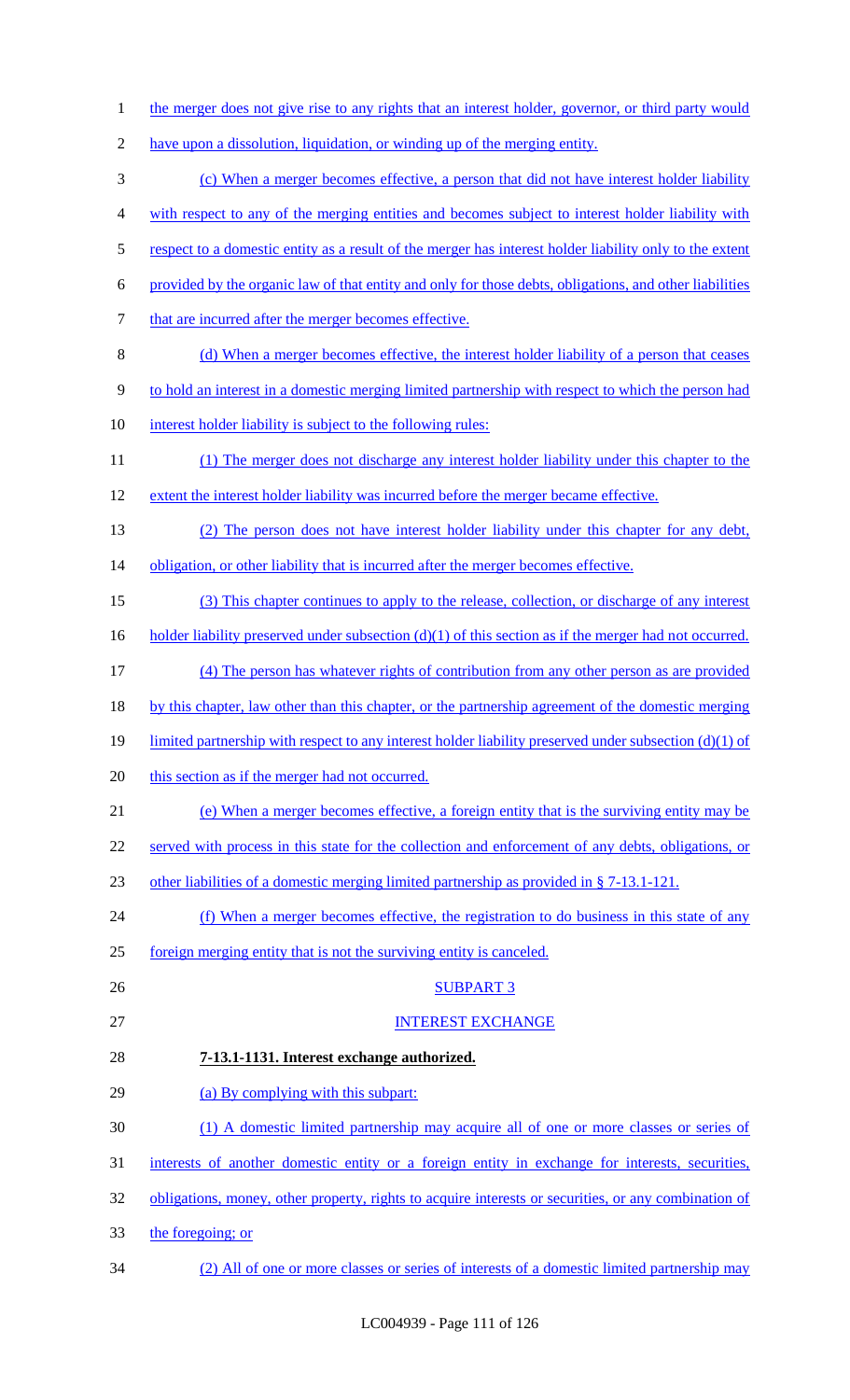| $\mathbf{1}$   | be acquired by another domestic entity or a foreign entity in exchange for interests, securities,            |
|----------------|--------------------------------------------------------------------------------------------------------------|
| $\sqrt{2}$     | obligations, money, other property, rights to acquire interests or securities, or any combination of         |
| 3              | the foregoing.                                                                                               |
| $\overline{4}$ | (b) By complying with the provisions of this subpart applicable to foreign entities, a foreign               |
| $\mathfrak{S}$ | entity may be the acquiring or acquired entity in an interest exchange under this subpart if the             |
| 6              | interest exchange is authorized by the law of the foreign entity's jurisdiction of formation.                |
| $\tau$         | (c) If a protected agreement contains a provision that applies to a merger of a domestic                     |
| $8\,$          | limited partnership but does not refer to an interest exchange, the provision applies to an interest         |
| 9              | exchange in which the domestic limited partnership is the acquired entity as if the interest exchange        |
| 10             | were a merger until the provision is amended after the effective date of this chapter.                       |
| 11             | 7-13.1-1132. Plan of interest exchange.                                                                      |
| 12             | (a) A domestic limited partnership may be the acquired entity in an interest exchange under                  |
| 13             | this subpart by approving a plan of interest exchange. The plan must be in a record and contain:             |
| 14             | (1) The name of the acquired entity;                                                                         |
| 15             | (2) The name, jurisdiction of formation, and type of entity of the acquiring entity;                         |
| 16             | (3) The manner of converting the interests in the acquired entity into interests, securities,                |
| 17             | obligations, money, other property, rights to acquire interests or securities, or any combination of         |
| 18             | the foregoing;                                                                                               |
| 19             | (4) Any proposed amendments to:                                                                              |
| 20             | (i) The certificate of limited partnership of the acquired entity; and                                       |
| 21             | (ii) The partnership agreement of the acquired entity that are, or are proposed to be, in a                  |
| 22             | record;                                                                                                      |
| 23             | (5) The other terms and conditions of the interest exchange; and                                             |
| 24             | (6) Any other provision required by the law of this state or the partnership agreement of                    |
| 25             | the acquired entity.                                                                                         |
| 26             | (b) In addition to the requirements of subsection (a) of this section, a plan of interest                    |
| 27             | exchange may contain any other provision not prohibited by law.                                              |
| 28             | 7-13.1-1133. Approval of interest exchange.                                                                  |
| 29             | (a) A plan of interest exchange is not effective unless it has been approved:                                |
| 30             | (1) By all the partners of a domestic acquired limited partnership entitled to vote on or                    |
| 31             | consent to any matter; and                                                                                   |
| 32             | (2) In a record, by each partner of the domestic acquired limited partnership that will have                 |
| 33             | interest holder liability for debts, obligations, and other liabilities that are incurred after the interest |
| 34             | exchange becomes effective, unless:                                                                          |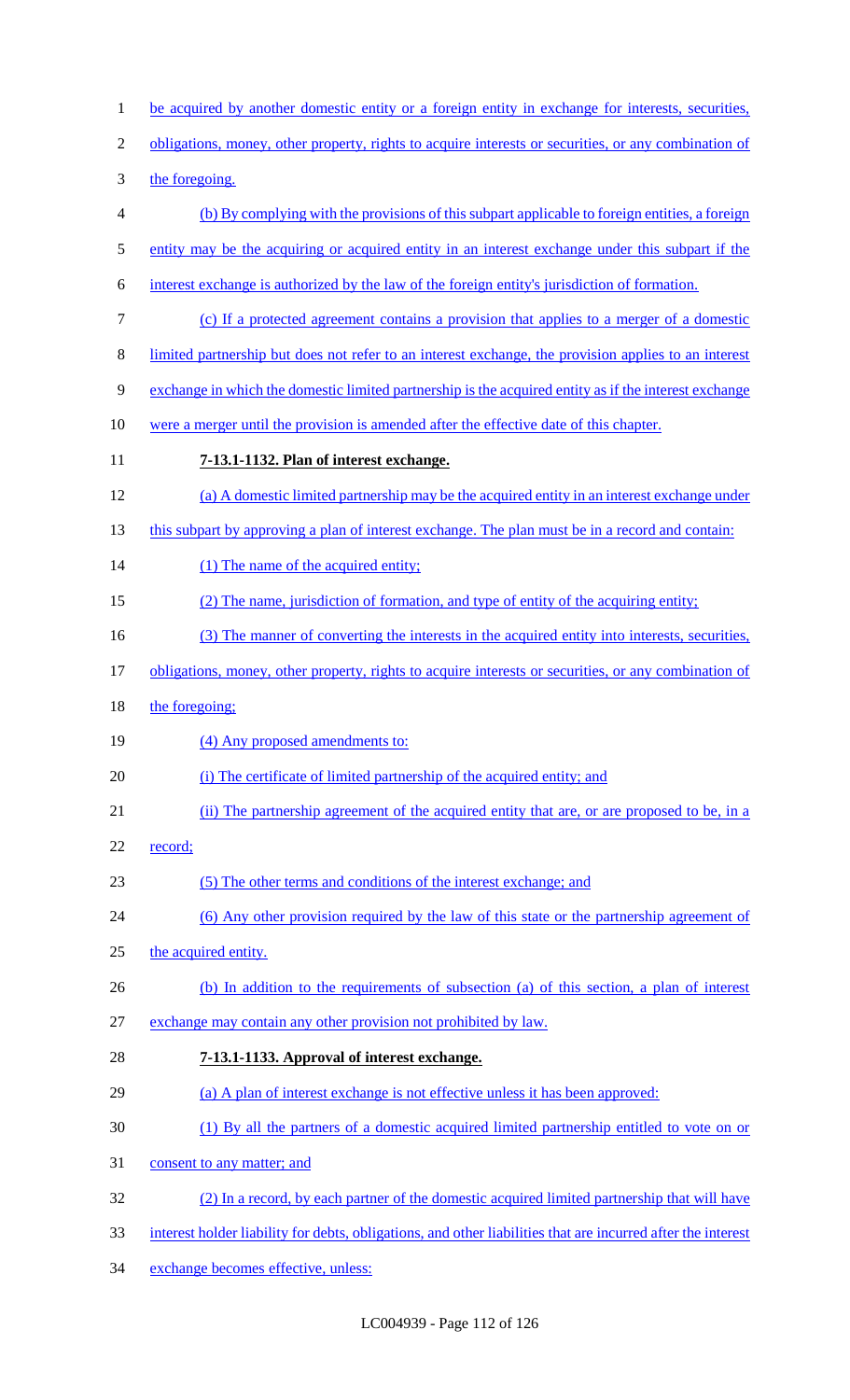(i) The partnership agreement of the partnership provides in a record for the approval of an 2 interest exchange or a merger in which some or all its partners become subject to interest holder liability by the affirmative vote or consent of fewer than all of the partners; and (ii) The partner consented in a record to or voted for that provision of the partnership agreement or became a partner after the adoption of that provision. (b) An interest exchange involving a domestic acquired entity that is not a limited partnership is not effective unless it is approved by the domestic entity in accordance with its organic law. (c) An interest exchange involving a foreign acquired entity is not effective unless it is approved by the foreign entity in accordance with the law of the foreign entity's jurisdiction of 11 formation. (d) Except as otherwise provided in its organic law or organic rules, the interest holders of 13 the acquiring entity are not required to approve the interest exchange. **7-13.1-1134. Amendment or abandonment of plan of interest exchange.** (a) A plan of interest exchange may be amended only with the consent of each party to the 16 plan, except as otherwise provided in the plan. (b) A domestic acquired limited partnership may approve an amendment of a plan of interest exchange: (1) In the same manner as the plan was approved, if the plan does not provide for the manner in which it may be amended; or (2) By its partners in the manner provided in the plan, but a partner that was entitled to vote 22 on or consent to approval of the interest exchange is entitled to vote on or consent to any amendment of the plan that will change: (i) The amount or kind of interests, securities, obligations, money, other property, rights to acquire interests or securities, or any combination of the foregoing, to be received by any of the 26 partners of the acquired partnership under the plan; (ii) The certificate of limited partnership or partnership agreement of the acquired 28 partnership that will be in effect immediately after the interest exchange becomes effective, except 29 for changes that do not require approval of the partners of the acquired partnership under this chapter or the partnership agreement; or (iii) Any other terms or conditions of the plan, if the change would adversely affect the partner in any material respect. (c) After a plan of interest exchange has been approved and before a statement of interest exchange becomes effective, the plan may be abandoned as provided in the plan. Unless prohibited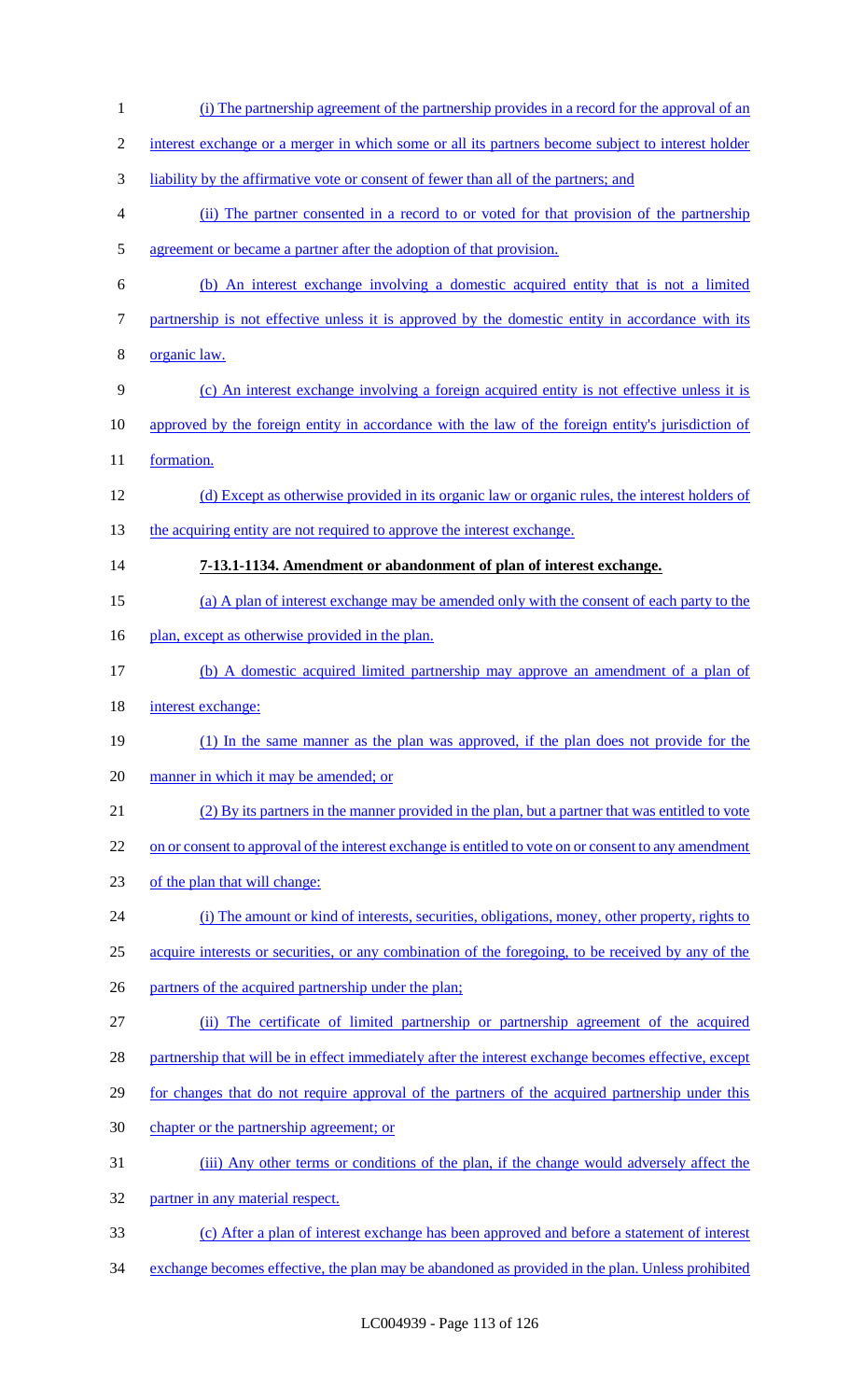| $\mathbf{1}$   | by the plan, a domestic acquired limited partnership may abandon the plan in the same manner as        |
|----------------|--------------------------------------------------------------------------------------------------------|
| $\overline{2}$ | the plan was approved.                                                                                 |
| 3              | (d) If a plan of interest exchange is abandoned after a statement of interest exchange has             |
| 4              | been delivered to the secretary of state for filing and before the statement becomes effective, a      |
| 5              | statement of abandonment, signed by the acquired limited partnership, must be delivered to the         |
| 6              | secretary of state for filing before the statement of interest exchange becomes effective. The         |
| 7              | statement of abandonment takes effect on filing, and the interest exchange is abandoned and does       |
| 8              | not become effective. The statement of abandonment must contain:                                       |
| 9              | (1) The name of the acquired partnership;                                                              |
| 10             | (2) The date on which the statement of interest exchange was filed by the secretary of state;          |
| 11             | and                                                                                                    |
| 12             | (3) A statement that the interest exchange has been abandoned in accordance with this                  |
| 13             | section.                                                                                               |
| 14             | 7-13.1-1135. Statement of interest exchange -- Effective date of interest exchange.                    |
| 15             | (a) A statement of interest exchange must be signed by a domestic acquired limited                     |
| 16             | partnership and delivered to the secretary of state for filing.                                        |
| 17             | (b) A statement of interest exchange must contain:                                                     |
| 18             | (1) The name of the acquired limited partnership;                                                      |
| 19             | (2) The name, jurisdiction of formation, and type of entity of the acquiring entity;                   |
| 20             | (3) A statement that the plan of interest exchange was approved by the acquired limited                |
| 21             | partnership in accordance with this subpart; and                                                       |
| 22             | (4) Any amendments to the acquired limited partnership's certificate of limited partnership            |
| 23             | approved as part of the plan of interest exchange.                                                     |
| 24             | (c) In addition to the requirements of subsection (b) of this section, a statement of interest         |
| 25             | exchange may contain any other provision not prohibited by law.                                        |
| 26             | (d) An interest exchange becomes effective when the statement of interest exchange is                  |
| 27             | effective.                                                                                             |
| 28             | 7-13.1-1136. Effect of interest exchange.                                                              |
| 29             | (a) When an interest exchange in which the acquired entity is a domestic limited                       |
| 30             | partnership becomes effective:                                                                         |
| 31             | (1) The interests in the acquired partnership which are the subject of the interest exchange           |
| 32             | are converted, and the partners holding those interests are entitled only to the rights provided to    |
| 33             | them under the plan of interest exchange and to any appraisal rights they have under $\S$ 7-13.1-1106; |
| 34             | (2) The acquiring entity becomes the interest holder of the interests in the acquired                  |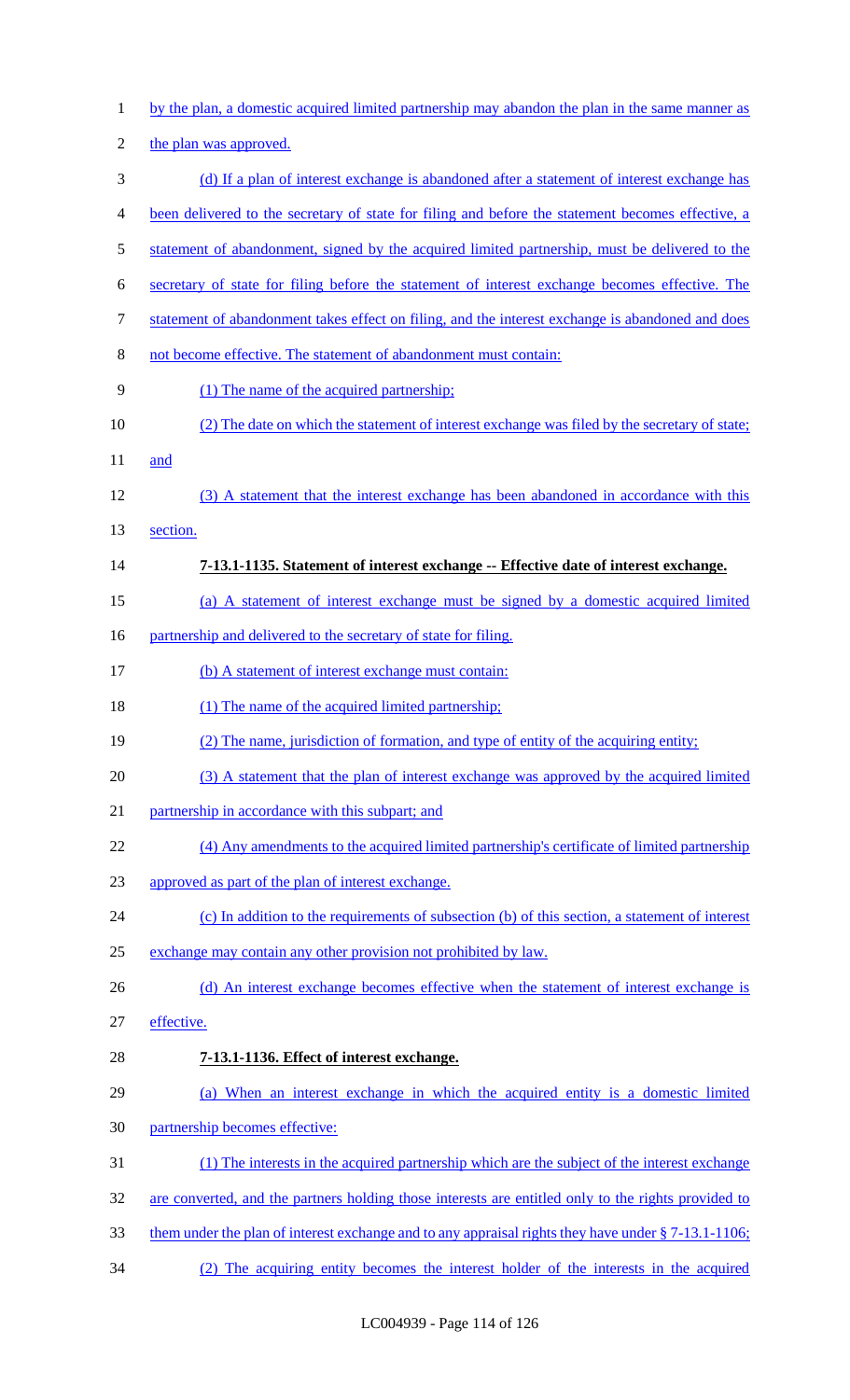1 partnership stated in the plan of interest exchange to be acquired by the acquiring entity; 2 (3) The certificate of limited partnership of the acquired partnership is amended to the 3 extent provided in the statement of interest exchange; and 4 (4) The provisions of the partnership agreement of the acquired partnership that are to be 5 in a record, if any, are amended to the extent provided in the plan of interest exchange. 6 (b) Except as otherwise provided in the certificate of limited partnership or partnership 7 agreement of a domestic acquired limited partnership, the interest exchange does not give rise to 8 any rights that a partner or third party would have upon a dissolution, liquidation, or winding up of 9 the acquired partnership. 10 (c) When an interest exchange becomes effective, a person that did not have interest holder 11 liability with respect to a domestic acquired limited partnership and becomes subject to interest 12 holder liability with respect to a domestic entity as a result of the interest exchange has interest 13 holder liability only to the extent provided by the organic law of the entity and only for those debts, 14 obligations, and other liabilities that are incurred after the interest exchange becomes effective. 15 (d) When an interest exchange becomes effective, the interest holder liability of a person 16 that ceases to hold an interest in a domestic acquired limited partnership with respect to which the 17 person had interest holder liability is subject to the following rules: 18 (1) The interest exchange does not discharge any interest holder liability under this chapter 19 to the extent the interest holder liability was incurred before the interest exchange became effective. 20 (2) The person does not have interest holder liability under this chapter for any debt, 21 obligation, or other liability that is incurred after the interest exchange becomes effective. 22 (3) This chapter continues to apply to the release, collection, or discharge of any interest 23 holder liability preserved under subsection  $(d)(1)$  of this section as if the interest exchange had not 24 occurred. 25 (4) The person has whatever rights of contribution from any other person as are provided 26 by this chapter, law other than this chapter, or the partnership agreement of the domestic acquired 27 partnership with respect to any interest holder liability preserved under subsection (d)(1) of this 28 section as if the interest exchange had not occurred. 29 SUBPART 4 30 CONVERSION 31 **7-13.1-1141. Conversion authorized.** 32 (a) By complying with this subpart, a domestic limited partnership may become: 33 (1) A domestic entity that is a different type of entity; or 34 (2) A foreign entity that is a different type of entity, if the conversion is authorized by the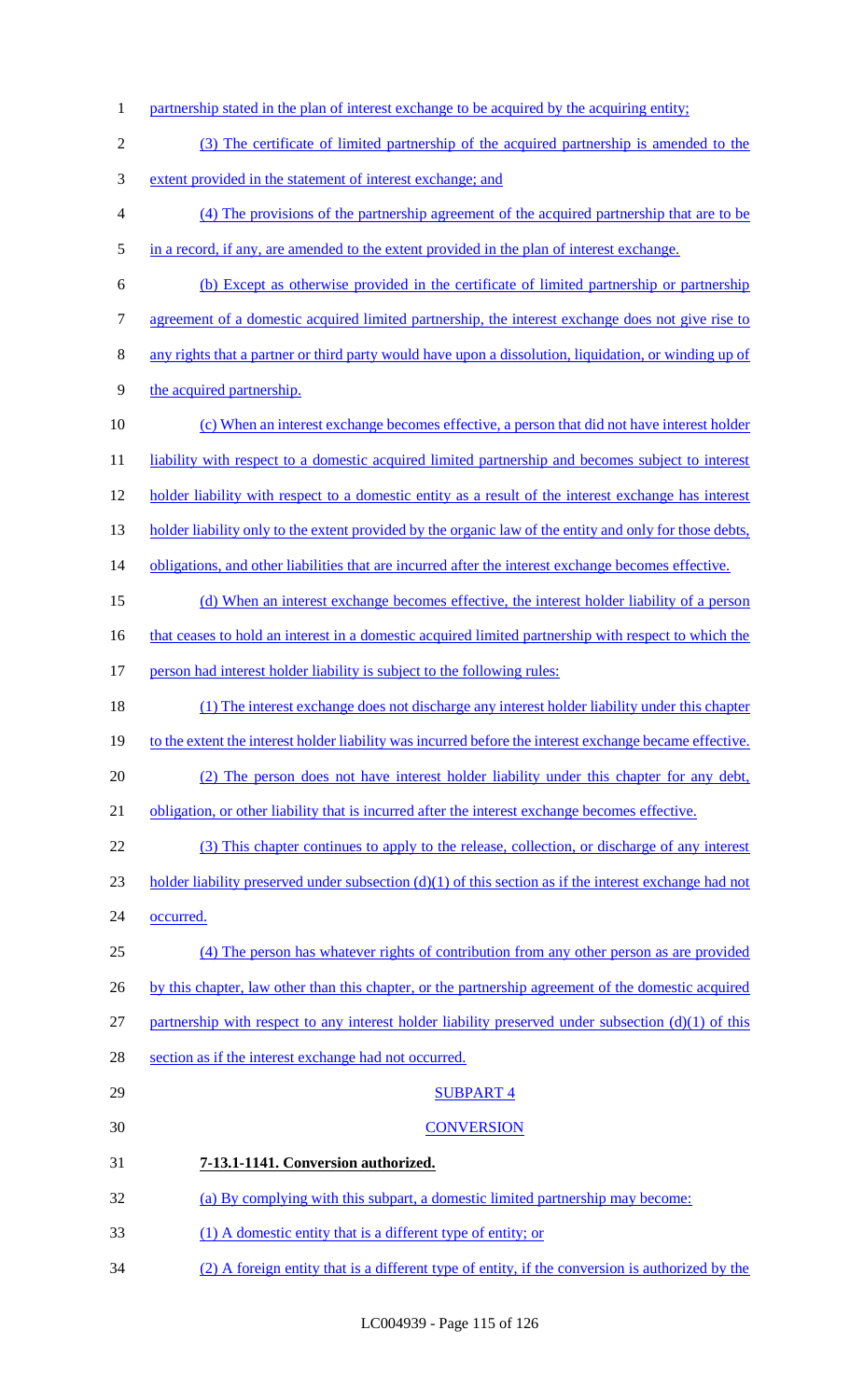(b) By complying with the provisions of this subpart applicable to foreign entities, a foreign entity that is not a foreign limited partnership may become a domestic limited partnership if the conversion is authorized by the law of the foreign entity's jurisdiction of formation. (c) If a protected agreement contains a provision that applies to a merger of a domestic limited partnership but does not refer to a conversion, the provision applies to a conversion of the partnership as if the conversion were a merger until the provision is amended after the effective date of this chapter. **7-13.1-1142. Plan of conversion.** (a) A domestic limited partnership may convert to a different type of entity under this 11 subpart by approving a plan of conversion. The plan must be in a record and contain: (1) The name of the converting limited partnership; 13 (2) The name, jurisdiction of formation, and type of entity of the converted entity; 14 (3) The manner of converting the interests in the converting limited partnership into interests, securities, obligations, money, other property, rights to acquire interests or securities, or 16 any combination of the foregoing: (4) The proposed public organic record of the converted entity if it will be a filing entity; (5) The full text of the private organic rules of the converted entity which are proposed to 19 be in a record; 20 (6) The other terms and conditions of the conversion; and (7) Any other provision required by the law of this state or the partnership agreement of 22 the converting limited partnership. (b) In addition to the requirements of subsection (a) of this section, a plan of conversion 24 may contain any other provision not prohibited by law. **7-13.1-1143. Approval of conversion**. 26 (a) A plan of conversion is not effective unless it has been approved: (1) By a domestic converting limited partnership, by all the partners of the limited 28 partnership entitled to vote on or consent to any matter; and (2) In a record, by each partner of a domestic converting limited partnership which will have interest holder liability for debts, obligations, and other liabilities that are incurred after the conversion becomes effective, unless:

1 law of the foreign entity's jurisdiction of formation.

- (i) The partnership agreement of the partnership provides in a record for the approval of a
- conversion or a merger in which some or all of its partners become subject to interest holder liability
- 34 by the affirmative vote or consent of fewer than all the partners; and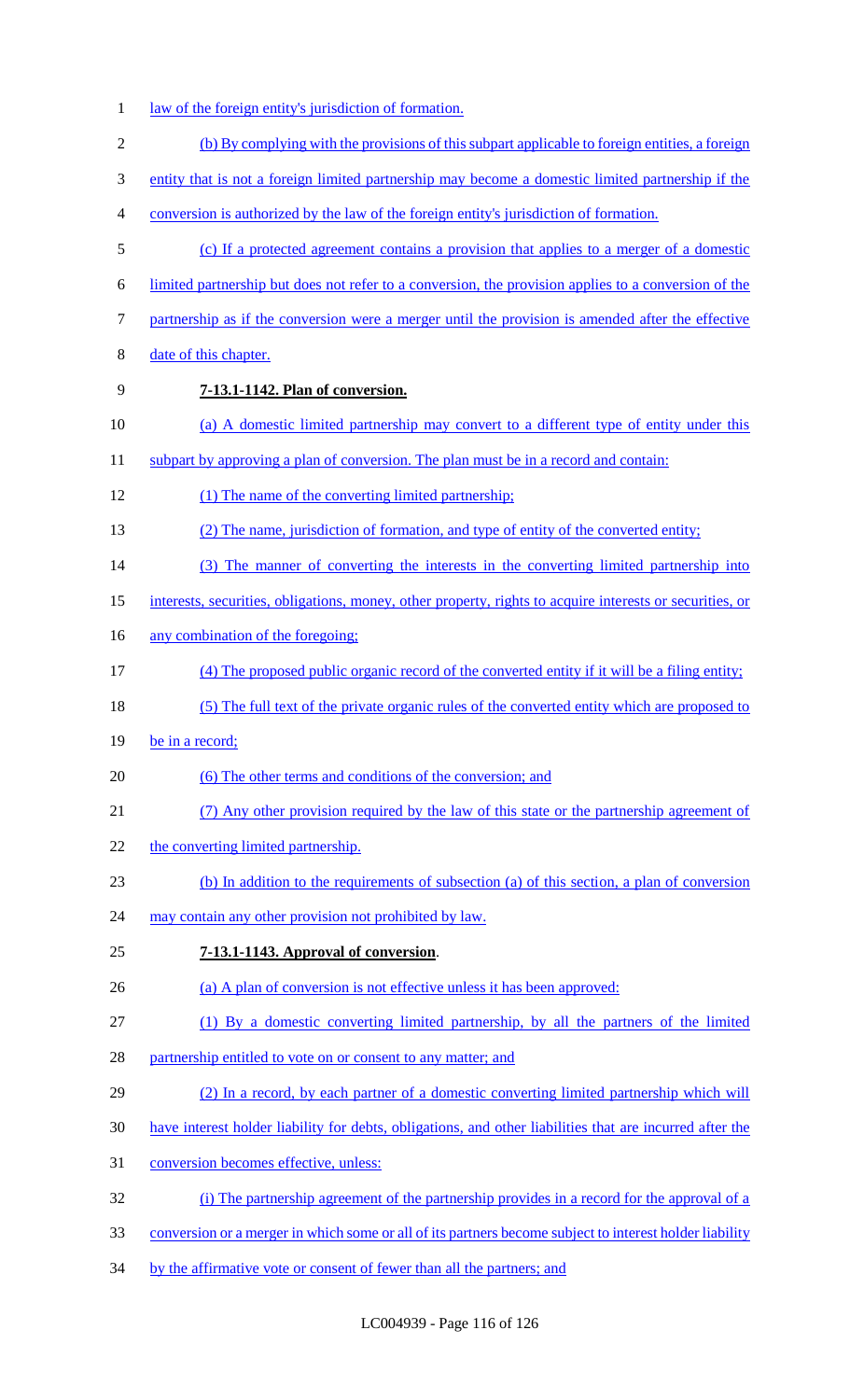- 1 (ii) The partner voted for or consented in a record to that provision of the partnership 2 agreement or became a partner after the adoption of that provision. 3 (b) A conversion involving a domestic converting entity that is not a limited partnership is 4 not effective unless it is approved by the domestic converting entity in accordance with its organic 5 law. 6 (c) A conversion of a foreign converting entity is not effective unless it is approved by the 7 foreign entity in accordance with the law of the foreign entity's jurisdiction of formation. 8 **7-13.1-1144. Amendment or abandonment of plan of conversion.** 9 (a) A plan of conversion of a domestic converting limited partnership may be amended: 10 (1) In the same manner as the plan was approved, if the plan does not provide for the 11 manner in which it may be amended; or 12 (2) By its partners in the manner provided in the plan, but a partner that was entitled to vote 13 on or consent to approval of the conversion is entitled to vote on or consent to any amendment of 14 the plan that will change: 15 (i) The amount or kind of interests, securities, obligations, money, other property, rights to 16 acquire interests or securities, or any combination of the foregoing, to be received by any of the 17 partners of the converting partnership under the plan; 18 (ii) The public organic record, if any, or private organic rules of the converted entity which 19 will be in effect immediately after the conversion becomes effective, except for changes that do not 20 require approval of the interest holders of the converted entity under its organic law or organic 21 rules; or 22 (iii) Any other terms or conditions of the plan, if the change would adversely affect the 23 partner in any material respect. 24 (b) After a plan of conversion has been approved by a domestic converting limited 25 partnership and before a statement of conversion becomes effective, the plan may be abandoned as 26 provided in the plan. Unless prohibited by the plan, a domestic converting limited partnership may 27 abandon the plan in the same manner as the plan was approved. 28 (c) If a plan of conversion is abandoned after a statement of conversion has been delivered 29 to the secretary of state for filing and before the statement becomes effective, a statement of 30 abandonment, signed by the converting entity, must be delivered to the secretary of state for filing 31 before the statement of conversion becomes effective. The statement of abandonment takes effect 32 on filing, and the conversion is abandoned and does not become effective. The statement of 33 abandonment must contain:
- 34 (1) The name of the converting limited partnership;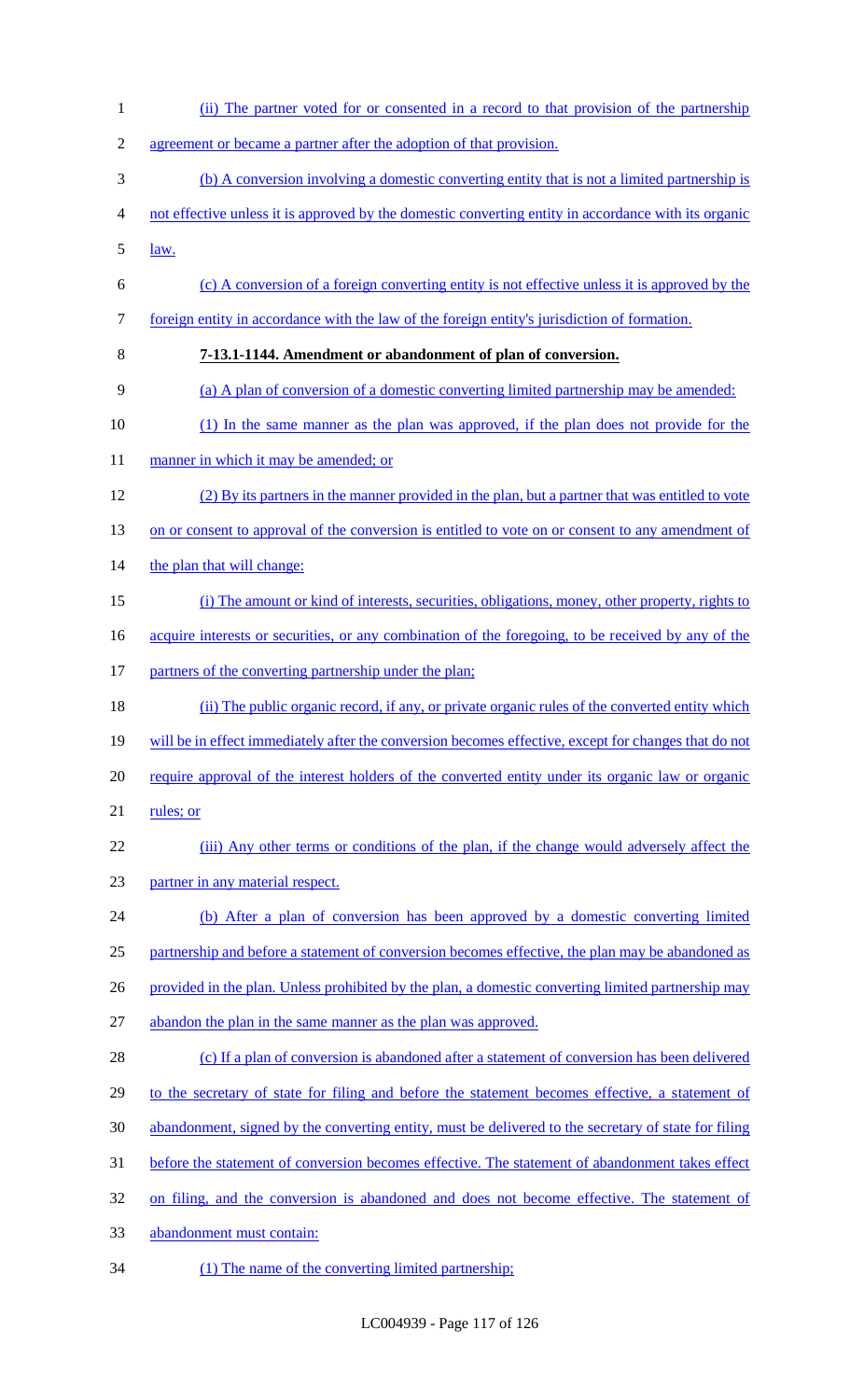| $\mathbf{1}$   | (2) The date on which the statement of conversion was filed by the secretary of state; and           |
|----------------|------------------------------------------------------------------------------------------------------|
| $\mathfrak{2}$ | (3) A statement that the conversion has been abandoned in accordance with this section.              |
| 3              | 7-13.1-1145. Statement of conversion -- Effective date of conversion.                                |
| 4              | (a) A statement of conversion must be signed by the converting entity and delivered to the           |
| 5              | secretary of state for filing.                                                                       |
| 6              | (b) A statement of conversion must contain:                                                          |
| 7              | (1) The name, jurisdiction of formation, and type of entity of the converting entity;                |
| 8              | (2) The name, jurisdiction of formation, and type of entity of the converted entity;                 |
| 9              | (3) If the converting entity is a domestic limited partnership, a statement that the plan of         |
| 10             | conversion was approved in accordance with this subpart or, if the converting entity is a foreign    |
| 11             | entity, a statement that the conversion was approved by the foreign entity in accordance with the    |
| 12             | law of its jurisdiction of formation;                                                                |
| 13             | (4) If the converted entity is a domestic filing entity, its public organic record, as an            |
| 14             | attachment; and                                                                                      |
| 15             | (5) If the converted entity is a domestic limited liability partnership, its statement of            |
| 16             | qualification, as an attachment.                                                                     |
| 17             | (c) In addition to the requirements of subsection (b) of this section, a statement of                |
| 18             | conversion may contain any other provision not prohibited by law.                                    |
| 19             | (d) If the converted entity is a domestic entity, its public organic record, if any, must satisfy    |
| 20             | the requirements of the law of this state, except that the public organic record does not need to be |
| 21             | signed.                                                                                              |
| 22             | (e) If the converted entity is a domestic limited partnership, the conversion becomes                |
| 23             | effective when the statement of conversion is effective. In all other cases, the conversion becomes  |
| 24             | effective on the later of:                                                                           |
| 25             | (1) The date and time provided by the organic law of the converted entity; and                       |
| 26             | (2) When the statement is effective.                                                                 |
| 27             | 7-13.1-1146. Effect of conversion.                                                                   |
| 28             | (a) When a conversion becomes effective:                                                             |
| 29             | (1) The converted entity is:                                                                         |
| 30             | (i) Organized under and thereafter subject to the organic law of the converted entity; and           |
| 31             | (ii) The same entity without interruption as the converting entity;                                  |
| 32             | (2) All property of the converting entity continues to be vested in the converted entity             |
| 33             | without transfer, reversion, or impairment;                                                          |
| 34             | (3) All debts, obligations, and other liabilities of the converting entity continue as debts,        |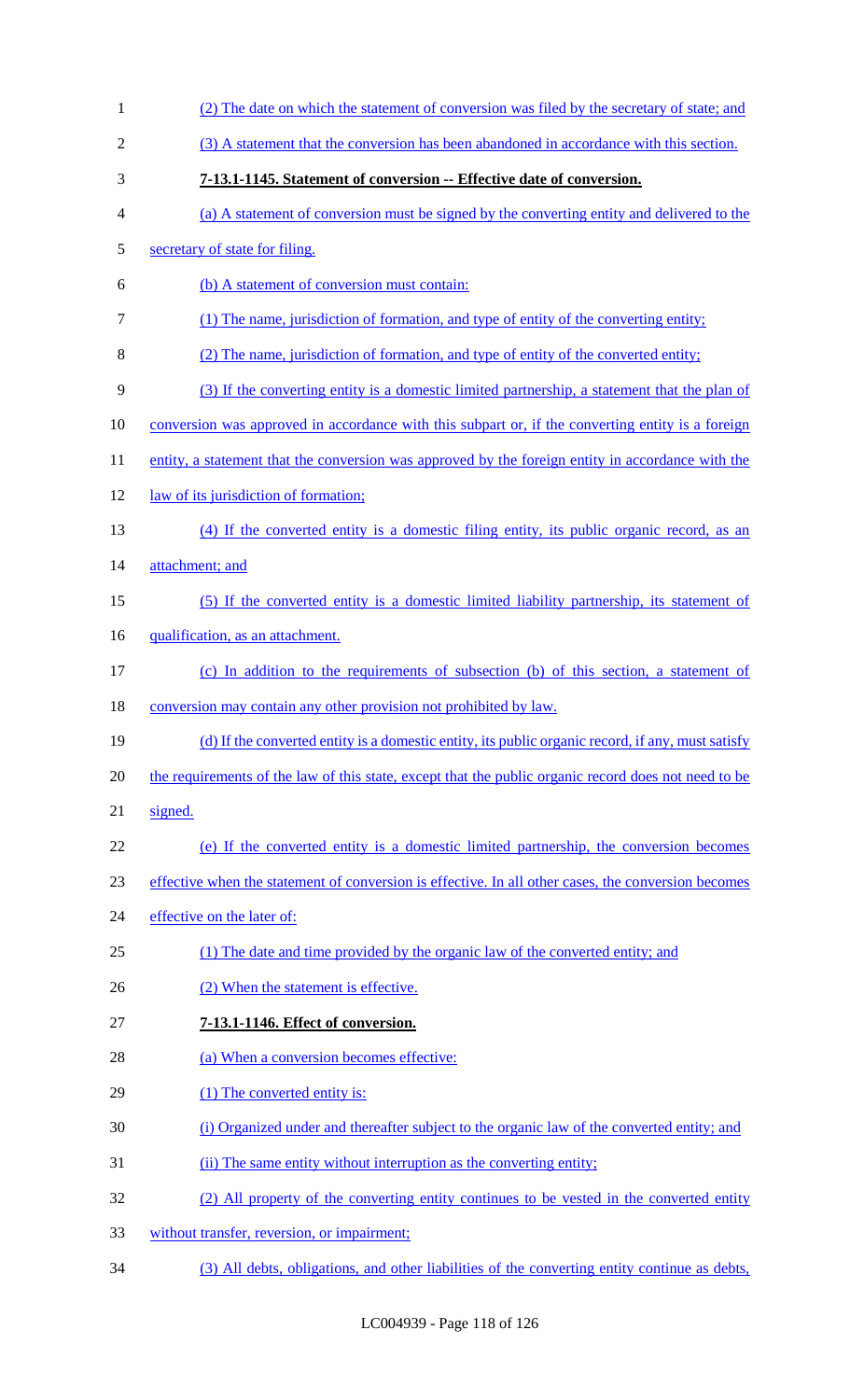obligations, and other liabilities of the converted entity; (4) Except as otherwise provided by law or the plan of conversion, all the rights, privileges, immunities, powers, and purposes of the converting entity remain in the converted entity; (5) The name of the converted entity may be substituted for the name of the converting entity in any pending action or proceeding; (6) The certificate of limited partnership of the converted entity becomes effective; (7) The provisions of the partnership agreement of the converted entity which are to be in a record, if any, approved as part of the plan of conversion become effective; and (8) The interests in the converting entity are converted, and the interest holders of the converting entity are entitled only to the rights provided to them under the plan of conversion and 11 to any appraisal rights they have under § 7-13.1-1106. (b) Except as otherwise provided in the partnership agreement of a domestic converting 13 limited partnership, the conversion does not give rise to any rights that a partner or third party 14 would have upon a dissolution, liquidation, or winding up of the converting entity. (c) When a conversion becomes effective, a person that did not have interest holder liability 16 with respect to the converting entity and becomes subject to interest holder liability with respect to a domestic entity as a result of the conversion has interest holder liability only to the extent provided 18 by the organic law of the entity and only for those debts, obligations, and other liabilities that are incurred after the conversion becomes effective. (d) When a conversion becomes effective, the interest holder liability of a person that ceases to hold an interest in a domestic converting limited partnership with respect to which the person had interest holder liability is subject to the following rules: (1) The conversion does not discharge any interest holder liability under this chapter to the 24 extent the interest holder liability was incurred before the conversion became effective. (2) The person does not have interest holder liability under this chapter for any debt, 26 obligation, or other liability that is incurred after the conversion becomes effective. (3) This chapter continues to apply to the release, collection, or discharge of any interest 28 holder liability preserved under subsection  $(d)(1)$  of this section as if the conversion had not occurred. (4) The person has whatever rights of contribution from any other person as are provided 31 by this chapter, law other than this chapter, or the organic rules of the converting entity with respect to any interest holder liability preserved under subsection (d)(1) of this section as if the conversion had not occurred. (e) When a conversion becomes effective, a foreign entity that is the converted entity may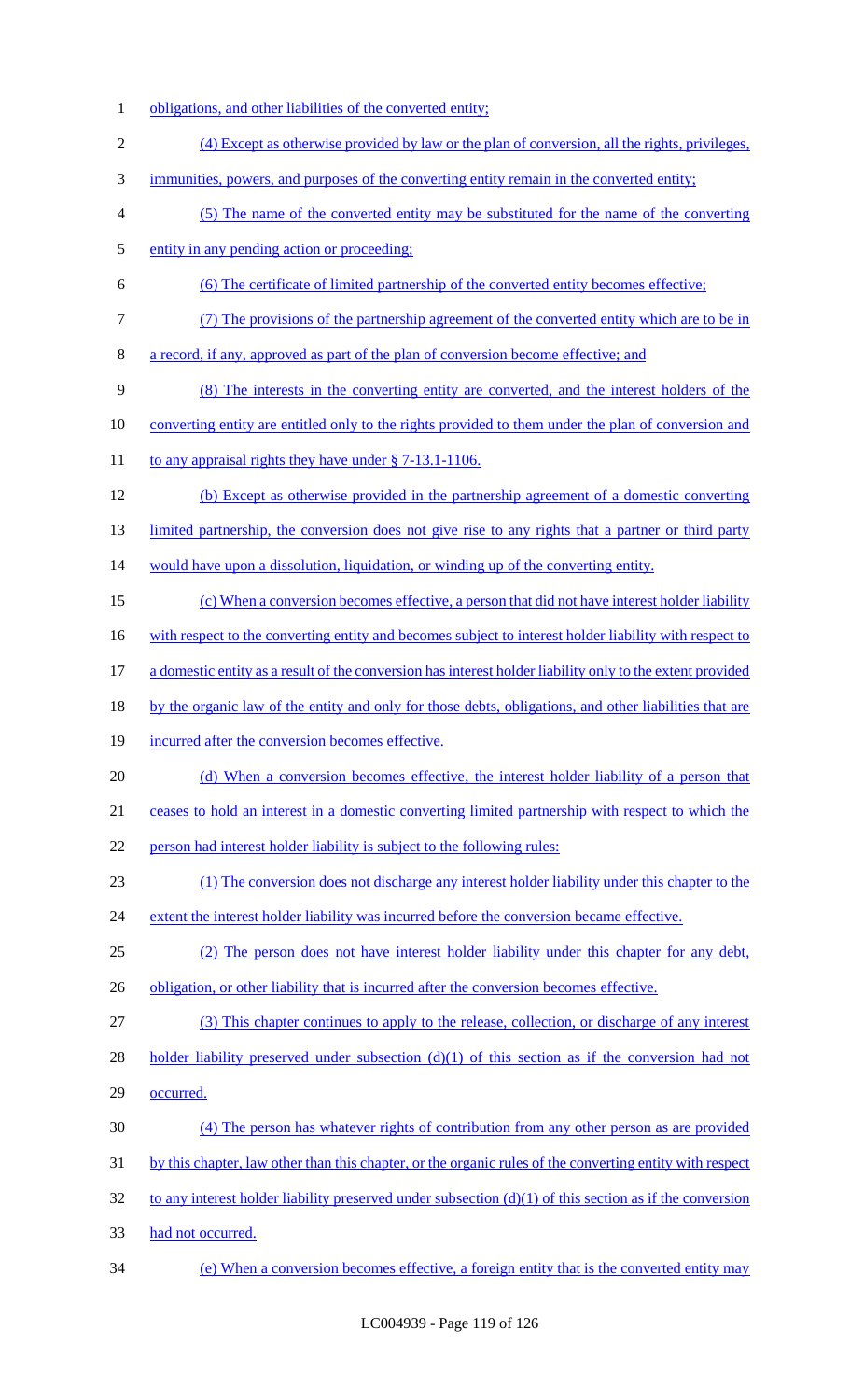| $\mathbf{1}$   | be served with process in this state for the collection and enforcement of any of its debts,             |
|----------------|----------------------------------------------------------------------------------------------------------|
| $\overline{c}$ | obligations, and other liabilities as provided in $\S$ 7-13.1-121.                                       |
| 3              | (f) If the converting entity is a registered foreign entity, its registration to do business in          |
| 4              | this state is canceled when the conversion becomes effective.                                            |
| 5              | $(g)$ A conversion does not require the entity to wind up its affairs and does not constitute            |
| 6              | or cause the dissolution of the entity.                                                                  |
| 7              | <b>SUBPART 5</b>                                                                                         |
| $8\,$          | <b>DOMESTICATION</b>                                                                                     |
| 9              | 7-13.1-1151. Domestication authorized.                                                                   |
| 10             | (a) By complying with this subpart, a domestic limited partnership may become a foreign                  |
| 11             | limited partnership if the domestication is authorized by the law of the foreign jurisdiction.           |
| 12             | (b) By complying with the provisions of this subpart applicable to foreign limited                       |
| 13             | partnerships, a foreign limited partnership may become a domestic limited partnership if the             |
| 14             | domestication is authorized by the law of the foreign limited partnership's jurisdiction of formation.   |
| 15             | (c) If a protected agreement contains a provision that applies to a merger of a domestic                 |
| 16             | limited partnership but does not refer to a domestication, the provision applies to a domestication      |
| 17             | of the limited partnership as if the domestication were a merger until the provision is amended after    |
| 18             | the effective date of this chapter.                                                                      |
| 19             | 7-13.1-1152. Plan of domestication.                                                                      |
| 20             | (a) A domestic limited partnership may become a foreign limited partnership in a                         |
| 21             | domestication by approving a plan of domestication. The plan must be in a record and contain:            |
| 22             | (1) The name of the domesticating limited partnership;                                                   |
| 23             | (2) The name and jurisdiction of formation of the domesticated limited partnership;                      |
| 24             | (3) The manner of converting the interests in the domesticating limited partnership into                 |
| 25             | interests, securities, obligations, money, other property, rights to acquire interests or securities, or |
| 26             | any combination of the foregoing;                                                                        |
| 27             | (4) The proposed certificate of limited partnership of the domesticated limited partnership;             |
| 28             | (5) The full text of the provisions of the partnership agreement of the domesticated limited             |
| 29             | partnership, that are proposed to be in a record;                                                        |
| 30             | (6) The other terms and conditions of the domestication; and                                             |
| 31             | (7) Any other provision required by the law of this state or the partnership agreement of                |
| 32             | the domesticating limited partnership.                                                                   |
| 33             | (b) In addition to the requirements of subsection (a) of this section, a plan of domestication           |
| 34             | may contain any other provision not prohibited by law.                                                   |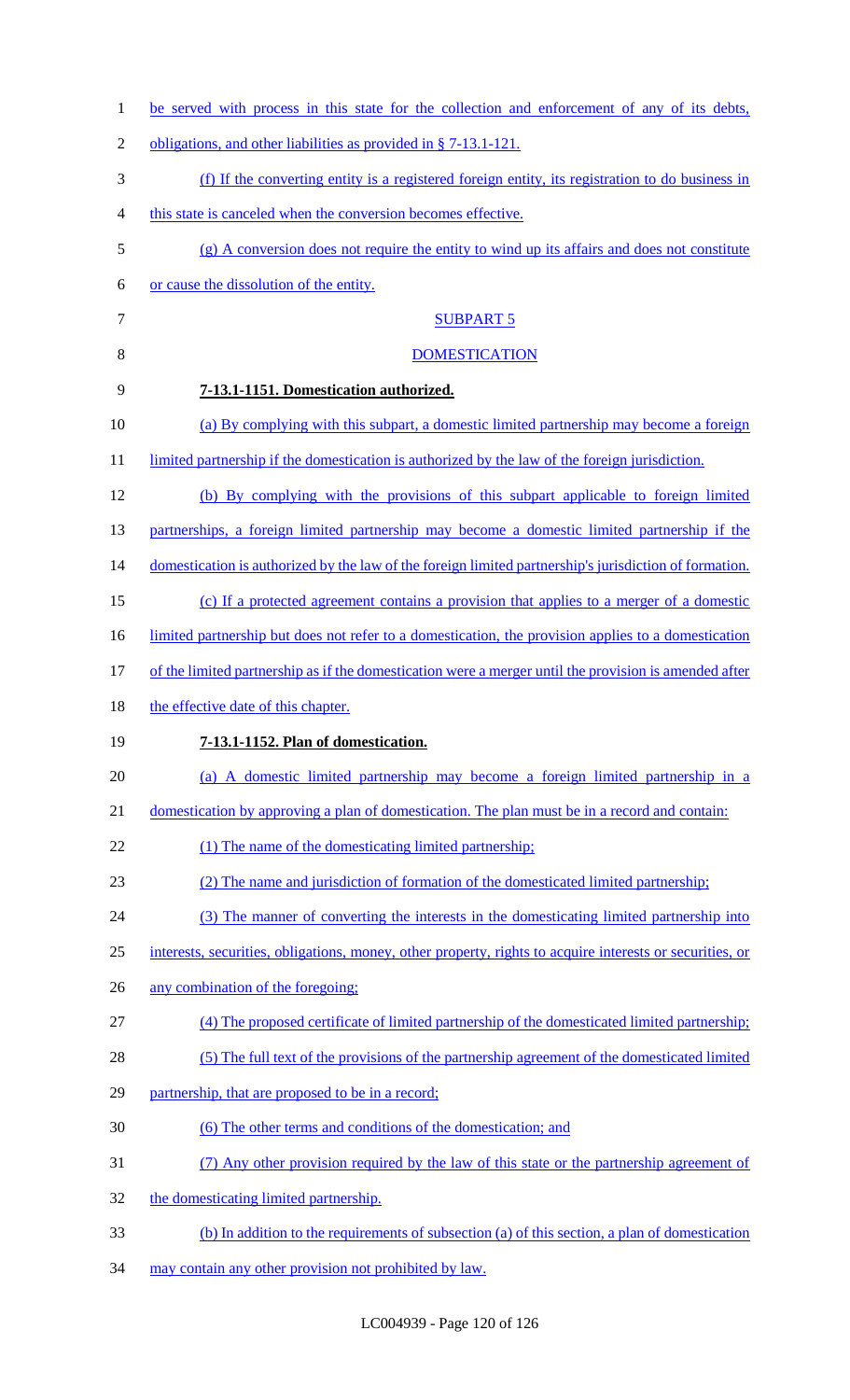| 1              | 7-13.1-1153. Approval of domestication.                                                               |
|----------------|-------------------------------------------------------------------------------------------------------|
| $\mathbf{2}$   | (a) A plan of domestication of a domestic domesticating limited partnership is not effective          |
| 3              | unless it has been approved:                                                                          |
| $\overline{4}$ | (1) By all the partners entitled to vote on or consent to any matter; and                             |
| 5              | (2) In a record, by each partner that will have interest holder liability for debts, obligations,     |
| 6              | and other liabilities that are incurred after the domestication becomes effective, unless:            |
| $\tau$         | (i) The partnership agreement of the domesticating partnership in a record provides for the           |
| 8              | approval of a domestication or merger in which some or all of its partners become subject to interest |
| 9              | holder liability by the affirmative vote or consent of fewer than all the partners; and               |
| 10             | (ii) The partner voted for or consented in a record to that provision of the partnership              |
| 11             | agreement or became a partner after the adoption of that provision.                                   |
| 12             | (b) A domestication of a foreign domesticating limited partnership is not effective unless            |
| 13             | it is approved in accordance with the law of the foreign limited partnership's jurisdiction of        |
| 14             | formation.                                                                                            |
| 15             | 7-13.1-1154. Amendment or abandonment of plan of domestication.                                       |
| 16             | (a) A plan of domestication of a domestic domesticating limited partnership may be                    |
| 17             | amended:                                                                                              |
| 18             | (1) In the same manner as the plan was approved, if the plan does not provide for the                 |
| 19             | manner in which it may be amended; or                                                                 |
| 20             | (2) By its partners in the manner provided in the plan, but a partner that was entitled to vote       |
| 21             | on or consent to approval of the domestication is entitled to vote on or consent to any amendment     |
| 22             | of the plan that will change:                                                                         |
| 23             | (i) The amount or kind of interests, securities, obligations, money, other property, rights to        |
| 24             | acquire interests or securities, or any combination of the foregoing, to be received by any of the    |
| 25             | partners of the domesticating limited partnership under the plan;                                     |
| 26             | (ii) The certificate of limited partnership or partnership agreement of the domesticated              |
| 27             | limited partnership that will be in effect immediately after the domestication becomes effective,     |
| 28             | except for changes that do not require approval of the partners of the domesticated limited           |
| 29             | partnership under its organic law or partnership agreement; or                                        |
| 30             | (iii) Any other terms or conditions of the plan, if the change would adversely affect the             |
| 31             | partner in any material respect.                                                                      |
| 32             | (b) After a plan of domestication has been approved by a domestic domesticating limited               |
| 33             | partnership and before a statement of domestication becomes effective, the plan may be abandoned      |
| 34             | as provided in the plan. Unless prohibited by the plan, a domestic domesticating limited partnership  |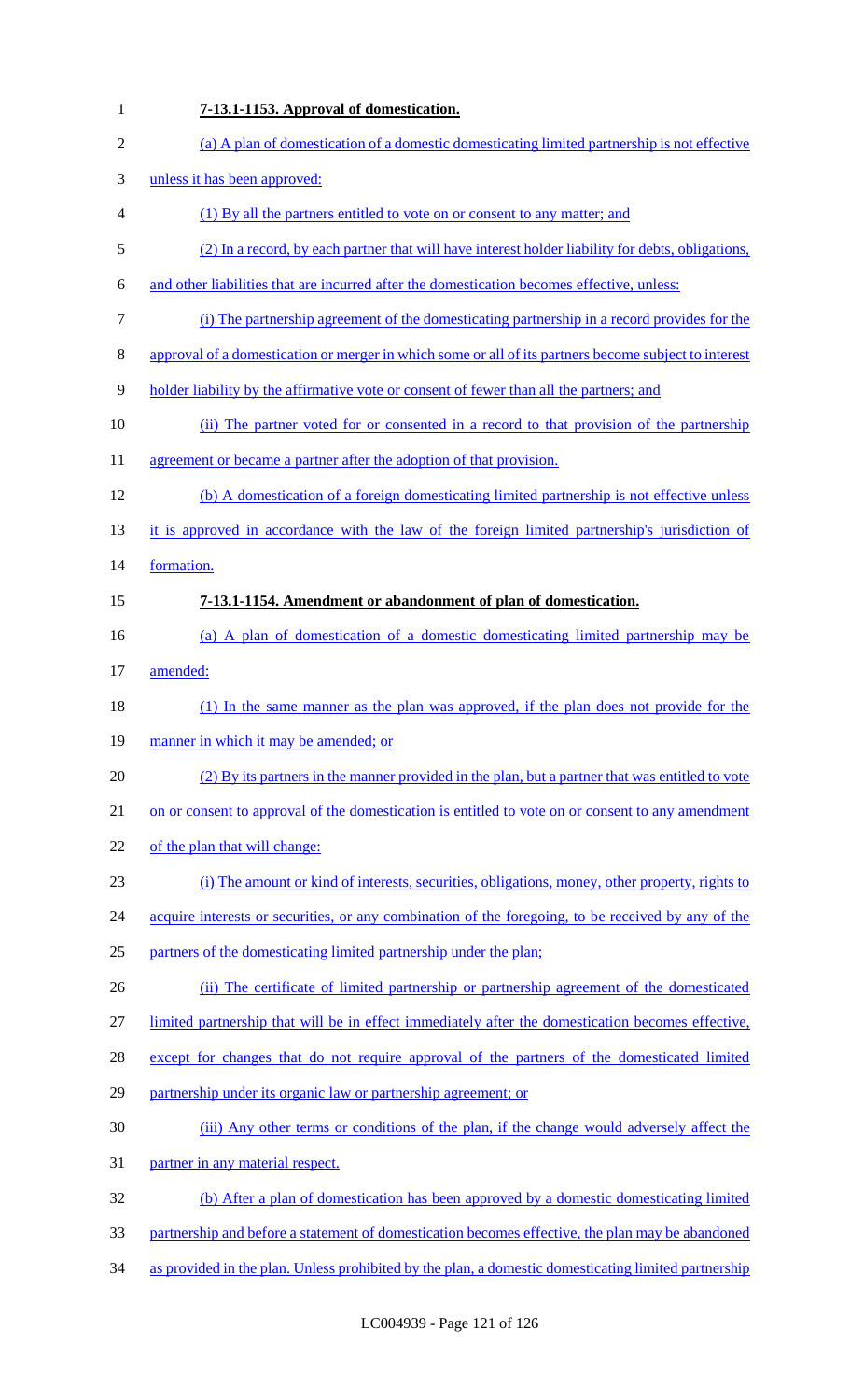1 may abandon the plan in the same manner as the plan was approved. 2 (c) If a plan of domestication is abandoned after a statement of domestication has been delivered to the secretary of state for filing and before the statement becomes effective, a statement of abandonment, signed by the domesticating limited partnership, must be delivered to the secretary of state for filing before the statement of domestication becomes effective. The statement of abandonment takes effect on filing, and the domestication is abandoned and does not become effective. The statement of abandonment must contain: (1) The name of the domesticating limited partnership; (2) The date on which the statement of domestication was filed by the secretary of state; and 11 (3) A statement that the domestication has been abandoned in accordance with this section. **7-13.1-1155. Statement of domestication -- Effective date of domestication.** (a) A statement of domestication must be signed by the domesticating limited partnership 14 and delivered to the secretary of state for filing. (b) A statement of domestication must contain: 16 (1) The name and jurisdiction of formation of the domesticating limited partnership; (2) The name and jurisdiction of formation of the domesticated limited partnership; (3) If the domesticating limited partnership is a domestic limited partnership, a statement 19 that the plan of domestication was approved in accordance with this subpart or, if the domesticating 20 limited partnership is a foreign limited partnership, a statement that the domestication was approved 21 in accordance with the law of its jurisdiction of formation; and (4) The certificate of limited partnership of the domesticated limited partnership, as an attachment. (c) In addition to the requirements of subsection (b) of this section, a statement of domestication may contain any other provision not prohibited by law. 26 (d) The certificate of limited partnership of a domesticated domestic limited partnership must satisfy the requirements of this chapter, but the certificate does not need to be signed. (e) If the domesticated entity is a domestic limited partnership, the domestication becomes effective when the statement of domestication is effective. If the domesticated entity is a foreign limited partnership, the domestication becomes effective on the later of: (1) The date and time provided by the organic law of the domesticated entity; and 32 (2) When the statement is effective. **7-13.1-1156. Effect of domestication.** (a) When a domestication becomes effective: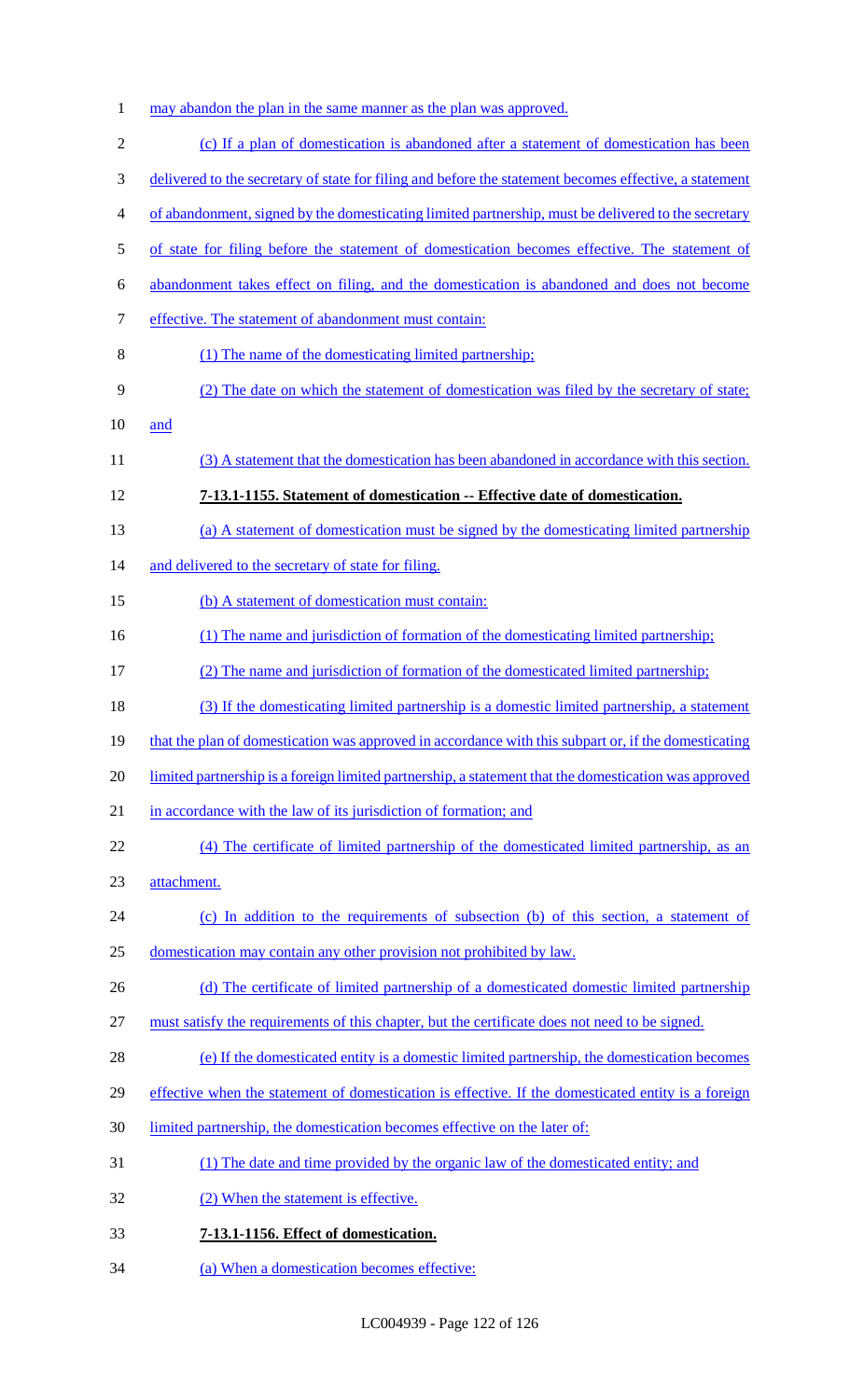(1) The domesticated entity is: (i) Organized under and thereafter subject to the organic law of the domesticated entity; and (ii) The same entity without interruption as the domesticating entity; (2) All property of the domesticating entity continues to be vested in the domesticated entity without transfer, reversion, or impairment; (3) All debts, obligations, and other liabilities of the domesticating entity continue as debts, obligations, and other liabilities of the domesticated entity; (4) Except as otherwise provided by law or the plan of domestication, all the rights, privileges, immunities, powers, and purposes of the domesticating entity remain in the 11 domesticated entity; (5) The name of the domesticated entity may be substituted for the name of the 13 domesticating entity in any pending action or proceeding; 14 (6) The certificate of limited partnership of the domesticated entity becomes effective; (7) The provisions of the partnership agreement of the domesticated entity that are to be in 16 a record, if any, approved as part of the plan of domestication become effective; and (8) The interests in the domesticating entity are converted to the extent and as approved in 18 connection with the domestication, and the partners of the domesticating entity are entitled only to 19 the rights provided to them under the plan of domestication and to any appraisal rights they have under § 7-13.1-1116. (b) Except as otherwise provided in the organic law or partnership agreement of the 22 domesticating limited partnership, the domestication does not give rise to any rights that a partner or third party would have upon a dissolution, liquidation, or winding up of the domesticating partnership. (c) When a domestication becomes effective, a person that did not have interest holder 26 liability with respect to the domesticating limited partnership and becomes subject to interest holder liability with respect to a domestic limited partnership as a result of the domestication has interest 28 holder liability only to the extent provided by this chapter and only for those debts, obligations, and 29 other liabilities that are incurred after the domestication becomes effective. (d) When a domestication becomes effective, the interest holder liability of a person that ceases to hold an interest in a domestic domesticating limited partnership with respect to which the person had interest holder liability is subject to the following rules: (1) The domestication does not discharge any interest holder liability under this chapter to 34 the extent the interest holder liability was incurred before the domestication became effective.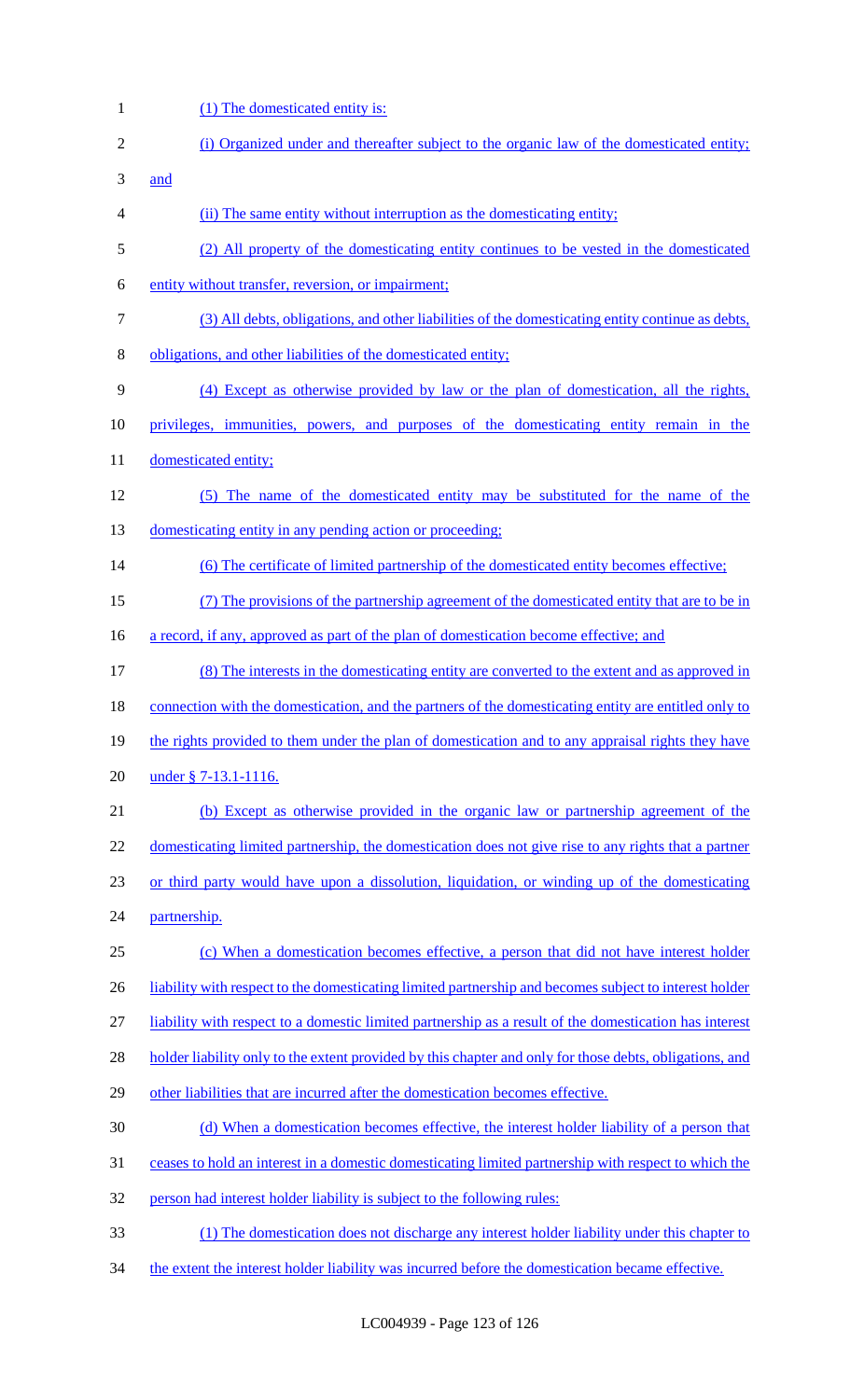| $\mathbf{1}$   | (2) A person does not have interest holder liability under this chapter for any debt,                      |
|----------------|------------------------------------------------------------------------------------------------------------|
| $\overline{2}$ | obligation, or other liability that is incurred after the domestication becomes effective.                 |
| 3              | (3) This chapter continues to apply to the release, collection, or discharge of any interest               |
| 4              | holder liability preserved under subsection (1) of this section as if the domestication had not            |
| 5              | occurred.                                                                                                  |
| 6              | (4) A person has whatever rights of contribution from any other person as are provided by                  |
| 7              | this chapter, law other than this chapter, or the partnership agreement of the domestic domesticating      |
| $8\,$          | limited partnership with respect to any interest holder liability preserved under subsection $(d)(1)$ of   |
| 9              | this section as if the domestication had not occurred.                                                     |
| 10             | (e) When a domestication becomes effective, a foreign limited partnership that is the                      |
| 11             | domesticated partnership may be served with process in this state for the collection and                   |
| 12             | enforcement of any of its debts, obligations, and other liabilities as provided in $\S$ 7-13.1-121.        |
| 13             | (f) If the domesticating limited partnership is a registered foreign entity, the registration of           |
| 14             | the partnership is canceled when the domestication becomes effective.                                      |
| 15             | (g) A domestication does not require a domestic domesticating limited partnership to wind                  |
| 16             | up its affairs and does not constitute or cause the dissolution of the partnership.                        |
| 17             | <b>PART 12</b>                                                                                             |
|                |                                                                                                            |
| 18             | <b>MISCELLANEOUS PROVISIONS</b>                                                                            |
| 19             | 7-13.1-1201. Uniformity of application and construction.                                                   |
| 20             | In applying and construing this uniform act, consideration must be given to the need to                    |
| 21             | promote uniformity of the law with respect to its subject matter among states that enact it.               |
| 22             | 7-13.1-1202. Relation to electronic signatures in global and national commerce act.                        |
| 23             | This chapter modifies, limits, and supersedes the Electronic Signatures in Global and                      |
| 24             | National Commerce Act, 15 U.S.C. Section 7001 et seq., but does not modify, limit, or supersede            |
| 25             | Section $101(c)$ of that act, 15 U.S.C. Section $7001(c)$ , or authorize electronic delivery of any of the |
| 26             | notices described in Section 103(b) of that act, 15 U.S.C. Section 7003(b).                                |
| 27             | 7-13.1-1203. Savings clause.                                                                               |
| 28             | This chapter does not affect an action commenced, proceeding brought, or right accrued                     |
| 29             | before the effective date of this chapter.                                                                 |
| 30             | 7-13.1-1204. Severability clause.                                                                          |
| 31             | If any provision of this chapter or its application to any person or circumstance is held                  |
| 32             | invalid, the invalidity does not affect other provisions or applications of this chapter which can be      |
| 33             | given effect without the invalid provision or application, and to this end the provisions of this          |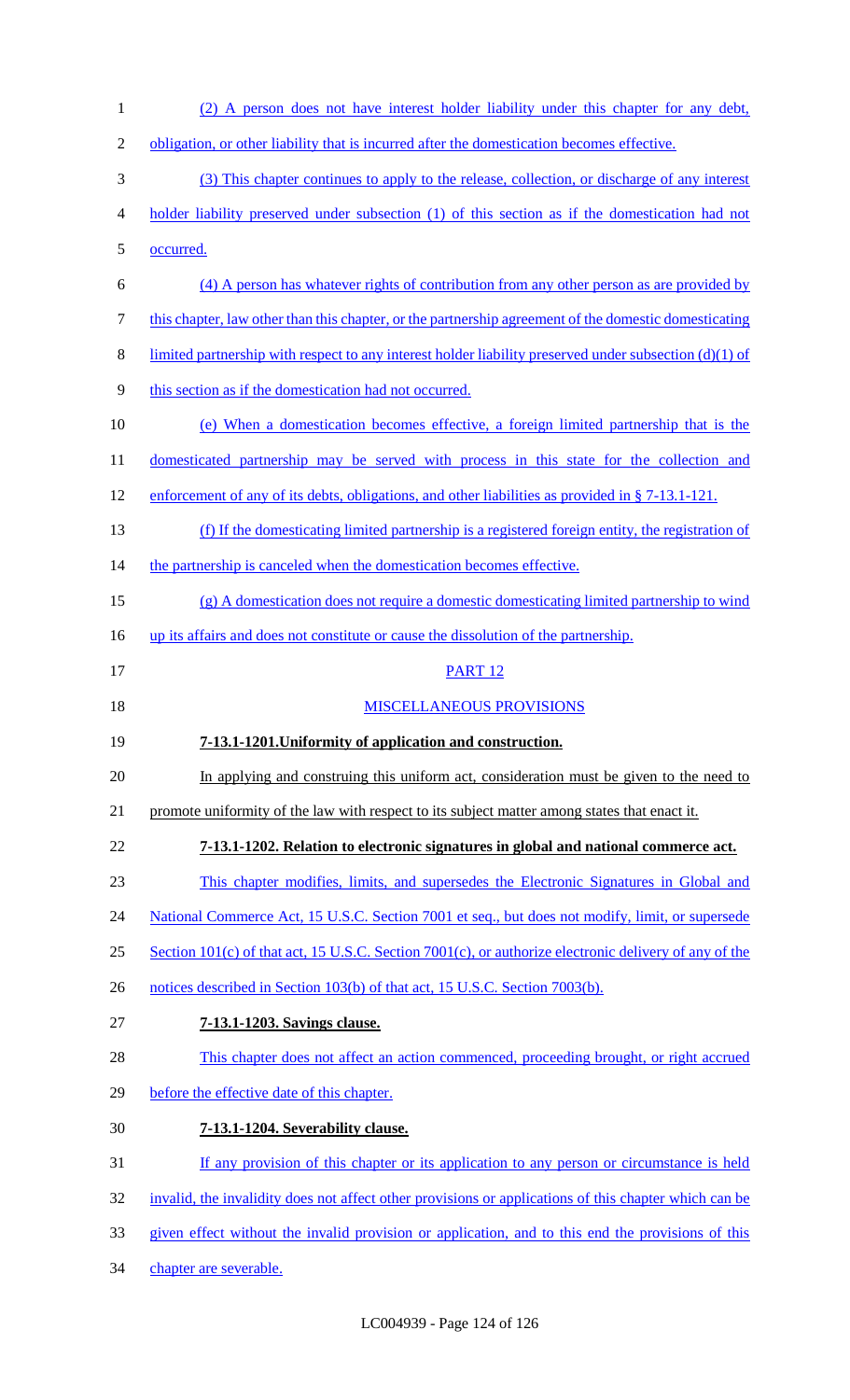1 SECTION 3. This act shall take effect on January 1, 2023.

#### $=$ LC004939  $=$

LC004939 - Page 125 of 126